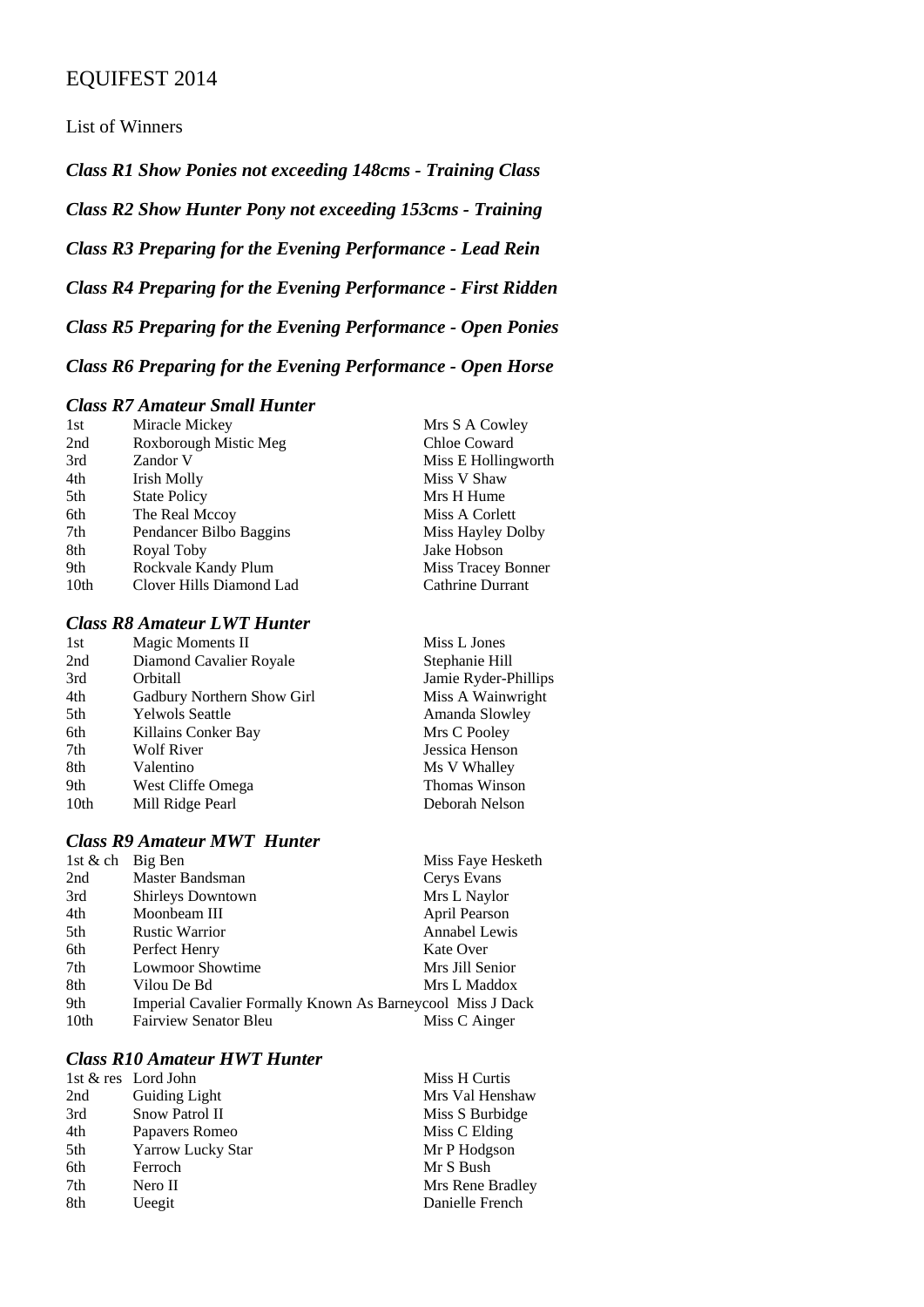## *Class R11 Amateur Ridden Dartmoor & Exmoor*

| 1st              | <b>Brandsby Witchcraft</b> | Mrs J Chadwick    |
|------------------|----------------------------|-------------------|
| 2nd              | Cayberry Rockafella        | Miss K Duxbury    |
| 3rd              | Westown Skylark            | Miss K Capstick   |
| 4th              | Springwater Garden Tiger   | Gemma Mason       |
| 5th              | Rekcilf Envoy              | Mrs J Britton     |
| 6th              | Jackall                    | Mrs C Whetton     |
| 7th              | Ikleton Shindig            | Jean Cartwright   |
| 8th              | Frithesden Flint           | Helen Evans       |
| 9th              | Sweetcombe Sunmaker        | Miss R Tomlinson  |
| 10 <sub>th</sub> | Coppinshill Cristal        | Miss Tara Vaughan |

# *Class R12 Amateur Ridden Shetland*

 $\frac{1}{2}$ st

| 10 U |                                    |                     |
|------|------------------------------------|---------------------|
| 2nd  | Waulkmill Raven                    | Mrs Helen Barker    |
| 3rd  | <b>Broadspring Tango</b>           | Miss M Halsall      |
| 4th  | <b>Coryhill Prince of Darkness</b> | <b>Hayley Yates</b> |
| 5th  | <b>Beltoy Rose Talon</b>           | Bobbi Shepherd      |
| 6th  | Hose Ever Ready                    | Mrs Jane James      |
| 7th  | Clivoclast Nina                    | Mrs L Turner        |

## *Class R13 Amateur Ridden Connemara / New Forest*

| 1st              | Rehan Dawn                    | Rebecca Gribben     |
|------------------|-------------------------------|---------------------|
| 2nd              | Aimbry Dragoon                | Mrs Elizabeth Haigh |
| 3rd              | Misty Blue                    | Miss L Bowden       |
| 4th              | Drumacre Prince Albert        | Robin Avery         |
| 5th              | Castleside Fionn              | Mrs Y Teagle        |
| 6th              | <b>Brock Captain Jack</b>     | Miss Kirstie Wright |
| 7th              | <b>Ballybrit Grey Diamond</b> | Dr Cher Cartwright  |
| 8th              | Ervelough Padraic             | Jade Thompson       |
| 9th              | Chilham Night Hawk            | Miss J Rose         |
| 10 <sub>th</sub> | Peveril Pendragon             | Miss G Bruce        |

## *Class R14 Amateur Ridden Dales & Fell*

|                  | 1st & ch Lunesdale Prince Albert | Miss A Holt            |
|------------------|----------------------------------|------------------------|
| 2nd              | Castle Hill Duke II              | Mrs J Crane            |
| 3rd              | Penmire Dudley                   | Gill Rawlinson         |
| 4th              | Lownthwaite Ribas                | Lauren Hardwicke       |
| 5th              | Waterside Black Prince           | Sophie Cumbers         |
| 6th              | Manorian Montague                | Helen Evans            |
| 7th              | Severnyale Hector                | Mr B Ferris            |
| 8th              | Hardendale Ray                   | <b>Katherine Marks</b> |
| 9th              | Manorian Marshall                | Samantha Hamilton      |
| 10 <sub>th</sub> | Sparket Classy Girl              | Ellen Jones            |

## *Class R15 Amateur Ridden Highlands*

|      | 1st & res Carlung Lewis     | Miss L Campion         |
|------|-----------------------------|------------------------|
| 2nd  | Major General of Whitefield | Sophie Cumbers         |
| 3rd  | Strathmore Jura             | Carolyn Pearson        |
| 4th  | Jester Of Ryedale           | Mrs K Talbot           |
| 5th  | <b>Balmoral Muick</b>       | Mrs Danielle Thelwell  |
| 6th  | Rory of Alltnacailleach     | <b>Holly Donaldson</b> |
| 7th  | Stourton Jethro             | Alexy Jackson          |
| 8th  | Rollo of Dykes              | Jane Donald            |
| 9th  | Maxwell of Miltonglen       | Mrs K Faulkner         |
| 10th | <b>Clandon Precious</b>     | Samantha Woolerton     |

# *Class R16 Amateur Ridden Welsh Section A*

|     | Cluss XIV Amalear Rudgen Weish Section A |                    |
|-----|------------------------------------------|--------------------|
| 1st | Sarum Rio                                | Mrs Aimee Devane   |
| 2nd | Costone Cayti                            | Mrs S Blythe       |
| 3rd | Fayre Poppy                              | Miss J Rose        |
| 4th | Tallares Birthday Boy                    | Miss Mia Biggs     |
| 5th | <b>Friars Heart Breaker</b>              | Mrs Alison Oldknow |
| 6th | Deri Latisha 142621                      | Mrs J Edmead       |
|     |                                          |                    |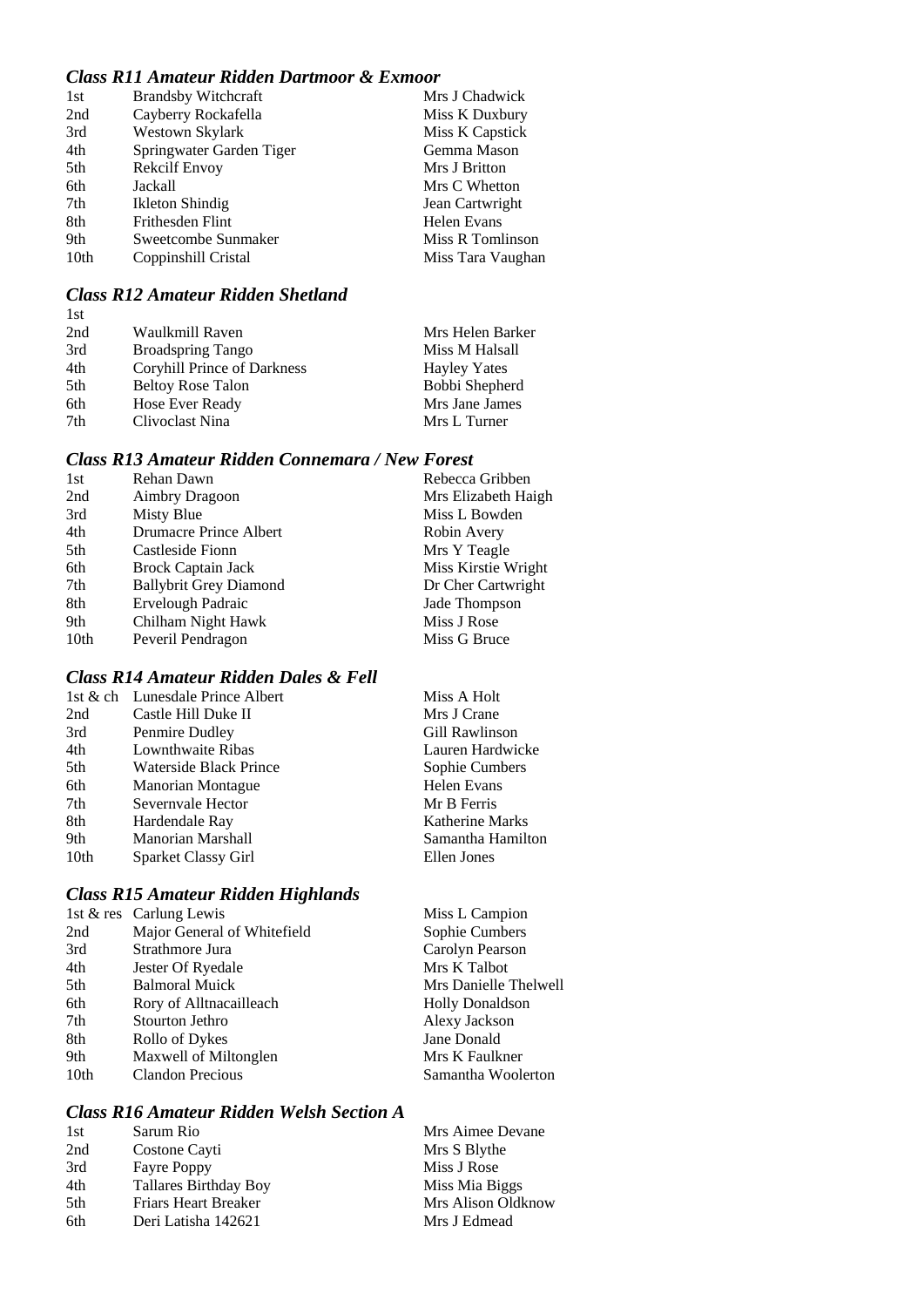| 7th  | <b>Tryfel Arrow</b>  | Hope Fisher         |
|------|----------------------|---------------------|
| 8th  | Sunwillow Kinglake   | Mrs Wendy Hewitt    |
| 9th  | Friars Goldman       | Samantha Jakes      |
| 10th | Springbourne Cabaret | Mrs N Evans Wooding |

# *Class R17 Amateur Ridden Welsh Section B*

| 1st  | <b>Mossvalley Valentine</b> | Miss Katie Goulding       |
|------|-----------------------------|---------------------------|
| 2nd  | Gigman Sea Senor            | Miss C Szostak            |
| 3rd  | Kyneton Butcher             | Mrs H Atkins              |
| 4th  | Stockham Nicholai           | Miss Michelle Rollo       |
| 5th  | Keizershoek Fons            | Mrs E Gill                |
| 6th  | <b>Hilin Trigonos</b>       | Erin McDonnell            |
| 7th  | Monalaw Malcolm             | <b>Charlotte Edwards</b>  |
| 8th  | Locks Bit Purple Cloud      | Mrs J Darton              |
| 9th  | Paddock Platinum            | Miss L Jackson            |
| 10th | Desarbre Icicle             | Mollie Pilkington Whitham |
|      |                             |                           |

# *Class R18 Amateur Ridden Welsh C*

|                  | 1st & res Menai Christopher    | Miss F Cork         |
|------------------|--------------------------------|---------------------|
| 2nd              | Glynwyn The Living Daylights   | Miss L Jackson      |
| 3rd              | Menai Celtic Warrior           | Ms S Hargreaves     |
| 4th              | Sorrelcourt Talisker           | Mrs Shelley Dyer    |
| 5th              | Rhosymeirch Jolly Roger        | Mrs H Atkins        |
| 6th              | 145564 Telaid Carys            | Mrs K Mercer        |
| 7th              | <b>Whalley Morello Blossom</b> | Miss Michelle Rollo |
| 8th              | Rivervalley Step-on            | Alison Duval        |
| 9th              | Llanidan Miss World            | Olivia Swailes      |
| 10 <sub>th</sub> | Menai Radium                   | Miss H Morley       |

# *Class R19 Amateur Ridden Welsh Section D*

| <b>Brynmeillion Del Boy</b> | Thomas Partridge         |
|-----------------------------|--------------------------|
| Wexland Dafydd Du           | Keeley McClarence        |
| Gwerniago Gethin            | <b>Ashley Bird</b>       |
| Dunbury Hot Chocolate       | Ms M Booth               |
| Renvarg The Mystic          | Miss L Wigglesworth      |
| Dearne Valley Odin          | Miss Gemma Hawes         |
| Maesmynis Tywysog Banderas  | <b>Charlotte Bunting</b> |
| Fronarth Ronaldo            | Amy Wheeler              |
| Hilgarth Cream Cracker      | Diane Hull               |
| <b>Budore Michael Anglo</b> | Alison Worley            |
|                             |                          |

# *Class R20 Amateur Ridden Welsh Section D exceeding 148cms*

| 1st              | Hollyfields Lord Gwynfor | Miss Caroline Turner  |
|------------------|--------------------------|-----------------------|
| 2nd              | Loatland Dandy Man       | Miss Kristie Short    |
| 3rd              | Yswain Adonis            | Gail Evans            |
| 4th              | Carregbryn Brenins Last  | Mrs Kathy Pearce      |
| 5th              | Murdogg Mastermind       | Miss Charlotte Arthur |
| 6th              | Nantymynydd Mab          | Miss S Robins         |
| 7th              | Danaway Shogun           | Steph Ryder-Bayes     |
| 8th              | <b>Yswain Corinthian</b> | Miss S Wuczke         |
| 9th              | Kylebeck Chieftan        | Miss M Hilton         |
| 10 <sub>th</sub> | Lidgett Goliath          | Miss B Rigby          |
|                  |                          |                       |

# *Class R21 Best Turned Out - Grass Kept*

| 1st              | Corvus                      | Mrs H Betteridge   |
|------------------|-----------------------------|--------------------|
|                  | 2nd & res Colne Fantasy     | Miss G Denning     |
| 3rd              | Cymmeudwy Hwntw             | Miss L Daly        |
| 4th              | Afro Dex                    | Miss Amy Pickering |
| 5th              | Galwyn Shadow               | Miss G Denning     |
| 6th              | <b>Beltoy Panache</b>       | Miss A Mathers     |
| 7th              | Fontmell Rockefeller        | Mrs A Coller       |
| 8th              | Conrhenny Jellybaby         | Miss A Corlett     |
| 9th              | <b>Fitchetts Mount Polo</b> | Scarlett Burgoyne  |
| 10 <sub>th</sub> | <b>Brandy Snap</b>          | Mrs Emma Parker    |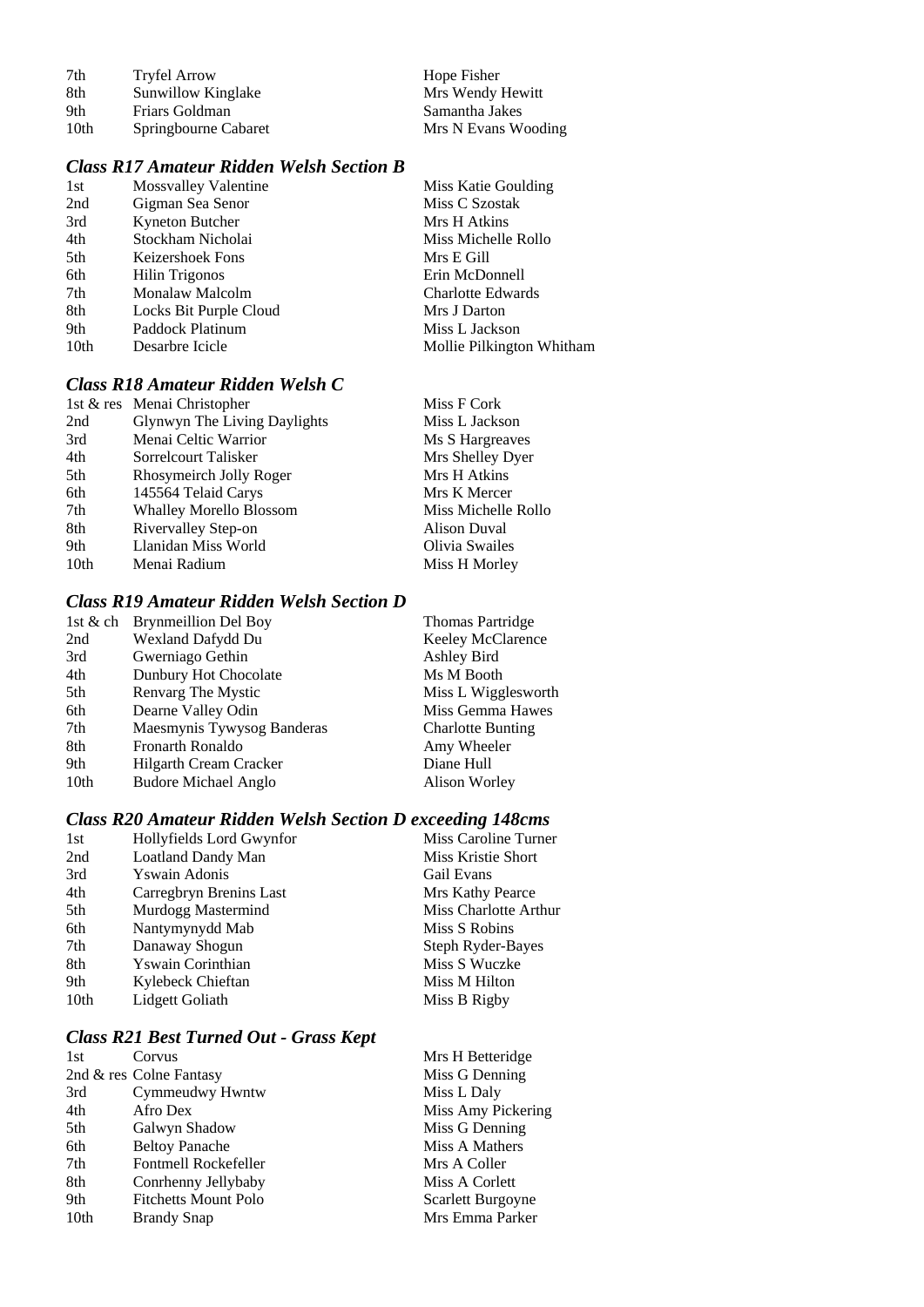## *Class R22 Best Turned Out - Stable Kept*

| <b>Rillaton Sweet Talk</b>       | Charlotte Caulfield    |
|----------------------------------|------------------------|
| Dukeshill Phantom                | Mrs Katie Snow         |
| <b>Stanley Grange Cock Robin</b> | Mrs J Dean             |
| Templedruid Hypericum            | Keileigh-louise Riding |
| Purple Prince                    | Miss S Booth           |
|                                  |                        |
| <b>Yaverland Treasure</b>        | Mrs Belinda Blackaby   |
| Springbourne Camelot             | Ms Lorraine Else       |
| <b>Celestial Navigation</b>      | Amy Boaler             |
| Carylmai Parade                  | Mrs S Cunningham       |
|                                  |                        |

### *Class R23 Open Show Pony not exceeding 138cms*

| Woodvean Wonderland              | Ellie Just          |
|----------------------------------|---------------------|
| <b>Masterton Midsummer Rose</b>  | Donna Newton        |
| <b>Stanley Grange Cock Robin</b> | Mrs J Dean          |
| Chinnook Coriander               | Miss A Davenport    |
| Just Delicious                   | Miss L Shuttleworth |
| Braveheart Iv                    | Miss L Burbidge     |
|                                  |                     |

#### *Class R24 Open Show Pony not exceeding 148cms*

|     | 1st & ch Crafton Blythe Spirit     | Katelin McCarthney    |
|-----|------------------------------------|-----------------------|
|     | 2nd & res Palmfields Royal Trooper | Mrs S Palmer          |
| 3rd | Romanno Small Talk                 | Mrs Margaret Cousin   |
| 4th | <b>Yealand Paschel</b>             | Miss Savannah Kemplay |
| 5th | Malibu                             | Miss S Peacock        |
| 6th | Rendene Distant Music              | Miss Helen Craggs     |

#### *Class R25 Open Show Hunter Pony not exceeding 133cms*

| 1st              | Meillion Sovereign            | Miss G Bostock        |
|------------------|-------------------------------|-----------------------|
| 2nd              | Lyndeth Fairy Tale            | <b>Maddie Bennett</b> |
| 3rd              | Queensdale Christmas Cracker  | Ms A Wainwright       |
| 4th              | Hindleap Oliver Twist         | Ms R Cowan            |
| 5th              | Rockyview Remus               | <b>Bethany Ellis</b>  |
| 6th              | <b>Baliter Query</b>          | Mrs Lisa Cooke        |
| 7th              | <b>Weggs Little Shellay</b>   | Alicia Bray           |
| 8th              | Beaconsfield Black Magic      | Miss K Roberts        |
| 9th              | WestLife II                   | Ms Gill Hare          |
| 10 <sub>th</sub> | <b>Milltop Princess Royal</b> | Mrs K Davidson        |
|                  |                               |                       |

#### *Class R26 Open Show Hunter Pony not exceeding 153cms*

|      | 1st $\&$ ch Cool Spirit    | Georgina Veale         |
|------|----------------------------|------------------------|
|      | 2nd & res Spot on Harrison | Katelin McCarthney     |
| 3rd  | Jemoon High Society        | <b>Bronte Thompson</b> |
| 4th  | Barrdene Mrvalentine       | Mrs Paula Kelly        |
| 5th  | <b>Yealand Paschel</b>     | Miss Savannah Kemplay  |
| 6th  | Nutmeg                     | Mrs J Marshall         |
| 7th  | Woodvean Wonderland        | Charlotte Just         |
| 8th  | <b>Rumworth One Look</b>   | Miss Joanne Rowley     |
| 9th  | Apache Double Take         | Abi Wood               |
| 10th | <b>Lecarrow Pat</b>        | Mrs Alison Stanley     |

#### *Class R27 Ridden Cobs - Training class*

*Class R28 Riding Horse - Training class* 

*Class R29 Arabs / Part Bred Arabs Training Class* 

*Class R30 Hacks - Training class* 

*Class R31 Ridden Hunter Training Class*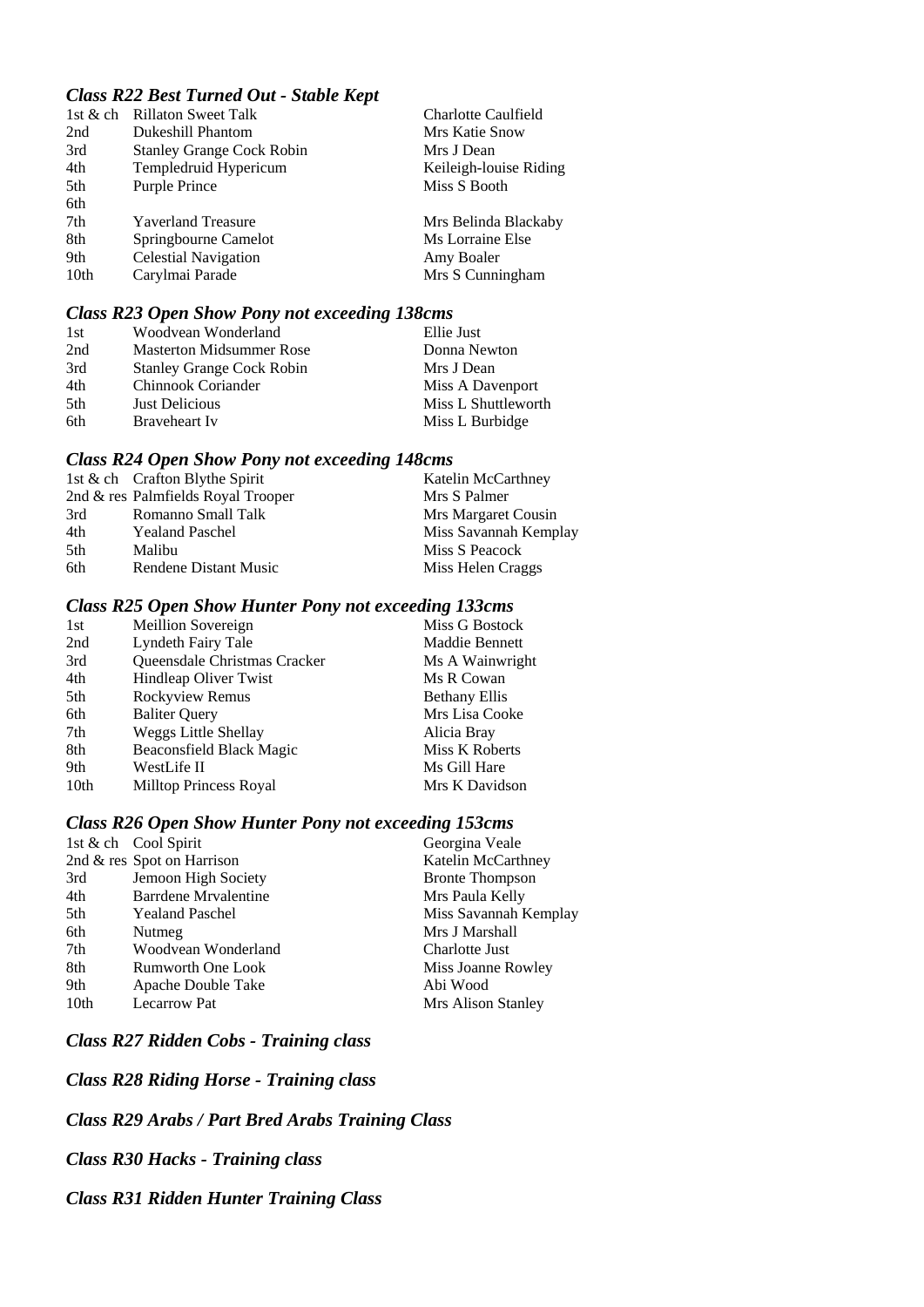# *Class R33 M&M First Ridden - Training Class Class R34 Highland/Dales/Fell Training Class*

## *Class R35 M&M Small Breeds Training Class*

# *Class R36 Connemara / New Forest Training Class*

#### *Class R37 Amateur Piebald / Skewbald Plaited Pony*

| 1st  | Don Caspian                 | Grace Michaelides     |
|------|-----------------------------|-----------------------|
| 2nd  | Queen Of Harts              | <b>Emily Webster</b>  |
| 3rd  | Carsdale Comedian           | Miss P Robinson       |
| 4th  | <b>Baliter Query</b>        | Mrs Lisa Cooke        |
| 5th  | <b>Tambrook My Destiny</b>  | Patricia Farmbrough   |
| 6th  | Gerdinen Beauty             | Miss Kelly Needham    |
| 7th  | Parkdene Royal Secret       | Mrs N Taylor          |
| 8th  | Garthfach Serrano           | Miss D Ioannou        |
| 9th  | Ring Court Spot On          | Miss Rachel Titterton |
| 10th | <b>Weggs Little Shellay</b> | Alicia Bray           |
|      |                             |                       |

#### *Class R38 Amateur Piebald / Skewbald Hogged Cobs*

|                  | 1st & res Ballystree Quality Street | Lady Caroline Tyrrell |
|------------------|-------------------------------------|-----------------------|
| 2nd              | Centaurus                           | Michelle Cooper       |
| 3rd              | Augustus                            | Karen Walsh           |
| 4th              | Mr Biggs                            | Miss Tracey Gribben   |
| 5th              | Dumbledor                           | Miss R Titterton      |
| 6th              | Jarrett Hills Wizard                | Mrs T Tomlinson       |
| 7th              | <b>Indian Princess</b>              | Olivia Phillips       |
| 8th              | Corvus                              | Mrs H Betteridge      |
| 9th              | <b>Issactown Diamond</b>            | Ms Elizabeth Burbidge |
| 10 <sub>th</sub> | None Gp Bye Far Away                | Mrs J Longmire        |
|                  |                                     |                       |

# *Class R39 Amateur Piebald / Skewbalds Plaited Horse*

|      | 1st & ch Papageno          | Robin Avery         |
|------|----------------------------|---------------------|
| 2nd  | Greenhall Bob A Job        | Miss Natasha Timson |
| 3rd  | Bowstridge Kimberley       | Mrs Karen Kerby     |
| 4th  | <b>Cathmor Opposition</b>  | Mrs Amanda Gaughran |
| 5th  | Jar Jar Binx               | Miss L Clark        |
| 6th  | Kavanaghs Miss America     | Miss L Godfrey      |
| 7th  | Viva La Diva               | Mrs J Rushmer       |
| 8th  | <b>Makers Grand Design</b> | Fiona Vale          |
| 9th  | Harlequin                  | Miss Lucy Moggridge |
| 10th | My Lucky Dip               | Miss T Underwood    |

#### *Class R40 Amateur Piebald/Skewbald Traditional / Native Horse / Pony*

| 1st              | Tom Cobley               | Miss H Mills              |
|------------------|--------------------------|---------------------------|
| 2nd              | <b>Inspector Morse</b>   | Robin Avery               |
| 3rd              | Colour Me Bad            | Miss Hannah Miller-Burton |
| 4th              | <b>Baldrick</b>          | Miss E Potts              |
| 5th              | Asby Mills Dynamite      | Mrs Debra Walker          |
| 6th              | No More Mr Nice Guy      | Lucinda Stockley          |
| 7th              | Royal Candy Man          | Miss C Leahy              |
| 8th              | Makers First Lady        | Miss K Harris             |
| 9th              | Pride Park               | Miss E Redfern            |
| 10 <sub>th</sub> | <b>Remmington Steele</b> | Miss V Parkinson          |

#### *Class R41 Amateur Small Riding Horse*

|                | Miss G Bott                                        |
|----------------|----------------------------------------------------|
|                | Mrs L Saunters                                     |
| <b>Bonjour</b> | Rebecca Gribben                                    |
| Devlish Rebel  | Miss A Wainwright                                  |
|                | 1st & ch Whalton Dimity<br>2nd $\&$ res Ballentine |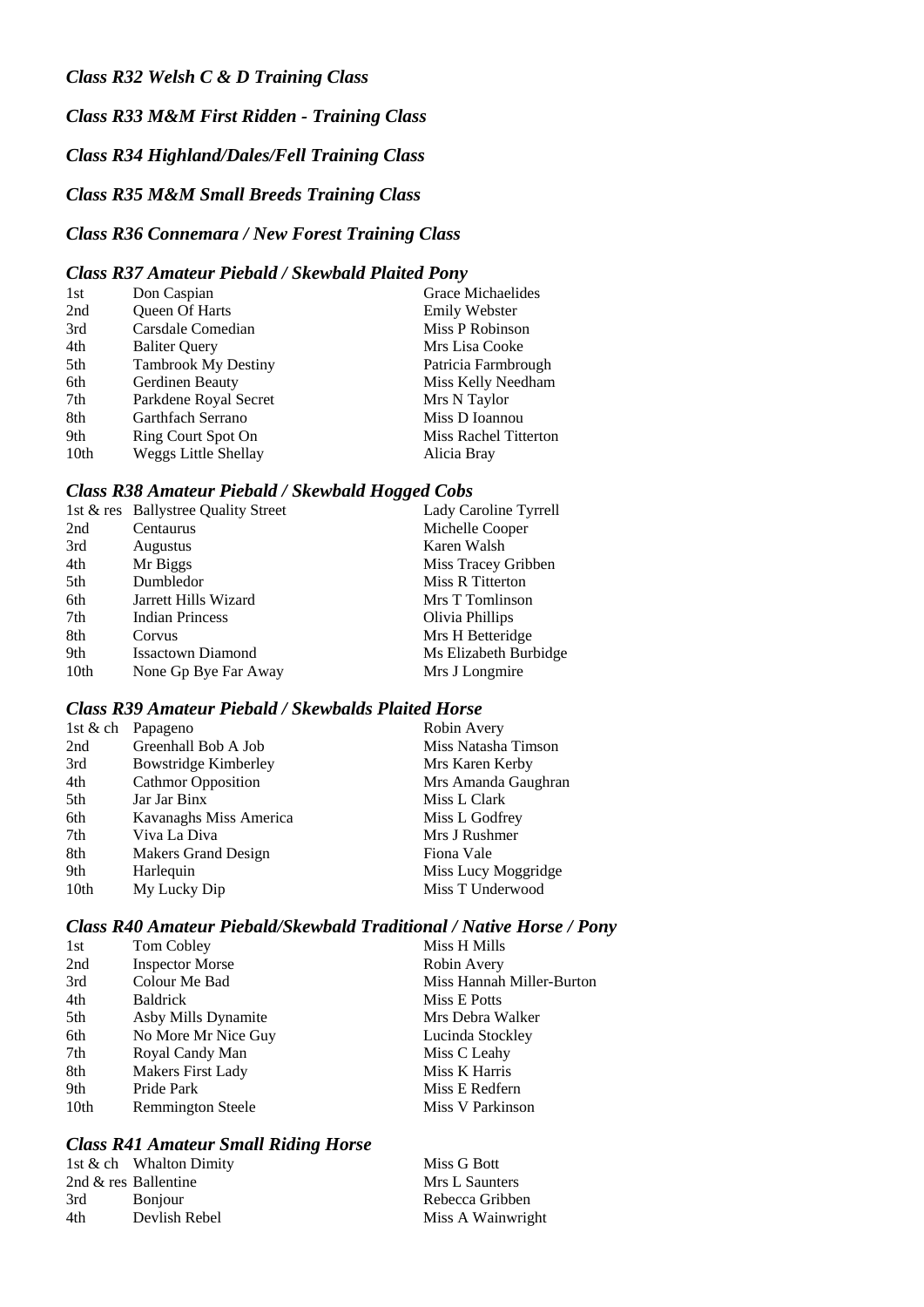| 5th  | Epic Tale               | Miss K Harris  |
|------|-------------------------|----------------|
| 6th  | <b>Sporting Dickens</b> | Mrs V Tucker   |
| 7th  | Twice As Smart          | Mrs M Richards |
| 8th  | She Knows Too Much      | Mrs C Beer     |
| 9th  | The Jays Athena         | Miss Z Barbery |
| 10th | Chycoose Tarantino      | Mrs C Masters  |

# *Class R42 Amateur Large Riding Horse*

| 1st | Valentino                  | Jade Brewster         |
|-----|----------------------------|-----------------------|
| 2nd | Thriller                   | Miss E Bell           |
| 3rd | Cupid                      | Miss Tamzin Jefferson |
| 4th | Gadbury Northern Show Girl | Miss A Wainwright     |
| 5th | Daized N Amused            | Robin Avery           |
| 6th | Diamond Cavalier Royale    | Stephanie Hill        |
| 7th | Ferrer De Hus              | Mrs C Dagless         |
| 8th | <b>Primitive Poirot</b>    | Anna Chaplin          |
| 9th | <b>Edlingtons Ronnie</b>   | Janet Piper           |
|     |                            |                       |

# *Class R43 Amateur Maxi Cobs*

| 1st | Clantara Shadow Play | <b>Avril Bartolomy</b> |
|-----|----------------------|------------------------|
| 2nd | <b>Hot Property</b>  | <b>Rhys Harper</b>     |
| 3rd | Silversons Valiant   | Mrs C Plastow          |
| 4th | Grey Whistle         | Miss Lauren Hibbins    |
| 5th | Centaurus            | Michelle Cooper        |
| 6th | Smartie              | Ms Anna Collins        |
| 7th | <b>Comfort Zone</b>  | Miss J Howell          |
| 8th | Dumbledor            | Miss R Titterton       |
| 9th | Lord Evenstar        | Miss Rachael Holmes    |
|     |                      |                        |

## *Class R44 Amateur Ridden Arabs*

| 1st | Keyser Soze             | Miss H Tucker          |
|-----|-------------------------|------------------------|
| 2nd | Mubarriz J              | Miss A Miller          |
| 3rd | A H Marzuq              | Miss E Thompson-newman |
| 4th | Tukki Amira             | Lady Claire Marriott   |
| 5th | Lymerik                 | Miss Nadia Diluzio     |
| 6th | Milhangers Dhalam Qatar | Miss Lucy Findlay      |

# *Class R45 Amateur Ridden Part Breds*

| 1st              | Jemoon High Society                 | <b>Bronte Thompson</b> |
|------------------|-------------------------------------|------------------------|
| 2nd              | Brindlebrook Little Scoundrel       | Miss Charlotte Gra     |
| 3rd              | Woodvean Wonderland                 | Charlotte Just         |
| 4th              | Daldorn Legacy                      | Mrs J Carter           |
| 5th              | <b>Broxlea Disgrace</b>             | Miss Abigail Kelm      |
| 6th              | <b>Brindlebrook Under Suspision</b> | Mrs L Phipps           |
| 7th              | <b>Marshbrook Spring Bouquet</b>    | Miss Laura Percy       |
| 8th              | Creevelea Ramble on                 | Olivia Evans           |
| 9th              | Cool Spirit                         | Georgina Veale         |
| 10 <sub>th</sub> | Palmfields Nightflight              | Mrs S Palmer           |
|                  |                                     |                        |

# *Class R46 Amateur Lightweight Cobs*

| 1st & ch         | Woodfield Choice       | Mrs Alison Morton      |
|------------------|------------------------|------------------------|
| 2nd              | Moonlarne Lane Romeo   | Charlotte Dacre-Ge     |
| 3rd              | Oconner                | Miss Paula Bircums     |
| 4th              | <b>Ballysketh Blue</b> | <b>Prudence Bowley</b> |
| 5th              | Havana                 | <b>Avril Bartolomy</b> |
| 6th              | Paddy Power Ll         | Mrs B Richards         |
| 7th              | One More Hero          | Miss L Haines          |
| 8th              | Im None The Wiser      | Mrs E Simmonds         |
| 9th              | Jucy Lucy              | Teresa Nicholls        |
| 10 <sub>th</sub> | Cordarragh             | Polly Seaman           |
|                  |                        |                        |

# *Class R47 Amateur Heavyweight Cobs*

| 1st & res Skaro |          |  |  | <b>Rhys</b> |
|-----------------|----------|--|--|-------------|
| 2nd             | Corbally |  |  | Tere        |

| Miss H Tucker          |  |
|------------------------|--|
| Miss A Miller          |  |
| Miss E Thompson-newmar |  |
| Lady Claire Marriott   |  |
| Miss Nadia Diluzio     |  |
| Miss Lucy Findlay      |  |

<sub>pte</sub> Gray il Kelmanson

acre-Genders Bircumshaw<br>owley

s Harper esa Nicholls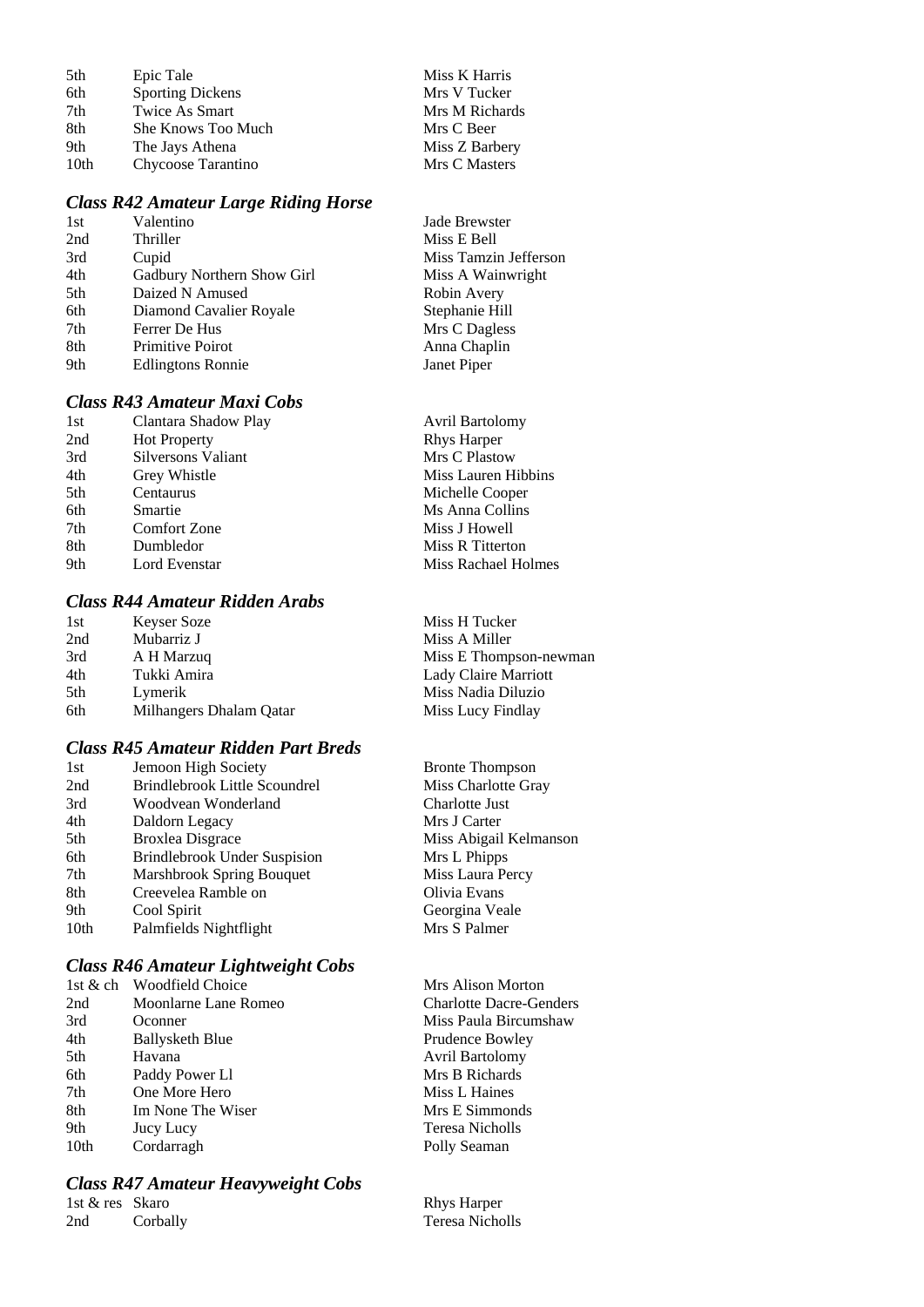| 3rd | Randalstown Landmark |
|-----|----------------------|
| 4th | Augustus             |
| 5th | Mr Biggs             |
| 6th | Hooligans Double R   |
| 7th | <b>Strictly Cash</b> |
| 8th | <b>Torviscus Lad</b> |
| 9th | <b>Bunny Boy</b>     |

# *Class R48 Amateur Small Hacks*

| 1st  | Marshbrook Spring Bouquet | Miss Laura Percy      |
|------|---------------------------|-----------------------|
|      | 2nd & res Aimbry Kymara   | Miss J Farrell        |
| 3rd  | Kookaburra                | Miss L Haines         |
| 4th  | Daldorn Legacy            | Mrs J Carter          |
| 5th  | Harry Lime                | Mr M Foulger          |
| 6th  | Silvas Hiddn Star         | Miss Laura Bramall    |
| 7th  | Cheval Mister Bojangles   | Mrs G Hewitt          |
| 8th  | Wyld Amethyst             | Miss Danielle Crookes |
| 9th  | Small Land High Society   | Tina Tibbles          |
| 10th | Ingleby Hill              | Miss S Heywood        |

#### *Class R49 Amateur Large Hacks*

| 1st & ch Dream of a Gleam        | <b>Emily Whalley</b> |
|----------------------------------|----------------------|
| <b>Stanley Grange Blencathra</b> | Mrs C Spencer        |
| Flay Gray                        | Faye Hesketh         |
| Bee-J-Gee                        | Joanne Parker        |
| Spanish Hidalgo                  | Mrs K Gould          |
| Dowhills Daffi                   | Sophie Clark         |
| <b>Stage Music</b>               | Miss L Bowden        |
| Llanarth Dignified               | Miss Jodie Smith     |
| The Pass Bus                     | Mrs L Maddox         |
|                                  |                      |

#### *Class I50 BSPA Members In Hand Piebald/Skewbald Plaited 4 years & over*

| 1st | Greenforth Lilly        | Tessa Nelson         |
|-----|-------------------------|----------------------|
| 2nd | Made By Design          | Ms Claire Miller     |
| 3rd |                         |                      |
| 4th | One Night Out           | Mr Adrian Nichols    |
| 5th | Prestwood Dolly Mixture | <b>Emily Whalley</b> |

#### *Class I51 BSPA Members - In Hand Piebald/Skewbald Native & Traditional 4 yrs & over*

Nikki Proctor Karen Walsh

Miss Tracey Gribben Mrs Kay Gillam Mr Marc Scott Jenni Gates Ms J Ridley

| 1st | Pillgrim               | Miss Amy Hunter            |
|-----|------------------------|----------------------------|
| 2nd | Degla John Boy         | Mrs Pat Hart               |
| 3rd | Rupert                 | Mr S Britcliffe            |
| 4th | Cob N Chips            | Mrs Steph Ryder-Bayes      |
| 5th | Mercury                | Mr S Britcliffe            |
| 6th | Harrys Boy             | Miss N Barfield            |
| 7th | The Maverick           | Patrica Hannah             |
| 8th | <b>Travelling Solo</b> | Patrica Hannah             |
| 9th | Monochrome Boy         | <b>Miss Liberty Cowles</b> |
|     |                        |                            |

#### *Class I52 BSPA Members - In Hand Piebald/Skewbald Plaited 1,2,3 years old*

|     | 1st & res Popenhoe Percival   | Caroline Ward      |
|-----|-------------------------------|--------------------|
|     | 2nd & ch Freckleton Class Act | Katy Fearn         |
| 3rd | Padstead Kairo                | Mrs Clare Peterson |

#### *Class I53 BSPA Members In Hand Piebald/Skewbald Native/Trad/Hogged Horse/Pony 1,2,3 years*

| 1st | Brinmark Brigadier II        | Miss Gemma Oliver        |
|-----|------------------------------|--------------------------|
| 2nd | Perrylands Gorgeous George   | Miss Phaedra Towler      |
| 3rd | Cheeky Monkey                | Miss Z Bennett           |
| 4th | Charliebrowns Peach Schnapps | Miss L Johnson           |
| 5th | Kimico Swagger Jagger        | Roanna Hamilton          |
| 6th | <b>Blurred Lines</b>         | <b>Charlotte Bunting</b> |
| 7th | Hugos Luck of the Draw       | Miss S Brooker           |
| 8th | <b>Stanley Ovation</b>       | Miss Carly Reardon       |
| 9th | Pride Rock Mufasa            | Miss Paula Bircumshaw    |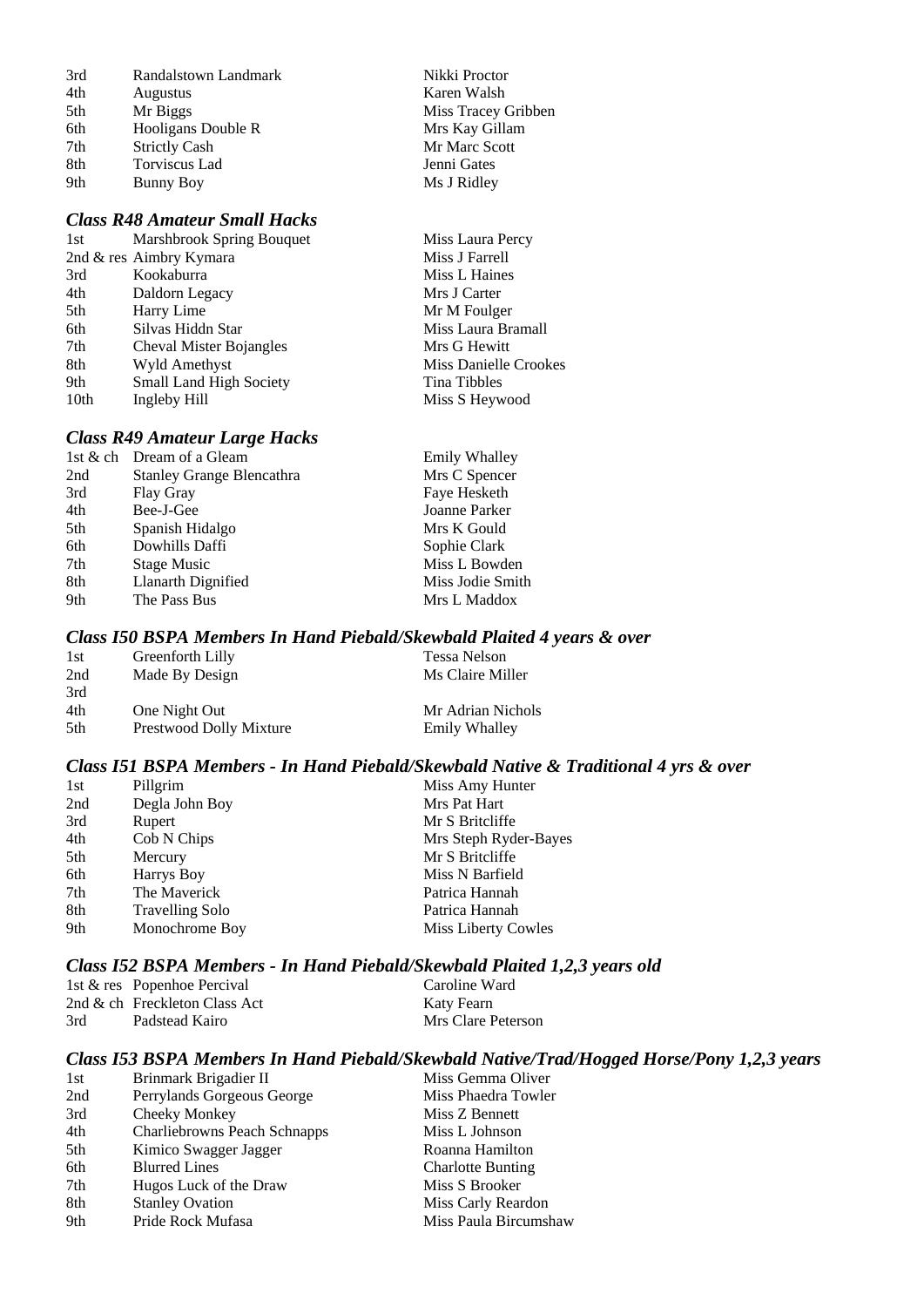#### *Class R54 BSPA Members Ridden Piebald/Skewbald Plaited Horse/Pony*

|      | 1st & ch Wulfstan Tiger Feet | Miss Christina Gillett |
|------|------------------------------|------------------------|
| 2nd  | <b>Cathmor Opposition</b>    | Mrs Amanda Gaughran    |
| 3rd  | Greenhall Bob A Job          | Miss Natasha Timson    |
| 4th  | Daized N Amused              | Robin Avery            |
| 5th  | Oso Crosby                   | Mrs C Dagless          |
| 6th  | Rockstar Iii                 | Robin Avery            |
| 7th  | Hykos Apollo                 | Miss K Charlton        |
| 8th  | Greenforth Lilly             | Tessa Nelson           |
| 9th  | <b>Tambrook My Destiny</b>   | Patricia Farmbrough    |
| 10th | Don Caspian                  | Grace Michaelides      |

## *Class R55 BSPA Members Ridden Piebald/Skewbald Native Horse/Pony*

| Gornoeth Well There You Are Then   | Miss H Tucker              |
|------------------------------------|----------------------------|
| Goodwill                           | Mrs P Tann                 |
| Ranchella Gold Dust                | Miss S Samuels             |
| <b>Blaenpant Leddingtons Dream</b> | <b>Mackenzie Preston</b>   |
| Berteen                            | Mrs C Dagless              |
| Micky Finn                         | Kendal Taylor              |
| Spellbound                         | Miss L Campion             |
| Monochrome Boy                     | <b>Miss Liberty Cowles</b> |
| Degla John Boy                     | Mrs Pat Hart               |
|                                    |                            |

#### *Class R56 BSPA Members Ridden Piebald/Skewbald Traditional Horse/Pony*

|      | 1st & res Valentines Boy | Robin Avery              |
|------|--------------------------|--------------------------|
| 2nd  | Pillgrim                 | Miss Amy Hunter          |
| 3rd  | Moonlarne Lane Romeo     | Mrs Gill Genders         |
| 4th  | Royal Candy Man          | Miss C Leahy             |
| 5th  | Newoak Razamataz         | Mrs D Handley            |
| 6th  | No More Mr Nice Guy      | Lucinda Stockley         |
| 7th  | <b>Issactown Diamond</b> | Ms Elizabeth Burbidge    |
| 8th  | Harrys Boy               | Miss N Barfield          |
| 9th  | Two Tone Tommy           | Ms Olivia Metelko-Taylor |
| 10th | Sammy Spoon              | Michelle Cooper          |

# *Class I57 Home Produced M&M Dartmoor / Exmoor / Shetland Yearling*

| 1st | Langfield Hollywood Heights | Mrs J Chadwick   |
|-----|-----------------------------|------------------|
| 2nd | Lloegr Dulci                | Mr R Cook        |
| 3rd | Helawi Ava Raindance        | Teresa Ridgewell |

## *Class I58 Home Proudced Welsh Sections A & B Yearling*

|     | 1st & ch Dunaskin Gimli        | <b>Eleanor Crate</b> |
|-----|--------------------------------|----------------------|
| 2nd | Immybrook Rockefeller          | Karen Smith          |
| 3rd | Elvet Pollyanna                | Kevin Stewart        |
| 4th | <b>Bronheulog Easter Poppy</b> | Mrs S Board Jones    |
| 5th | 170704 Sardis Lucky Chance     | Donna Sutton         |
| 6th | <b>Cosford Desert Rogue</b>    | Miss H Nelson        |
| 7th | <b>Slades Enchantress</b>      | Mr R Cook            |
|     |                                |                      |

## *Class I59 Home Produced Dartmoor, Exmoor & Shetland 2-3 Years Old*

|     | 1st & res Treworgan Cloudbreak | Samantha Woolerton       |
|-----|--------------------------------|--------------------------|
| 2nd | Maltings Country River Lad     | Mrs Sue Gill             |
| 3rd | Carrickfergus Admiral          | Mrs Katie Snow           |
| 4th | Shilstone Rocks North Wind     | Lynda Calcutt            |
| 5th | Meering Samphire               | Lauren Elizabeth Finn    |
| 6th | <b>Bilfrith</b>                | <b>Charlotte Bunting</b> |
| 7th | Cadlanvalley Superman          | Verity Checkley          |
| 8th | The Entrepreneur               | Mrs J Grant & Mr W Hardy |

### *Class I60 Home Produced Welsh A & B 2-3 years old*

| -1st | Ryehall All About Me        | Jennifer Humphreys  |
|------|-----------------------------|---------------------|
| 2nd  | <b>Boothsdale Butterfly</b> | <b>Wayne Bailey</b> |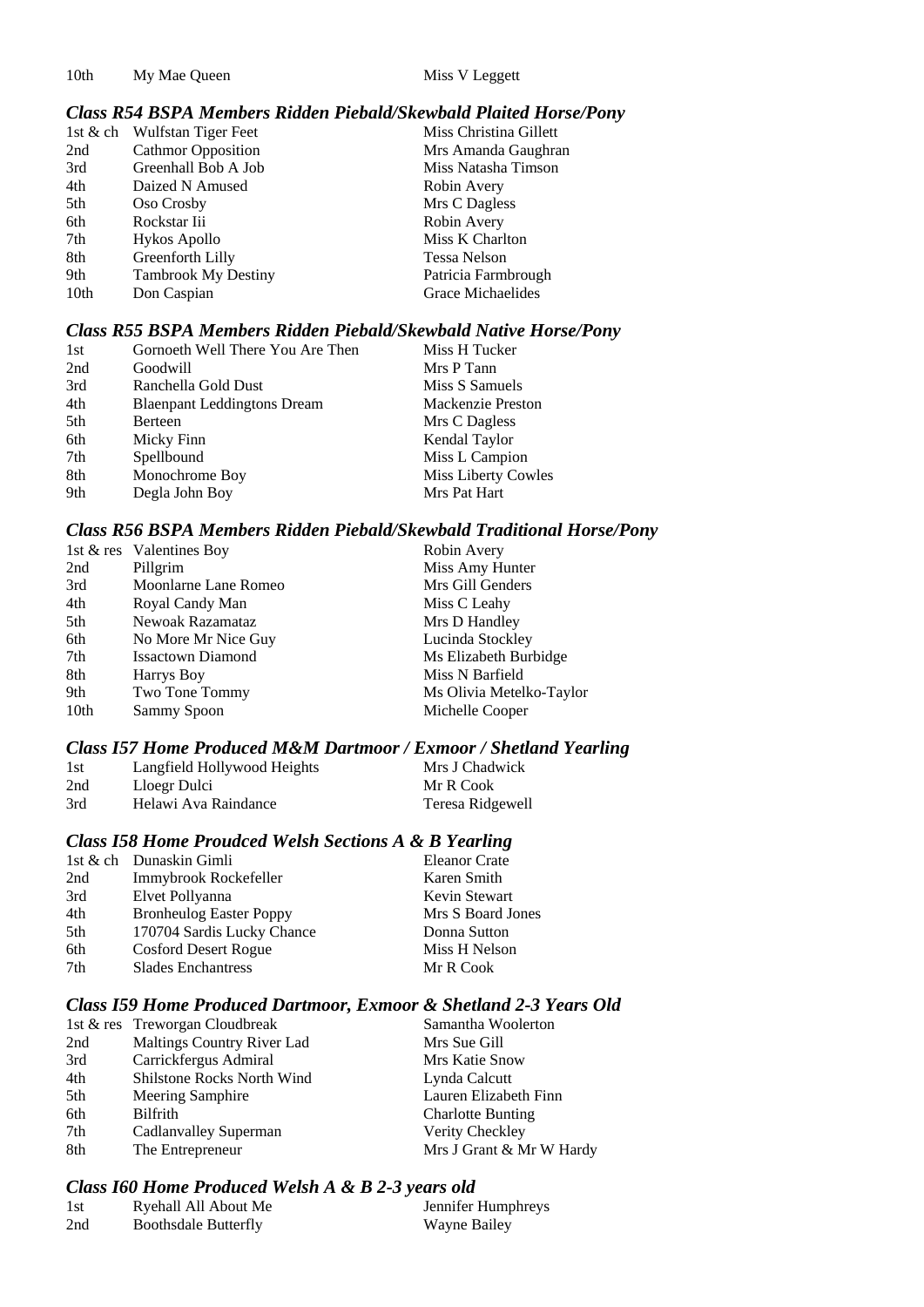| 3rd              | Springlane Elegance1    | Georgia Crouchman  |
|------------------|-------------------------|--------------------|
| 4th              | <b>Idyllic Phantom</b>  | Georgia Crouchman  |
| 5th              | Salbrook Darius         | Mrs P Govier       |
| 6th              | Franhwerd Reuben        | Karen Smith        |
| 7th              | Llanai Tiago 92336      | Mrs Louise Bingham |
| 8th              | <b>Blethyn Starman</b>  | Mrs Sue Day        |
| 9th              | <b>Bronheulog Poppy</b> | Mrs Sarah Widdows  |
| 10 <sub>th</sub> | Kyneton Twilight        | <b>Sally Jones</b> |

#### *Class I61 Home Produced Dartmoor & Exmoor 4 years old & over*

| 1st  | <b>Shilstone Rocks North Westerly</b> | Lynda Calcutt            |
|------|---------------------------------------|--------------------------|
| 2nd  | Dunkery Toucan                        | Patrica Hannah           |
| 3rd  | <b>Foxleat Rowenberry</b>             | Mrs J Grant & Mr W Hardy |
| 4th  | Dunkery Coaltit                       | Mrs S Mota               |
| 5th  | Duradens Krugerrand                   | Joanne Parker            |
| 6th  | Underhill Playtime                    | Mrs Joanne Himsworth     |
| 7th  | <b>Shilstone Rocks Free Wind</b>      | Mrs E Cowell             |
| 8th  | Valepark Mardi Gras                   | Laura Sheffield          |
| 9th  | Dunsmore Glenfiddich                  | <b>Annette Perry</b>     |
| 10th | Wilby Valiant                         | Jane Etheridge           |

# *Class I62 Home Produced Shetlands 4 years old & over*

| 1st              | Rosevillas Milly                   | <b>Miss Claire Connor</b> |
|------------------|------------------------------------|---------------------------|
| 2nd              | Knix Kruger                        | Mrs H Dickens             |
| 3rd              | <b>Coryhill Prince of Darkness</b> | <b>Hayley Yates</b>       |
| 4th              | Sam of Quimper                     | Eva Herring               |
| 5th              | Lotuspoint Commander               | Mrs K J Garrett           |
| 6th              | <b>Hackamore Poetic Ending</b>     | Mrs Nicola Carson         |
| 7th              | Ajax Of Transy                     | Miss L Dolan              |
| 8th              | <b>Empress Of Crafton</b>          | Verity Checkley           |
| 9th              | Hose Ever Ready                    | Mrs Jane James            |
| 10 <sub>th</sub> | <b>Brambles Jaques</b>             | Sally McHale              |
|                  |                                    |                           |

# *Class I63 Home Produced Welsh Section A 4 years old & over*

| Ceulan Mellt                | Andrea Pearman      |
|-----------------------------|---------------------|
| <b>Blethyn Ring O Roses</b> | Mrs Sue Day         |
| <b>Tiffwyl Dreamtime</b>    | <b>Wayne Bailey</b> |
| Blaencila Ma                | Lisa Mewes          |
| Rookery Jumble              | <b>Sharon White</b> |
| Forlan Bowtie               | Karen Smith         |
| Marsh Midas                 | Mrs J Carmichael    |
| Salbrook Troy               | Mrs S Swires        |
| <b>Tryfel Fancy</b>         | Miss K Knowles      |
| 10th & res Dolrhedyn Solo   |                     |
|                             |                     |

## *Class I64 Home Produced Welsh Section B 4 years & over*

| 1st  | Gigman Sea Senor              | Miss C Szostak       |
|------|-------------------------------|----------------------|
| 2nd  | Brynoffa Jazz                 | <b>Eleanor Crate</b> |
| 3rd  | Kyneton Don Jaun              | <b>Sally Jones</b>   |
| 4th  | Llanarth Dyson                | Miss V Wigglesworth  |
| 5th  | <b>Thamesbourne Peacock</b>   | Mrs S Board Jones    |
| 6th  | Corkhills Sky Lark            | Eleanor Crate        |
| 7th  | Glenlichd Fair Game           | Verity Checkley      |
| 8th  | <b>Birtley Bobby Dazzler</b>  | Lisa Mewes           |
| 9th  | <b>Volandero Amber Dancer</b> | Mrs R Perrin         |
| 10th | Downland Elvive               | Natasha Walter       |

# *Class I65 Home Produced Connemara / New Forest 4 years old & over*

| 1st | Samsons Spy          | Philippa Hadwen |
|-----|----------------------|-----------------|
| 2nd | Spinway Special Gift | Miss R Ranson   |
| 3rd | Rehan Dawn           | Rebecca Gribben |
| 4th | Charford Zaffron     | Miss E Marlow   |
| 5th | <b>Woodrow Honey</b> | Mrs J Ripley    |
| 6th | Kelbrook Thriller    | Mrs C Ormrod    |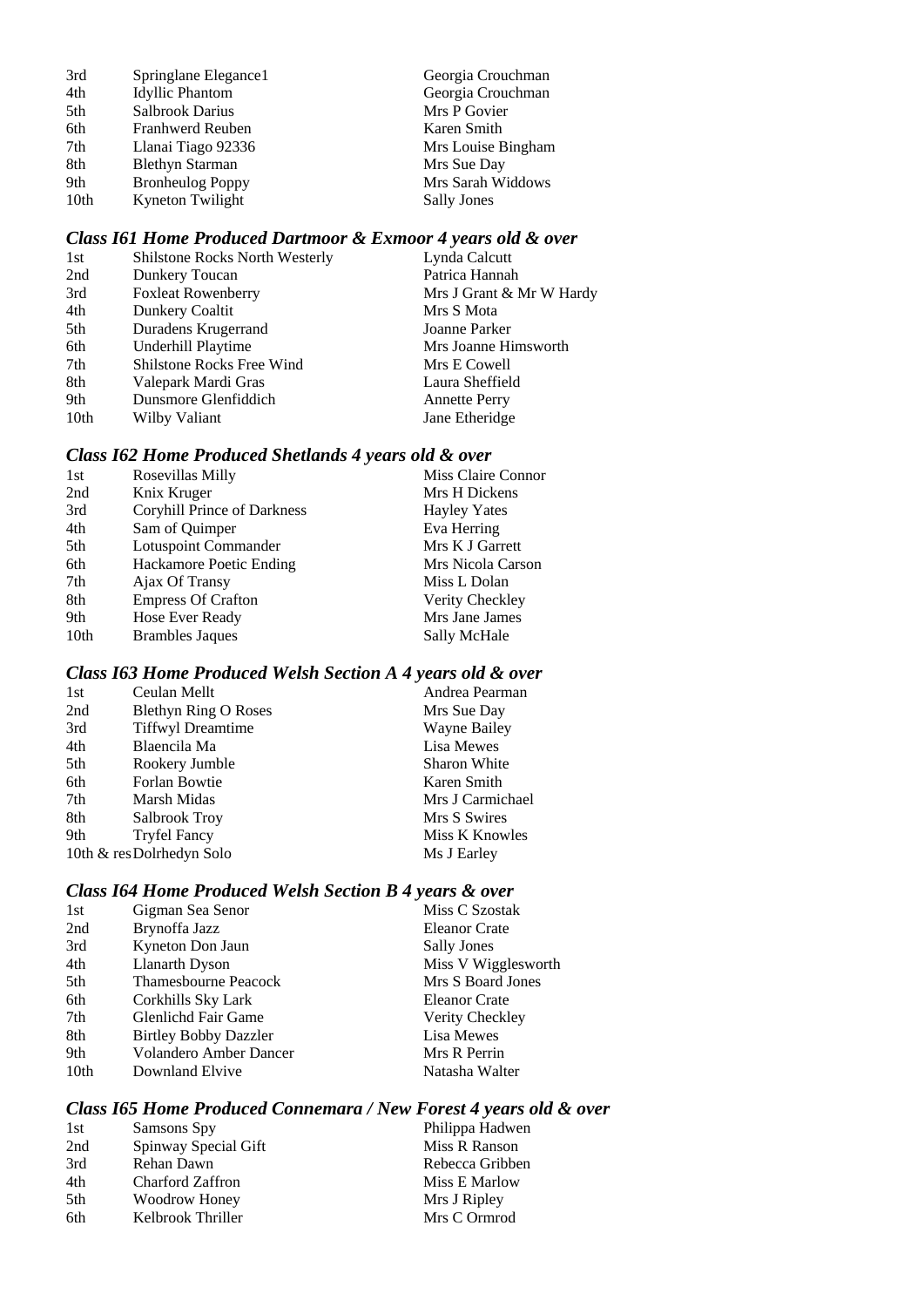| 7th  | <b>Blackthorn Patience</b> | Mrs Pamela Teasdale |
|------|----------------------------|---------------------|
| -8th | Spinway Rememberance       | Miss Terri Kershaw  |
| 9th  | <b>Havestorm Topsy</b>     | Jade Barlow         |
| 10th | Lilys Blossom              | Laura Gilroy        |

#### *Class I66 Home Produced Welsh Section C & D 4 years old & over*

| 1st              | <b>Atinas Danny Boy</b>        | Tim Gibson            |
|------------------|--------------------------------|-----------------------|
| 2nd              | <b>Trofarth Telynor</b>        | Miss L Nicholls       |
| 3rd              | <b>Marchell Morning Chorus</b> | Miss L Johnson        |
| 4th              | Swalesmoor Annwyl              | Louise Swann          |
| 5th              | Ciffig Cymro Du                | Miss C Meads          |
| 6th              | Nantymynydd Mab                | Miss S Robins         |
| 7th              | Northbaddesley Stepping Stan   | Miss Kerry Whiteman   |
| 8th              | <b>Ballagh The Buck</b>        | Mr T Hall             |
| 9th              | <b>Broughton Renown</b>        | Miss K Loach          |
| 10 <sub>th</sub> | Horeb Ioan                     | <b>Holly Charnock</b> |

# *Class I67 Home Produced Dales / Fell 4 years old & over*

| 1st $&$ ch | <b>Manorian Melanite</b>    | Mrs N Thompson   |
|------------|-----------------------------|------------------|
| 2nd        | Sowermire Joe               | Mrs C Dodd       |
| 3rd        | <b>Stuffynwood Primrose</b> | John Elliott     |
| 4th        | Colliery Duke II            | Mrs J Wills      |
| 5th        | <b>Broxdown Tornado</b>     | Mrs L Bingham    |
| 6th        | Lownthwaite Coronation Boy  | Miss A Garnett   |
| 7th        | Daloumie Lucky Star         | Mrs D Mardle     |
| 8th        | Strinesdale Samuel          | Kayleigh Twigger |
| 9th        | Rosebarr Bandit             | Ms S Evans       |

## *Class I68 Home Produced Highlands 4 years old & over*

| Windgates Winston             | Mrs Tracey Burton      |
|-------------------------------|------------------------|
| Maxwell of Miltonglen         | Kirsty Faulkner        |
| Clova Of Acharn               | Mrs Lesley Jolly       |
| Monika Of Whitefield          | Miss G Beckett         |
| Billesdons Monach of the Glen | Mrs M Sturgesss        |
| Garthewin Ladyburn            | Mrs M Macbain          |
| Major General of Whitefield   | Miss Sophie Cumbers    |
| Hazeldene                     | Sally Vernon           |
| Swallowfields Dragonfly       | Miss Alexandra Hinchly |
| Pontsgreen Clansman           | Mrs Kathy Pearce       |
|                               |                        |

#### *Class I69 Home Produced M&M Large Breeds Yearling*

| 1st | Bracken Of Alltnacailleach | Miss R Randall          |
|-----|----------------------------|-------------------------|
| 2nd | Llanarth Jack Jones        | <b>Thomas Partridge</b> |
| 3rd | Kadlee Mcgregor            | Mrs E Mangham           |
| 4th | <b>Townend Lacey</b>       | Miss Claire Connor      |
| 5th | Dalehead Scott             | Mr M Catterall          |
| 6th | Abergavenny Daniella       | Mrs Kathy Pearce        |
| 7th | Glynceriog Dewi            | Mrs Lynn Hutcheson      |
| 8th | Stormbreaker               | Mr D Bennett            |

# *Class I70 Home Produced Dales / Fell / NF & Connemara 2-3 years old*

| 1st | Nipna Jubilee       | Mrs Nicola Clarey |
|-----|---------------------|-------------------|
| 2nd | Greenbeck Bamboozle | Miss L Nicholls   |

# *Class I71 Home Produced Highlands 2-3 years old*

Mrs Kirsty Wylde

#### *Class I72 Home Produced Welsh C & D 2-3 years old*

|     | 1st & res Menai Euro Star      | Mrs Lynn Hutcheson |
|-----|--------------------------------|--------------------|
| 2nd | Springfieldpark Replica        | Mr T Hall          |
| 3rd | <b>Mountain Hare Tom Jones</b> | Mr M Catterall     |
| 4th | Deytheur Prince of Wales       | Natalie Hulme      |
| 5th | Foxhollow Alwyn Tywysog        | Mrs Kay Gibson     |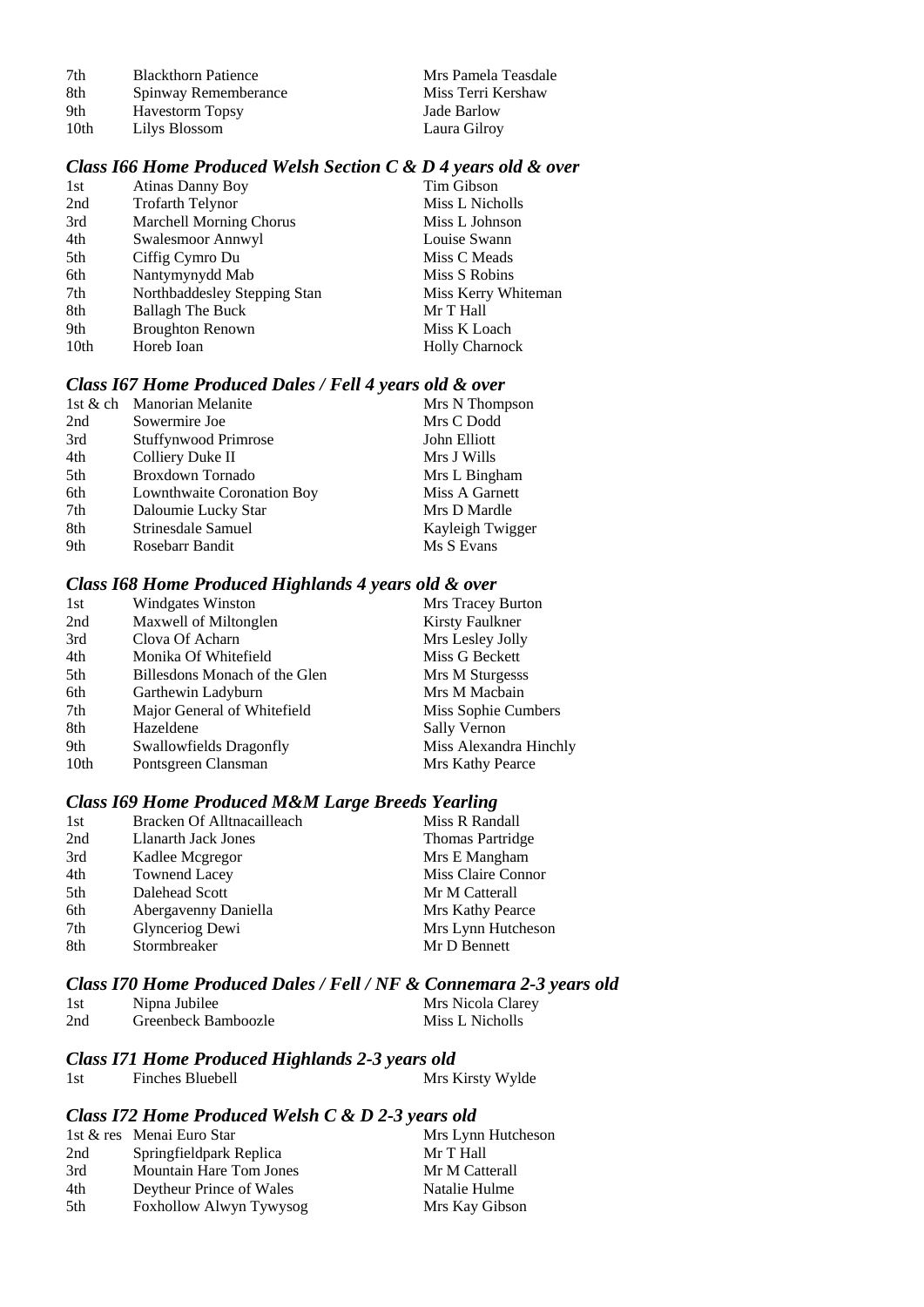# *Class R74 WHP Training Stakes 133cms*

# *Class R75 M&M WHP Training Stakes Large Breeds*

## *Class R76 WHP Training Stakes not exceeding 153cms*

# *Class R77 WHP Training Stakes exceeding 153cms*

# *Class R78 Novice Working Cobs*

| 1st              | <b>Woodfield Choice</b>  | Mrs Alison Morton        |
|------------------|--------------------------|--------------------------|
| 2nd              | <b>High Society</b>      | Mrs R Hawkins            |
| 3rd              | <b>Ballysketh Blue</b>   | Prudence Bowley          |
| 4th              | <b>Colour Action</b>     | April Pearson            |
| 5th              | Goodwill                 | Miss Lucinda Tann        |
| 6th              | Draxover Colonel Richter | <b>Bryan Cass</b>        |
| 7th              | Paddy Murphy             | Mrs Helen Rayns          |
| 8th              | Billy                    | <b>Miss Katie Newton</b> |
| 9th              | Prince Oberon            | Miss Charlotte Bunting   |
| 10 <sub>th</sub> | Albert                   | Miss S Brooker           |

# *Class R79 Novice Working Show Horse*

| 1st | Sorrelcourt Take A Bow    | Mrs Marie Boasman |
|-----|---------------------------|-------------------|
| 2nd | Neutrino                  | Miss R Bradby     |
| 3rd | The Jays Athena           | Miss Z Barbery    |
| 4th | River Head Out Law        | Miss K Emsley     |
| 5th | Zonia                     | Grace Wallace     |
| 6th | Stefano                   | Karen Prince      |
| 7th | Indie                     | Karen Brar        |
| 8th | Charlie                   | Miss Reina Amano  |
| 9th | Eika Van Den Hoogen Akker | Loren Gavins      |

# *Class R80 Concours DElegance Lead Rein*

| 1st              | Dixieland Barndance       | Mrs E Hatton         |
|------------------|---------------------------|----------------------|
| 2nd              | Waitwith Goldfinch        | Carrie Simmonds      |
| 3rd              | Klingrahoull Valkyrie     | Mrs Katie Snow       |
| 4th              | <b>Beltoy Panache</b>     | Miss A Mathers       |
| 5th              | Shilstone Hameldon Beacon | Miss G Bruce         |
| 6th              | Monarchill Cercean        | Miss A Hallam        |
| 7th              | Wrentnall Lullaby         | Keeley McClarence    |
| 8th              | Springbourne Cabaret      | Mrs N Evans Wooding  |
| 9th              | Newoak Storyteller        | <b>Heather Shave</b> |
| 10 <sub>th</sub> | Colne Fantasy             | Miss G Denning       |

# *Class R81 Concours DElegance First Ridden*

| Desarbre Icicle                      | Mollie Pilkington Whitham |
|--------------------------------------|---------------------------|
| <b>Baliter Query</b>                 | Georgina Cooke            |
| Newoak Storyteller                   | Heather Shave             |
| <b>Broadgrove Spanish Connextion</b> | Miss K Towns              |
| <b>Weggs Little Shellay</b>          | Alicia Bray               |
| Rockyview Remus                      | <b>Bethany Ellis</b>      |
| Waitwith Tornado                     | Poppy Carr                |
| Sainteilo Della                      | Mrs V Mestraw             |
| Templedruid Hypericum                | Keileigh-louise Riding    |
| Neuaddparc Galileo                   | Lucy Bednall              |
|                                      |                           |

# *Class I82 Concours DElegance In Hand*

| 1st | Brwmstan Fern             | Donna Sutton          |
|-----|---------------------------|-----------------------|
| 2nd | <b>SMHCS</b> Dom Perignon | Miss Charlotte Cooper |
| 3rd | Kings Blaze               | Christine Heady       |
| 4th | The Outlaw                | Miss Moreau           |
| 5th | Woodrow Honey             | Mrs J Ripley          |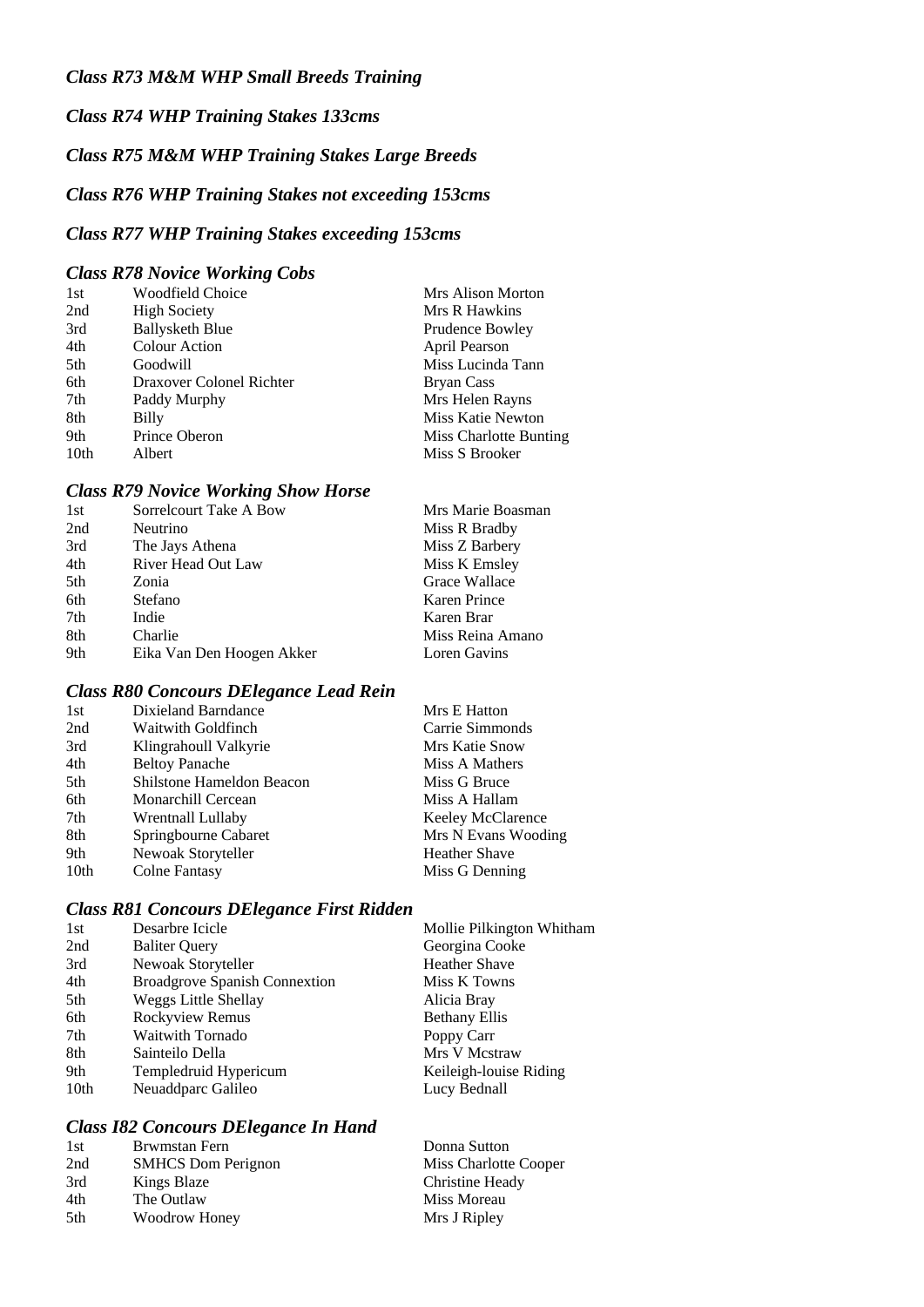| 6th  | Mollys Gibside Song     | Miss K Towns       |
|------|-------------------------|--------------------|
| 7th  | Digambara               | Miss Lorna Jarrald |
| 8th  | Dawn Fox                | Miss C Handley     |
| 9th  | Foxhollow Alwyn Tywysog | Kay Gibson         |
| 10th | Salbrook Troy           | Mrs S Swires       |

### *Class R83 Side Saddle Concours - Period Costume*

| 1st              | Woodroyd Gayboy         | Miss K Williams        |
|------------------|-------------------------|------------------------|
| 2nd              | Ropewalk Viscountess    | Mrs Barham             |
| 3rd              | Penmire Dudley          | Gill Rawlinson         |
| 4th              | Llan Nicholas           | Ms Elizabeth Burbidge  |
| 5th              | Sir Killian Fox         | Miss S Brown           |
| 6th              | Poppy                   | Mrs C Chinn            |
| 7th              | Moss-Side Orchul Laddie | Miss Holly Baker       |
| 8th              | Colour Action           | April Pearson          |
| 9th              | Vinura Bertie           | Miss A Shaw            |
| 10 <sub>th</sub> | Tonka Toy               | Mrs V Levett-Scrivener |

#### *Class R84 Open Part Bred Arab exceeding 148cms*

|                     | 1st & ch Holltess Victoria Falls | Miss S Burrows        |
|---------------------|----------------------------------|-----------------------|
| 2nd $&$ res Fyrefly |                                  | Mrs M Nicoll-Thompson |
| 3rd                 | Brindlebrook Little Scoundrel    | Miss Charlotte Gray   |
| 4th                 | Palmfields Nightflight           | Mrs S Palmer          |
| 5th                 | <b>Stemar Classic Image</b>      | Mr A Charlesworth     |
| 6th                 | Paddock Lightning                | <b>Susan Carter</b>   |

### *Class R85 Open Part Bred Arab not exceeding 148cms*

| 1st | Woodvean Wonderland       | Charlotte Just |
|-----|---------------------------|----------------|
| 2nd | Wynchelea Artful Dodger   | Mrs S Blythe   |
| 3rd | <b>Bathleyhills Monet</b> | Mrs J Bridson  |

#### *Class R86 Open Intermediate SHT*

| 1st | Royal Toby                | Jake Hobson           |
|-----|---------------------------|-----------------------|
| 2nd | Carnsdale Showman         | Charlotte Just        |
| 3rd | <b>Rumworth One Look</b>  | Miss Joanne Rowley    |
| 4th | <b>Shooters Seamaster</b> | Miss Stephanie Glover |
| 5th | Chycoose Tarantino        | Mrs C Masters         |

## *Class R87 Open Intermediate SRT*

|                     | 1st & ch Aimbry Kymara       | Miss J Farrell               |
|---------------------|------------------------------|------------------------------|
| 2nd $&$ res Fyrefly |                              | Mrs M Nicoll-Thompson        |
| 3rd                 | Epic Tale                    | Miss K Harris                |
| 4th                 | Holltess Victoria Falls      | Miss S Burrows               |
| 5th                 | <b>Whalton Dimity</b>        | Miss G Bott                  |
| 6th                 | <b>Sporting Dickens</b>      | Mrs V Tucker                 |
| 7th                 | Wyld Amethyst                | <b>Miss Danielle Crookes</b> |
| 8th                 | Cointreau                    | Mrs J Smith                  |
| 9th                 | <b>Ballinabarney Orbital</b> | Eliza Crowton                |
| 10th                | Coswarth Gypsy Maid          | Miss Kristie Short           |

#### *Class R88 Open Ridden Part Breds*

| 1st  | Hindleap Oliver Twist       | Ms R Cowan            |
|------|-----------------------------|-----------------------|
| 2nd  | Kookaburra                  | Miss L Haines         |
| 3rd  | Deanhills Lady              | Miss Michelle Jacques |
| 4th  | Cool Spirit                 | Georgina Veale        |
| 5th  | Meillion Sovereign          | Miss G Bostock        |
| 6th  | Daized N Amused             | Robin Avery           |
| 7th  | Littlebyrom Limited Edition | Miss F Chadwick       |
| 8th  | <b>Thomas</b>               | Miss K Last           |
| 9th  | <b>Oakleys Miss Marble</b>  | Mrs Emma Sarah Mattl  |
| 10th | Llanarth Dignified          | Miss Jodie Smith      |

# *Class R89 Novice Small Riding Horse*

1st & ch Epic Tale Miss K Harris

Matthews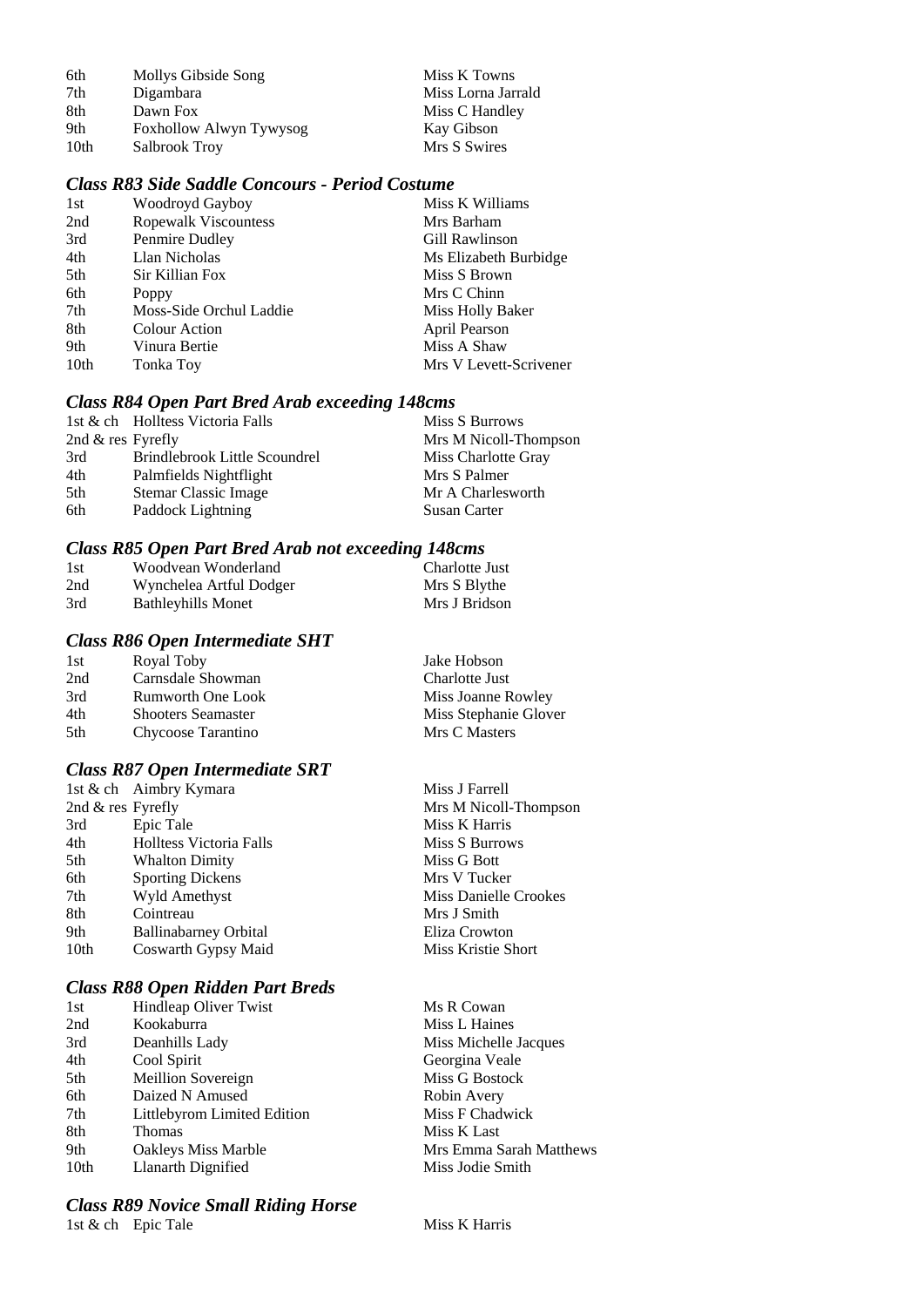| 2nd<br>A Do Ron Ron                     | Mr James Munro          |
|-----------------------------------------|-------------------------|
| 3rd<br><b>Whiltons Optical Illusion</b> | Mrs Nicola Mckeever     |
| 4th<br>Lambworth Gamefair               | Mrs S Walker            |
| 5th<br><b>Klassic Duet</b>              | Miss Chantal Rowlands   |
| 6th<br><b>Oakleys Miss Marble</b>       | Mrs Emma Sarah Matthews |
| 7th<br>Chycoose Tarantino               | Mrs C Masters           |

## *Class R90 Novice Large Riding Horse*

|                  | 1st & res Classics Golden Boy | <b>Bailey Nelson</b> |
|------------------|-------------------------------|----------------------|
| 2nd              | <b>Edlingtons Ronnie</b>      | Janet Piper          |
| 3rd              | Lizzie                        | Miss P Morgan        |
| 4th              | Wheres My Baby                | Miss A Quinlan       |
| 5th              | <b>Primitive Poirot</b>       | Anna Chaplin         |
| 6th              | A Strange Happening           | Miss Anna Harris     |
| 7th              | <b>Bowstridge Firecracker</b> | Sam Woolmer          |
| 8th              | Lindas Colin                  | Miss Susan Lymer     |
| 9th              | <b>Grand Desire</b>           | Julie Wright         |
| 10 <sub>th</sub> | Back In Black                 | Mrs V Braithwaite    |
|                  |                               |                      |

# *Class R91 Open LWT Cob*

|     | 1st & ch Woodfield Choice      | Mrs Alison Morton              |
|-----|--------------------------------|--------------------------------|
|     | 2nd $\&$ res Im None The Wiser | Mrs E Simmonds                 |
| 3rd | <b>Ballysketh Blue</b>         | Prudence Bowley                |
| 4th | Moonlarne Lane Romeo           | <b>Charlotte Dacre-Genders</b> |
| 5th | Goodwill                       | Mrs P Tann                     |
| 6th | Paddy Power Ll                 | Mrs B Richards                 |
| 7th |                                |                                |
| 8th | Draxover Colonel Richter       | Bryan Cass                     |
| 9th | Fens Will                      | Mr J Robertson                 |

#### *Class R92 Open HWT Cob*

| <b>Rhys Harper</b>                                                                                           |
|--------------------------------------------------------------------------------------------------------------|
| <b>Bryan Cass</b>                                                                                            |
| <b>Teresa Nicholls</b>                                                                                       |
| Nikki Proctor                                                                                                |
| Jenni Gates                                                                                                  |
| Mr Marc Scott                                                                                                |
| Skaro<br>Draxover General Mclay<br>Corbally<br>Randalstown Landmark<br>Torviscus Lad<br><b>Strictly Cash</b> |

### *Class R93 Junior Ridden Small Breeds*

| 1st | Westown Skylark          | Miss K Capstick        |
|-----|--------------------------|------------------------|
| 2nd | <b>Eclipse Debute</b>    | Miss Lorraine Charsley |
| 3rd | Locharmoss Symphony      | Mrs P Govier           |
| 4th | Waulkmill Raven          | Mrs Helen Barker       |
| 5th | <b>Butterby Nutmeg</b>   | Jenny Rylah            |
| 6th | <b>Hisley Provost</b>    | Mrs D Twitchen         |
| 7th | Jackall                  | Mrs C Whetton          |
| 8th | <b>Broadspring Tango</b> | Miss M Halsall         |
| 9th | Wilby Valiant            | Jane Etheridge         |
|     |                          |                        |

# *Class R94 Junior Ridden Welsh A & B*

| 1st              | Telynau Masterclass           | Mr Darren Price    |
|------------------|-------------------------------|--------------------|
| 2nd              | Costone Cayti                 | Mrs S Blythe       |
| 3rd              | <b>Milltop Princess Royal</b> | Mrs K Davidson     |
| 4th              | Drakelands Picasso            | Miss A Cronshaw    |
| 5th              | Bochym Magic Armani           | Deborah Alderson   |
| 6th              | <b>Llanarth Sotheby</b>       | Mrs M Richards     |
| 7th              | Delami Roulette Red           | Mr Jack Summers    |
| 8th              | Dolrhedyn Bronson             | Ms J Earley        |
| 9th              | <b>Waxing Pimms</b>           | Ms M O Connor      |
| 10 <sub>th</sub> | Rockbury Rembrandt            | Mollie-grace Dakin |

## *Class R95 Junior Ridden Welsh Sections C & D*

|     | 1st $\&$ ch Farhill Jasmin | Mrs Heather Holt |
|-----|----------------------------|------------------|
| 2nd | Bridgedale Sebastian       | Miss L Crisci    |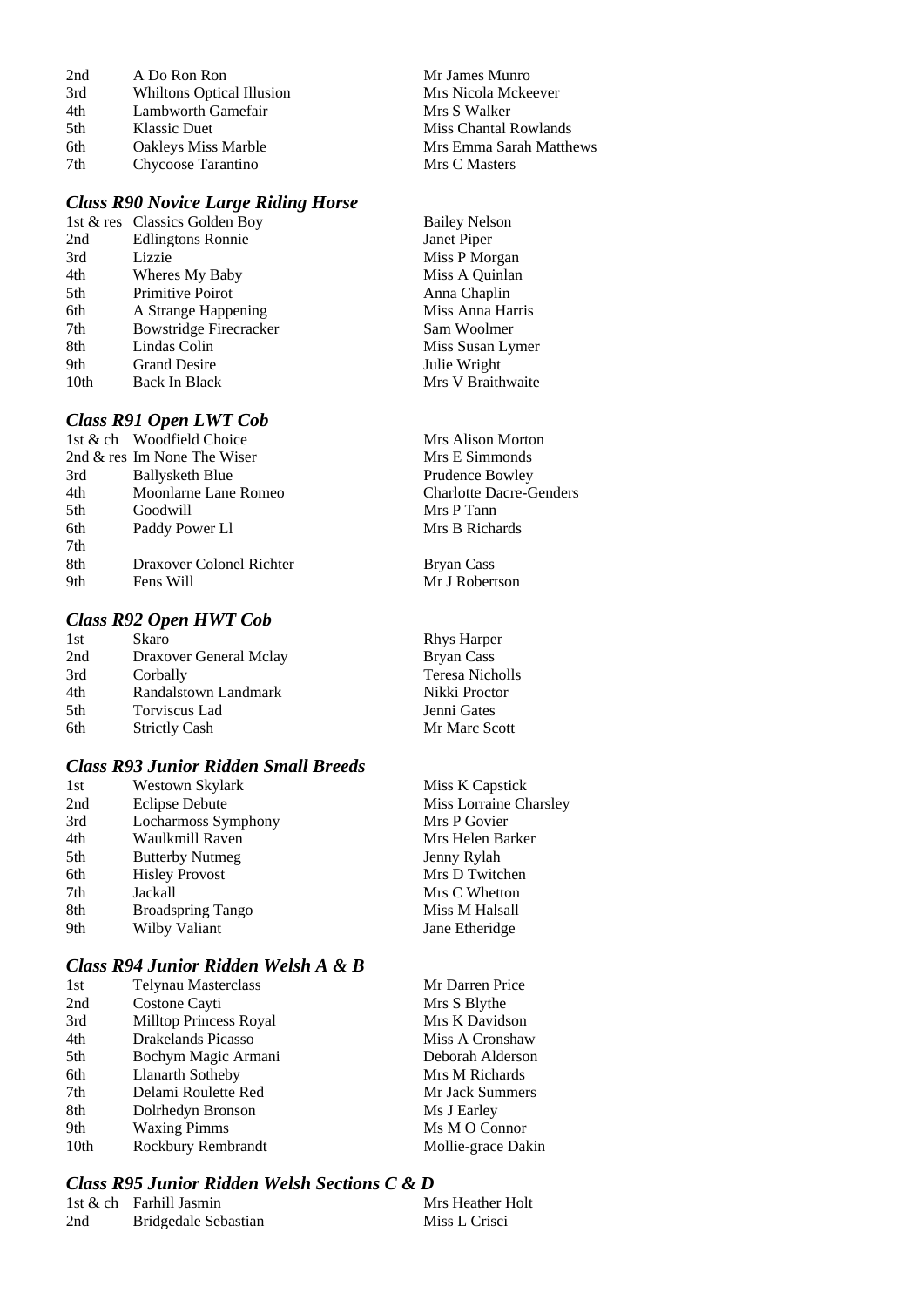| 3rd  | Stoatley Two Daisy Jane        | <b>Emily Henton</b>      |
|------|--------------------------------|--------------------------|
| 4th  | <b>Yswain Corinthian</b>       | Miss S Wuczke            |
| 5th  | <b>Whalley Morello Blossom</b> | Miss Michelle Rollo      |
| 6th  | Sorrelcourt Talisker           | Mrs Shelley Dyer         |
| 7th  | Menai The Vicar                | Mr L Partington          |
| 8th  | Ctwynneparc Meredith           | <b>Charlotte Bunting</b> |
| 9th  | 145564 Telaid Carys            | Mrs K Mercer             |
| 10th | <b>Cwmenfys Cracker Jack</b>   | Mrs J Edmead             |

# *Class R96 Junior Ridden Large Breeds*

|                  | 1st & res Wellbrow Drewdrop | Amy Small         |
|------------------|-----------------------------|-------------------|
| 2nd              | Sparket Classy Girl         | Ellen Jones       |
| 3rd              | <b>Stockley Andante</b>     | Alice Litherhead  |
| 4th              | <b>Stuffynwood Primrose</b> | John Elliott      |
| 5th              | <b>Manorian Montague</b>    | Mrs Helen Evans   |
| 6th              | Maxwell of Miltonglen       | Mrs K Faulkner    |
| 7th              | Drumbad Harveys Pride       | Jazzmin Wilkinson |
| 8th              | <b>Wellbrow Duke</b>        | Mr Jack Summers   |
| 9th              | Meres Janelle               | Mrs J Edmead      |
| 10 <sub>th</sub> | Kilmannan Worrior           | Miss Jemma Owens  |

## *Class R97 Novice Ridden Welsh A & B*

| 1st  | <b>Telynau Masterclass</b>    | Mr Darren Price      |
|------|-------------------------------|----------------------|
| 2nd  | Sarum Rio                     | Mrs Aimee Devane     |
| 3rd  | Monalaw Malcolm               | Charlotte Edwards    |
| 4th  | Llanarth Dyson                | Miss V Wigglesworth  |
| 5th  | Sunwillow Kinglake            | Mrs Wendy Hewitt     |
| 6th  | Stockham Nicholai             | Miss Michelle Rollo  |
| 7th  | <b>Fayre Poppy</b>            | Miss J Rose          |
| 8th  | <b>Milltop Master Mariner</b> | Mrs Justine Freeman  |
| 9th  | Hilin Trigonos                | Mrs Sharon McDonnell |
| 10th | Drakelands Picasso            | Miss A Cronshaw      |
|      |                               |                      |

# *Class R98 Novice Ridden Welsh C*

| 1st  | Glynwyn The Living Daylights   | Ms L Jackson           |
|------|--------------------------------|------------------------|
| 2nd  | Pentrefelin Gee Whiz           | Mr T Newton            |
| 3rd  | Menai Radium                   | Miss H Morley          |
| 4th  | Godebog Issac                  | Miss C Brown           |
| 5th  | <b>Ballagh The Buck</b>        | Mr T Hall              |
| 6th  | Rhosymeirch Jolly Roger        | Mrs H Atkins           |
| 7th  | Llanidan Respect               | Mrs K Omahoney         |
| 8th  | <b>Whalley Morello Blossom</b> | Miss Michelle Rollo    |
| 9th  | Beudog Star Of Heaven          | Miss Emma Tiley - Nunn |
| 10th | Chesmere Connoisseur           | Miss J Risdon          |
|      |                                |                        |

## *Class R99 Novice Ridden Welsh D not exceeding 148cms*

|      | 1st & ch Gwerniago Gethin   | <b>Ashley Bird</b>       |
|------|-----------------------------|--------------------------|
| 2nd  | Abergavenny Yaris           | Mr T Wall & Mr J Osborne |
| 3rd  | Durkar Houndini             | Miss L Beaumont          |
| 4th  | Llanfyllin Lucky Jim        | Natalie Hulme            |
| 5th  | <b>Avonvalley Moonshine</b> | Gemma Southeran          |
| 6th  | Lowhaygarth Will O The Wisp | Mrs A Fligg              |
| 7th  | Scarthingwell Daisy Mai 1   | Miss G Wilkes            |
| 8th  | Hilgarth Cream Cracker      | Diane Hull               |
| 9th  | Ddraiggoch Tigerlily        | Miss Gemma Kent          |
| 10th | <b>Budore Michael Anglo</b> | Alison Worley            |
|      |                             |                          |

# *Class R100 Novice Ridden Welsh Section D exceeding 148cms*

|     | 1st & res Taffechan Miss Moneypenny | Georgia Rhodes         |
|-----|-------------------------------------|------------------------|
| 2nd | Newydd Bleddyn                      | Miss Tara Vaughan      |
| 3rd | Triad Unique                        | Heather Walker         |
| 4th | Harradene Sweeny Todd               | Mr S Hulston Critchley |
| 5th | Nortonheath Glitz And Glamour       | Mr E Prosser           |
| 6th | Yswain Adonis                       | Mrs Gail Evans         |
|     |                                     |                        |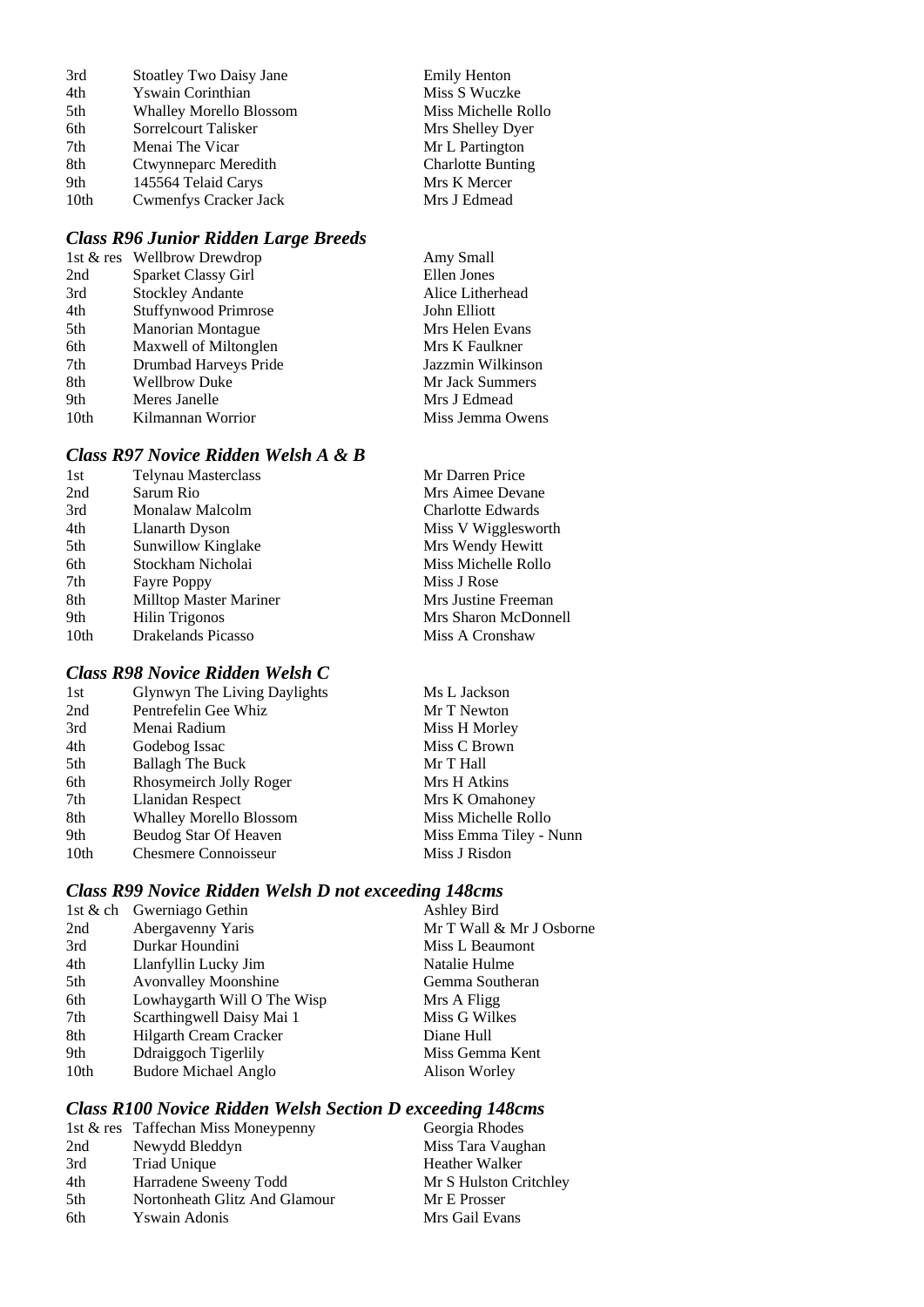| 7th              | Walden Benedict           | Miss E Hoy    |
|------------------|---------------------------|---------------|
| -8th             | Lidgett Goliath           | Miss B Rigby  |
| 9th              | Bridgedale Sebastian      | Miss L Crisci |
| 10 <sub>th</sub> | <b>Y</b> swain Corinthian | Miss S Wuczke |

# *Class R101 Open Ridden Welsh A & Welsh B*

| Miss Katie Goulding      |
|--------------------------|
| Mrs J Darton             |
| Miss J Rose              |
| Miss Michelle Rollo      |
| Mrs Aimee Devane         |
| <b>Charlotte Edwards</b> |
| Mr Gary Lawless          |
| Mrs Alison Oldknow       |
| Hope Fisher              |
| Mrs K Davidson           |
|                          |

# *Class R102 Open Ridden Dartmoor / Exmoor / Shetland*

|     | 1st & res Treworgan Tawny Owl | Miss G Rossall       |
|-----|-------------------------------|----------------------|
| 2nd | Serenteifi Morgan Llwyd       | John Checkley        |
| 3rd | Dinacre Billberry             | Colette Rogers       |
| 4th | Springwater Garden Tiger      | Gemma Mason          |
| 5th | Wilby Valiant                 | Mrs Jane Etheridge   |
| 6th | <b>Broadspring Tango</b>      | Miss M Halsall       |
| 7th | Dunsmore Glenfiddich          | <b>Annette Perry</b> |
| 8th | Merrybridge Huntsman          | Miss L Oughton-Auker |

## *Class R103 Novice Ridden Highland*

| <b>Windgates Winston</b>          | Mrs Tracey Burton        |
|-----------------------------------|--------------------------|
| Hamish Of Fourmerk                | Mrs A J Barton           |
| <b>Glenwestcastle Drum Tochty</b> | Sandra King              |
| Jester Of Ryedale                 | Mrs K Talbot             |
| Dunedin Mathew                    | Mr A Matheson            |
| Oakcroft Kensaleyre               | <b>Charlotte Edwards</b> |
| Jasmine of Meggernie              | Mrs B Malim              |
| Maxwell of Miltonglen             | Mrs K Faulkner           |
| <b>Balmoral Muick</b>             | Mrs Danielle Thelwell    |
| <b>Gissings Angus</b>             | Mrs V Redgrave           |
|                                   |                          |

## *Class R104 Novice Ridden Dales & Fell*

| 1st & res Wellbrow Rusty    | Anna Beresford         |
|-----------------------------|------------------------|
| Manorian Montague           | Mrs Helen Evans        |
| Cringlemire Sonny           | Ms A Careford          |
| Lunesdale Spirit            | <b>Heather Shave</b>   |
| Castle Hill Primrose        | Mrs Gail Evans         |
| <b>Wellbrow Drewdrop</b>    | Amy Small              |
| Hardendale Ray              | <b>Katherine Marks</b> |
| <b>Drybarrows Brouny</b>    | Kim Salmon             |
| Rundales Jake               | Mrs P Brier            |
| <b>Stuffynwood Primrose</b> | John Elliott           |
|                             |                        |

## *Class R105 Novice Ridden Connemara / New Forest*

|                  | 1st & ch Kelbrook Thriller | Mrs C Ormrod           |
|------------------|----------------------------|------------------------|
| 2nd              | Mullagh Sun Rise           | Miss L Campion         |
| 3rd              | <b>Ballydavid Surprise</b> | Mrs A Ross             |
| 4th              | Osgood Bramble             | Miss Christina Gillett |
| 5th              | <b>Blackwell Chalice</b>   | Jo Smyth               |
| 6th              | Carrowkeel Lad             | Miss Mikaela Gater     |
| 7th              | Spinway Special Gift       | Miss R Ranson          |
| 8th              | <b>Havestorm Topsy</b>     | Jade Barlow            |
| 9th              | Lilys Blossom              | Laura Gilroy           |
| 10 <sub>th</sub> | Active Ted                 | Miss Zoe Roberts       |

# *Class R106 Novice Ridden Dartmoor/Exmoor/Shetland*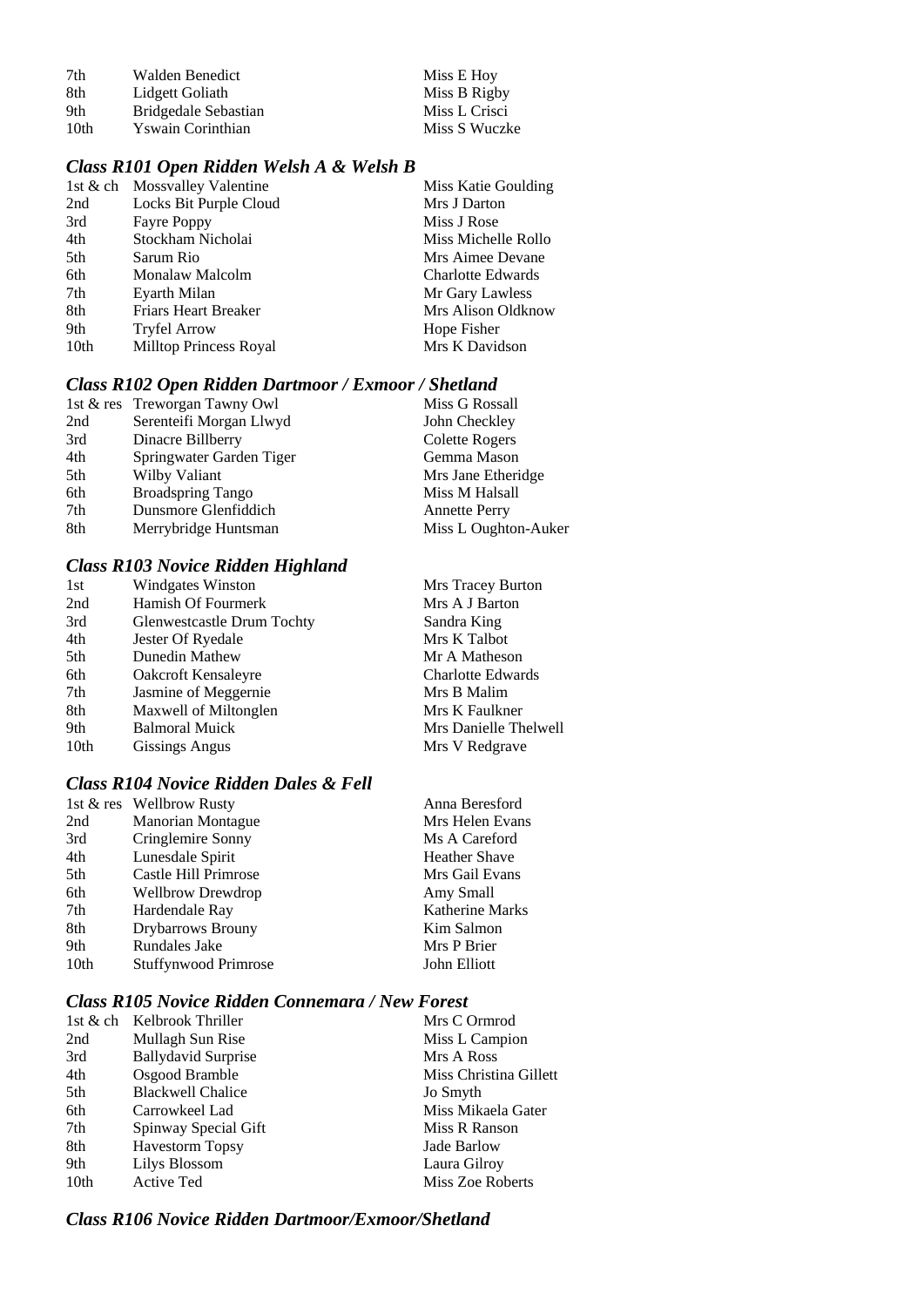| 1st  | Eclipse Debute              |
|------|-----------------------------|
| 2nd  | Frithesden Flint            |
| 3rd  | Coryhill Prince of Darkness |
| 4th  | <b>Butterby Nutmeg</b>      |
| 5th  | Duradens Krugerrand         |
| 6th  | Merrybridge Huntsman        |
| 7th  | Thimbleby Candy Man         |
| 8th  | Hose Ever Ready             |
| 9th  | <b>Springwater Thomas</b>   |
| 10th | Fox Leat Warrior            |
|      |                             |

# *Class R107 Open Ridden Highland*

|     | 1st & res Major General of Whitefield | Miss Sophie Cumbers    |
|-----|---------------------------------------|------------------------|
| 2nd | Dunedin Mathew                        | Mr A Matheson          |
| 3rd | Valerock St George                    | Miss Beverley Neal     |
| 4th | Monika Of Whitefield                  | Miss G Beckett         |
| 5th | Rory of Alltnacailleach               | <b>Holly Donaldson</b> |
| 6th | Macdougaldene                         | Miss Hannah Coggles    |
| 7th | Jester Of Ryedale                     | Mrs K Talbot           |
| 8th | Rollo of Dykes                        | Jane Donald            |

#### *Class R108 Open Ridden Dales / Fell*

| 1st              | Waterside Black Prince   | Miss Sophie Cumbers |
|------------------|--------------------------|---------------------|
| 2nd              | Lydvale Jacob            | Miss L Bennett      |
| 3rd              | Lownthwaite Ribas        | Lauren Hardwicke    |
| 4th              | Castle Hill Primrose     | Mrs Gail Evans      |
| 5th              | Stuffynwood Primrose     | John Elliott        |
| 6th              | Lunesdale Prince Albert  | Miss A Holt         |
| 7th              | Manorian Marshall        | Samantha Hamilton   |
| 8th              | Sparket Classy Girl      | Ellen Jones         |
| 9th              | Penmire Dudley           | Gill Rawlinson      |
| 10 <sub>th</sub> | <b>Manorian Melanite</b> | Mrs N Thompson      |
|                  |                          |                     |

#### *Class R109 Open Ridden Connemara / New Forest*

| 1st              | <b>Ballybrit Grey Diamond</b> | Dr Cher Cartwright |
|------------------|-------------------------------|--------------------|
| 2nd              | <b>Blackwell Chalice</b>      | Jo Smyth           |
| 3rd              | Misty Blue                    | Miss L Bowden      |
| 4th              | Rehan Dawn                    | Rebecca Gribben    |
| 5th              | Chilham Night Hawk            | Miss J Rose        |
| 6th              | Woodrow Honey                 | Mrs J Ripley       |
| 7th              | Castleside Fionn              | Mrs Y Teagle       |
| 8th              | Drummore Hazy Mist            | Mrs K Talbot       |
| 9th              | Active Ted                    | Miss Zoe Roberts   |
| 10 <sub>th</sub> | Drumacre Prince Albert        | Robin Avery        |
|                  |                               |                    |

# *Class R110 Open Ridden Welsh C*

| 1st              | Menai Christopher       | Miss F Cork       |
|------------------|-------------------------|-------------------|
| 2nd              | Menai Celtic Warrior    | Ms S Hargreaves   |
| 3rd              | Synod Ribbons           | Miss J Whitworth  |
| 4th              | <b>Ballagh The Buck</b> | Mr T Hall         |
| 5th              | Rhosymeirch Jolly Roger | Mrs H Atkins      |
| 6th              | Keeshen Hywel           | Ms D Birdsey      |
| 7th              | Godebog Issac           | Miss C Brown      |
| 8th              | Moelwyn Fiona           | Mrs Louise Curtis |
| 9th              | Farhill Jasmin          | David Holt        |
| 10 <sub>th</sub> | Llanidan Respect        | Mrs K Omahoney    |
|                  |                         |                   |

# *Class R111 Open Ridden Welsh D*

|     | 1st & ch Renvarg The Mystic |
|-----|-----------------------------|
| 2nd | <b>Yswain Adonis</b>        |
| 3rd | Daichristu Timeout          |
| 4th | Maesmynis Tywysog Banderas  |
| 5th | Carregbryn Brenins Last     |
| 6th | Llanfyllin Lucky Jim        |
|     |                             |

se Curtis nahoney

Miss Lorraine Charsley Mrs Helen Evans Hayley Yates Jenny Rylah Joanne Parker

Miss L Oughton-Auker Ms Tania Mizzi Mrs Jane James Miss S Clune Ruby Venni

Miss L Wigglesworth Mrs Gail Evans Mrs Louise Curtis Anna Francis Mrs Kathy Pearce Natalie Hulme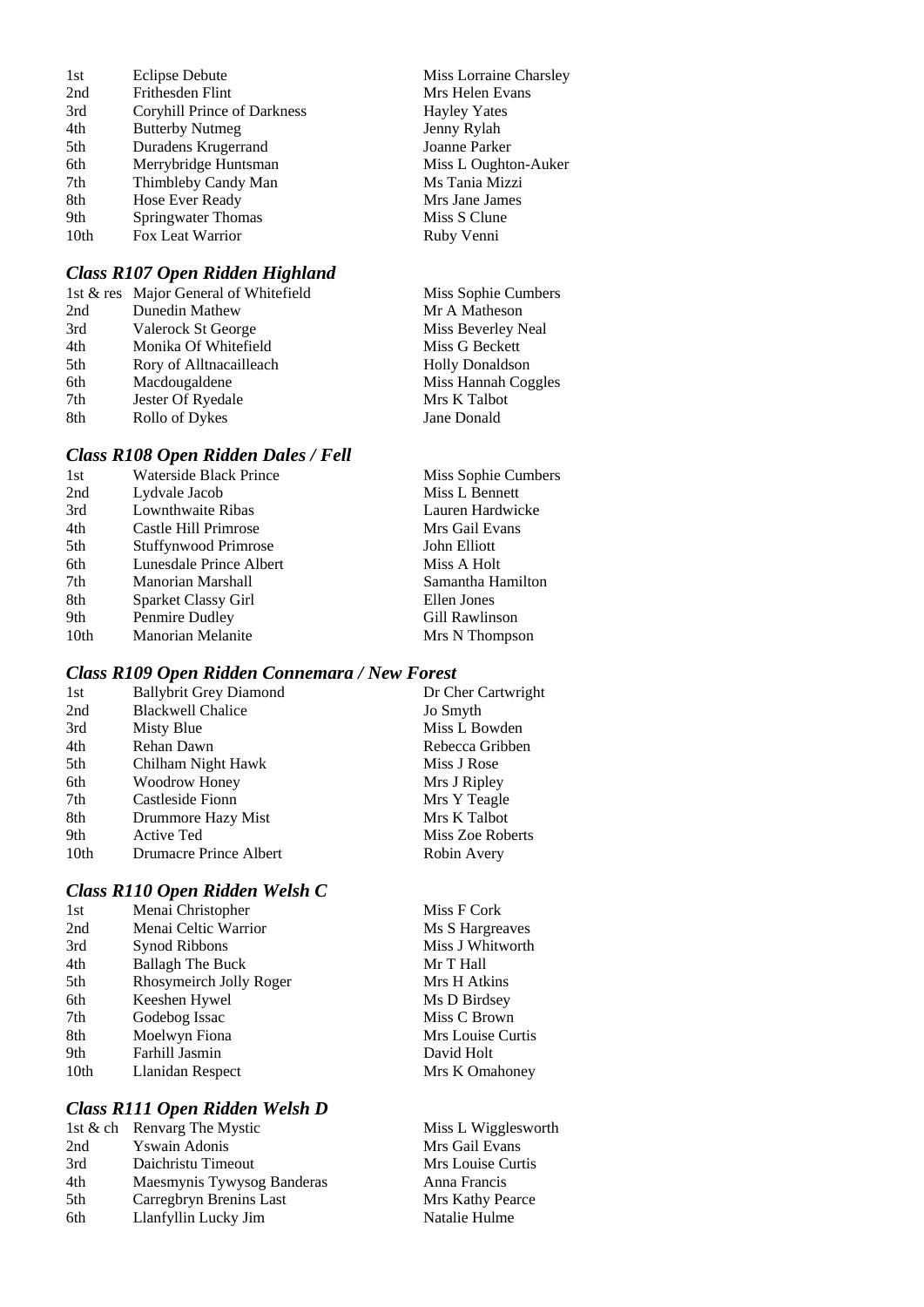| 7th  | Harradene Sweeny Todd   | Mr S Hulston Critchley |
|------|-------------------------|------------------------|
| 8th  | Brackens Valentino      | Gemma Oliver           |
| 9th  | Bessalone Burleys Pride | Miss E Marlow          |
| 10th | Brynmeillion Del Boy    | Thomas Partridge       |

# *Class R112 Equitation - Riders 10 years & under*

| 1st  | Conrhenny Jellybaby         | Miss A Corlett        |
|------|-----------------------------|-----------------------|
| 2nd  | <b>Friars Heart Breaker</b> | Mrs Alison Oldknow    |
| 3rd  | Thistledown Scotts Haar     | Miss L Bleazard       |
| 4th  | Galwyn Shadow               | Miss G Denning        |
| 5th  | Rookery Jumbo               | Miss Kelly Needham    |
| 6th  | Keizershoek Fons            | Mrs E Gill            |
| 7th  | Thistledown Angelic         | Mrs Z Lawrence        |
| 8th  | Deri Mylo                   | Miss N Bodell         |
| 9th  | Pinewell Miranda            | Faye Heppelthwaite    |
| 10th | Guywood Millicent           | Ms Angelina McCaffrey |
|      |                             |                       |

# *Class R113 Equitation - Riders 11 - 14 years*

|      | 1st & res Canal Dun       | Amanda Court               |
|------|---------------------------|----------------------------|
| 2nd  | Leighfield Roger          | Emma Field                 |
| 3rd  | Nook Never Again          | Mrs C Jacobsen             |
| 4th  | Golden Sunrise            | Ms A Careford              |
| 5th  | <b>Farndale Riversong</b> | Patrica Hannah             |
| 6th  | Waulkmill Raven           | Mrs Helen Barker           |
| 7th  | Springbourne Camelot      | Ms Lorraine Else           |
| 8th  | Glansevin Ganymede        | Mrs A Coller               |
| 9th  | Ring Court Spot On        | Miss R Titterton           |
| 10th | Templedruid Enigma        | Mrs Emma Maxwell Macdonald |
|      |                           |                            |

## *Class R114 Equitation Riders 15 years old & over*

| 1st & ch | Conker                          | Miss Joanne Lee         |
|----------|---------------------------------|-------------------------|
| 2nd      | <b>Rumworth One Look</b>        | Miss Joanne Rowley      |
| 3rd      | Maesmynach Black Pearl          | Mrs Nicola Bond         |
| 4th      | Pride of Boderry                | Laura Sheffield         |
| 5th      | <b>Whalley Victor Valentino</b> | Miss S Livesey          |
| 6th      | <b>Oakleys Miss Marble</b>      | Mrs Emma Sarah Matthews |
| 7th      | Ruby Tuesday VIII               | Judith Walker           |
| 8th      | <b>Bunny Boy</b>                | Ms J Ridley             |
| 9th      | <b>Howen Saw Dust</b>           | Mrs L Whyburd           |
| 10th     | La La Rumba                     | Miss V Parkinson        |

# *Class R115 Riding Club Pony Plaited / Hogged*

| 1st              | Leighfield Roger            | Emma Field                 |
|------------------|-----------------------------|----------------------------|
| 2nd              | <b>Just Snicker</b>         | Deborah Nelson             |
| 3rd              |                             |                            |
| 4th              | 50 Shades Of Grey           | Loren Gavins               |
| 5th              | <b>Balfour Tomboy</b>       | Mrs Alison Oldknow         |
| 6th              | <b>Willow Pearl Sparrow</b> | <b>IslaTesloff</b>         |
| 7th              | <b>Fitchetts Mount Polo</b> | Scarlett Burgoyne          |
| 8th              | Monochrome Boy              | <b>Miss Liberty Cowles</b> |
| 9th              | Knight Maverick             | <b>Beth Andrews</b>        |
| 10 <sub>th</sub> | Bee Bee Mi Elvis            | Olivia Mitchell            |

# *Class R116 Riding Club Horse Plaited / Hogged*

| 1st & ch         | Charlie              | Miss Reina Amano |
|------------------|----------------------|------------------|
| 2nd              | Zatopek              | Amanda Court     |
| 3rd              | Corvus               | Mrs H Betteridge |
| 4th              | Conker               | Joanne Lee       |
| 5th              | Elite Espirit        | Mrs T Gough      |
| 6th              | Cha Oh Nyol          | Mrs L Hallam     |
| 7th              | Cordadel             | Miss Z Norton    |
| 8th              | Seaview Crusing Lady | Mrs L Hardy      |
| 9th              | Man on a Mission     | Laura Evans      |
| 10 <sub>th</sub> | Iceni Rosabelle      | Miss E Craske    |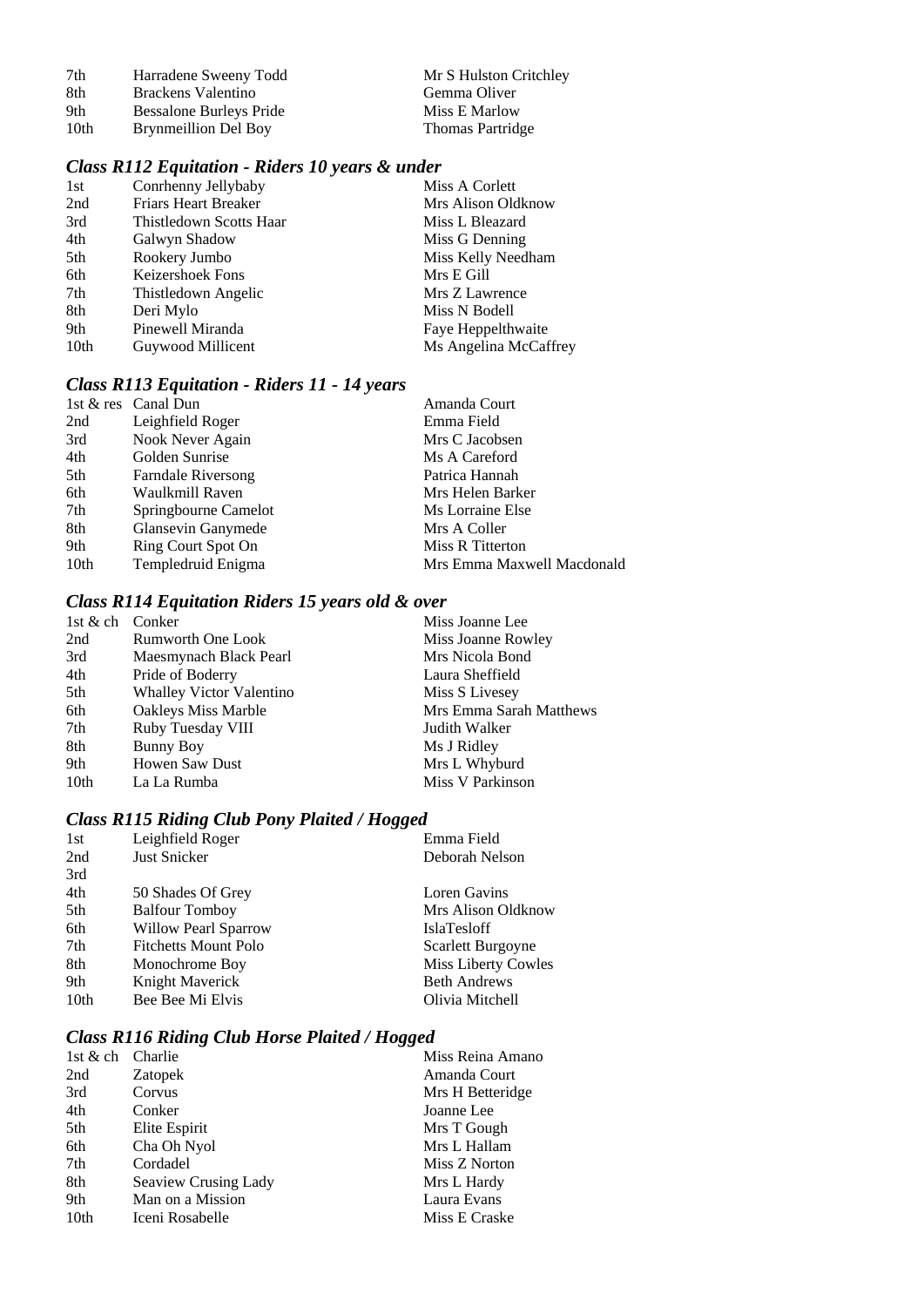# *Class R117 Riding Club M & M / Native Type not exceeding 138cms* 1st & res Wellbrow Drewdrop **Amy Small**

1st  $&$  res Wellbrow Drewdrop 2nd<br>3rd 3rd Ogilvie Ffion Mrs J Turner<br>4th Rodlease Ballerina Miss N Read Rodlease Ballerina 5th

6th Fontmell Rockefeller Mrs A Coller<br>
7th Ilwynan Trysor Miss M Dicki 7th Ilwynan Trysor Miss M Dickinson 8th Monivea Take Note Mrs P Kelly 9th Dukeshill Phantom Mrs Katie Snow 10th Crestwood Polly Mr R Houghton

#### *Class R118 Riding Club M & M / Native Type exceeding 138cms*

| 1st              | Dryden Debonair             | Miss N Blaize      |
|------------------|-----------------------------|--------------------|
| 2nd              | Carrowkeel Lad              | Miss Mikaela Gater |
| 3rd              | Nyton Master Joker          | Emma Kampa         |
| 4th              | Maesmynach Black Pearl      | Mrs Nicola Bond    |
| 5th              | <b>Celestial Navigation</b> | Amy Boaler         |
| 6th              | Sammy Spoon                 | Michelle Cooper    |
| 7th              | Happa Jet                   | <b>HAPPA</b>       |
| 8th              | Ben Buidhe of Croila        | Jo Brew            |
| 9th              | Lickeen Jack                | Natalie Porter     |
| 10 <sub>th</sub> | Gissings William Wallace    | Kate Spillett      |
|                  |                             |                    |

# *Class R119 Ridden Veteran Pony*

| <b>Woodstock Second Chance</b> | Miss Abbie Dunnage  |
|--------------------------------|---------------------|
| Priestwood Mirth               | Miss Charlotte Gray |
| Ropewalk Viscountess           | Mrs Barham          |
| <b>Cosley Sweet Sensation</b>  | Mrs Diane Mulhern   |
| Whiteleaze Maylord             | Grace Richards      |
|                                |                     |
| Leighfield Roger               | Emma Field          |
| <b>Braveheart Iv</b>           | Miss L Burbidge     |
| <b>Fitchetts Mount Polo</b>    | Scarlett Burgoyne   |
| Meadowlands Choir Boy          | Mrs D Wilkinson     |
|                                |                     |

# *Class R120 Ridden Veteran Horse*

| 1st  | Tukki Amira      | Lady Claire Marriott       |
|------|------------------|----------------------------|
| 2nd  | Lizzie           | Miss P Morgan              |
| 3rd  | Tornado          | <b>Mrs Katie Snow</b>      |
| 4th  | Gardengoch Roddy | Miss J Huitt               |
| 5th  | Bambi            | Miss G Peverall            |
| 6th  | Powerswood Punch | Jill Bousfield             |
| 7th  | Stefano          | <b>Karen Prince</b>        |
| 8th  | Midnight Star    | <b>Miss Natalie Moores</b> |
| 9th  | Otterburn        | Mrs H Horton               |
| 10th | Joss             | Mr G Betson                |
|      |                  |                            |

## *Class R121 Ridden Veteran M&M / Native / Traditional*

|      | 1st & ch Ivor Of Forglen      | Miss H Pearce    |
|------|-------------------------------|------------------|
|      | 2nd & res Blaengwen Sion Aled | Ellen Jones      |
| 3rd  | <b>Celestial Navigation</b>   | Amy Boaler       |
| 4th  | Dryden Debonair               | Miss N Blaize    |
| 5th  | <b>Brynfern Rees</b>          | Mrs Katy Abrams  |
| 6th  | Serock Lilly                  | Chloe Carter     |
| 7th  | llwynan Trysor                | Miss M Dickinson |
| 8th  | Cocum Niniane                 | Mrs J Rutherford |
| 9th  | <b>Farndale Riversong</b>     | Patrica Hannah   |
| 10th | Fontmell Rockefeller          | Mrs A Coller     |
|      |                               |                  |

## *Class R122 Novice Ridden Arab*

| 1st | H Nepal      |
|-----|--------------|
| 2nd | Silver Bugle |

Miss A Miller Mrs Pat Morris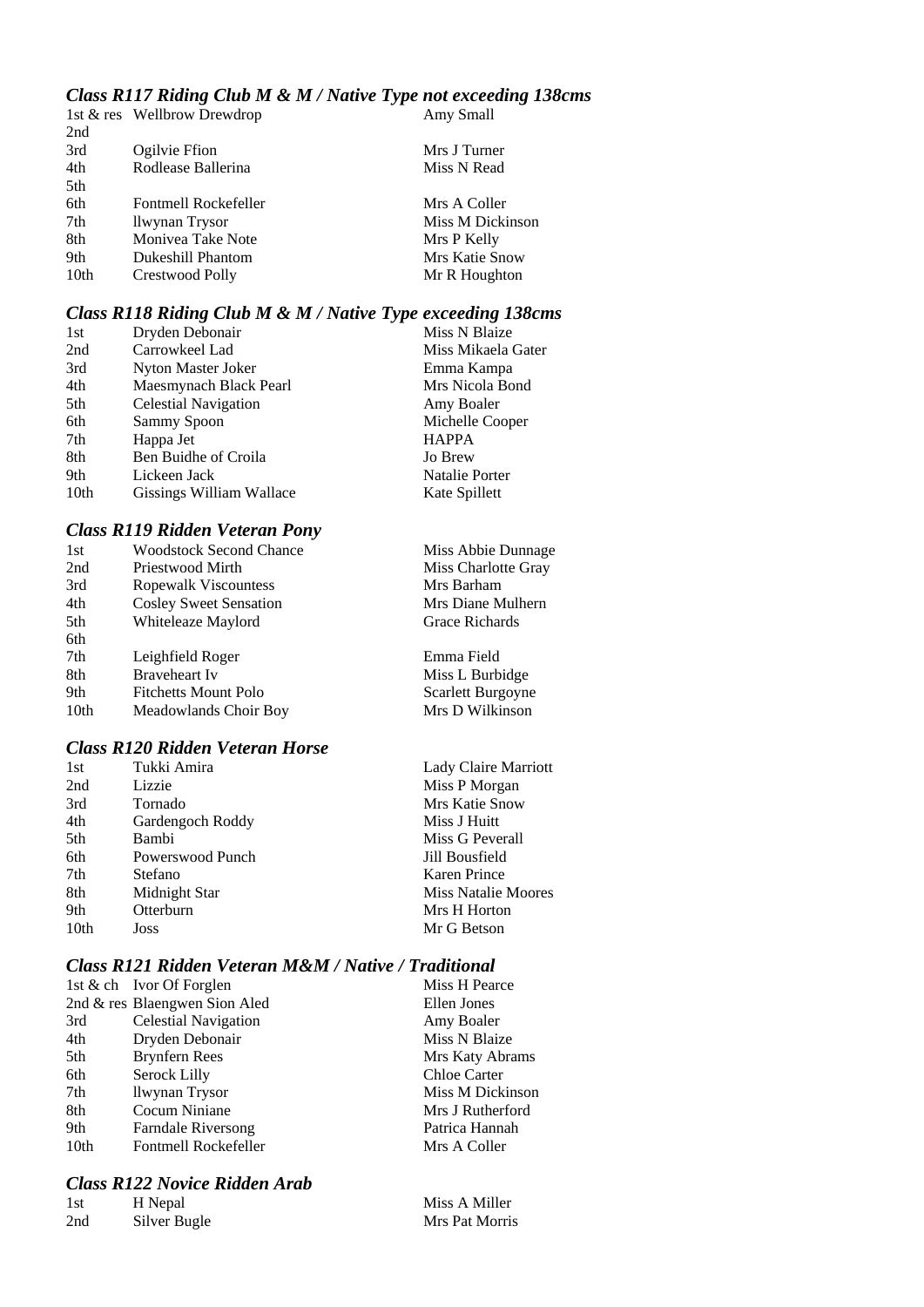## *Class R123 Novice Intermediate SHT*

|     | 1st & ch Greenhall Bob A Job | Miss Natasha Timson |
|-----|------------------------------|---------------------|
| 2nd | Mister Friendship            | Mrs Wendy King      |
| 3rd | The Real Mccoy               | Miss A Corlett      |
| 4th | Northern Star                | Miss K Charlton     |
| 5th | Santa Cruz                   | Miss Kristie Short  |
| 6th | Eagle Spirit                 | Mrs G Young         |
| 7th | Gardengoch Roddy             | Miss J Huitt        |
| 8th | Clorogue Frost               | Mrs C Webb          |

#### *Class R124 Novice Intermediate SRT*

|      | 1st & res Stage Knight        | Miss L Bowden         |
|------|-------------------------------|-----------------------|
| 2nd  | Moluccas Tarragon Tiger       | Mrs L Phipps          |
| 3rd  | Palmfields Nightflight        | Mrs S Palmer          |
| 4th  | Philwood Buddy                | Miss Sophia Bell      |
| 5th  | <b>Yealand Paschel</b>        | Miss Savannah Kemplay |
| 6th  | Dowhills Daffi                | Sophie Clark          |
| 7th  | Bourningwood Class Act        | Mrs B Budge           |
| 8th  | Hollycreek Sir Benson         | Mrs B Hatton-Ritchie  |
| 9th  | Raft House Captain Morgan     | Katie Winstanley      |
| 10th | <b>Roslin Star Attraction</b> | Miss D Oliver         |
|      |                               |                       |

## *Class R125 Open Small Hack*

|     | 1st & res Kookaburra | Miss L Haines    |
|-----|----------------------|------------------|
| 2nd | Broxlea Disgrace     | Abi Kelmanson    |
| 3rd | Daldorn Legacy       | Mrs J Carter     |
| 4th | Lindeth Psalm        | Miss L McCormack |
| 5th | Magical Pearl        | Miss R Gambazza  |
|     |                      |                  |

Mrs C Spencer Jo Brew Joanne Parker

#### *Class R126 Open Large Hack*

|     | 1st & ch Stanley Grange Blencathra |
|-----|------------------------------------|
| 2nd | Devil or Angel                     |
| 3rd | Bee-J-Gee                          |

#### *Class R127 Racehorse to Riding Horse*

| 1st              | The Irish RM        | Miss R Crosbie Starling |
|------------------|---------------------|-------------------------|
| 2nd              | Bee-J-Gee           | Joanne Parker           |
| 3rd              | Ouocosidor          | Mrs J Carter            |
| 4th              | Times Square II     | Rachael Chadwick        |
| 5th              | Wheres My Baby      | Alice Quinlan           |
| 6th              | Lindas Colin        | Miss Susan Lymer        |
| 7th              | <b>Grand Desire</b> | Julie Wright            |
| 8th              | Mont Ventoux (FR)   | Jamie Ryder-Phillips    |
| 9th              | Irish Jasmine       | Amie Hudson             |
| 10 <sub>th</sub> | Marryl              | <b>Bronte Thompson</b>  |

# *Class R128 Novice LWT Hunter*

|      | 1st & res Magic Moments II | Miss L Jones          |
|------|----------------------------|-----------------------|
| 2nd  | Gadbury Northern Show Girl | Miss A Wainwright     |
| 3rd  | Mothar Girl                | Mrs Carolyn Robertson |
| 4th  | Made By Design             | Ms Claire Miller      |
| 5th  | <b>Thomas</b>              | Miss K Last           |
| 6th  | Harry Lund                 | Mrs S Laycock         |
| 7th  | <b>Bunratty Blossom</b>    | Miss M Michalski      |
| 8th  | Vilou De Bd                | Mrs L Maddox          |
| 9th  | Cordadel                   | Miss Z Norton         |
| 10th | <b>Alvescot Magestic</b>   | Mr G Dolby            |

## *Class R129 Novice MWT Hunter*

| 1st | Imperial Cavalier Formally Known As Barneycool Miss J Dack |              |
|-----|------------------------------------------------------------|--------------|
| 2nd | Purple Prince                                              | Miss S Booth |
| 3rd | Perfect Henry                                              | Kate Over    |
| 4th | Ducal Lady Grace                                           | Linda Clark  |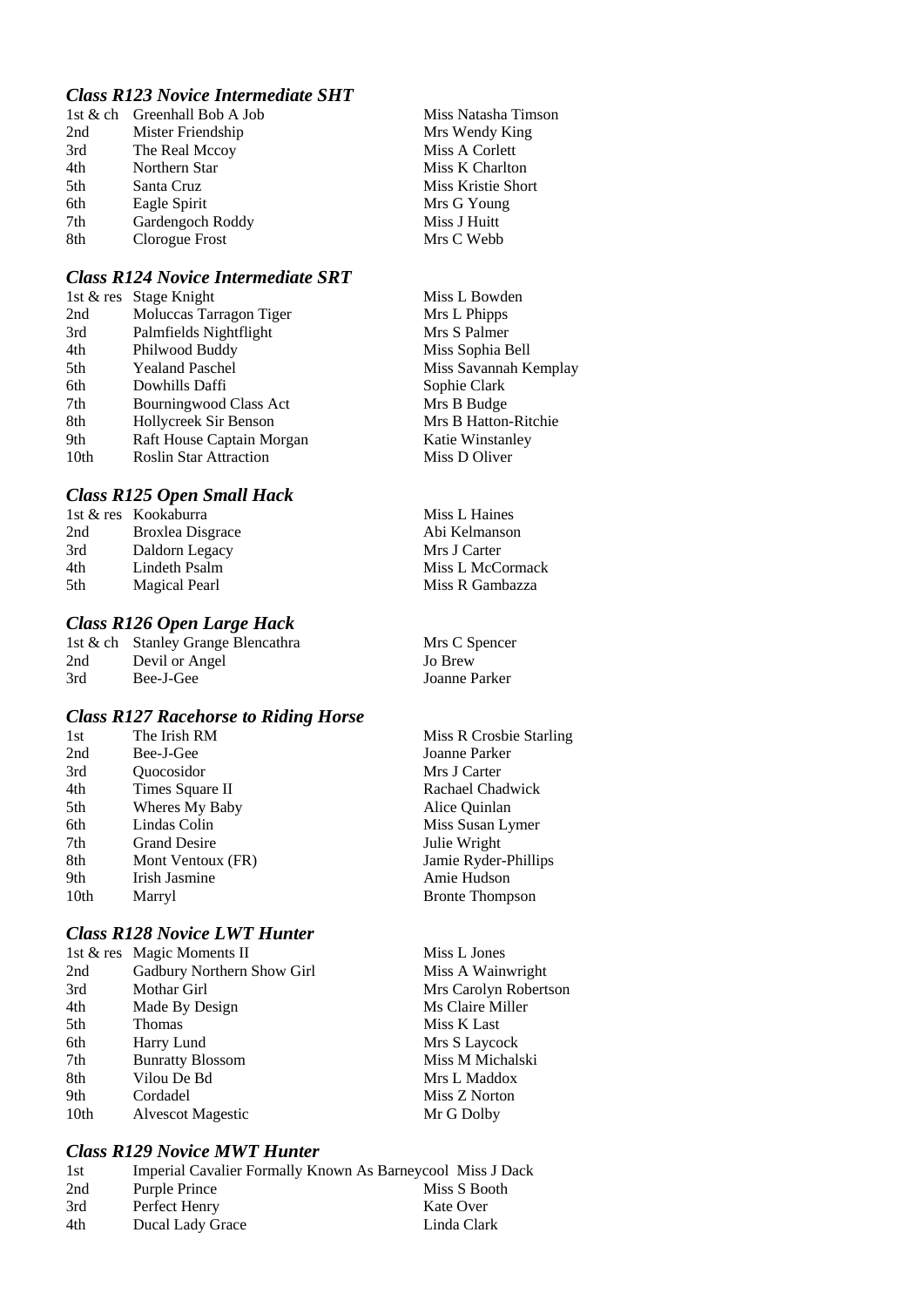| 5th  | Moonbeam III                 | April Pearson        |
|------|------------------------------|----------------------|
| 6th  | Don Kentucky                 | Miss G Swadling      |
| 7th  | <b>Fairview Senator Bleu</b> | Miss C Ainger        |
| 8th  | <b>Rustic Warrior</b>        | Annabel Lewis        |
| 9th  | Ishah                        | Miss Katherine Ellis |
| 10th | Creevagh Sam                 | Mr J Robertson       |

#### *Class R130 Novice HWT Hunter*

|      | 1st $\&$ ch Lord John | Miss H Curtis      |
|------|-----------------------|--------------------|
| 2nd  | Sir Killian Fox       | Miss S Brown       |
| 3rd  | <b>Stradevs Pride</b> | Claire Langrish    |
| 4th  | Nero II               | Mrs Rene Bradley   |
| .5th | Barbarian Buccaneer   | Mrs Pamela Shipley |

#### *Class R131 Novice Small Hack*

|     | 1st & res Keep on Smiling      | Miss S Fitt                  |
|-----|--------------------------------|------------------------------|
| 2nd | Scottshall Maximillion         | Mrs J Foster                 |
| 3rd | Hinwood Dream Catcher          | Amy Bosworth                 |
| 4th | <b>Broxlea Disgrace</b>        | Miss Abigail Kelmanson       |
| 5th | Wyld Amethyst                  | <b>Miss Danielle Crookes</b> |
| 6th | <b>Bower Black Pearl</b>       | Miss L Heseltine             |
| 7th | Ingleby Hill                   | Miss S Heywood               |
| 8th | <b>Magical Pearl</b>           | Miss R Gambazza              |
| 9th | <b>Small Land High Society</b> | Tina Tibbles                 |

#### *Class R132 Novice Large Hack*

|      | 1st & ch Flay Gray           |
|------|------------------------------|
| 2nd  | <b>Stage Music</b>           |
| 3rd  | <b>Ballinabarney Orbital</b> |
| 4th  | She Knows Too Much           |
| .5th | Dowhills Daffi               |

#### *Class R133 Open "Coblets"*

| 1st  | <b>Indian Princess</b>  |
|------|-------------------------|
| 2nd  | Merrytrees Mega Pixel   |
| 3rd  | Frankie Jagger          |
| 4th  | Bordercreek Dark Knight |
| 5th  | Brogan Ii               |
| 6th  | 50 Shades Of Grey       |
| 7th  | The Admiral Nelson      |
| 8th  | Rda Rolo                |
| 9th  | Joey                    |
| 10th | Mama Mia                |
|      |                         |

### *Class R134 Open Small Riding Horse*

|     | 1st & ch Ballentine      | Mrs L Saunters  |
|-----|--------------------------|-----------------|
| 2nd | Tawnmore Tariq           | Mrs K Cole      |
| 3rd | Paddock Lightning        | Susan Carter    |
| 4th | Masterworks Michelangelo | Miss R Atkinson |

## *Class R135 Open Large Riding Horse*

|     | 1st & res Helsington Tried And Tested | Mr James Munro        |
|-----|---------------------------------------|-----------------------|
| 2nd | Thriller                              | Miss E Bell           |
| 3rd | Cupid                                 | Miss Tamzin Jefferson |
| 4th | Valentino                             | Jade Brewster         |
| 5th | Times Square II                       | Rachael Chadwick      |
| 6th | Back In Black                         | Mrs V Braithwaite     |
| 7th | La La Rumba                           | Miss V Parkinson      |
| 8th | <b>Grand Desire</b>                   | Julie Wright          |
| 9th | High Time                             | Mrs E Wadsworth       |

## *Class R136 Junior Ridden Piebald/Skewbald Traditional / Native*

|     | 1st & ch Royal Candy Man | Miss C Leahy    |
|-----|--------------------------|-----------------|
| 2nd | Watercolour King         | Nikolas Foulger |

| April Pearson        |  |
|----------------------|--|
| Miss G Swadling      |  |
| Miss C Ainger        |  |
| Annabel Lewis        |  |
| Miss Katherine Ellis |  |
| Mr J Robertson       |  |

| Miss S Fitt            |
|------------------------|
| Mrs J Foster           |
| Amy Bosworth           |
| Miss Abigail Kelmansor |
| Miss Danielle Crookes  |
| Miss L Heseltine       |
| Miss S Heywood         |
| Miss R Gambazza        |
| Tina Tibbles           |
|                        |

Faye Hesketh Miss L Bowden Eliza Crowton Mrs C Beer Sophie Clark

**Olivia Phillips** Mrs J Harrison Mrs C Webb Miss J McCabe Miss S Perkins Loren Gavins Mrs Samantha Taylor Miss Alexa Andrews Miss L Schofield Miss M Pullen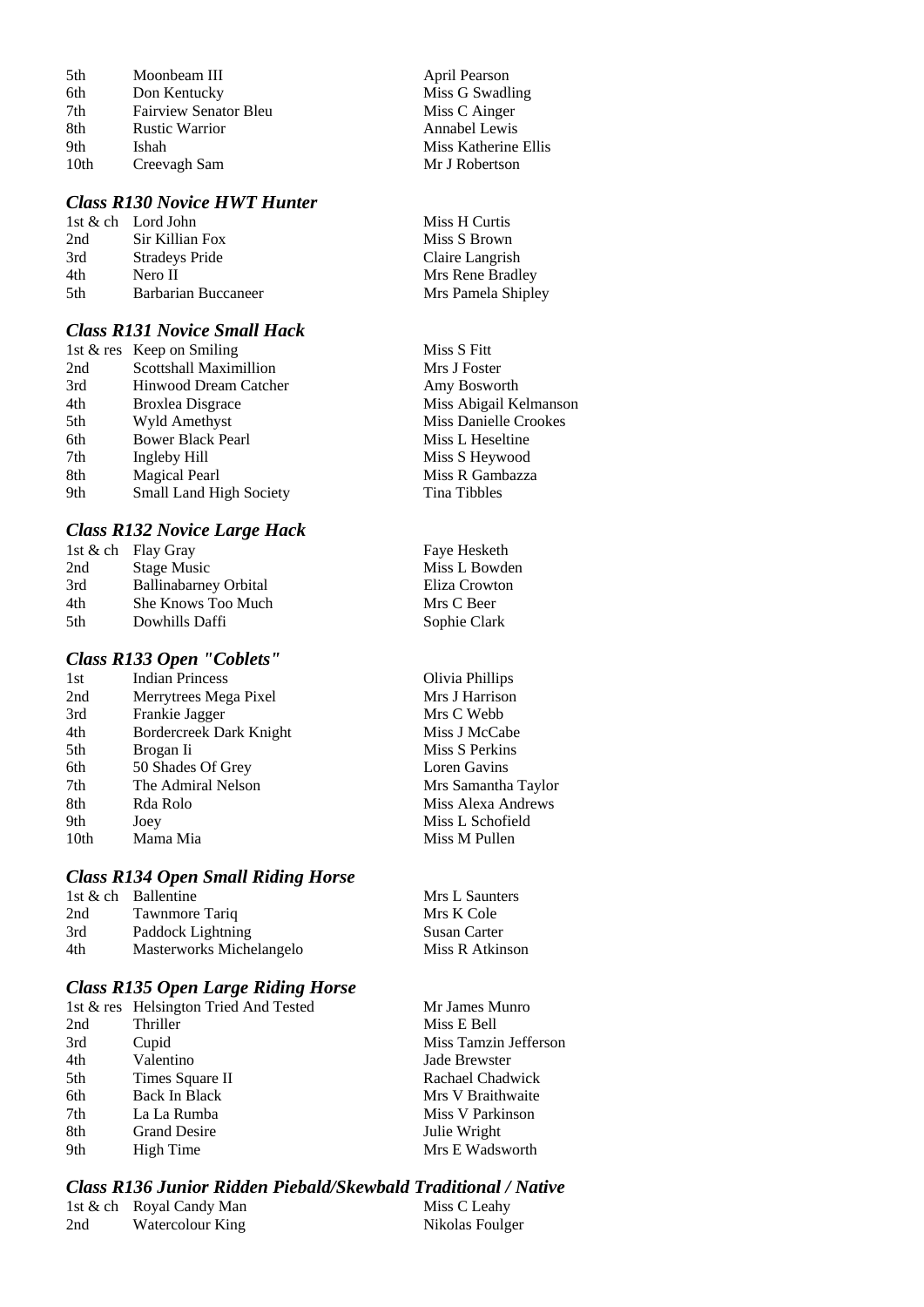| 3rd              | <b>Blaenpant Leddingtons Dream</b> | Mrs J Preston                 |
|------------------|------------------------------------|-------------------------------|
| 4th              | Lionheart The Highwayman           | Mrs Lorraine Holland          |
| 5th              | Two Tone Tommy                     | Ms Olivia Metelko-Taylor      |
| 6th              | Pride Park                         | Miss E Redfern                |
| 7th              | William                            | Mrs A Houghton                |
| 8th              | <b>Billy Minstrel</b>              | <b>Miss Charlotte Bunting</b> |
| 9th              | <b>Outta This World</b>            | Mr E Prosser                  |
| 10 <sub>th</sub> | Mr Tambourine Man                  | Jane Etheridge                |

## *Class R137 Junior Ridden Piebald/Skewbald Plaited / Hogged*

|      | 1st & res Gerdinen Beauty     |
|------|-------------------------------|
| 2nd  | The Longhouse Dimension       |
| 3rd  | Hopgarden Giselle             |
| 4th  | Ring Court Spot On            |
| 5th  | Blue By You                   |
| 6th  | <b>Baliter Query</b>          |
| 7th  | <b>Bowstridge Firecracker</b> |
| 8th  | Coffee N Cream                |
| 9th  | <b>Tyersal Ben Diamond</b>    |
| 10th | Dibley Dynamite               |

## *Class R138 Novice Maxi Cob*

| 1st | Deards Blue Bayou             | Miss L Haine  |
|-----|-------------------------------|---------------|
| 2nd | <b>Chamness Midnight Moon</b> | Mrs E Ferries |
| 3rd | Oaktree Cool Dude             | Karen Walsh   |
| 4th | Smartie                       | Ms Anna Col   |
| 5th | Dumbledor                     | Miss R Titter |
| 6th | <b>Comfort Zone</b>           | Miss J Howel  |
| 7th | <b>Tyersal Ben Diamond</b>    | Miss K Emsle  |
|     |                               |               |

### *Class R139 Novice LWT Cob*

| Cordarragh               |
|--------------------------|
| <b>High Society</b>      |
| <b>Ballysketh Blue</b>   |
| One More Hero            |
| Havana                   |
| Mr Thomas                |
| None Gp Bye Far Away     |
| Chum Chum                |
| Draxover Colonel Richter |
| All Things Moomin        |
|                          |

#### *Class R140 Novice HWT Cob*

|     | 1st & ch Mr Pumblechook    |
|-----|----------------------------|
|     | 2nd $\&$ res Tim De La Rue |
| 3rd | Chubby Checkar             |
| 4th | Mr Bumble                  |
| 5th | Mr Biggs                   |
| 6th | <b>Strictly Cash</b>       |
| 7th | <b>Torviscus Lad</b>       |
| 8th | Dees Stand And Deliver     |

#### *Class R141 Ridden Part Bred Welsh*

| 1st  | Chinook Caviar            |
|------|---------------------------|
| 2nd  | Cherrytop Disco Diva      |
| 3rd  | Creevelea Ramble on       |
| 4th  | Romanno Small Talk        |
| 5th  | <b>Baliter Query</b>      |
| 6th  | <b>Hykos Apollo</b>       |
| 7th  | Meillion Sovereign        |
| 8th  | Deanhills Lady            |
| 9th  | <b>Bathleyhills Swift</b> |
| 10th | WestLife II               |

Miss Kelly Needham Claire Carnall Whitmore Miss Jodie Shepherd **Miss R Titterton** Florian Gilston Mrs Lisa Cooke Ami-May Woolmer Ms J Borthwick Miss K Emsley Miss L Ivory

L Haines E Ferries Anna Collins R Titterton J Howell K Emsley

Polly Seaman Mr J Longbottom Prudence Bowley Lucinda Haines Avril Bartolomy Mrs E Simmonds Mrs J Longmire Mrs K Warnes Bryan Cass Mrs P Ward

Lady Caroline Tyrrell Mrs S Walker Ms K Proto Paulette Cooper Miss Tracey Gribben Mr Marc Scott Jenni Gates Miss K Mcphee

Kim Salmon Miss E Myatt Olivia Evans **Mrs Margaret Cousin** Mrs Lisa Cooke Miss K Charlton Miss G Bostock Miss Michelle Jacques Mrs J Bridson Ms Gill Hare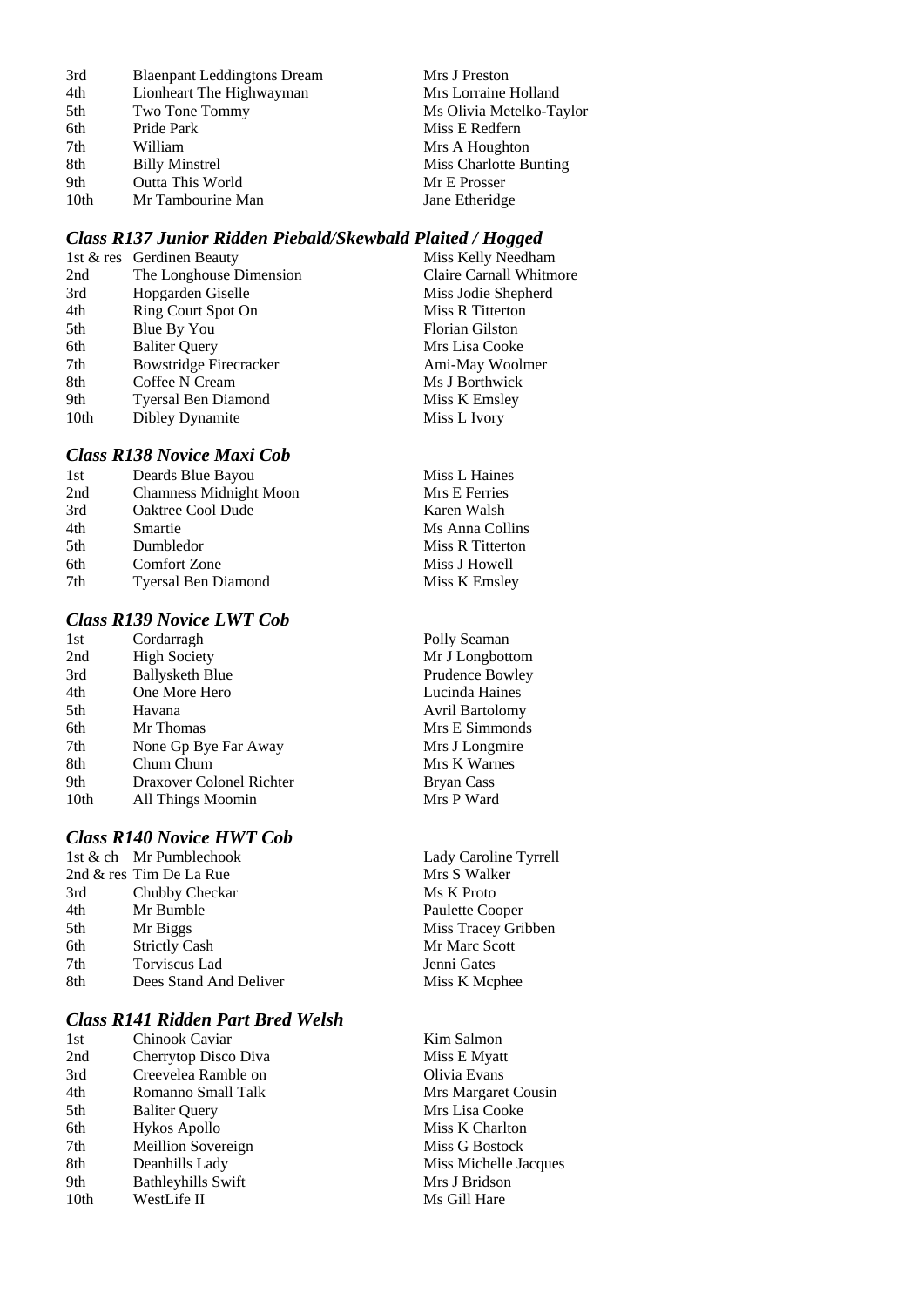## *Class R142 Side Saddle Equitation*

| 1st | Galliano III         | Amelia Bevan           |
|-----|----------------------|------------------------|
| 2nd | Ropewalk Viscountess | Mrs Barham             |
| 3rd | Brechfa Ninian       | Caryn Wilkinson        |
| 4th | Poppy                | Mrs C Chinn            |
| 5th | Bunny Boy            | Ms J Ridley            |
| 6th | Tonka Toy            | Mrs V Levett-Scrivener |
|     |                      |                        |

# *Class R143 Open Ridden Arab*

1st Tukki Amira 1988 Lady Claire Marriott

#### *Class R144 Novice Small Hunter*

| 1st              | Zandor V              | Miss E Hollingworth |
|------------------|-----------------------|---------------------|
| 2nd              | Olgarius              | Miss S Dover        |
| 3rd              | <b>Mexican Summer</b> | Miss G Wilkes       |
| 4th              | Mister Friendship     | Mrs Wendy King      |
| 5th              | <b>Lecarrow Pat</b>   | Mrs Alison Stanley  |
| 6th              | Anique Sanenno        | Laura Wood          |
| 7th              | Devlish Rebel         | Miss A Wainwright   |
| 8th              | Ferrari Star          | Kerrilee Smith      |
| 9th              | Dennison              | Mr W Knight         |
| 10 <sub>th</sub> | The Bs Knees          | Kate Over           |

#### *Class R145 Ladies Ridden Hunter*

| 1st | Lorenzo        | Miss Faye Ludlow |
|-----|----------------|------------------|
| 2nd | Papageno       | Robin Avery      |
| 3rd | Brechfa Ninian | Caryn Wilkinson  |

#### *Class R146 Novice Ridden Part Bred/Anglo Arab exceeding 148cms*

|     | 1st & res Philwood Buddy | Miss Sophia Bell        |
|-----|--------------------------|-------------------------|
| 2nd | Hollycreek Sir Benson    | Mrs B Hatton-Ritchie    |
| 3rd | <b>Stage Music</b>       | Miss L Bowden           |
| 4th | Coppinger High Jinks     | Mrs A Baybutt           |
| 5th | Reality                  | Miss Melissa Richardson |
| 6th | Moluccas Tarragon Tiger  | Mrs L Phipps            |
| 7th | Daws Lilly of the Valley | Lindsey Miller          |
| 8th | Dowhills Beau Jest       | Miss L Halshaw          |
| 9th | Silvas Hiddn Star        | Laura Bramall           |
|     |                          |                         |

### *Class R147 Novice Ridden Part Bred/Anglo Arab not exceeding 148cms*

|     | 1st & ch Yealand Paschel        | Miss Savannah Kemplay |
|-----|---------------------------------|-----------------------|
| 2nd | Palmfields Royaltrooper         | Mrs S Palmer          |
| 3rd | Charlie Highwayman              | Mrs Pat Morris        |
| 4th | Royal Prince of Gold            | Tina Tibbles          |
| 5th | <b>Masterton Midsummer Rose</b> | Donna Newton          |
| 6th | Sandydean Honourable Dream      | Mrs Victoria Dogan    |
| 7th | Radlee Careless Whisper         | Natasha Barber        |

#### *Class R148 Ridden Veteran Pony*

| 1st | Grayswood Eclipse          | Miss H Tucker       |
|-----|----------------------------|---------------------|
| 2nd | Tankard                    | Miss S Arnold       |
| 3rd | Woodstock Second Chance    | Miss Abbie Dunnage  |
| 4th | <b>Rillaton Sweet Talk</b> | Charlotte Caulfield |
| 5th | Ropewalk Viscountess       | Mrs Barham          |
| 6th | Malibu                     | Miss S Peacock      |
| 7th | <b>Bobbys Girl</b>         | Jackie Pell         |
|     |                            |                     |

# *Class R149 Ridden Veteran Horse*

|                      | Lady Claire Marriott |
|----------------------|----------------------|
| Bee-J-Gee            | Joanne Parker        |
| <b>Billy Nibbles</b> | Mrs G Hardie         |
| <b>Boris</b>         | Ms Alice Griffiths   |
| Magic Memory         | Mrs F Wilson         |
| Otterburn            | Sarah Horton         |
|                      | 1st & ch Tukki Amira |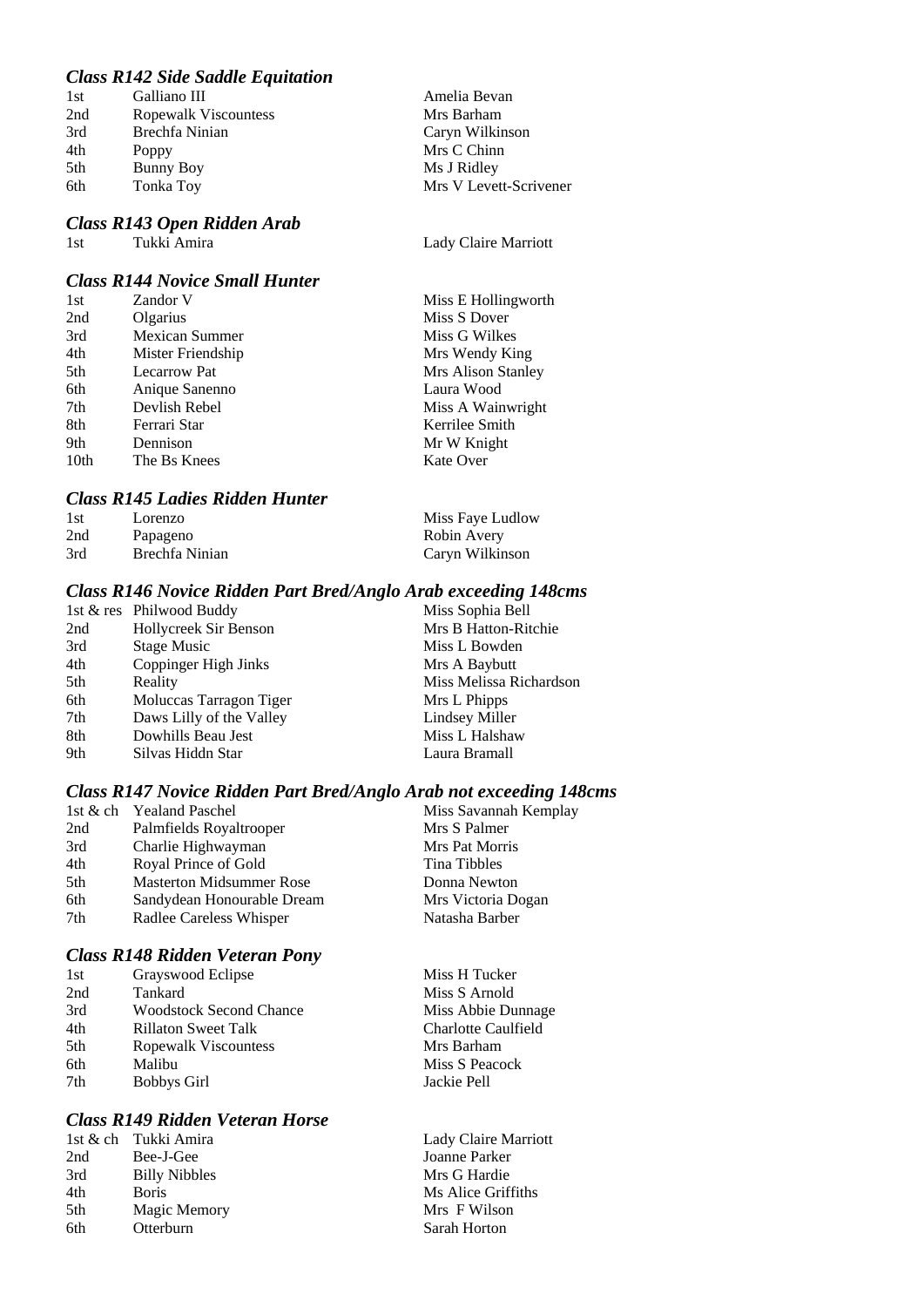| 7th  | Bambi                  | Miss G Peverall            |
|------|------------------------|----------------------------|
| 8th  | Trefaldwyn Highfligher | Miss S Varley              |
| 9th  | Ferroch                | Mr Steven Bush             |
| 10th | Midnight Star          | <b>Miss Natalie Moores</b> |

## *Class R150 Ridden Veteran M&M*

| 1st & res Kyneton Butcher     | Mrs H Atkins          |
|-------------------------------|-----------------------|
| Carracastle Barney            | Mrs A Baybutt         |
| <b>Clarmount Star</b>         | <b>Gill Rawlinson</b> |
| Mosshill Clifden              | Mrs J McDonnell       |
| Gweundir Dafydd               | Sophie Barker         |
| Nantymynydd Mab               | Miss S Robins         |
| Cocum Niniane                 | Chloe Rutherford      |
| Locks Bit Purple Cloud        | Mrs J Darton          |
| <b>Milltop Master Mariner</b> | Mrs Justine Freeman   |
| Ivor Of Forglen               | Miss H Pearce         |
|                               |                       |

#### *Class R151 Ridden Veteran Native / Traditional*

| 1st | The Firewall              | Mrs Fran Embleton |
|-----|---------------------------|-------------------|
| 2nd | R S Felledge Cracker Jack | Mrs Lisa Marshall |

#### *Class R152 Novice Re-Trained Racehorse*

#### *Class R153 Novice Show Pony 128cms*

|     | 1st & ch Speilland Jack Sparrow | Rachel Frank       |
|-----|---------------------------------|--------------------|
| 2nd | Auchmaliddie Party Time         | Mrs R Boulton      |
| 3rd | Pollys Spring Reflection        | Miss L Hillyard    |
| 4th | Mount Pleasant Jack The Lad     | Mrs L Furniss      |
| 5th | Sandydean Honourable Dream      | Mrs Victoria Dogan |

## *Class R154 Novice Show Pony not exceeding 138cms*

| <b>Masterton Midsummer Rose</b>  | Donna Newton     |
|----------------------------------|------------------|
| <b>Styalways Silient Whisper</b> | Hollie Crowe     |
| <b>Stanley Grange Cock Robin</b> | Mrs J Dean       |
| Radlee Careless Whisper          | Natasha Barber   |
| Chinnook Coriander               | Miss A Davenport |
|                                  |                  |

#### *Class R155 Novice Show Pony not exceeding 148cms*

|     | 1st & res Rosamel Whispered Promise | Miss Hannah Roulston  |
|-----|-------------------------------------|-----------------------|
| 2nd | <b>Yealand Paschel</b>              | Miss Savannah Kemplay |
| 3rd | Encore                              | Mr A Stowell          |
| 4th | Chinook Caviar                      | Kim Salmon            |

## *Class R156 Novice SHP not exceeding 153cms*

|                  | 1st & res Carnsdale Showman | Ellie Just          |
|------------------|-----------------------------|---------------------|
| 2nd              | <b>Bridgeview Boy</b>       | Mrs Wendy King      |
| 3rd              | <b>Willow Pearl Sparrow</b> | <b>IslaTesloff</b>  |
| 4th              | Silvermines Irish Ruby      | Paige Thompson      |
| 5th              | Jacobs Dream                | Mrs J Bridson       |
| 6th              | Downderry What-Not          | Miss H Plummer      |
| 7th              | Springwind Da Vinci         | Mrs Jo Shickell     |
| 8th              | Man on a Mission            | Laura Evans         |
| 9th              | Kinard Lane                 | Miss Breanne Saynor |
| 10 <sub>th</sub> | Olympic Provider            | Mrs Samantha Dean   |

#### *Class R157 Novice SHP not exceeding 143cms*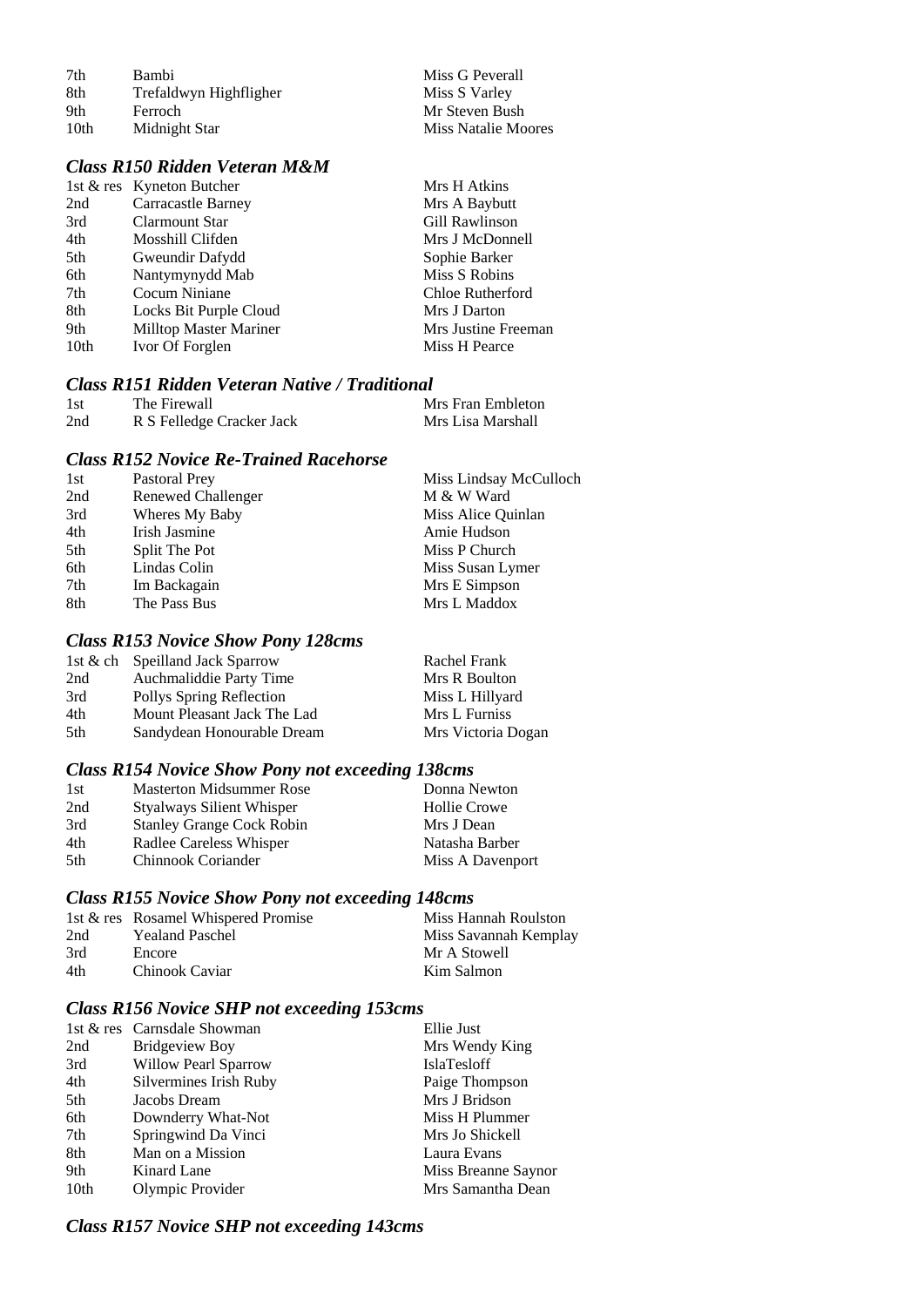| 1st              | Northern Sensational     | Miss P Robinson  |
|------------------|--------------------------|------------------|
| 2nd              | Clareb Special Edition   | Janice Osborne   |
| 3rd              | Acornhill Bobby Dazzler  | Mrs C Hodgkinson |
| 4th              | Kristena                 | Mr D Horner      |
| 5th              | Glansevin Ganymede       | Mrs A Coller     |
| 6th              | Romanno Chitter Chatter  | Miss M Firth     |
| 7th              | Croftwyth Serenade       | Ellie Mai Binns  |
| 8th              | Rathattan Playboy        | Miss M Ward      |
| 9th              | Abney Sprite             | Melanie Rook     |
| 10 <sub>th</sub> | <b>Espouir Lone Star</b> | Rachel Eaton     |

# *Class R158 Novice SHP not exceeding 133cms*

|      | 1st & ch Moscombe Lord Of The Dance | <b>Emily Collings</b>    |
|------|-------------------------------------|--------------------------|
| 2nd  | Beckside Chocolate Soldier          | Eve Giles                |
| 3rd  | WestLife II                         | Ms Gill Hare             |
| 4th  | Rockyview Remus                     | <b>Bethany Ellis</b>     |
| 5th  | Gwithian Geraint                    | Mrs Serena Parkhouse     |
| 6th  | Burwain Wild Poppy                  | Miss Jade McGarry-Bolton |
| 7th  | Bevois Crusader                     | Miss Samantha Jakes      |
| 8th  | Sophisticated Sorcerer              | Mrs N Evans Wooding      |
| 9th  | Ladywood Lodge May Day Suprise      | Gabriella Hodgkiss       |
| 10th | Doylan Elegant Gift                 | Miss V Burton            |

# *Class R159 Novice Piebald / Skewbald Traditional / Native Pony*

| 1st & ch Kimico Kenny Rogers | Mrs D Bumford           |
|------------------------------|-------------------------|
| Spellbound                   | Miss L Campion          |
| <b>Hagues Flying Colours</b> | Mrs A Miller            |
| Makers First Lady            | Miss K Harris           |
| <b>Tophouse Troy</b>         | Natalie Pritchard       |
| Pride Park                   | Miss E Redfern          |
| Victory                      | Mrs Debbie H Gottschalk |
| <b>Remmington Steele</b>     | Miss V Parkinson        |
| <b>Inspector Morse</b>       | Robin Avery             |
| Sir Teddy                    | Mrs Claire Newton       |
|                              |                         |

## *Class R160 Novice Piebald / Skewbald Traditional / Native Horse*

| 1st | Micky Finn               | Kendal Taylor            |
|-----|--------------------------|--------------------------|
| 2nd | <b>Betsy Malone</b>      | <b>Charlotte Pell</b>    |
| 3rd | Harrys Boy               | Miss N Barfield          |
| 4th | Moortown Lacey           | Claire Hardstone         |
| 5th | Jackson                  | Mrs Adele Mulrennan      |
| 6th | Mrs Candy                | <b>Charlotte Bunting</b> |
| 7th | <b>Holders Red</b>       | Mr Steven Bush           |
| 8th | Dolly Girl               | Mrs H Dickens            |
| 9th | Dundee Blank Cheque Book | Miss Victoria Garnett    |

## *Class R161 Novice Piebald / Skewbald Plaited / Hogged Pony*

| 1st  | Queen Of Harts           | <b>Emily Webster</b>    |
|------|--------------------------|-------------------------|
| 2nd  | Valking                  | Miss Y Hart             |
| 3rd  | Parkdene Royal Secret    | Mrs N Taylor            |
| 4th  | Hykos Apollo             | Miss K Charlton         |
| 5th  | Garthfach Serrano        | Miss D Ioannou          |
| 6th  | Prestwood Dolly Mixture  | <b>Emily Whalley</b>    |
| 7th  | Allspice                 | Miss C Jones            |
| 8th  | Fivale Indian Art        | Miss R Hobbs            |
| 9th  | Joey                     | Miss L Schofield        |
| 10th | Reevesgate Sweet Sixteen | Mrs Debbie H Gottschalk |
|      |                          |                         |

# *Class R162 Novice Piebald / Skewbald Plaited / Hogged Horse*

|      | 1st & res Rockstar Iii   | Robin Avery    |
|------|--------------------------|----------------|
| 2nd  | <b>Edlingtons Millie</b> | Miss S Perkins |
| 3rd  | Makers Sweet Design      | Katy Fearn     |
| 4th  | Aztec Jackanory          | Miss N Smart   |
| .5th | Taimawr Gladiator        | Miss Y Hart    |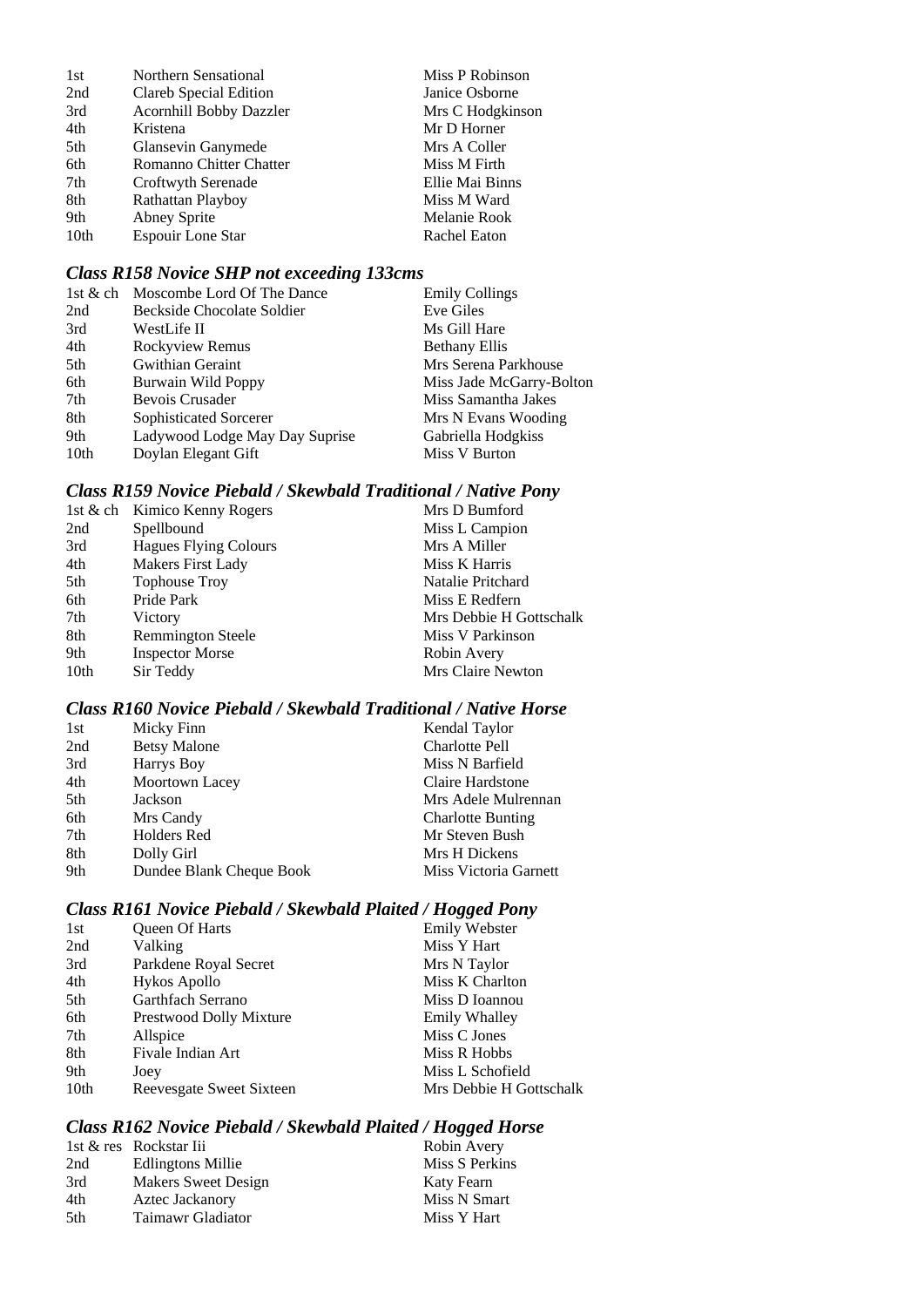| 6th  | <b>Cathmor Opposition</b> | Mrs Amanda Gaughran |
|------|---------------------------|---------------------|
| 7th  | Kavanaghs Miss America    | Miss L Godfrey      |
| 8th  | Samuel                    | Miss C Coulbeck     |
| 9th  | Greenforth Lilly          | <b>Tessa Nelson</b> |
| 10th | Skewpie Champagne Charlie | Ms E Howe           |

# *Class R163 Novice Lead Rein Welsh A - Mares*

| Wrentnall Lullaby                 | Keeley McClarence        |
|-----------------------------------|--------------------------|
| Thistledown Scots Luck            | Grace Michaelides        |
| <b>Brambleside Florence</b>       | Mr Simon Proudfoot       |
| Wernderris Ratatoville            | Philippa Luckin          |
| Nantdywyll Sylvia                 | Mrs S Sulsh              |
| Maestir Venitia                   | Mrs R Sharp              |
| <b>Blackmountain Smookey Bear</b> | Miss E Gale              |
| Triad Little Gem                  | Mrs Marie Boasman        |
| Coringwould Watercolour           | Miss Farrer              |
| Little Beechen Flossie            | Miss Francesca Matarazzo |
|                                   |                          |

# *Class R164 Novice Welsh A Lead Rein - Geldings*

| Polaris Unicorn<br>1st $&$ ch   | Miss J Roney     |
|---------------------------------|------------------|
| <b>Ysselvliedts Glamour Boy</b> | Laura Bramall    |
| Lacy Magnus                     | Amy Howlett      |
| <b>Dukeshill Phantom</b>        | Mrs Katie Snow   |
| Llyndu Master Pickwick          | Holly Linnell    |
| <b>Ditton Priors Lucius</b>     | Mrs V Bignell    |
| Elcon Majic Blue                | Miss J Hughes    |
| <b>Yerbeston Julius</b>         | Miss A Pickering |
| Cymmeudwy Hwntw                 | Miss L Daly      |
| <b>Bawdsey Dragons Tale</b>     | Mrs K Barrett    |
|                                 |                  |

#### *Class R165 Novice Lead Rein Small Breeds*

| 1st  | Coppinshill Cristal     | Miss Tara Vaughan   |
|------|-------------------------|---------------------|
| 2nd  | <b>Sharpior Triumph</b> | Mrs Penny Piggin    |
| 3rd  | Wind Of Time            | Mrs R Ward          |
| 4th  | Springwater Briony      | Mrs G A Neve        |
| 5th  | Pantmanr Journeyman     | Mrs M Burns         |
| 6th  | <b>Beltoy Panache</b>   | Miss A Mathers      |
| 7th  | Carmaco American Dream  | Miss Jodie Shepherd |
| 8th  | Vean Mimi               | Mrs Emma Green      |
| 9th  | Dunmere Danse Du Feu    | Mrs S Sulsh         |
| 10th | Dixieland Barndance     | Mrs E Hatton        |
|      |                         |                     |

### *Class R166 Novice First Ridden Welsh A & B*

| 1st  | Rookery Jumbo           | Miss Kelly Needham         |
|------|-------------------------|----------------------------|
| 2nd  | Delami Deloris          | Mrs J Hawkins              |
| 3rd  | Monksfield Huntsman     | Mrs Samantha Stanley       |
| 4th  | Templedruid Enigma      | Mrs Emma Maxwell Macdonald |
| 5th  | Gwauniarll Whiskey      | Miss K Bowen               |
| 6th  | <b>Waitwith Tornado</b> | Poppy Carr                 |
| 7th  | Guywood Millicent       | Ms Angelina McCaffrey      |
| 8th  | Desarbre Icicle         | Mollie Pilkington Whitham  |
| 9th  | Pontgam Sandstorm       | Arran Greenwood            |
| 10th | Skywood Hi Mac          | Jillian Ward               |
|      |                         |                            |

# *Class R167 Novice M&M First Ridden - Non-Welsh*

|     | 1st & res Brandsby Witchcraft   | Mrs J Chadwick    |
|-----|---------------------------------|-------------------|
| 2nd | Cayberry Rockafella             | Miss K Duxbury    |
| 3rd | <b>Ulverscroft Northern Lad</b> | Mrs D Radford     |
| 4th | <b>Rekcilf Envoy</b>            | Mrs J Britton     |
| 5th | Waulkmill Raven                 | Sophie Barker     |
| 6th | Coppinshill Cristal             | Miss Tara Vaughan |
| 7th | <b>Eynhallow Finale</b>         | Miss K Marratt    |
| 8th | Briden Perdargio                | Eli Stewart       |
| 9th | Fox Leat Warrior                | Ruby Venni        |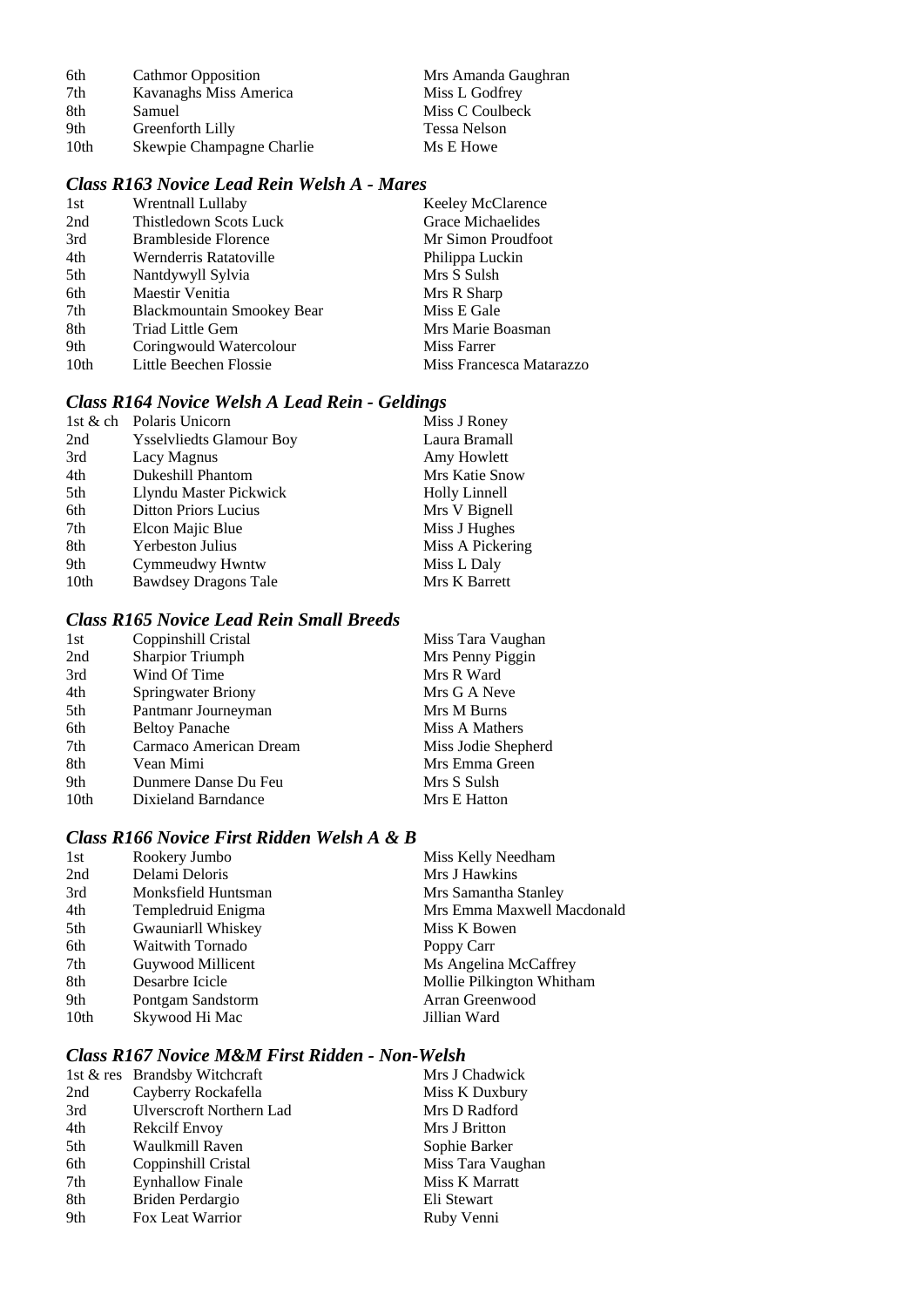## *Class R168 Open Show Pony Lead Rein*

|     | 1st & ch Basford Ballerina | <b>Team Harmony</b>    |
|-----|----------------------------|------------------------|
| 2nd | Worthington Cinderella     | Mrs D Monaghan-Bentley |
| 3rd | <b>Fawsley Chiff Chaff</b> | Mrs H Osborne          |
| 4th | Springtide Fairy Tale      | Mrs Maureen Springett  |
| 5th | Cosford Persia             | Mrs S Tierney          |
| 6th | Barkway Mimosa             | Miss Vicky Marshall    |
| 7th | Trelawn Brigadoon          | Mrs G A Neve           |
| 8th | Romanno Simplicity         | Mrs Margaret Cousin    |
| 9th | Highbent Just William      | Mrs K Furniss          |
|     |                            |                        |

## *Class R169 Open SHP Lead Rein*

|                  | 1st & res Westfirle Pomfrey | <b>Emily Whalley</b> |
|------------------|-----------------------------|----------------------|
| 2nd              | Nantlais Gwerthawr          | Mrs H Osborne        |
| 3rd              | Hammonds Flashdance         | Sarah Davis          |
| 4th              | Linksbury Goldilocks        | Ms M O Connor        |
| 5th              | Rose Dale Welsh Fairy       | Ms Andrea Smith      |
| 6th              | Kenilwood Purple Emperor    | Miss L Dolan         |
| 7th              | Pinewell Hector             | Mrs S Tierney        |
| 8th              | Doultons Master Rupert      | Mr S Gale            |
| 9th              | Alfie                       | Mrs V Bignell        |
| 10 <sub>th</sub> | Green Down Joker            | Miss E Marlow        |

# *Class R170 Open Show Pony First Ridden*

|                                      | Claire Smalley      |
|--------------------------------------|---------------------|
| <b>Broadgrove Spanish Connextion</b> | Miss K Towns        |
| Cosford Persia                       | Mrs S Tierney       |
| <b>Rillaton Sweet Talk</b>           | Charlotte Caulfield |
|                                      | Barkway Moonwalk    |

# *Class R171 Open SHP First Ridden*

| 1st & ch Barkway Moonwalk | Claire Smalley |
|---------------------------|----------------|
| Rockyview Picasso         | Mr W Knight    |
| Amesbury Honey Pot        | Mrs E Oconnor  |
| Lwyfo Tom Tom             | Zara Cook      |
| Millay Gingerbread        | Tim Gibson     |
|                           |                |

# *Class R172 Show Pony / SHP Lead Rein Equitation*

|     | 1st & res Linksbury Goldilocks | Ms M O Connor       |
|-----|--------------------------------|---------------------|
| 2nd | Andulie Hot-fudge              | Miss H Goodley-Gray |
| 3rd | Fawsley Chiff Chaff            | Mrs H Osborne       |
| 4th | Kenilwood Purple Emperor       | Miss L Dolan        |
| 5th | Rose Dale Welsh Fairy          | Ms Andrea Smith     |
| 6th | Green Down Joker               | Miss E Marlow       |
| 7th | Highbent Just William          | Mrs K Furniss       |
| 8th | Barkway Mimosa                 | Miss Vicky Marshall |
| 9th | Cwmcylla Harry Potter          | Mrs J Elliott       |

# *Class R173 Show Pony / SHP First Ridden Equitation*

| 1st | Barkway Moonwalk           | Claire Smalley         |
|-----|----------------------------|------------------------|
| 2nd | Barkway Razzamataz         | Honor Mcmillan         |
| 3rd | Greendown Dewdrop          | Miss Rebecca Rayner    |
| 4th | <b>Teddy Bear</b>          | Mrs Kirsty Wylde       |
| 5th | Templedruid Hypericum      | Keileigh-louise Riding |
| 6th | <b>Rillaton Sweet Talk</b> | Charlotte Caulfield    |

# *Class R174 Novice Show Pony Lead Rein*

| 1st | Trelawn Brigadoon              | Mrs G A Neve          |
|-----|--------------------------------|-----------------------|
| 2nd | Cusop Just A Gem               | Mrs M Laity           |
| 3rd | Barkway Mimosa                 | Miss Vicky Marshall   |
| 4th | <b>Barkway Moonshine</b>       | Olivia Archer-Andrew  |
| 5th | <b>Blueruier Dancing Queen</b> | Daisy-May Allen       |
| 6th | Romanno Simplicity             | Mrs Margaret Cousin   |
| 7th | Springtide Fairy Tale          | Mrs Maureen Springett |
|     |                                |                       |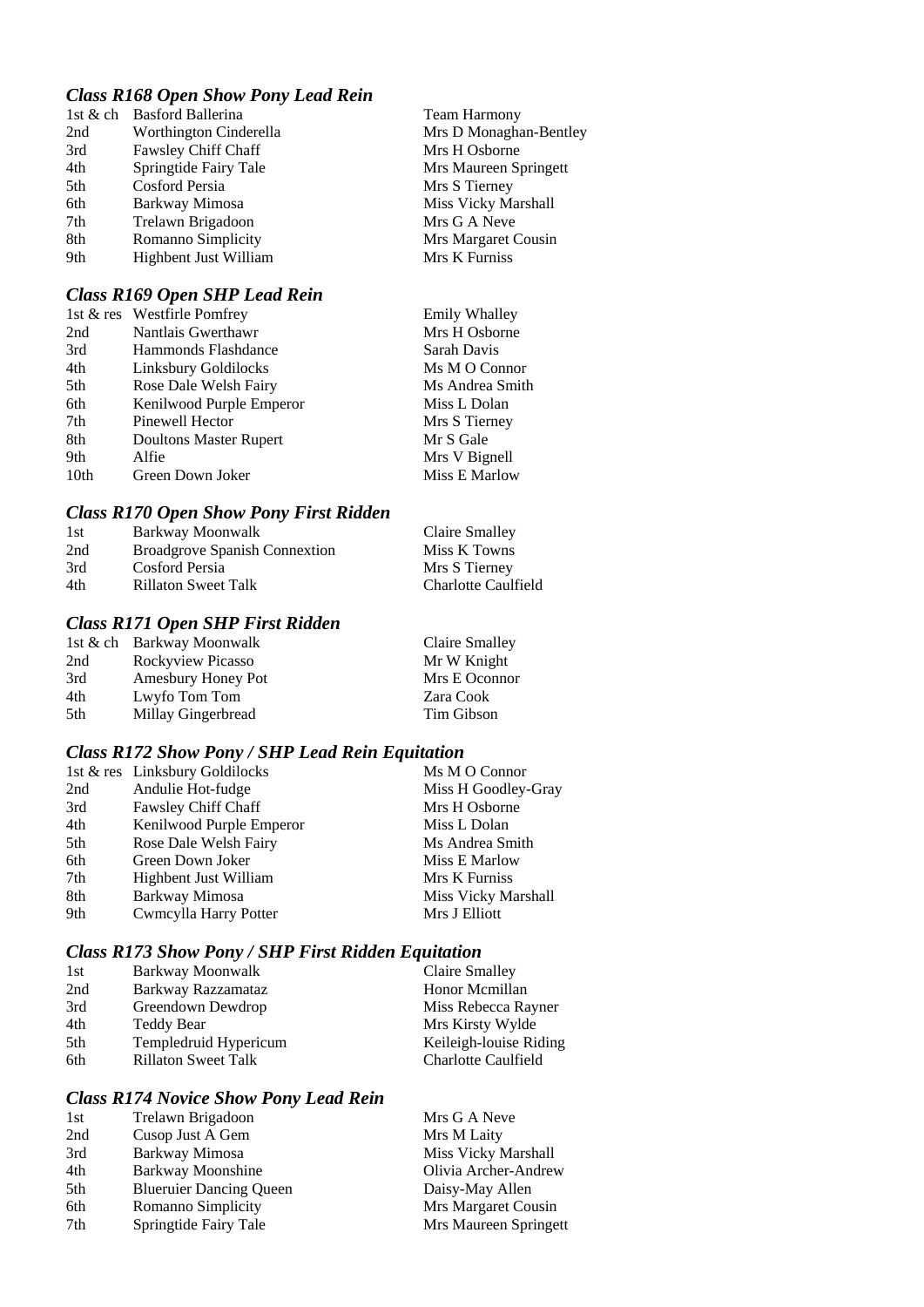| -8th | Woodroyd Gayboy   | Miss K Williams |
|------|-------------------|-----------------|
| 9th  | Cosford Peronelle | Ms A Joyce      |

### *Class R175 Novice SHP Lead Rein*

| 1st | Hammonds Flashdance      | Sarah Davis    |
|-----|--------------------------|----------------|
| 2nd | Courtway Superman        | Mrs A Aitken   |
| 3rd | <b>Broughton Tictoc</b>  | Mr R Bramley   |
| 4th | <b>Oddies Tiger Lily</b> | Miss H Shippey |
| 5th | Greendown Ruby           | Mrs P Philp    |
| 6th | <b>Colliyers Google</b>  | Mrs C Bullman  |
| 7th | Templedruid Alias        | Emily Irvine   |
| 8th | Pantymel Orion           | Mrs H Dickens  |

## *Class R176 Novice Show Pony First Ridden*

|     | 1st & res Moluccas Juniper Jewel | Miss L Hillyard    |
|-----|----------------------------------|--------------------|
| 2nd | Twylands Jewel                   | <b>Holly Sykes</b> |
| 3rd | Dykebeck Wild Blossom            | Miss L Hillyard    |
| 4th | <b>Stambrook Celebration</b>     | Mrs Sophie Gannon  |

### *Class R177 Novice SHP First Ridden*

|     | 1st & ch Beaconsfield Black Magic | Miss K Roberts         |
|-----|-----------------------------------|------------------------|
| 2nd | Amesbury Honey Pot                | Mrs E Oconnor          |
| 3rd | Greendown Dewdrop                 | Rebecca Rayner         |
| 4th | <b>Oddies Tiger Lily</b>          | Miss H Shippey         |
| 5th | <b>Hammonds Tenacious</b>         | Mrs S Nelson           |
| 6th | Templedruid Hypericum             | Keileigh-louise Riding |
| 7th | Lwyfo Tom Tom                     | Mrs Maria Cook         |
| 8th | Meadowlands Choir Boy             | Illana Wilkinson       |
|     |                                   |                        |

#### *Class R178 Open Welsh A Lead Rein*

|      | 1st $&$ res Lacy Magnus         | Amy Howlett          |
|------|---------------------------------|----------------------|
| 2nd  | <b>Thistledown Candice</b>      | Mrs M Laity          |
| 3rd  | Rookery Jumble                  | <b>Sharon White</b>  |
| 4th  | Nantdywyll Caramel              | Olivia Archer-Andrew |
| 5th  | Rowfantina Wolfwhistle          | Mrs C Steadman       |
| 6th  | <b>Ysselvliedts Glamour Boy</b> | Miss Laura Bramall   |
| 7th  | <b>Waitwith Fairy Dust</b>      | Mr P Hodgson         |
| 8th  | Dyfed Piccalo                   | Mrs E Oconnor        |
| 9th  | Elcon Majic Blue                | Miss J Hughes        |
| 10th | Khyber Iliad                    | <b>Team Harmony</b>  |

## *Class R179 Open Small Breeds Lead Rein*

| 1st | Springwater Last Light | Danielle Cawte         |
|-----|------------------------|------------------------|
| 2nd | Shilstone Rippon Tor   | <b>Sharon White</b>    |
| 3rd | Kerloch Ronaldo        | Miss Christina Gillett |
| 4th | Waulkmill Swift        | Erin Wittich           |
| 5th | Dixieland Barndance    | Mrs E Hatton           |
| 6th | Cayberry Jack Sparrow  | Mrs D Twitchen         |
| 7th | Klingrahoull Valkyrie  | Mrs Katie Snow         |
| 8th | Ajax Of Transy         | Miss L Dolan           |

# *Class R180 Open Welsh A & B First Ridden*

| 1st              | <b>Tallares Birthday Boy</b> | Miss Mia Biggs     |
|------------------|------------------------------|--------------------|
| 2nd              | <b>Tryfel Arrow</b>          | Hope Fisher        |
| 3rd              | <b>Idyllic Spartacus</b>     | Mark & Liz Kilbey  |
| 4th              | Gweundir Dafydd              | Mrs Helen Barker   |
| 5th              | Llanarth Sotheby             | Mrs M Richards     |
| 6th              | Gwauniarll Whiskey           | Miss K Bowen       |
| 7th              | Marsh Midas                  | Mrs J Carmichael   |
| 8th              | Waitwith Tornado             | Poppy Carr         |
| 9th              | Llanalyn Awstin              | Miss K Roberts     |
| 10 <sub>th</sub> | Pinewell Miranda             | Faye Heppelthwaite |

# *Class R181 Open Small Breeds First Ridden*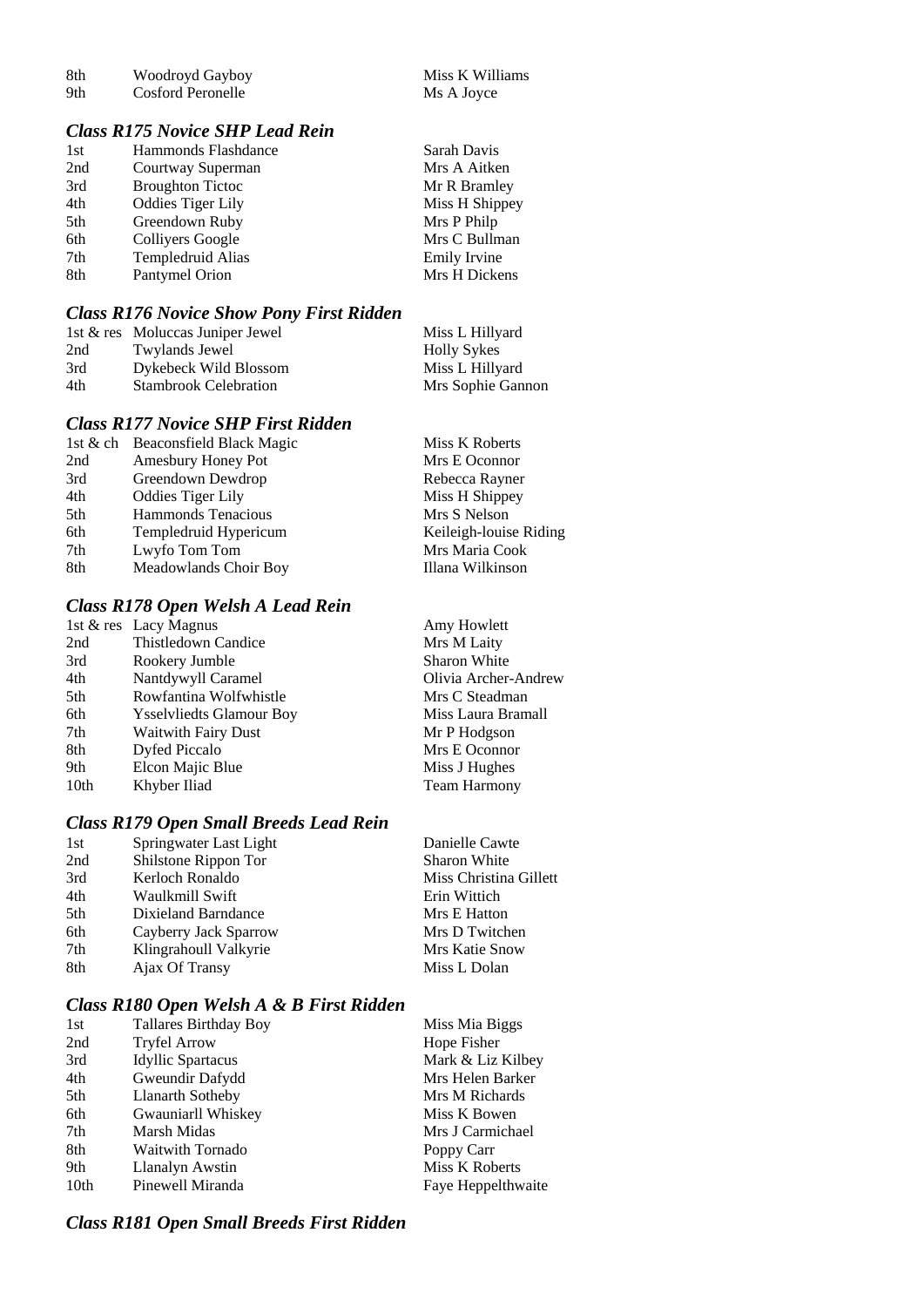|                                 | Miss K Capstick   |
|---------------------------------|-------------------|
| <b>Brandsby Witchcraft</b>      | Mrs J Chadwick    |
| Pantmanr Just-so                | Joanne Parker     |
| Locharmoss Symphony             | Mrs P Govier      |
| Rekcilf Envoy                   | Mrs J Britton     |
| <b>Hisley Provost</b>           | Mrs D Twitchen    |
| <b>Ulverscroft Northern Lad</b> | Mrs D Radford     |
| Briden Perdargio                | Mrs Nikki Stewart |
| Jackall                         | Mrs C Whetton     |
| Clivoclast Nina                 | Mrs L Turner      |
|                                 | Westown Skylark   |

#### *Class R182 Tiny Tots Welsh A First Ridden*

| 1st  | Thistledown Scotts Haar   | Miss L Bleazard       |
|------|---------------------------|-----------------------|
| 2nd  | <b>Highland Unique</b>    | Mrs S Pinfield        |
| 3rd  | Guywood Millicent         | Ms Angelina McCaffrey |
| 4th  | <b>Waxwing Peppermint</b> | Miss G Pagett         |
| 5th  | <b>Bushmoor Rocco</b>     | Sophie Gannon         |
| 6th  | Brynodyn Scimitar         | Mrs C Chinn           |
| 7th  | Thistledown Jessie James  | Ms Maxine Cooper      |
| 8th  | Pontgam Sandstorm         | Arran Greenwood       |
| 9th  | Gwauniarll Whiskey        | Miss K Bowen          |
| 10th | <b>Proctolins Pride</b>   | Miss E Ridley         |

# *Class R183 Tiny Tots M&M/Native Type First Ridden*

|      | 1st & ch Brandsby Witchcraft  | Mrs J Chadwick         |
|------|-------------------------------|------------------------|
|      | 2nd & res Cayberry Rockafella | Miss K Duxbury         |
| 3rd  | Anchor Eeyore                 | Mrs S Pinfield         |
| 4th  | Waulkmill Swift               | Erin Wittich           |
| 5th  | <b>Eynhallow Finale</b>       | Miss K Marratt         |
| 6th  | Rubilyn Rambo                 | Miss G Bott            |
| 7th  | <b>Briar Barnaby</b>          | Becky Godfrey-Faussett |
| 8th  | Rough Forest of Dryknowl      | Danielle Cawte         |
| 9th  | Jackall                       | Mrs C Whetton          |
| 10th | Pantmanr Just-so              | Joanne Parker          |

## *Class I184 Riding Pony yearling*

| 1st | Goresmead Grandstand | Mr A Charlesworth  |
|-----|----------------------|--------------------|
| 2nd | Barkway Extravagance | Ms Jenna Saunders  |
| 3rd | Rommano Revelation   | Miss L Fry-Lockier |
| 4th | Romanno Regal Star   | Mr Alwyne Fradley  |

## *Class I185 Riding Pony 2 years old*

| 1st | Wadacre Whisper        |
|-----|------------------------|
| 2nd | Castanya Wisdom        |
| 3rd | Hightopps Black n Gold |
| 4th | Sahereca Finales Dream |

## *Class I186 Riding Pony 3 years old*

| 1st | Rendene Morning Star | Mr A Charlesworth  |
|-----|----------------------|--------------------|
| 2nd | Ryehall Cheval Noir  | Jennifer Humphreys |
| 3rd | Colbeach Cadenza     | Mrs C Highnam      |
| 4th | Radlee Nutcracker    | Mrs J Chadwick     |
| 5th | Diva Lilly           | Mrs Claire Newton  |
|     |                      |                    |

Wadacre Stud Mrs D Herron Mrs C Highnam Miss Cathy Palmer

#### *Class I187 Riding Pony 4 years old & over*

|     | 1st & res Goresmead Cartier | Mr A Charlesworth        |
|-----|-----------------------------|--------------------------|
| 2nd | Radlee Careless Whisper     | Miss Patrice Barber      |
|     | 3rd & ch Kouros Pashmina    | Mrs J Russell            |
| 4th | Warleigh Charisma           | Miss T Ward              |
| 5th | Angels Delight              | Miss D Kershaw           |
| 6th | Thimbleyby Angelique        | Mrs J Grant & Mr W Hardy |
| 7th | Mondrian Royal Affair       | Jean Cartwright          |
| 8th | Downland Elvive             | Natasha Walter           |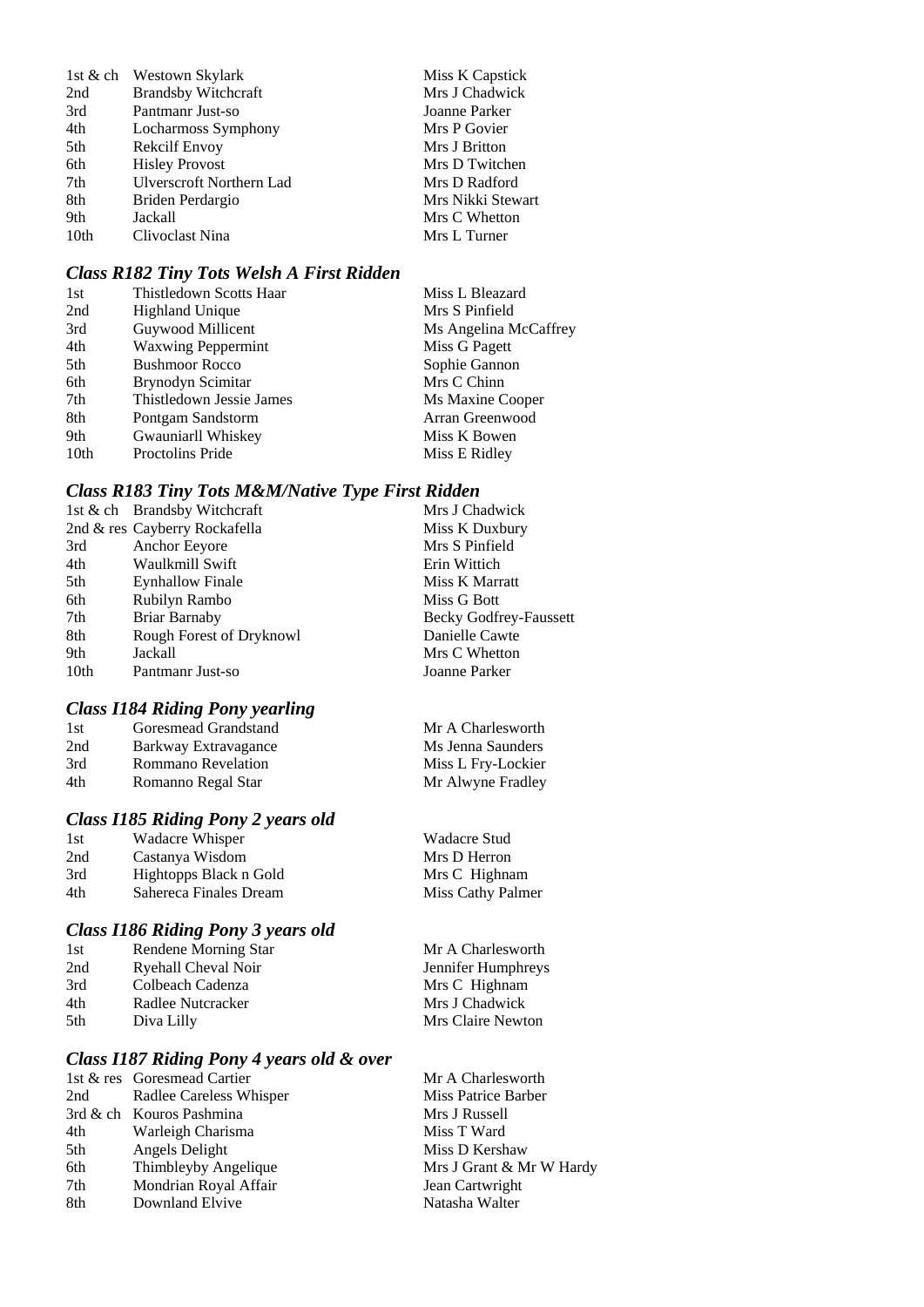## *Class I188 Hunter Pony 1,2,3 years old*

|     | 1st & res Dunaskin Gimli     | <b>Eleanor Crate</b> |
|-----|------------------------------|----------------------|
| 2nd | Wadacre Spiderman            | Wadacre Stud         |
| 3rd | Cartigan Beautiful Girl      | Jean Cartwright      |
| 4th | <b>Penrock Puzzled Poser</b> | Michelle Findlay     |
| 5th | Tiger Lily                   | Mrs Kirsty Wylde     |
| 6th | Dimlicote Squirrel Nutkin    | Mrs M L Weston       |

# *Class I189 Hunter Pony 4 years old & over*

|      | 1st & ch Corkhills Sky Lark   | <b>Eleanor Crate</b> |
|------|-------------------------------|----------------------|
| 2nd  | Hindleap Oliver Twist         | Ms R Cowan           |
| 3rd  | Brindlebrook Little Scoundrel | Miss Charlotte Gray  |
| 4th  | Mondrian Royal Affair         | Jean Cartwright      |
| 5th  | Domino                        | Mrs E Sinclair Perry |
| 6th  | Northlands Main Lane          | Lynden Barrow        |
| 7th  | Downland Elvive               | Natasha Walter       |
| 8th  | Waltza Perfect Dream          | Mrs Rebecca Spink    |
| 9th  | Clareb Special Edition        | Janice Osborne       |
| 10th | Millay Gingerbread            | Tim Gibson           |
|      |                               |                      |

#### *Class I190 In Hand Piebald/Skewbald Plaited / Hogged 1,2,3 years old*

| 1st | Freckleton Class Act        | Katy Fearn            |
|-----|-----------------------------|-----------------------|
| 2nd | Penrock Puzzled Poser       | Michelle Findlay      |
| 3rd | Popenhoe Percival           | Caroline Ward         |
| 4th | Roundhills Super Zalaman    | Mrs A Ross            |
| 5th | Avondales Wolken Winta      | Ms H Mullender        |
| 6th | Padstead Kairo              | Mrs Clare Peterson    |
| 7th | <b>Archers Arrow</b>        | Miss Larissa Mayhew   |
| 8th | Chaaya Island               | Miss Charlie Rossiter |
| 9th | <b>Alvescot Maximilliam</b> | Miss L Townsend       |

# *Class I191 In Hand Piebald/Skewbald Traditional / Native 1,2,3 years old*

| Kudos Jessie J                   | Mr Richard Eastwood & Miss R Hawes |
|----------------------------------|------------------------------------|
| Mansfield Fair lady              | Mr Simon Proudfoot                 |
| <b>Blurred Lines</b>             | <b>Charlotte Bunting</b>           |
| Charliebrowns Peach Schnapps     | Miss L Johnson                     |
| <b>Bartley Flake</b>             | Miss L Filippone                   |
| Kimico Swagger Jagger            | Roanna Hamilton                    |
| <b>Snowcroft Limited Edition</b> | Mrs F Hunt                         |
| Perrylands Gorgeous George       | Miss Phaedra Towler                |
| Hugos Luck of the Draw           | Miss S Brooker                     |
| Brinmark Brigadier II            | Gemma Oliver                       |
|                                  |                                    |

### *Class I192 In Hand Piebald/Skewbald Traditional / Native 4 years & over*

| 1st<br>2nd | Colour Me Bad<br>Tom Cobley  | Miss Hannah Miller-Burton<br>Miss H Mills |
|------------|------------------------------|-------------------------------------------|
| 3rd        | Asby Mills Dynamite          | Mrs Debra Walker                          |
| 4th        | Albert                       | Mr Victor Sanders                         |
| 5th        | Kimico Kenny Rogers          | Mrs D Bumford                             |
| 6th        | <b>Hagues Flying Colours</b> | Mrs A Miller                              |
| 7th        | Whinneyroyd Wota-mischief    | Miss Sarah Pearce                         |
| 8th        | Sparrow Hall Spirit Of Joy   | Miss S Russell                            |
| 9th        | Mercury                      | Mr S Britcliffe                           |
| 10th       | Moonlighter                  | Miss Lynden Barrow                        |

#### *Class I193 In Hand Piebald/Skewbald Hogged Cob 4 years & over*

| 1st | Cob N Chips               | Steph Ryder-Bayes          |  |
|-----|---------------------------|----------------------------|--|
| 2nd | Beckendale Mono           | Miss H Nelson              |  |
| 3rd | Corky                     | Janet Piper                |  |
| 4th | Corvus                    | Mrs H Betteridge           |  |
| 5th | Faugher Ryan              | Miss R Belcher             |  |
| 6th | Millowbridge Molly        | Miss M Low                 |  |
| 7th | <b>Skerrymores Tinker</b> | Mrs C Bound                |  |
| 8th | Monochrome Boy            | <b>Miss Liberty Cowles</b> |  |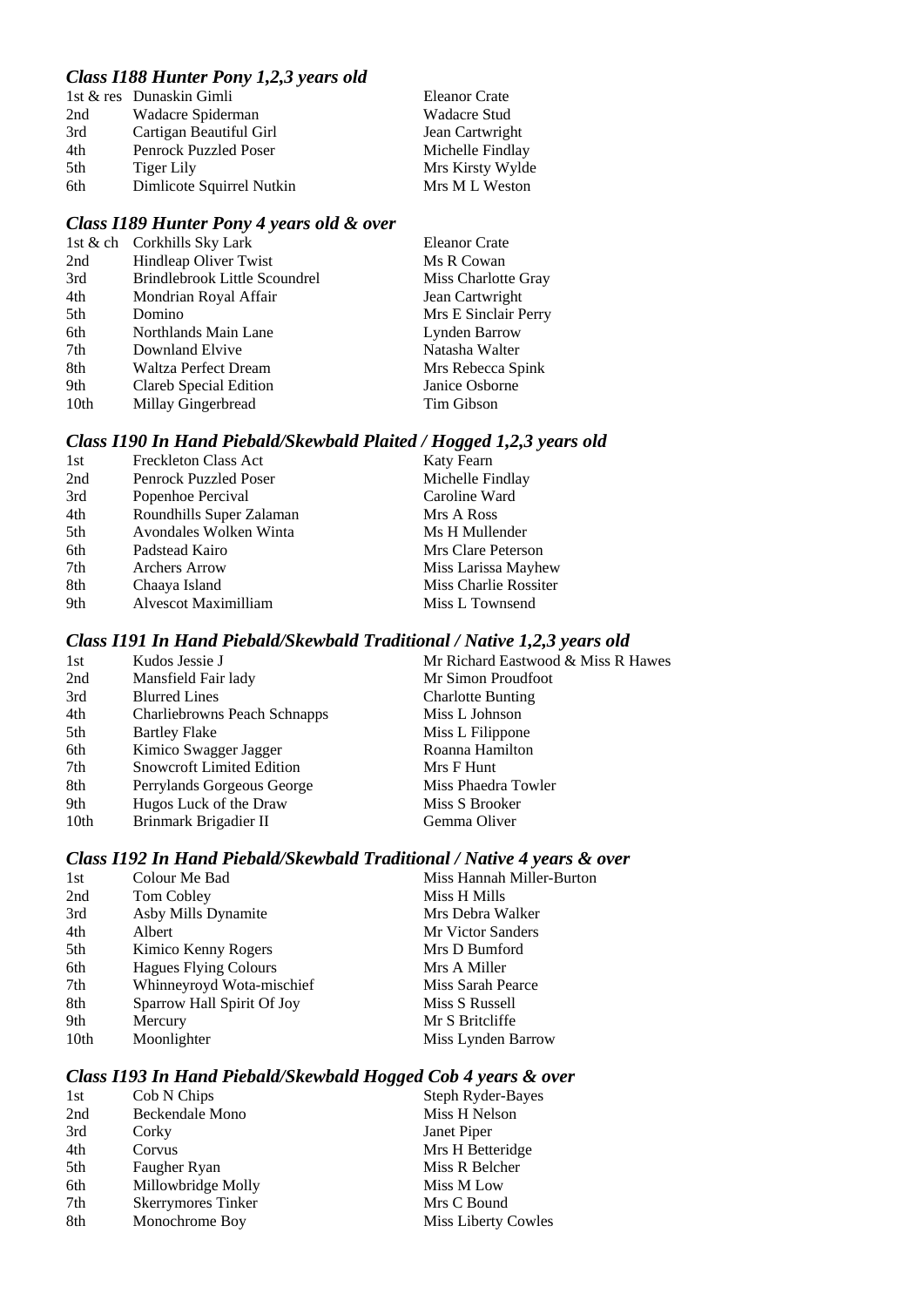## *Class I194 In Hand Piebald / Skewbald Plaited Pony 4 years & over*

| 1st  | Shakira III             | Mrs Rachel Smythe    |
|------|-------------------------|----------------------|
| 2nd  | Jacobs Dream            | Mrs J Bridson        |
| 3rd  | Prestwood Dolly Mixture | <b>Emily Whalley</b> |
| 4th  | Mama Mia                | Miss M Pullen        |
| .5th | Prince William Ix       | Miss Andrea Lorking  |

#### *Class I195 In Hand Piebald/Skewbald Plaited Horse 4 years old & over*

| 1st | Midges Monty                   | Mrs T Robson       |
|-----|--------------------------------|--------------------|
| 2nd | Made By Design                 | Ms Claire Miller   |
| 3rd | Conterpart II                  | Christine Heady    |
| 4th | Afro Dex                       | Miss Amy Pickering |
| 5th | <b>Highling Little Raskel</b>  | Miss Denise Smith  |
| 6th | <b>Priderock Misty Morning</b> | Mrs J Nelson       |
| 7th | <b>Aztec Jackanory</b>         | Miss N Smart       |

#### *Class I196 Part Bred 4 years old & over*

| 1st  | Kouros Pashmina                 | Mrs J Russell            |
|------|---------------------------------|--------------------------|
| 2nd  | Thimbleyby Angelique            | Mrs J Grant & Mr W Hardy |
| 3rd  | Mondrian Royal Affair           | Jean Cartwright          |
| 4th  | <b>Prestlands Seren Dipidly</b> | Miss Susan Bowditch      |
| 5th  | Southway Rhianna                | Mrs R Arthur             |
| 6th  | Pembridge Julina                | Miss Andrea McCubbin     |
| 7th  | Leopardsden Indras Mr Bumble    | Keely Bird               |
| 8th  | Waltza Perfect Dream            | Mrs Rebecca Spink        |
| 9th  | Radlee Careless Whisper         | Natasha Barber           |
| 10th | Northlands Main Lane            | Miss Lynden Barrow       |

#### *Class I197 In Hand Part Bred 3 years old*

| 1st | Ryehall Cheval Noir       | Jennifer Humphreys |
|-----|---------------------------|--------------------|
| 2nd | Diva Lilly                | Mrs Claire Newton  |
| 3rd | Vaguely Royal             | Mrs C Beer         |
| 4th | Radlee Nutcracker         | Mrs J Chadwick     |
| 5th | Agnetha                   | Miss V Leggett     |
| 6th | Dimlicote Squirrel Nutkin | Mrs M L Weston     |

#### *Class I198 In Hand Part Bred 2 Years Old*

|     | 1st & ch Treworgan Dare To Peep | Miss G Rossall    |
|-----|---------------------------------|-------------------|
| 2nd | Wadacre Whisper                 | Wadacre Stud      |
| 3rd | Castanya Wisdom                 | Mrs D Herron      |
| 4th | Sahereca Finales Dream          | Miss Cathy Palmer |

#### *Class I199 In Hand Part Bred yearling*

|     | 1st & res Rommano Revelation        | Miss L Fry-Lockier |
|-----|-------------------------------------|--------------------|
| 2nd | Barkway Extravagance                | Ms Jenna Saunders  |
| 3rd | Romanno Regal Star                  | Mr Alwyne Fradley  |
| 4th | Wadacre Spiderman                   | Wadacre Stud       |
| 5th | <b>Charliebrowns Peach Schnapps</b> | Miss L Johnson     |
| 6th | Cartigan Beautiful Girl             | Jean Cartwright    |
|     |                                     |                    |

#### *Class I200 In Hand Progeny*

| 1st | Manorian Melanite                     | Mrs N Thompson |
|-----|---------------------------------------|----------------|
| 2nd | <b>Shilstone Rocks North Westerly</b> | Lynda Calcutt  |

#### *Class I201 In Hand Competition Horse Yearling*

| 1st | <b>Rue Des Etoiles</b>   | Miss A White      |
|-----|--------------------------|-------------------|
| 2nd | Bridgehill Don Endeavour | Miss Lauren Essex |
| 3rd | Wadacre Franziskan       | Wadacre Stud      |

#### *Class I202 In Hand Competition Horse 2 - 3 years*

|     | 1st & res Freckleton Class Act | Katy Fearn   |
|-----|--------------------------------|--------------|
| 2nd | Mollys Gibside Song            | Miss K Towns |
| 3rd | Grand Classique                | Emma Message |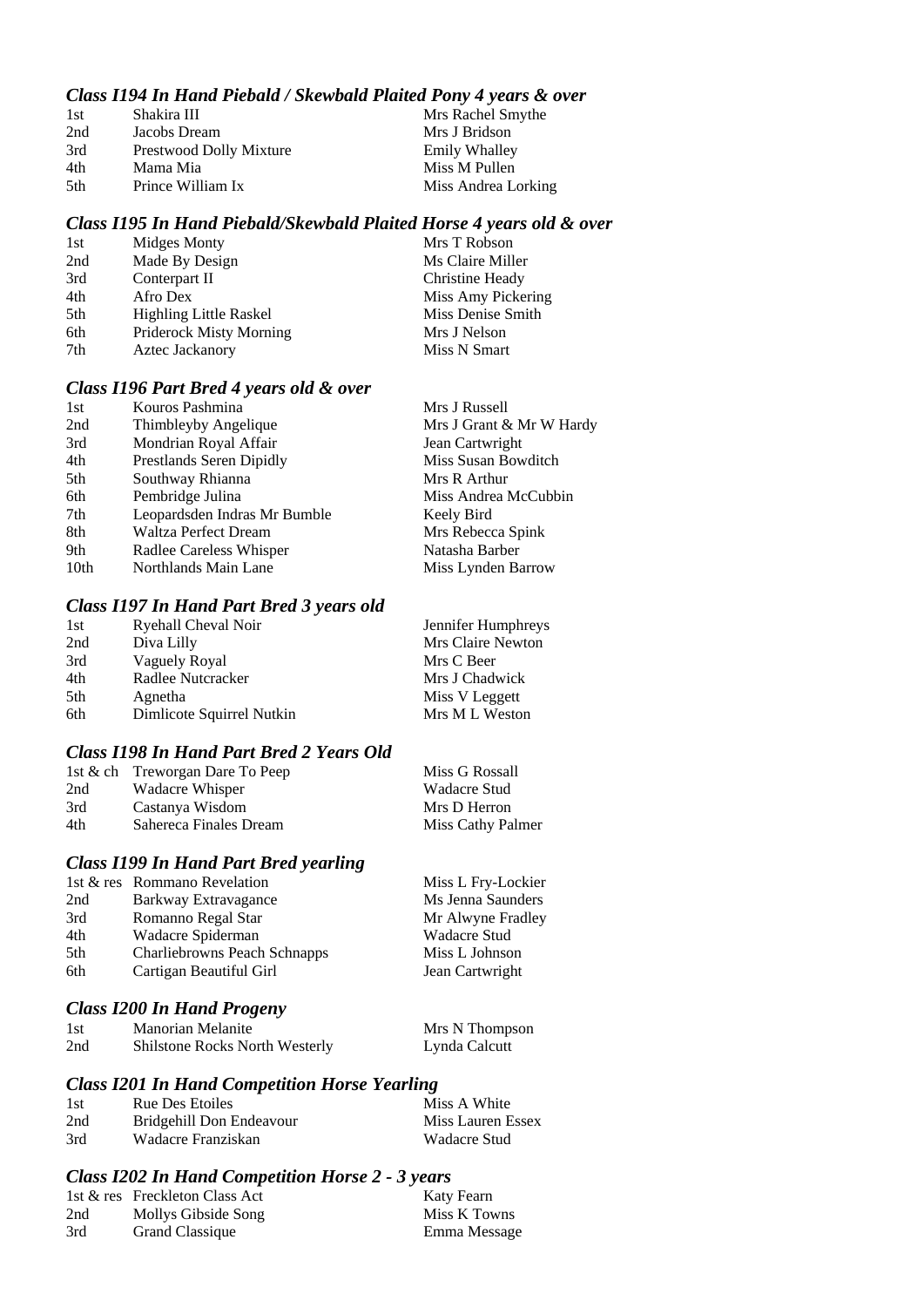| 4th | My Berkeley Beau             | Mrs JA Wood      |
|-----|------------------------------|------------------|
| 5th | <b>Penrock Puzzled Poser</b> | Michelle Findlay |
| 6th | Mr Elliott                   | M & W Ward       |
| 7th | <b>Heathroy Hugo</b>         | Mrs H Young      |
| 8th | Alvescot Maximilliam         | Miss L Townsend  |
| 9th | <b>TFS</b> Coco              | Miss Tracey Cook |

# *Class I203 In Hand Competition Horse 4 years & over*

| 1st & ch | Midges Monty            | Mrs T Robson     |
|----------|-------------------------|------------------|
| 2nd      | <b>Singing Solero</b>   | Abigail Cronin   |
| 3rd      | <b>Busker</b>           | Mrs J E Scott    |
| 4th      | Talk of The Town III    | Georgina Maywood |
| 5th      | <b>Celestial Velvet</b> | Sarah Bray       |
| 6th      | Goliathh                | Miss S Pilling   |
| 7th      | Dark Sky                | Miss C Morrall   |
| 8th      | Enrico                  | Miss L Spradbury |
| 9th      | Limehead Dapper Jack    | Jade Barlow      |
| 10th     | Vishnu                  | Miss N Bird      |

# *Class I204 In Hand Hack 4 years old & over*

| 1st & ch Dream of a Gleam   | <b>Emily Whalley</b> |
|-----------------------------|----------------------|
| 2nd & res Son of Monsieur   | Mrs Donna Gardner    |
| Northlands Main Lane        | Lynden Barrow        |
| Bright Sun                  | Ms H Warrington      |
| Arundina                    | Miss R Gambazza      |
| Cosford Negreta             | Mrs Lucy Gibbon      |
| Lowmoor Whatta To Do        | Mrs A Dickinson      |
| Dowhills Beau Jest          | Miss L Halshaw       |
| Classic Top La Belle Espoir | Miss E Hollingworth  |
|                             |                      |

## *Class I205 In Hand Hack 1,2,3 years old*

| 1st | Diva Lilly    | Mrs Claire Newton        |
|-----|---------------|--------------------------|
| 2nd | Vaguely Royal | Mrs C Beer               |
| 3rd | Calisto Deva  | Mrs Feliciity Jane Wells |

#### *Class I206 In Hand Traditional or Native Cob*  1st

| .    |                                |                       |
|------|--------------------------------|-----------------------|
| 2nd  | Kimico Swagger Jagger          | Roanna Hamilton       |
| 3rd  | Sky                            | Miss J Jennings       |
| 4th  | <b>Belles Babe</b>             | Mr Daniel Dodd        |
| 5th  | Dundee Blank Cheque Book       | Miss Victoria Garnett |
| 6th  | <b>Bradleyfield Miss Tilly</b> | Emma Howe             |
| 7th  | Padston                        | Mr & Mrs A Streeter   |
| 8th  | Albert                         | Mr Victor Sanders     |
| 9th  | Whinneyroyd Wota-mischief      | Miss Sarah Pearce     |
| 10th | Moonlighter                    | Miss Lynden Barrow    |
|      |                                |                       |

# *Class I207 In Hand Cobs / Maxi Cobs*

|                  | 1st & res Harvey Nix    | Mr M Wilkinson    |
|------------------|-------------------------|-------------------|
| 2nd              | Faugher Ryan            | Miss R Belcher    |
| 3rd              | Paddy Power Ll          | Mrs B Richards    |
| 4th              | Dees Stand And Deliver  | Miss K Mcphee     |
| 5th              | Millowbridge Molly      | Miss M Low        |
| 6th              | <b>Action Man</b>       | Mrs R Boulton     |
| 7th              | Randalstown Landmark    | Nikki Proctor     |
| 8th              | Cob N Chips             | Steph Ryder-Bayes |
| 9th              | Bordercreek Dark Knight | Miss J McCabe     |
| 10 <sub>th</sub> | <b>Imperial Prince</b>  | Miss S Cumbers    |

# *Class I208 World Breeds 4 years old & over*

| 1st & res Darius |                                | Mrs R Page         |
|------------------|--------------------------------|--------------------|
| 2nd              | Sealmasters Bar-Non Canada Dry | Mrs Tessa Reeve    |
| 3rd              | Barbarian Buccaneer            | Mrs Pamela Shipley |
| 4th              | Sealmasters In Command         | Mrs Tessa Reeve    |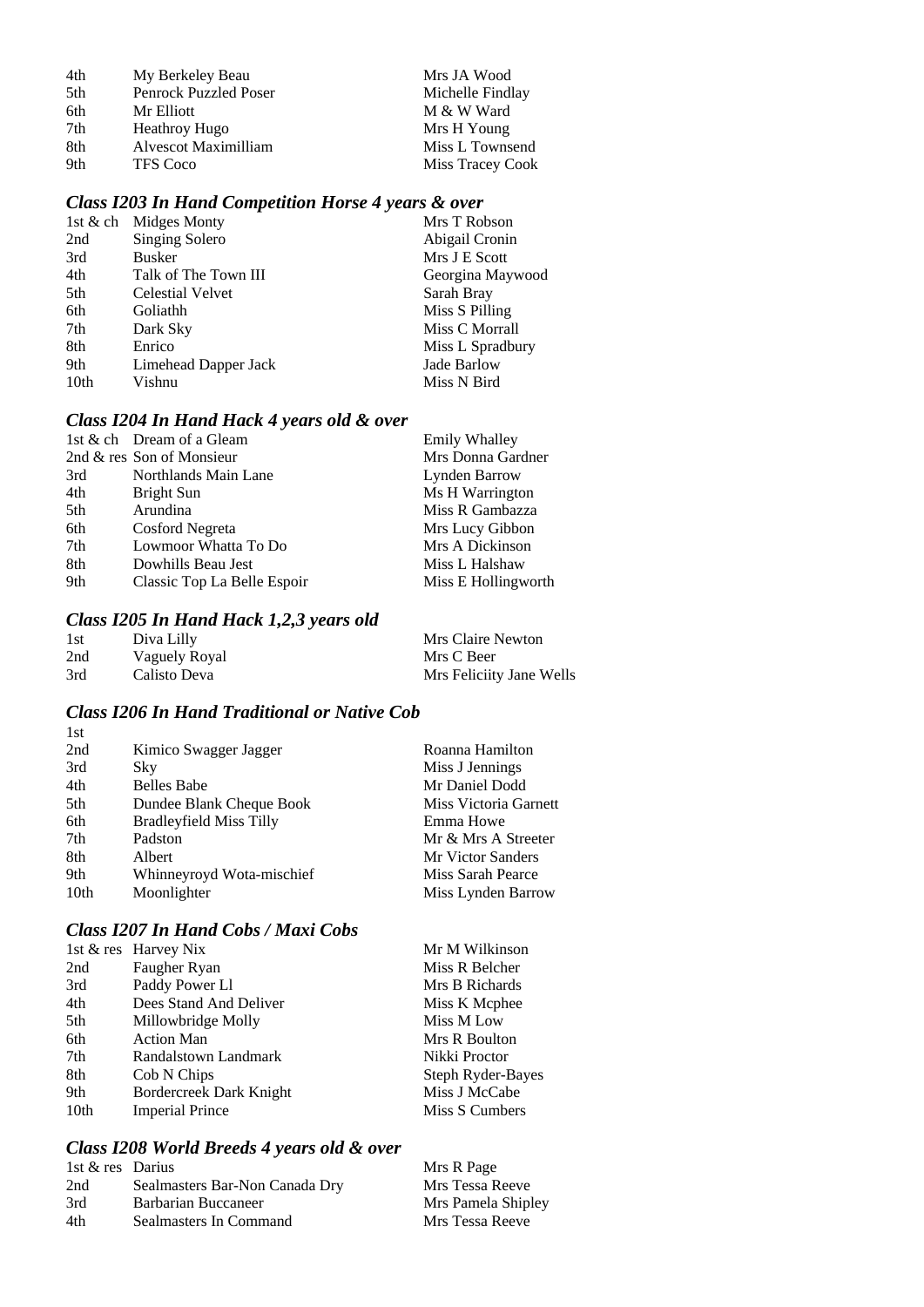| 5th | Singing Solero                | Abigail Cronin  |
|-----|-------------------------------|-----------------|
| 6th | Silversons Valiant            | Mrs C Plastow   |
| 7th | <b>Sealmasters Sensation</b>  | Mrs Tessa Reeve |
| 8th | Limerick Shanballymore-Tobias | Donna Sutton    |

#### *Class I209 World Breeds 1,2,3 years old*

|     | 1st & ch Mollys Gibside Song | Miss K Towns          |
|-----|------------------------------|-----------------------|
| 2nd | <b>SMHCS</b> Dom Perignon    | Miss Charlotte Cooper |
| 3rd | <b>Braithwaite Serena</b>    | Mrs Lesley Wolfenden  |
| 4th | Roundhills Super Zalaman     | Mrs A Ross            |

#### *Class I210 In Hand Competition Pony 1,2,3 Year Old*

| 1st | Ryehall Cheval Noir     | Jennifer Humphreys  |
|-----|-------------------------|---------------------|
| 2nd | Castanya Wisdom         | Mrs D Herron        |
| 3rd | Wadacre Spiderman       | Wadacre Stud        |
| 4th | Popenhoe Percival       | Caroline Ward       |
| 5th | Avondales Wolken Winta  | Ms H Mullender      |
| 6th | <b>Melton Sparkle</b>   | Mr Jeff Grace       |
| 7th | Cartigan Beautiful Girl | Mrs Jean Cartwright |
| 8th | Kimico Swagger Jagger   | Roanna Hamilton     |
| 9th | Foxhollow Alwyn Tywysog | Mrs Kay Gibson      |
|     |                         |                     |

## *Class I211 In Hand Competition Pony 4 Years Old & Over*

|      | 1st & ch Warleigh Charisma      | Miss T Ward          |
|------|---------------------------------|----------------------|
|      | 2nd & res Mondrian Royal Affair | Mrs Jean Cartwright  |
| 3rd  | <b>Dukeshill Phantom</b>        | Mrs Katie Snow       |
| 4th  | Domino                          | Mrs E Sinclair Perry |
| 5th  | <b>Washford Phoebe</b>          | Danielle French      |
| 6th  | Kyneton Don Jaun                | <b>Sally Jones</b>   |
| 7th  | Dunkery Coaltit                 | Mrs S Mota           |
| 8th  | Duradens Krugerrand             | Joanne Parker        |
| 9th  | Angels Delight                  | Miss D Kershaw       |
| 10th | Penbee Tywysog                  | Ms S Ibbott          |
|      |                                 |                      |

## *Class I212 In Hand Hunter Yearling*

| -1st | <b>Trenavey Eupmenic</b> | Mrs Ann Drabble |
|------|--------------------------|-----------------|
| 2nd  | Rue Des Etoiles          | Miss A White    |
| 3rd  | Wadacre Franziskan       | Wadacre Stud    |

# *Class I213 In Hand Hunter 2- 3 years*

|     | 1st & res My Berkeley Beau   | Mrs JA Wood          |
|-----|------------------------------|----------------------|
| 2nd | Mollys Gibside Song          | Miss K Towns         |
| 3rd | <b>Langaller Albert Ross</b> | Mrs Ann Drabble      |
| 4th | <b>Heathroy Hugo</b>         | Mrs H Young          |
| 5th | <b>Archers Arrow</b>         | Miss Larissa Mayhew  |
| 6th | Grand Classique              | Emma Message         |
| 7th | <b>Braithwaite Serena</b>    | Mrs Lesley Wolfenden |
| 8th | <b>TFS</b> Coco              | Miss Tracey Cook     |

# *Class I214 In Hand Hunter 4 years old & over*

|                  | 1st & ch Magic Moments II  | Miss L Jones         |
|------------------|----------------------------|----------------------|
| 2nd              | <b>Singing Solero</b>      | Abigail Cronin       |
| 3rd              | <b>Busker</b>              | Mrs J E Scott        |
| 4th              | <b>Guiding Light</b>       | Mrs Val Henshaw      |
| 5th              | Danson                     | Ms Gaynor Lilley     |
| 6th              | Heathfield Just Ruby       | Janet Piper          |
| 7th              | <b>Rustic Warrior</b>      | <b>Annabel Lewis</b> |
| 8th              | Ueejit                     | Miss Danielle French |
| 9th              | <b>Barbarian Buccaneer</b> | Mrs Pamela Shipley   |
| 10 <sub>th</sub> | <b>Stradeys Pride</b>      | Claire Langrish      |

# *Class I215 In Hand Riding Horse Yearling*

| -1st | Sound Track     | Mrs E Steptoe |
|------|-----------------|---------------|
| 2nd  | Rue Des Etoiles | Miss A White  |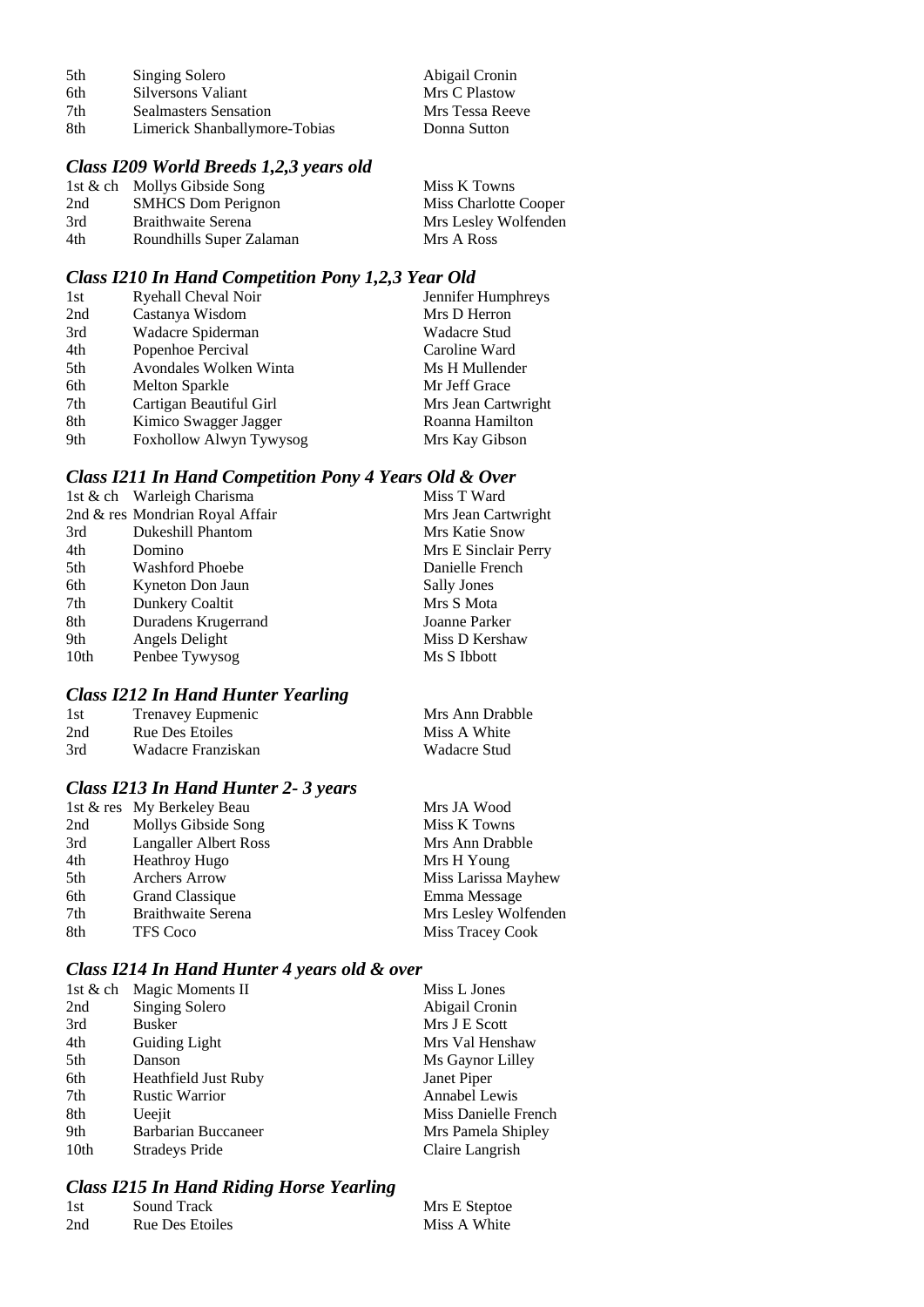| 3rd | Bridgehill Don Endeavour | Miss Lauren Essex |
|-----|--------------------------|-------------------|
| 4th | Glucksbringer            | Miss Jordan Keal  |

# *Class I216 In Hand Riding Horse 2 - 3 years*

|     | 1st & ch Mr Elliott  | M & W Ward          |
|-----|----------------------|---------------------|
| 2nd | Mollys Gibside Song  | Miss K Towns        |
| 3rd | Grand Classique      | Emma Message        |
| 4th | Wadacre Wanda        | Miss Laura Carney   |
| 5th | <b>Archers Arrow</b> | Miss Larissa Mayhew |

# *Class I217 In Hand Riding Horse 4 years & over*

|                          | Miss R Gambazza             |
|--------------------------|-----------------------------|
| <b>Klassic Duet</b>      | Miss Chantal Rowlands       |
| <b>Celestial Velvet</b>  | Sarah Bray                  |
| Son of Monsieur          | Mrs Donna Gardner           |
| Jemoon Solitaire         | Miss Georgina Coupland-Tagg |
| High Time                | Mrs E Wadsworth             |
| Regal Nytrane            | Mrs Debra Milner            |
| <b>Edlingtons Ronnie</b> | Janet Piper                 |
| Quizzical                | Christine Heady             |
| Amaparco                 | Alison Schmutz              |
|                          | 1st & res Arundina          |

# *Class I218 Open Welsh C & D 4 years old & over*

| 1st              | Menai Christopher            | Miss F Cork      |
|------------------|------------------------------|------------------|
| 2nd              | <b>Ballagh The Buck</b>      | Mr T Hall        |
| 3rd              | Masie                        | Mrs B Richards   |
| 4th              | Ciffig Cymro Du              | Miss C Meads     |
| 5th              | Carregbryn Brenins Last      | Mrs Kathy Pearce |
| 6th              | <b>Atinas Danny Boy</b>      | Tim Gibson       |
| 7th              | <b>Trofarth Telynor</b>      | Miss L Nicholls  |
| 8th              | Pasadena Cayenne             | Mrs Lisa Turner  |
| 9th              | Swalesmoor Annwyl            | Louise Swann     |
| 10 <sub>th</sub> | <b>Ashmeadow Red Duchess</b> | Mrs Julie Hayden |

# *Class I219 Open M&M Large Breeds 4 years old & over*

| 1st              | <b>Townend Stevie</b> | Mrs P Ward-Burton  |
|------------------|-----------------------|--------------------|
| 2nd              | Manorian Melanite     | Mrs N Thompson     |
| 3rd              | Valerock St George    | Miss Beverley Neal |
| 4th              | Charford Zaffron      | Miss E Marlow      |
| 5th              | Peveril Pendragon     | Miss G Bruce       |
| 6th              | Dun An Oir Fernando   | Miss F Cork        |
| 7th              | Pooreen Melody        | Georgia Crouchman  |
| 8th              | Pontsgreen Clansman   | Mrs Kathy Pearce   |
| 9th              | Strinesdale Samuel    | Kayleigh Twigger   |
| 10 <sub>th</sub> | Monika Of Whitefield  | Miss G Beckett     |

# *Class I220 Open M&M Large Breeds 2 - 3 years old*

| Mrs Tracey Burton                                                                                                                                                                                 |
|---------------------------------------------------------------------------------------------------------------------------------------------------------------------------------------------------|
| Mr T Hall                                                                                                                                                                                         |
| Jo Smyth                                                                                                                                                                                          |
| Mr M Catterall                                                                                                                                                                                    |
| Miss H Morley                                                                                                                                                                                     |
| Mrs Lynn Hutcheson                                                                                                                                                                                |
| Natalie Hulme                                                                                                                                                                                     |
| Miss L Nicholls                                                                                                                                                                                   |
| Mrs Kay Gibson                                                                                                                                                                                    |
| Mrs C Wrigley                                                                                                                                                                                     |
| Lochlands King Roger<br>Springfieldpark Replica<br>Hollybrooke Duke<br>Mountain Hare Tom Jones<br>Deytheur Prince of Wales<br>Greenbeck Bamboozle<br>Foxhollow Alwyn Tywysog<br>Lownthwaite Lotto |

# *Class I221 Open M&M Large Breeds yearling*

|      | 1st & ch Llanarth Jack Jones | Thomas Partridge   |
|------|------------------------------|--------------------|
| 2nd  | Nashend Lord Spey            | Mrs P Ward-Burton  |
| 3rd  | <b>Townend Lacey</b>         | Miss Claire Connor |
| 4th  | Kadlee Mcgregor              | Mrs E Mangham      |
| .5th | Glynceriog Dewi              | Mrs Lynn Hutcheson |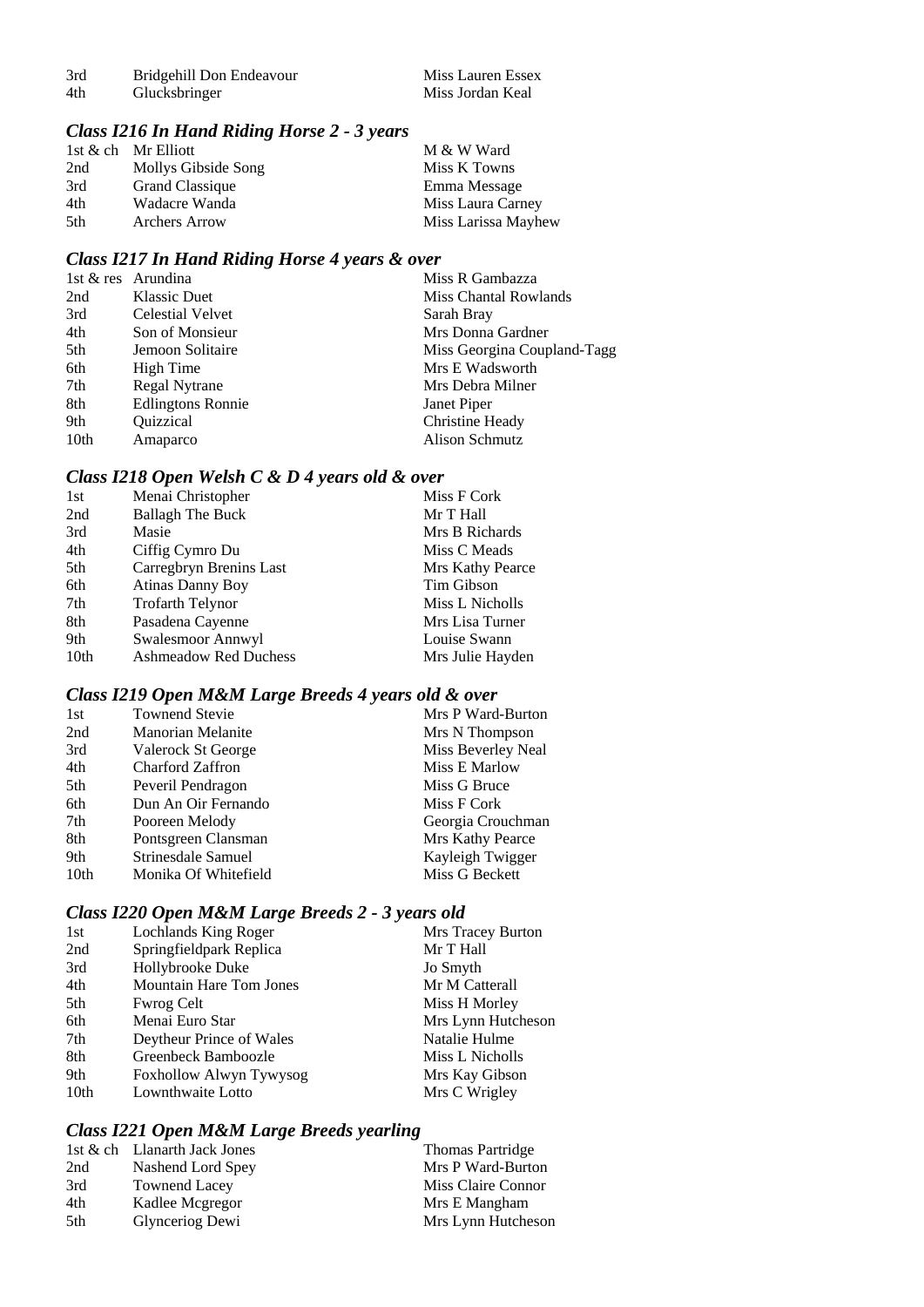6th Stormbreaker Mr D Bennett

# *Class I222 Open M&M Small Breeds 4 years old & over*

| 1st  | <b>Shilstone Rocks North Westerly</b> | Lynda Calcutt            |
|------|---------------------------------------|--------------------------|
| 2nd  | <b>Foxleat Rowenberry</b>             | Mrs J Grant & Mr W Hardy |
| 3rd  | Rosevillas Milly                      | Miss Claire Connor       |
| 4th  | Dunkery Toucan                        | Patrica Hannah           |
| 5th  | Dunkery Coaltit                       | Mrs S Mota               |
| 6th  | <b>Empress Of Crafton</b>             | John Checkley            |
| 7th  | Underhill Playtime                    | Mrs Joanne Himsworth     |
| 8th  | Knix Kruger                           | Mrs H Dickens            |
| 9th  | Earlswood Jasmine                     | Madi Scull               |
| 10th | Lotuspoint Commander                  | Mrs K J Garrett          |

## *Class I223 Open Welsh A & B 4 Years Old & Over*

|                  | 1st & res Blethyn Star Flower | Mrs Sue Day          |
|------------------|-------------------------------|----------------------|
| 2nd              | Eyarth Milan                  | Mr Gary Lawless      |
| 3rd              | Brynoffa Jazz                 | <b>Eleanor Crate</b> |
| 4th              | <b>Tiffwyl Dreamtime</b>      | <b>Wayne Bailey</b>  |
| 5th              | Glenlichd Fair Game           | John Checkley        |
| 6th              | Dolrhedyn Solo                | Miss J Earley        |
| 7th              | Thamesbourne Peacock          | Mrs S Board Jones    |
| 8th              | <b>Birtley Bobby Dazzler</b>  | Lisa Mewes           |
| 9th              | <b>Tryfel Fancy</b>           | Miss Kylie Knowles   |
| 10 <sub>th</sub> | Blaencila Ma                  | Lisa Mewes           |
|                  |                               |                      |

# *Class I224 Open M&M Small Breeds 2 - 3 years old*

| 1st              | Shilstone Rocks North Wind | Lynda Calcutt         |
|------------------|----------------------------|-----------------------|
| 2nd              | Cadlanvalley Superman      | John Checkley         |
| 3rd              | Forlan Honey Rhythm        | Miss Gabrielle Davies |
| 4th              | Maltings Country River Lad | Mrs Sue Gill          |
| 5th              | Treworgan Cloudbreak       | Samantha Woolerton    |
| 6th              | <b>Bronheulog Poppy</b>    | Mrs Sarah Widdows     |
| 7th              | Ryehall All About Me       | Jennifer Humphreys    |
| 8th              | Springlane Elegance1       | Georgia Crouchman     |
| 9th              | Salbrook Darius            | Mrs P Govier          |
| 10 <sub>th</sub> | <b>Idyllic Phantom</b>     | Georgia Crouchman     |

# *Class I225 Open M&M Small Breeds yearling*

| 1st | Delami Luciano                 | Kerry Louise Palin   |
|-----|--------------------------------|----------------------|
| 2nd | Dunaskin Gimli                 | <b>Eleanor Crate</b> |
| 3rd | Immybrook Rockefeller          | Karen Smith          |
| 4th | <b>Bronheulog Easter Poppy</b> | Mrs S Board Jones    |
| 5th | Langfield Hollywood Heights    | Mrs J Chadwick       |
| 6th | Helawi Ava Raindance           | Teresa Ridgewell     |

# *Class I226 Novice Welsh Sections C & D 4 Years Old & Over*

| 1st              | <b>Triad Unique</b>     | <b>Heather Walker</b> |
|------------------|-------------------------|-----------------------|
| 2nd              | Lidgett Goliath         | Miss B Rigby          |
| 3rd              | Masie                   | Mrs B Richards        |
| 4th              | Redpools Mountbatten    | Miss J Buxton         |
| 5th              | Dearnevalley OShea      | Miss Abi Hall         |
| 6th              | <b>Trofarth Telynor</b> | Miss L Nicholls       |
| 7th              | Swalesmoor Annwyl       | Louise Swann          |
| 8th              | Maesmynach Romance      | Miss H Russell        |
| 9th              | Fletchwood Atlantean    | Mrs Amanda Cox        |
| 10 <sub>th</sub> | <b>Broughton Renown</b> | Miss K Loach          |

# *Class I227 Novice Large Breeds 4 years old & over*

|      | 1st & res Dun An Oir Fernando | Miss F Cork        |
|------|-------------------------------|--------------------|
| 2nd  | Strinesdale Samuel            | Kayleigh Twigger   |
| 3rd  | Yersten Of Alltnacailleach    | Miss R Randall     |
| 4th  | Nirg Valley Harry             | Miss Rebecca Woods |
| .5th | Gissings Rabbie Burns         | Miss G Wilkes      |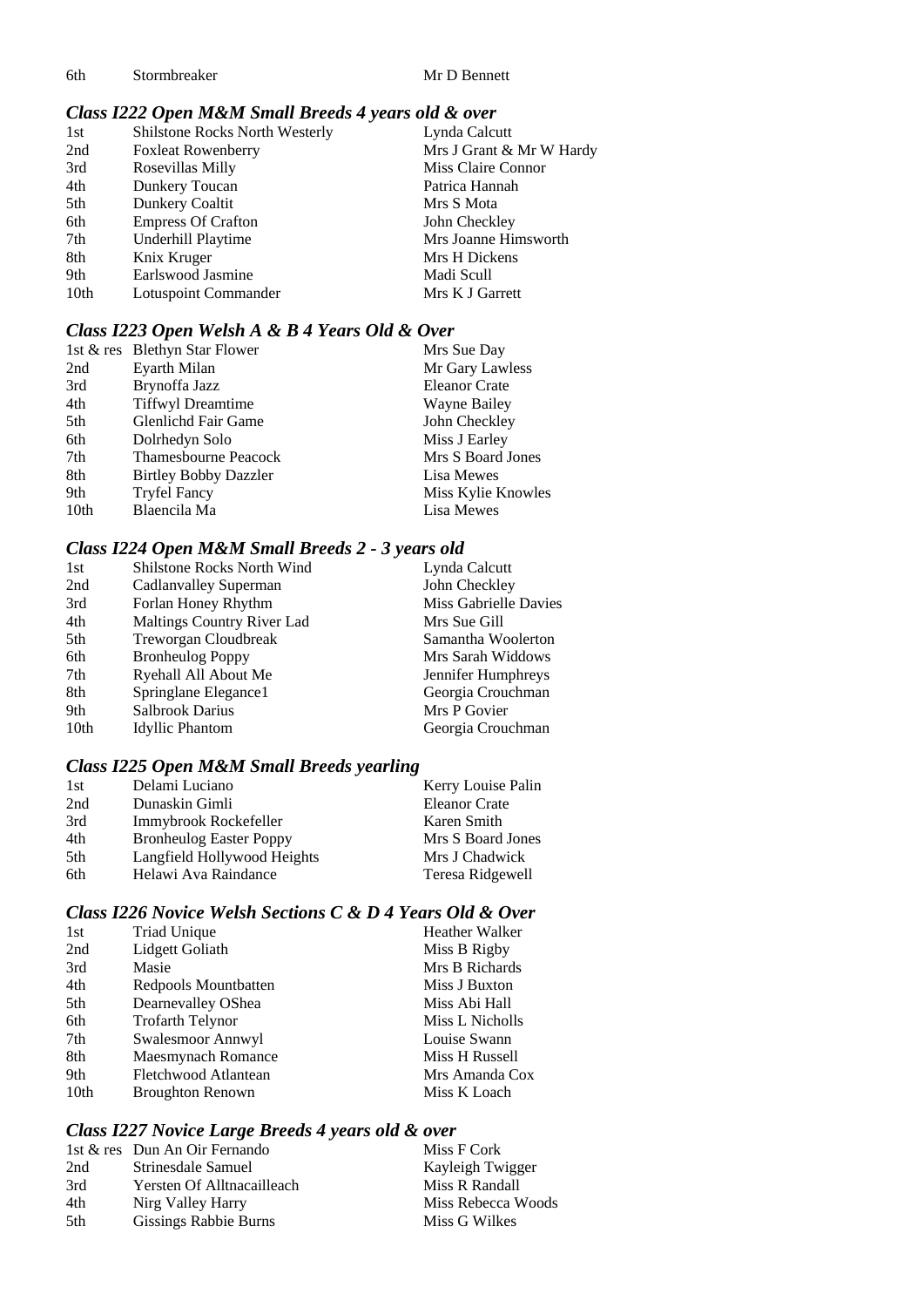| 6th              | Pooreen Melody             | Georgia Crouchman |
|------------------|----------------------------|-------------------|
| 7th              | Glenwestcastle Balvenie    | Miss N Barfield   |
| 8th              | Garthewin Ladyburn         | Mrs M Macbain     |
| 9th              | Ben MacDhui of Heatherglen | Mr G Sheffield    |
| 10 <sub>th</sub> | Sowermire Joe              | Mrs C Dodd        |

# *Class I228 Novice M&M Large Breeds 2-3 Years Old*

|     | 1st & ch Menai Euro Star | Mrs Lynn Hutcheson |
|-----|--------------------------|--------------------|
| 2nd | Hollybrooke Duke         | Jo Smyth           |
| 3rd | Arawa Olympic Gold       | Ms Kim Curtis      |
| 4th | Deytheur Prince of Wales | Natalie Hulme      |
| 5th | Greenbeck Bamboozle      | Miss L Nicholls    |
| 6th | Foxhollow Alwyn Tywysog  | Kay Gibson         |
| 7th | Finches Bluebell         | Mrs Kirsty Wylde   |
| 8th | Lownthwaite Lotto        | Mrs C Wrigley      |

## *Class I229 Novice Large Breeds yearling*

| 1st | <b>Llanarth Jack Jones</b> | <b>Thomas Partridge</b> |
|-----|----------------------------|-------------------------|
| 2nd | Bracken Of Alltnacailleach | Miss R Randall          |
| 3rd | <b>Townend Lacey</b>       | Miss Claire Connor      |
| 4th | Stormbreaker               | Mr D Bennett            |
| 5th | Kadlee Mcgregor            | Mrs E Mangham           |
| 6th | Dalehead Scott             | Mr M Catterall          |
| 7th | Glynceriog Dewi            | Mrs Lynn Hutcheson      |
| 8th | Arthen Seren Sparc         | Mrs Kathy Pearce        |

# *Class I230 Novice Small Breeds, yearling*

| 1st | Dunaskin Gimli                 | <b>Eleanor Crate</b> |
|-----|--------------------------------|----------------------|
| 2nd | Elvet Pollyanna                | Kevin Stewart        |
| 3rd | <b>Bronheulog Easter Poppy</b> | Mrs S Board Jones    |
| 4th | Immybrook Rockefeller          | Karen Smith          |
| 5th | Langfield Hollywood Heights    | Mrs J Chadwick       |
| 6th | Helawi Ava Raindance           | Teresa Ridgewell     |
| 7th | 170704 Sardis Lucky Chance     | Donna Sutton         |

## *Class I231 Novice M&M Small Breeds 2-3 Year Old*

| Treworgan Cloudbreak        | Samantha Woolerton    |
|-----------------------------|-----------------------|
| <b>Boothsdale Butterfly</b> | Wayne Bailey          |
| Llanai Tiago 92336          | Mrs Louise Bingham    |
| <b>Blethyn Starman</b>      | Mrs Sue Day           |
| Meering Samphire            | Lauren Elizabeth Finn |
| <b>Franhwerd Reuben</b>     | Karen Smith           |
| Kyneton Twilight            | <b>Sally Jones</b>    |
| Carrickfergus Admiral       | Mrs Katie Snow        |
| Springlane Elegance1        | Georgia Crouchman     |
| <b>Bronheulog Poppy</b>     | Mrs Sarah Widdows     |
|                             |                       |

# *Class I232 Novice Small Breeds 4 years old & over*

| Ceulan Mellt                 | Andrea Pearman       |
|------------------------------|----------------------|
| <b>Blethyn Bobby Dazzler</b> | Mrs Sue Day          |
| Knix Kruger                  | Mrs H Dickens        |
| Underhill Playtime           | Mrs Joanne Himsworth |
| Forlan Bowtie                | Karen Smith          |
| Dolrhedyn Solo               | Miss J Earley        |
| <b>Tryfel Fancy</b>          | Miss Kylie Knowles   |
| Salbrook Troy                | Mrs S Swires         |
| 152139 Cottvalley Amber      | Donna Sutton         |
| Trecelynen Tomos Harri       | Miss Natasha Walter  |
|                              |                      |

# *Class R233 Equifest Eventing M&M Not Exceeding 138cms*

| 1st | Newcott Armani    | Miss R Bradby |
|-----|-------------------|---------------|
| 2nd | Murthwaite Elijah | Miss V Casey  |
| 3rd | Stourton Jethro   | Alexy Jackson |
| 4th | Redpools Mirene   | Miss J Buxton |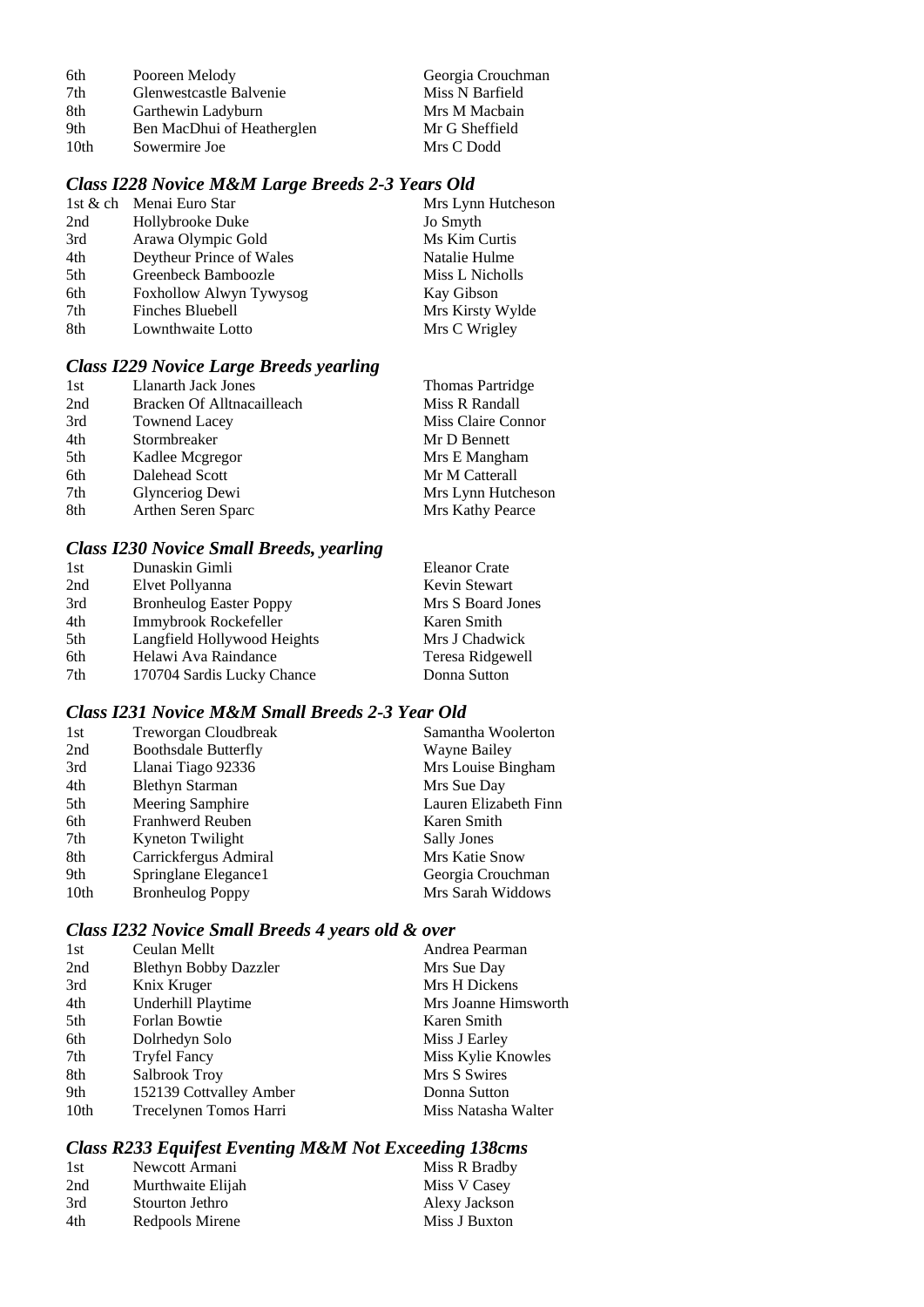| .5th | Rozenhofs Iwan              | Mrs Jayne Reading  |
|------|-----------------------------|--------------------|
| 6th  | Stockham Peter Pan          | Mrs C Lanni        |
| 7th  | Serengloyn Spartacus        | Alice Moralee      |
| 8th  | <b>Wellbrow Osprey</b>      | Mrs Anna Beresford |
| 9th  | <b>Yewtree Dun N Dusted</b> | Miss S Heaps       |
| 10th | Kallistalodge Comet         | Katie Bettison     |

# *Class R234 Equifest Eventing M&M Exceeding 138cms*

| 1st              | Dycott Welsh King           | Mrs Angela Jackson |
|------------------|-----------------------------|--------------------|
| 2nd              | <b>Cwmbegg Black Prince</b> | Mrs C Webb         |
| 3rd              | Enigma                      | Mrs V Wallace      |
| 4th              | <b>Glenmore Gent</b>        | Mrs Wendy King     |
| 5th              | Ervelough Padraic           | Jade Thompson      |
| 6th              | Penclose Dapper             | Mrs M Collins      |
| 7th              | Glebedale Deception         | Miss Sally Grimes  |
| 8th              | Riversdale Papago           | Rachel Bickers     |
| 9th              | <b>Wealdstone Prince</b>    | Ms V Eggleston     |
| 10 <sub>th</sub> | <b>Garbally Boy</b>         | Miss Alicia Farey  |
|                  |                             |                    |

# *Class R235 Novice 133cms WHP*

|     | 1st & ch Noble Superstorm | Eve Reading              |
|-----|---------------------------|--------------------------|
| 2nd | Pebbley Chequers          | Dr Simone Yule           |
| 3rd | <b>Weggs Tanera More</b>  | Mrs Lynda King           |
| 4th | Burwain Wild Poppy        | Olivia Swailes           |
| 5th | <b>Gwithian Candace</b>   | Amy Taylor               |
| 6th | <b>August Rush</b>        | <b>Charlotte Bunting</b> |
| 7th | Skipper The Third         | Mrs N Taylor             |
| 8th | Bee Bee Mi Elvis          | Olivia Mitchell          |
| 9th | Markoak Tiger Tilly       | Georgina Elliott         |
|     |                           |                          |

## *Class R236 Novice 143cms WHP*

| 1st  | Wynchelea Artful Dodger | Mrs S Blythe       |
|------|-------------------------|--------------------|
| 2nd  |                         |                    |
| 3rd  | Dizzy Rascal            | Miss A Corlett     |
| 4th  | <b>Banner Breeze</b>    | Lydia Balls        |
| 5th  | Royal Paradise          | Mr W Knight        |
| 6th  | Kilclammon Shadow       | Miss Amanda Wilson |
| 7th  |                         |                    |
| 8th  | Lady Gracey             | Lucy Price         |
| 9th  | Marty                   | Jade Thompson      |
| 10th | Rathattan Playboy       | Miss M Ward        |
|      |                         |                    |

### *Class R237 Novice 153cms WHP*

|      | 1st & res Pixel Perfect       | Mrs Lesley Harris  |
|------|-------------------------------|--------------------|
| 2nd  | Ervelough Padraic             | Jade Thompson      |
| 3rd  | Meelickisland Lighting        | Ben Halsall        |
| 4th  | Springwind Da Vinci           | Jillian Ward       |
| 5th  | <b>Lowmoor Touch Of Class</b> | Miss Lorna Blake   |
| 6th  | Knocka Woody Paddy            | Rachel Frank       |
| 7th  | Downderry What-Not            | Miss H Plummer     |
| 8th  | Little Acorns Woody           | Charlotte Budworth |
| 9th  | Fivale Indian Art             | Miss R Hobbs       |
| 10th | Wotsit                        | Miss K Martin      |
|      |                               |                    |

#### *Class R238 Novice Intermediate WHP 158cms*

| 1st | Noble Cuzco                | Miss Romy Skinner        |
|-----|----------------------------|--------------------------|
| 2nd | Templebready Alainn        | Mrs Sue Jackson          |
| 3rd | The Jays Athena            | Miss Z Barbery           |
| 4th | Richmondlea Terence        | Miss Jess Andrews Gayler |
| 5th | The Real Mccoy             | Miss A Corlett           |
| 6th | Anique Sanenno             | Laura Wood               |
| 7th | Clover Hills Diamond Lad   | Mrs C Durrant            |
| 8th | <b>Ballycullen Eclipse</b> | Siobhan Hickman          |
| 9th | <b>Ballycreely Boy</b>     | Miss R Crosbie Starling  |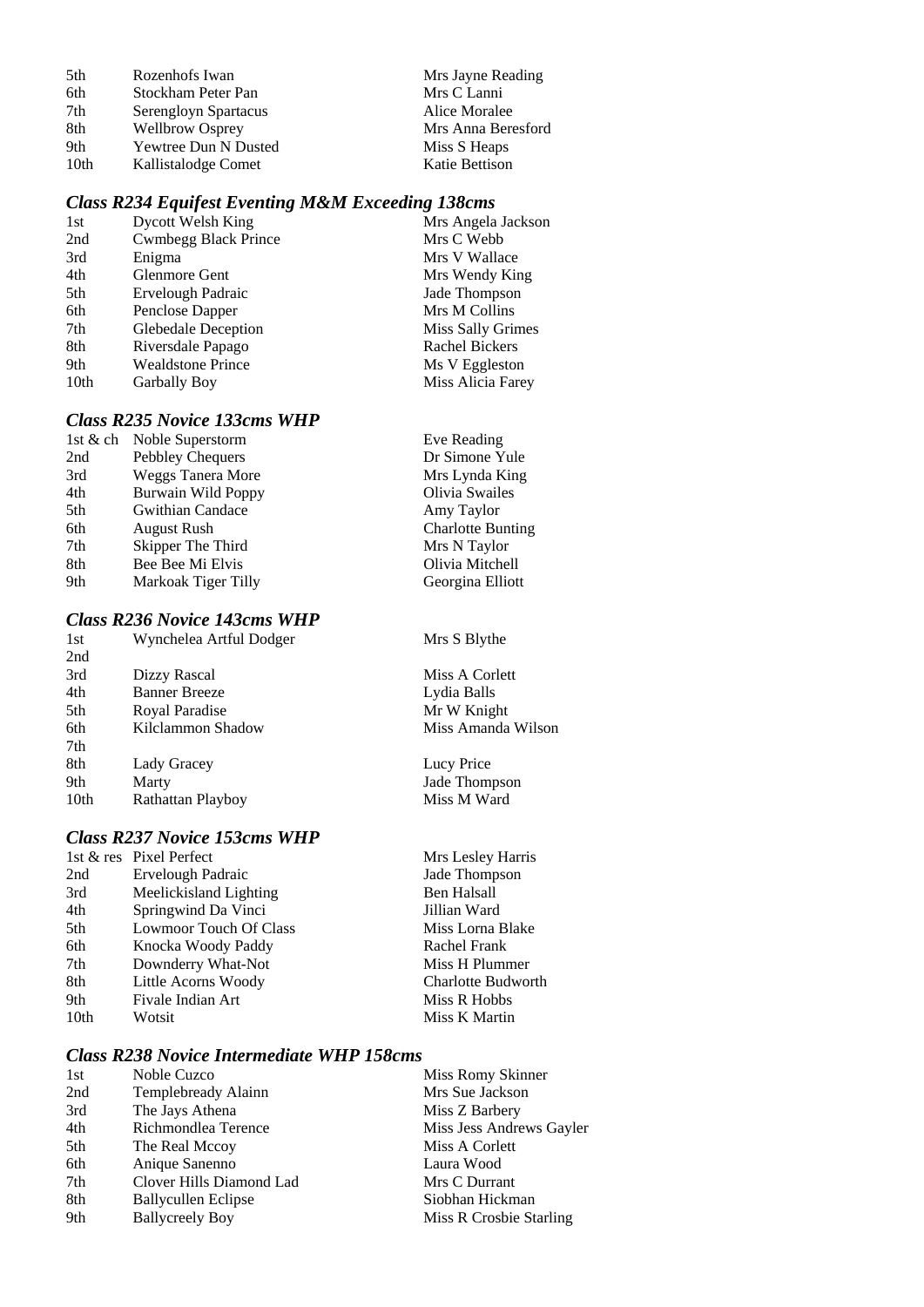10th Sky Karen Brar

#### *Class R239 Open Working Hunter*

| 1st  | Roka Coco   | Miss Lucinda Henson    |
|------|-------------|------------------------|
| 2nd  | Ticktoc Tim | Mrs Alison Morton      |
| 3rd  | Armani      | Lucy Greenwood         |
| 4th  | Zonia       | Grace Wallace          |
| .5th | Fizz.       | Miss Southerly Roberts |

#### *Class R240 Novice Working Hunter exceeding 148cms*

| Clover Hills Diamond Lad | Mrs C Durrant         |
|--------------------------|-----------------------|
| <b>Blue River</b>        | Miss A Corlett        |
| The Talisman             | Miss L Matthews       |
| Oxcroft Carmen Electra   | Miss J Ullyett        |
| Curraghkyle Summer       | Miss M Greaves        |
| The Black Cavalier       | Mrs C Excell-Outram   |
| Welcome Honey            | <b>Helen Cowley</b>   |
| Mill Ridge Pearl         | India Nelson          |
| Classy Lady              | <b>Felicity Saint</b> |
| Harry Lund               | Mrs S Laycock         |
|                          |                       |

#### *Class R241 Working Show Horse*

| 1st | <b>Bonjour</b>           | Rebecca Gribben     |
|-----|--------------------------|---------------------|
| 2nd | Jessop Lady Lilly        | Miss Denise Foster  |
| 3rd | River Head Out Law       | Miss K Emsley       |
| 4th | Sorrelcourt Take A Bow   | Mrs Marie Boasmar   |
| 5th | Mill House Adimo Pectore | Miss Kirstie Wright |
| 6th | Primitive Poirot         | Anna Chaplin        |
|     |                          |                     |

#### *Class R242 Working Cobs*

| 1st | Oconner              | Miss Paula Biro |
|-----|----------------------|-----------------|
| 2nd | Silver Maddigen      | Kerrilee Smith  |
| 3rd | <b>High Society</b>  | Mr J Longbotto  |
| 4th | <b>Colour Action</b> | April Pearson   |
| 5th | The Firewall         | Mrs Fran Embl   |
| 6th | Tim De La Rue        | Mrs S Walker    |
|     |                      |                 |

#### *Class R243 Lead Rein WHP*

| Hafdre Unwedd<br>1st                | Miss L Johnson       |
|-------------------------------------|----------------------|
| 2nd<br>Briar Barnaby                | Becky Godfrey-Fausse |
| 3rd                                 |                      |
| 4th<br>Shilstone Hameldon Beacon    | Miss G Bruce         |
| 5th<br>Nantlais Gwerthawr           | Mrs H Osborne        |
| <b>Birtley Rainbow Ouest</b><br>6th | Rachel Frank         |
| Penhwnllys Magnet<br>7th            | Mrs C Excell-Outram  |
| Padley Little Richard<br>8th        | Mrs C Excell-Outram  |
| Little Beechen Flossie<br>9th       | Miss Francesca Matar |
| 10th<br>Brynodyn Scimitar           | Mrs C Chinn          |

#### *Class R244 Open Cradle Stakes*

| 1st  | <b>Weggs Little Shellay</b>  |
|------|------------------------------|
| 2nd  | llanfrechra Jolene           |
| 3rd  | Wernderris Ratatoville       |
| 4th  | Draconis Firebolt            |
| 5th  | <b>Bradmore Raindance</b>    |
| 6th  |                              |
| 7th  | Pine Lodge Raffle            |
| 8th  | <b>Waxing Pimms</b>          |
| 9th  | <b>Bengad Rangers Button</b> |
| 10th | Gydros Mr Magoo              |
|      |                              |

#### *Class R245 Open Nursery Stakes*

| 1st | <b>Bradmore Raindance</b> |
|-----|---------------------------|
| 2nd | Noble Superstorm          |

la Bircumshaw gbottom **Embleton** 

ey-Faussett

ta Matarazzo

Alicia Bray Poppy Carr Philippa Luckin Isabelle Reading Erin Wittich

Mrs C Pickering Ms M O Connor Mrs Lynda King Anna Price

Erin Wittich Eve Reading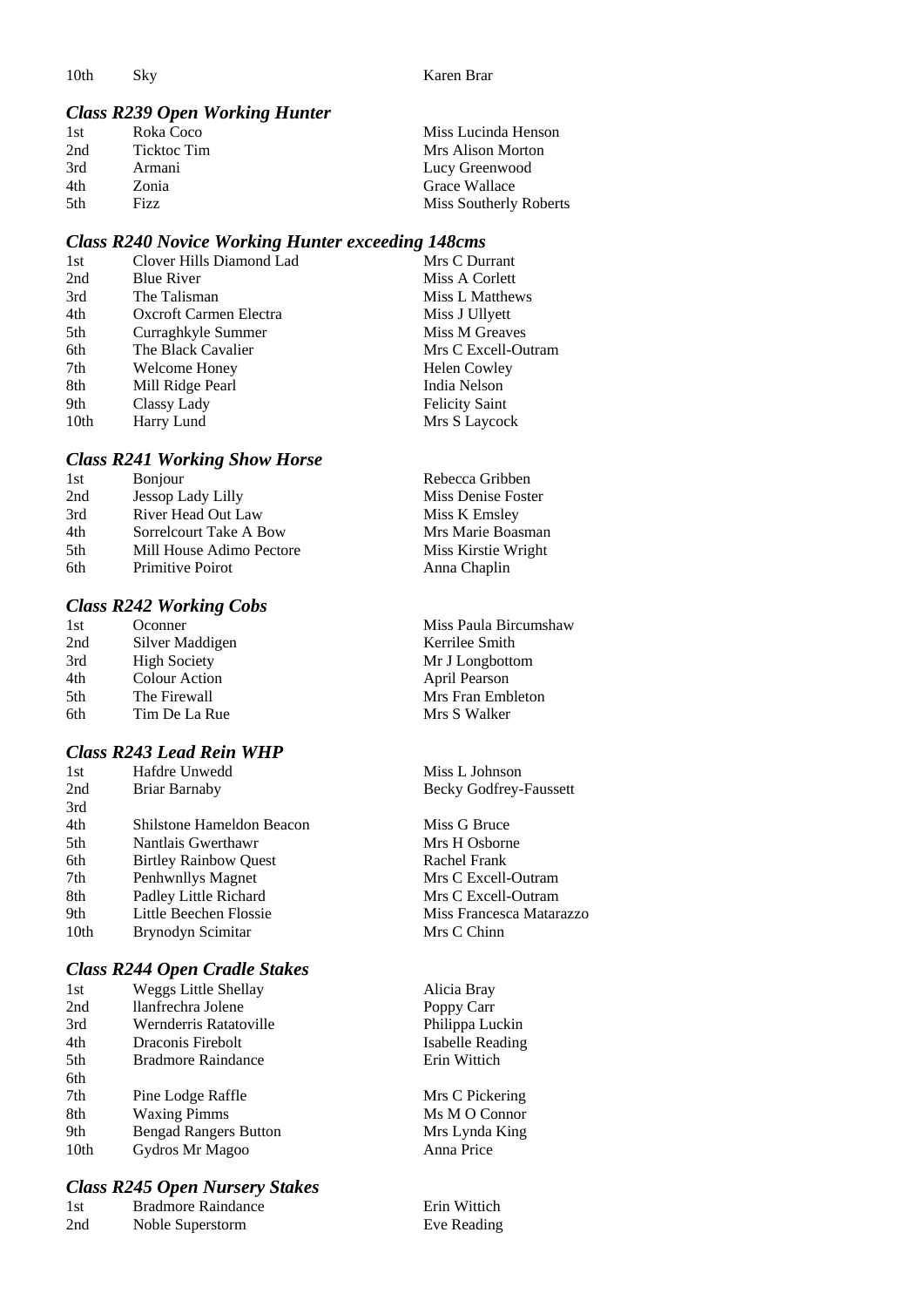| 3rd  | Weggs Tanera More        | Mrs Lynda King   |
|------|--------------------------|------------------|
| 4th  | <b>Gwithian Candace</b>  | Mrs Kim Taylor   |
| 5th  | <b>Bucks Fizz</b>        | Mrs C Jacobsen   |
| 6th  | Rozenhofs Iwan           | Isabelle Reading |
| 7th  | <b>Trewolla Truffles</b> | Ms M O Connor    |
| 8th  |                          |                  |
| 9th  |                          |                  |
| 10th | Pebbley Chequers         | Dr Simone Yule   |

## *Class R246 Novice M&M WHP not exceeding 122cms*

| 1st              | llanfrechra Jolene  | Poppy Carr       |
|------------------|---------------------|------------------|
| 2nd              | Sardis Cassius      | Mrs C Lanni      |
| 3rd              | <b>Tryfel Arrow</b> | Hope Fisher      |
| 4th              | Conrhenny Jellybaby | Miss A Corlett   |
| 5th              | Delami Roulette Red | Mr Jack Summers  |
| 6th              | Blaenau Fantasia    | Mrs Z Lawrence   |
| 7th              | Draconis Firebolt   | Isabelle Reading |
| 8th              | Dinacre Billberry   | Colette Rogers   |
| 9th              | Deri Mylo           | Miss N Bodell    |
| 10 <sub>th</sub> | Dyfrdwy Twilight    | Fiona Vale       |

### *Class R247 Novice M&M WHP 133cms*

| Pentrefelin Gee Whiz          | Mr T Newton            |
|-------------------------------|------------------------|
| <b>Milltop Princess Royal</b> | Mrs K Davidson         |
| <b>Byley Crackerjack</b>      | Mrs S Buckland         |
| Sorrelcourt Talisker          | Mrs Shelley Dyer       |
| Beudog Star Of Heaven         | Miss Emma Tiley - Nunn |
| <b>Oakmill Lawrence</b>       | Mrs I Denton           |
| <b>Mossvalley Valentine</b>   | Miss Katie Goulding    |
|                               |                        |
| <b>Fanad Breeze</b>           | Erin Wittich           |
| <b>Wellbrow Duke</b>          | Mr Jack Summers        |
|                               |                        |

## *Class R248 Novice M&M WHP not exceeding 143cms*

| Kallistalodge Comet    | <b>Katie Bettison</b> |
|------------------------|-----------------------|
| Drummore Hazy Mist     | Mrs K Talbot          |
| Mirah Hero             | Miss K Duxbury        |
| llangattock Joe        | Miss C Miles          |
| Carrock Stormbreaker   | Mrs Helen Annall      |
| Rodlease Ballerina     | Miss N Read           |
| Kilclammon Shadow      | Miss Amanda Wilson    |
| Stockdale Black Prince | Mrs Jessie Howell     |
| Middlefields Sam       | Mrs Beverley Cook     |
| Oakmill Lysander       | Ella Souster          |
|                        |                       |

#### *Class R249 Novice M&M WHP exceeding 143cms*

| Dycott Welsh King           | Angela Jackson      |
|-----------------------------|---------------------|
| Pentrecoed Brigadier        | Miss J Hunt         |
| Lowhaygarth Will O The Wisp | Mrs A Fligg         |
| Canal Dun                   | Amanda Court        |
| Mosshill Clifden            | Mrs J McDonnell     |
| Hwylog Iwan 65048           | Miss L Couzens      |
| Aberdovey Afon Ddu          | Miss J Hunt         |
| Corofin King                | Miss Hannah Coggles |
| Lochan Lass                 | Miss K Murray       |
| Bridgedale Sebastian        | Miss L Crisci       |
|                             |                     |

## *Class R250 Performance To Music - 14 years & under*

| -1st | Mr Bobby               | Miss C Dean               |
|------|------------------------|---------------------------|
| 2nd  | Desarbre Icicle        | Mollie Pilkington Whitham |
| 3rd  | Glynebourne Peppermint | Mrs Marie Boasman         |
| 4th  | Three-b Silverghost    | Miss Lorna Blake          |

## *Class R251 Peformance To Music - over 14 years*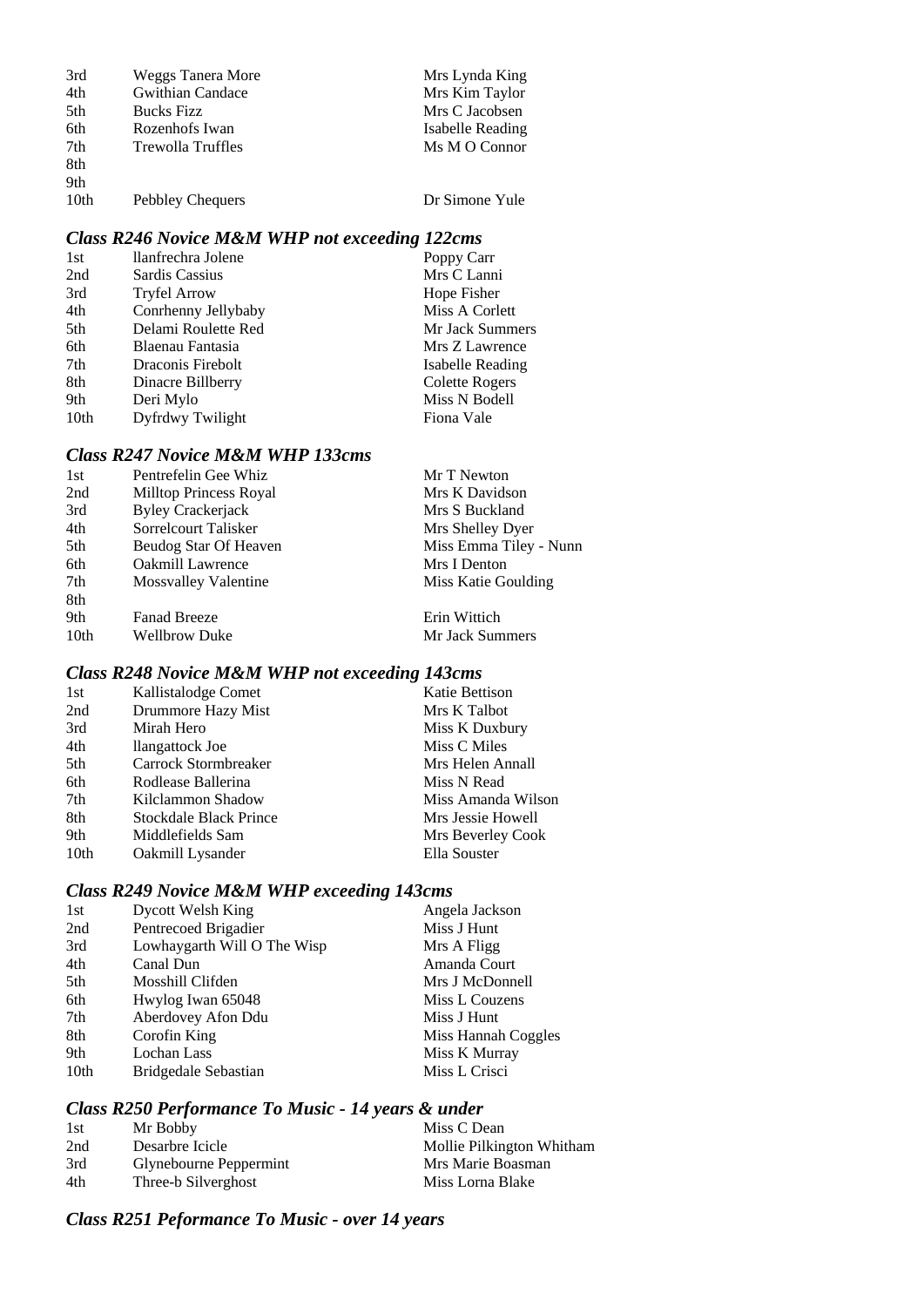|     | 1st & ch What a Spark   | Miss F Vaughan                 |
|-----|-------------------------|--------------------------------|
| 2nd | Spymaster               | Mr Daniel & Mrs Lisette Taylor |
| 3rd | Lizzie                  | Miss P Morgan                  |
| 4th | Diamond Cavalier Royale | Stephanie Hill                 |
| 5th | <b>Wild Mistress</b>    | Miss C Young                   |
| 6th | Miss-demeanour          | Mrs Lyn Gould                  |
| 7th |                         |                                |
| 8th | Cobdot com II           | Jo Cocker                      |
| 9th | <b>Fairy Dust</b>       | Miss Moreau                    |

## *Class R252 Performance To Music - M&M*

| 1st | Spinway Token             | Mrs D Handley       |
|-----|---------------------------|---------------------|
| 2nd | <b>Brock Captain Jack</b> | Miss Kirstie Wright |
| 3rd | Stourton Jethro           | Alexy Jackson       |
| 4th | Aberkenfig Appolo         | Jo Cocker           |
| 5th | Cocum Niniane             | Mrs J Rutherford    |
| 6th | <b>Owston Ragtime</b>     | Mrs M Spoor         |

## *Class R253 Performance To Music - Lead Rein*

| 1st | Spinneybank Jasmine          | Carole Simmonds |
|-----|------------------------------|-----------------|
| 2nd | Wind Of Time                 | Mrs R Ward      |
| 3rd | Thistledown Love Knot        | Mrs L Birtwell  |
| 4th | Rough Forest of Dryknowl     | Danielle Cawte  |
| 5th | Woodroyd Gayboy              | Miss K Williams |
| 6th | <b>Beltoy Panache</b>        | Miss A Mathers  |
| 7th | Springwater Last Light       | Danielle Cawte  |
| 8th | <b>Gleiniant Butterfly 2</b> | Miss A Mathers  |

#### *Class R254 Performance To Music - Groups*

|                  | 1st & res The Great British Bake Off | Miss Mary Morgan     |
|------------------|--------------------------------------|----------------------|
| 2nd              | Shilstone Rocks Fandango             | Jillian Ward         |
| 3rd              | Highbank Romany Traveler             | Alice Hunns          |
| 4th              |                                      |                      |
| 5th              | Cobdot com II                        | Jo Cocker            |
| 6th              | Girls Forward                        | Miss A Taylor        |
| 7th              | <b>Owston Ragtime</b>                | Mrs M Spoor          |
| 8th              | Diamond Cavalier Royale              | Stephanie Hill       |
| 9th              | Sebons Pippin of the Shires          | Partners In Time     |
| 10 <sub>th</sub> | Newoak Storyteller                   | <b>Heather Shave</b> |

## *Class R255 Dressage Test Prelim 1*

| 1st  | Frankie Boy Of Danthorpe       | Miss P Robinson  |
|------|--------------------------------|------------------|
| 2nd  | <b>Black Prince Bobby</b>      | Miss E Wilkinson |
| 3rd  | Ruby Tuesday VIII              | Judith Walker    |
| 4th  | <b>Twice As Smart</b>          | Mrs M Richards   |
| 5th  | Nyton Master Joker             | Emma Kampa       |
| 6th  | <b>Tidesbrook Mickey Mouse</b> | Mrs Julie Hayden |
| 7th  | Clorogue Frost                 | Mrs C Webb       |
| 8th  | Nook Never Again               | Mrs C Jacobsen   |
| 9th  | Miss-demeanour                 | Mrs Lyn Gould    |
| 10th | Abney Sprite                   | Melanie Rook     |
|      |                                |                  |

## *Class R256 Side Saddle Concours D'Elegance*

| 1st | Nero II                 | Mrs Rene Bradley       |
|-----|-------------------------|------------------------|
| 2nd | Willow Tia Maria        | Jane Burton            |
| 3rd | <b>Sporting Dickens</b> | Mrs V Tucker           |
| 4th | The Bs Knees            | Kate Over              |
| 5th | Perfect Henry           | Kate Over              |
| 6th | Woodroyd Gayboy         | Miss K Williams        |
| 7th | Waverhead Bracken II    | Miss Holly Baker       |
| 8th | <b>Bunny Boy</b>        | Ms J Ridley            |
| 9th | Tonka Toy               | Mrs V Levett-Scrivener |

## *Class R257 Fancy Dress*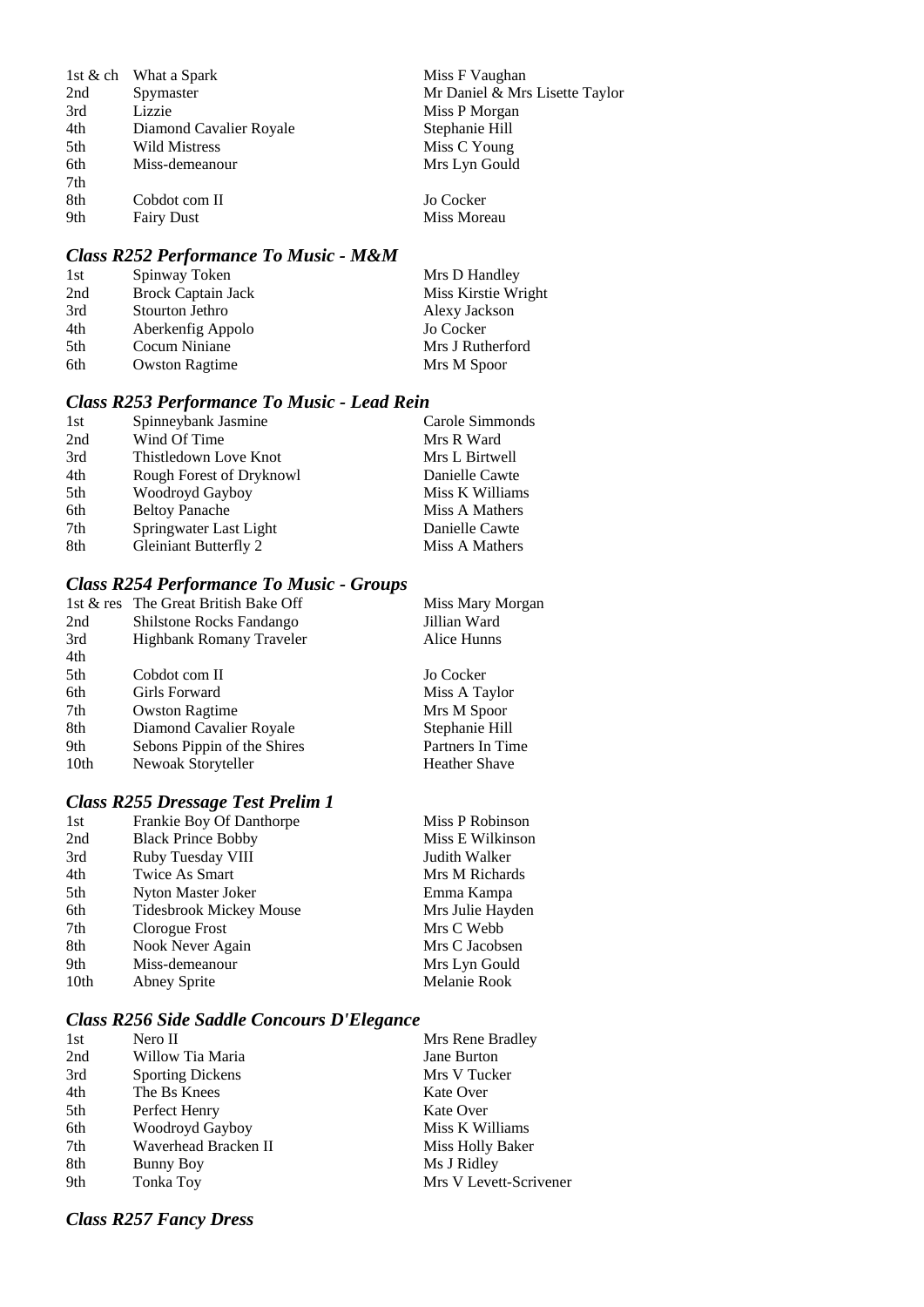| 1st | Galwyn Shadow                     | Miss G Denning         |
|-----|-----------------------------------|------------------------|
| 2nd | Vean Mimi                         | Mrs Emma Green         |
| 3rd | Klingrahoull Valkyrie             | Mrs Katie Snow         |
| 4th | Carylmai Parade                   | Mrs S Cunningham       |
| 5th | Langfield Hollywood Hills         | Miss S Johnstone       |
| 6th | <b>Blackmountain Smookey Bear</b> | Miss E Gale            |
| 7th | R S Felledge Cracker Jack         | <b>Thomas Marshall</b> |
| 8th | <b>Hykos Applause</b>             | Miss E Potts           |
| 9th | Kilclammon Shadow                 | Miss Amanda Wilson     |

## *Class R258 Piebald / Skewbald & Traditionals Concours DElegance*

| 1st  | Queen Of Harts                     | <b>Emily Webster</b>     |
|------|------------------------------------|--------------------------|
| 2nd  | Two Tone Tommy                     | Ms Olivia Metelko-Taylor |
| 3rd  | Frankie Jagger                     | Mrs C Webb               |
| 4th  | Kas Aleesha                        | Miss A Richards          |
| 5th  | <b>Blaenpant Leddingtons Dream</b> | Mackenzie Preston        |
| 6th  | Rda Rolo                           | Alexa Andrews            |
| 7th  | Apache Double Take                 | Abi Wood                 |
| 8th  | Asby Mills Dynamite                | Mrs Rene Bradley         |
| 9th  | Sky                                | Miss J Jennings          |
| 10th | Sammy Spoon                        | Michelle Cooper          |

#### *Class R259 M&M / Native Concours DElegance*

| 1st              | Cayberry Flash Dance                  | Ms Bridie Mason       |
|------------------|---------------------------------------|-----------------------|
| 2nd              | <b>Balmoral Muick</b>                 | Mrs Danielle Thelwell |
| 3rd              | <b>Tryfel Arrow</b>                   | Hope Fisher           |
| 4th              | Godebog Issac                         | Miss C Brown          |
| 5th              | <b>Taffechan Miss Moneypenny</b>      | Georgia Rhodes        |
| 6th              | Oakmill Bethany                       | Georgia Toms          |
| 7th              | <b>Furzey Lodge Emmalene</b>          | Miss G Denning        |
| 8th              | <b>Synod Ribbons</b>                  | Miss J Whitworth      |
| 9th              |                                       |                       |
| 10 <sub>th</sub> | Penmire Dudley                        | Gill Rawlinson        |
|                  | <b>Class R260 Hackney Junior Whip</b> |                       |
| 1st              | Noddy Vyse Star Step                  | Rachel Milton         |
|                  | Class R261 Ladies Amateur Wagon Class |                       |
| 1st              | Noddy Vyse Star Step                  | Rachel Milton         |
|                  |                                       |                       |
|                  | <b>Class R262 Open Hackney Pony</b>   |                       |
| 1st              | Westbourne Hi-Tech                    | Mr E Ward             |
| 2nd              | <b>Brookfield Coquette</b>            | Mr J Wenham           |
| 3rd              | Aghaderg Fancy Me                     | Mr Graham Baker       |
|                  | <b>Class R263 Open Hackney Horse</b>  |                       |
| 1st              | Forewood Braveheart                   | Mr J Wenham           |
| 2nd              | Sam Van Semarang                      | Mr Mark Hardy         |
| 3rd              | Luddington This Is It                 | Mr E Ward             |
| 4th              | <b>Bothwood The Dazzler</b>           | Mrs Ronald Allen      |
|                  | Class R264 Open Maxi Cob              |                       |
| 1st              | <b>Ballystree Quality Street</b>      | Lady Caroline Tyrrell |
| 2nd              | Geoff                                 | Diane Hart            |
| 3rd              | <b>Hortons Maclaren</b>               | Mrs Kay Gillam        |
| 4th              | Smartie                               | Ms Anna Collins       |
| 5th              | <b>Comfort Zone</b>                   | Miss J Howell         |

#### *Class R265 Classical Ladies Side Saddle*

| 1st | Sir Killian Fox |
|-----|-----------------|
| 2nd | Brechfa Ninian  |
| 3rd | Perfect Henry   |
| 4th | The Bs Knees    |

Miss S Brown Mrs Caryn Wilkinson Kate Over Kate Over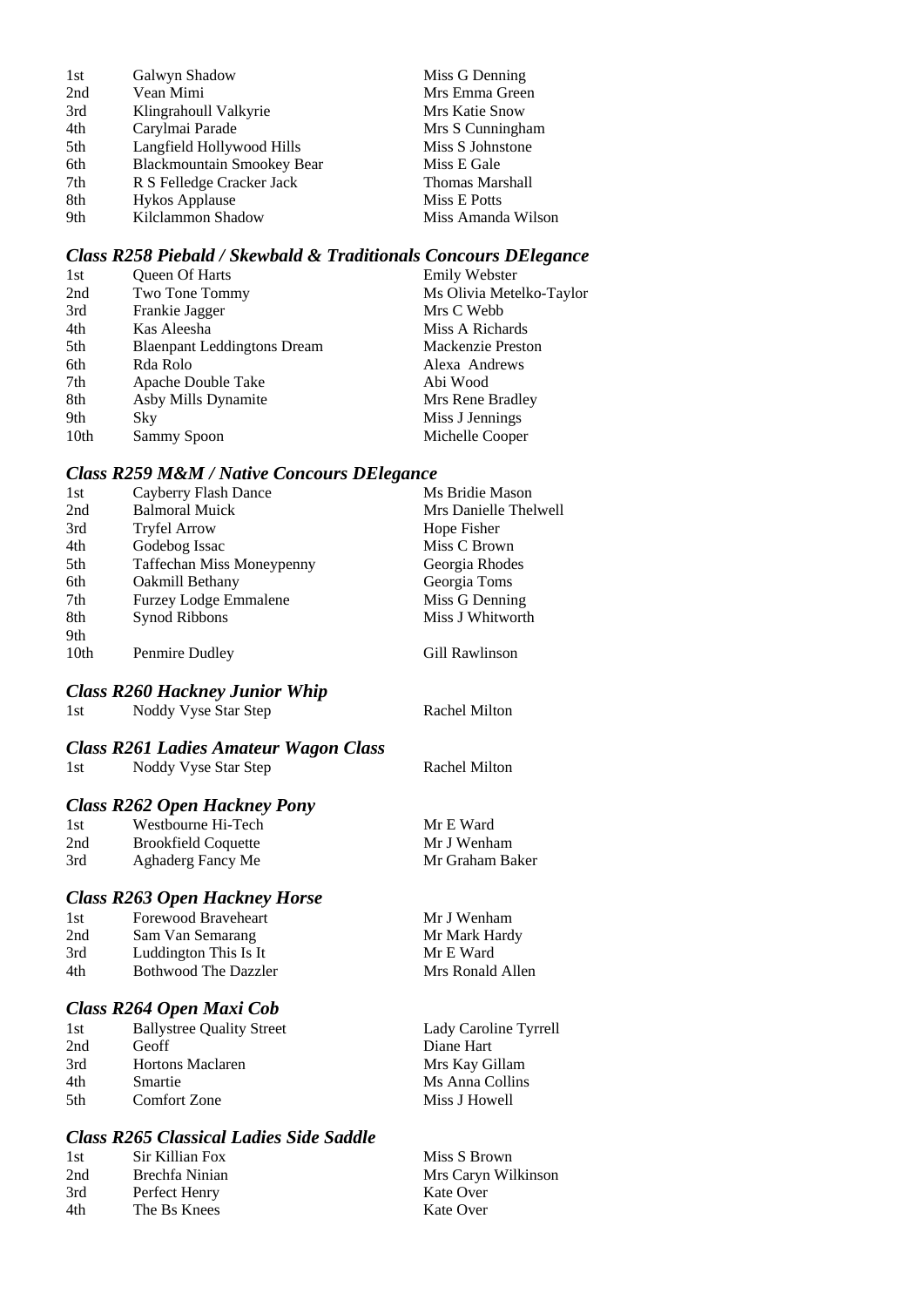#### *Class R266 Open Ridden Haflingers*

| 1st | Alvaro                        | Sally Braithwaite   |
|-----|-------------------------------|---------------------|
| 2nd | Oxnead Africa                 | Mr & Mrs R W Snodin |
| 3rd | <b>Mosscarr Quartz</b>        | Mrs K Anthony       |
| 4th | Stagsden Anjou                | Mrs K Ginns         |
| 5th | Millhall Nordspritz           | Mrs K Ginns         |
| 6th | Hobart Ella                   | Miss Danielle Baron |
| 7th | Limerick Shanballymore-Tobias | Donna Sutton        |
|     |                               |                     |

#### *Class R267 Restricted Connemara / New Forest*

| 1st  | Castleside Fionn         | Mrs Y Teagle           |
|------|--------------------------|------------------------|
| 2nd  | <b>Blackwell Chalice</b> | Jo Smyth               |
| 3rd  | Rehan Dawn               | Rebecca Gribben        |
| 4th  | Brock Captain Jack       | Miss Kirstie Wright    |
| 5th  | Ashbrook Ashley          | Ms K Proto             |
| 6th  | <b>Havestorm Topsy</b>   | Jade Barlow            |
| 7th  | Chilham Hurricane        | Miss Anna Sherriff     |
| 8th  | Osgood Bramble           | Miss Christina Gillett |
| 9th  | Yewtree Dun N Dusted     | Miss S Heaps           |
| 10th | Pride of Boderry         | Laura Sheffield        |

#### *Class R268 Restricted Welsh C*

| 1st              | Keeshen Hywel                | Ms D Birdsey     |
|------------------|------------------------------|------------------|
| 2nd              | Glynwyn The Living Daylights | Ms L Jackson     |
| 3rd              | Farhill Jasmin               | Mrs Heather Holt |
| 4th              | Brilyn Spirit                | Laura Campbell   |
| 5th              | Sorrelcourt Talisker         | Mrs Shelley Dyer |
| 6th              | Godebog Issac                | Miss C Brown     |
| 7th              | <b>Brilyn Harryette</b>      | Miss J Saint     |
| 8th              | Menai Radium                 | Miss H Morley    |
| 9th              | Llanidan Respect             | Mrs K Omahoney   |
| 10 <sub>th</sub> | Synod Ribbons                | Miss J Whitworth |

## *Class R269 Restricted Welsh D not exceeding 148cms*

|                  | 1st & ch Balnecroft Medley     | Miss H Tucker       |
|------------------|--------------------------------|---------------------|
| 2nd              | Gwerniago Gethin               | Ashley Bird         |
| 3rd              | Scarthingwell Daisy Mai 1      | Miss G Wilkes       |
| 4th              | Dycott Welsh King              | Angela Jackson      |
| 5th              | Ddraiggoch Tigerlily           | Miss Gemma Kent     |
| 6th              | Durkar Houndini                | Miss L Beaumont     |
| 7th              | <b>Bessalone Burleys Pride</b> | Miss E Marlow       |
| 8th              | Northbaddesley Stepping Stan   | Miss Kerry Whiteman |
| 9th              | Dearnevalley Thor              | Miss Gemma Hawes    |
| 10 <sub>th</sub> | Fronarth Ronaldo               | Amy Wheeler         |

## *Class R270 Restricted Welsh D Exceeding 148cms*

| 1st              | <b>Taffechan Miss Moneypenny</b> | Georgia Rhodes           |
|------------------|----------------------------------|--------------------------|
| 2nd              | Nortonheath Glitz And Glamour    | Mr E Prosser             |
| 3rd              | <b>Y</b> swain Adonis            | Mrs Gail Evans           |
| 4th              | Harradene Sweeny Todd            | Mr S Hulston Critchley   |
| 5th              | Triad Unique                     | <b>Heather Walker</b>    |
| 6th              | <b>Walden Benedict</b>           | Miss E Hoy               |
| 7th              | Newydd Bleddyn                   | Miss Tara Vaughan        |
| 8th              | Lidgett Goliath                  | Miss B Rigby             |
| 9th              | Ctwynneparc Meredith             | <b>Charlotte Bunting</b> |
| 10 <sub>th</sub> | Kentchurch Copycat               | Mrs T Hanover            |

## *Class R271 Restricted Highland*

| Jester Of Ryedale           | Mrs K Talbot        |
|-----------------------------|---------------------|
| Strathmore Jura             | Carolyn Pearson     |
| Gissings Angus              | Mrs V Redgrave      |
| Major General of Whitefield | Miss Sophie Cumbers |
| <b>Windgates Winston</b>    | Mrs Tracey Burton   |
| Pontsgreen Clansman         | Mrs Kathy Pearce    |
|                             |                     |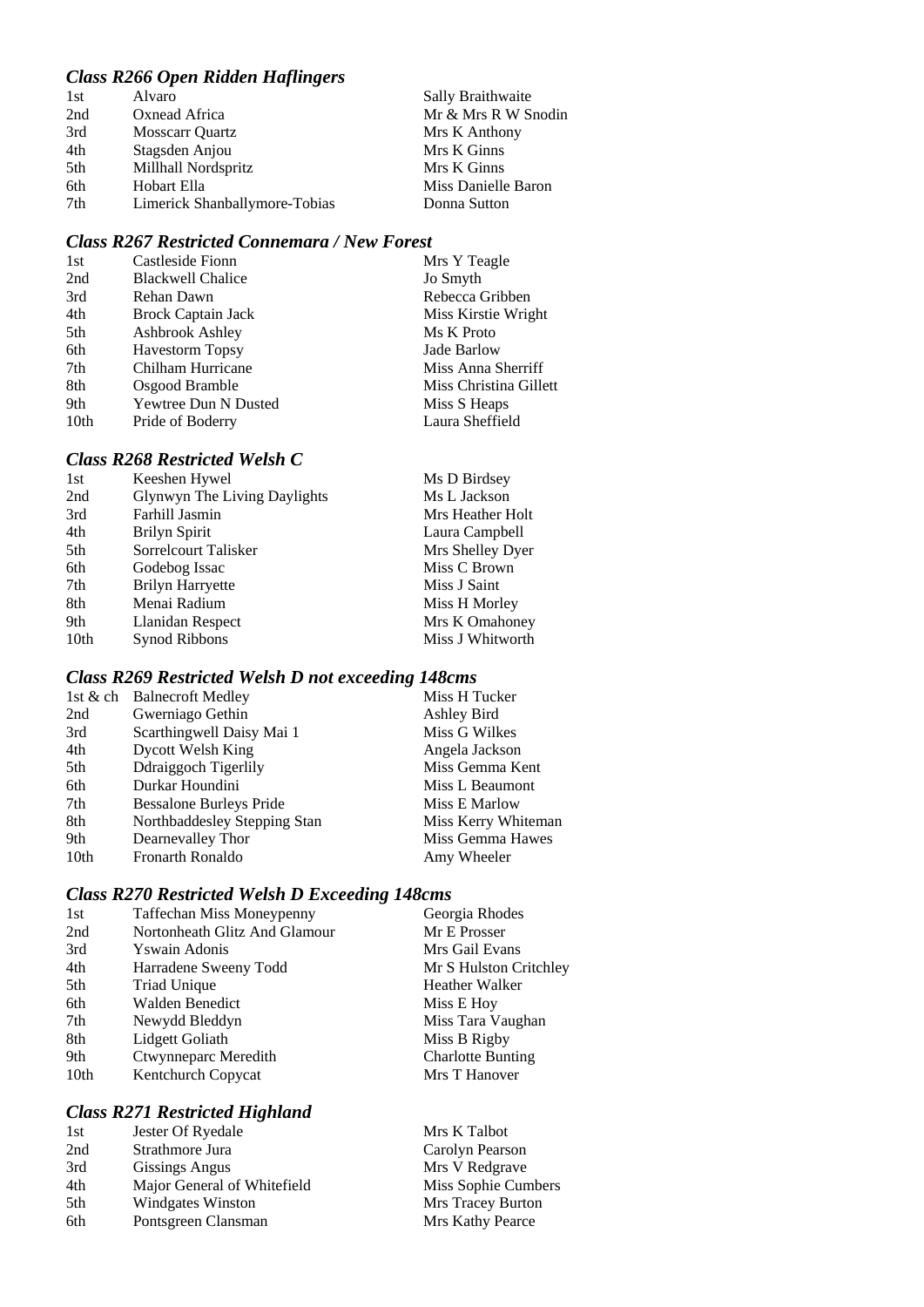| Miss H Pearce            |
|--------------------------|
| Mrs K Faulkner           |
| Mrs M Sturgesss          |
| <b>Charlotte Edwards</b> |
|                          |
|                          |
| Miss L Hardwicke         |
|                          |
|                          |
| <b>Heather Shave</b>     |
| Mrs Gail Evans           |
| Anna Beresford           |
| Mrs L Howlett            |
|                          |

Miss Nichola Burling<br>Mrs P Brier

## 8th Lowhouses Comet Mrs Lesley Jolly<br>9th Rosebarr Romeo Miss Nichola Bu 10th Rundales Jake

## *Class R273 Restricted Welsh A & B*

| 1st  | Rengrove Romeo                | Mrs L Titmarsh      |
|------|-------------------------------|---------------------|
| 2nd  | <b>Friars Heart Breaker</b>   | Mrs Alison Oldknow  |
| 3rd  | Stockham Nicholai             | Miss Michelle Rollo |
| 4th  | <b>Tallares Birthday Boy</b>  | Mia Biggs           |
| 5th  | Sunwillow Kinglake            | Mrs Wendy Hewitt    |
| 6th  | Friars Goldman                | Miss Samantha Jakes |
| 7th  | Drakelands Picasso            | Miss A Cronshaw     |
| 8th  | Monivea Take Note             | Mrs P Kelly         |
| 9th  | <b>Milltop Master Mariner</b> | Mrs Justine Freeman |
| 10th | Clawddcoch Fiona              | Mrs Katy Abrams     |
|      |                               |                     |

#### *Class R274 Restricted Dartmoor / Exmoor / Shetland*

|                  | 1st & res Dinacre Billberry | Colette Rogers       |
|------------------|-----------------------------|----------------------|
| 2nd              | <b>Broadspring Tango</b>    | Miss M Halsall       |
| 3rd              | Waulkmill Raven             | Mrs Helen Barker     |
| 4th              | Springwater Garden Tiger    | Gemma Mason          |
| 5th              | Jackall                     | Mrs C Whetton        |
| 6th              | Serenteifi Morgan Llwyd     | John Checkley        |
| 7th              | <b>Butterby Nutmeg</b>      | Jenny Rylah          |
| 8th              | Merrybridge Huntsman        | Miss L Oughton-Auker |
| 9th              | Frithesden Flint            | <b>Helen</b> Evans   |
| 10 <sub>th</sub> | Coryhill Prince of Darkness | <b>Hayley Yates</b>  |

## *Class R275 4,5,6 year old M&M Small Breeds*

| Pumphill Peter Piper      | Mrs K Knighton       |
|---------------------------|----------------------|
| Eyarth Milan              | Mr Gary Lawless      |
| Rockbury Rembrandt        | Mollie-grace Dakin   |
| Bochym Magic Armani       | Deborah Alderson     |
| Paddock Platinum          | Ms L Jackson         |
| Clawddcoch Riley          | Mr L Partington      |
| Hose Ever Ready           | Jane James           |
| Thimbleby Candy Man       | Ms Tania Mizzi       |
| Craigdorne Django         | Miss Charlie Lavelle |
| <b>Springwater Thomas</b> | Miss S Clune         |
|                           |                      |

## *Class R276 4,5,6, year old M&M LargeBreeds*

|                  | 1st & res Hardendale Ray | <b>Katherine Marks</b> |
|------------------|--------------------------|------------------------|
| 2nd              | Rickamore Surf           | Ms P Makinson          |
| 3rd              | Kelbrook Thriller        | Mrs C Ormrod           |
| 4th              | Manorian Montague        | Mrs Helen Evans        |
| 5th              | <b>Well Brow Cassie</b>  | Abigail Kershaw        |
| 6th              | Kindesella Lilly         | Ashlea Jennings        |
| 7th              | Active Ted               | Miss Zoe Roberts       |
| 8th              | Jester Of Ryedale        | Mrs K Talbot           |
| 9th              | Spinway Rememberance     | Miss Terri Kershaw     |
| 10 <sub>th</sub> | Mullagh Sun Rise         | Miss L Campion         |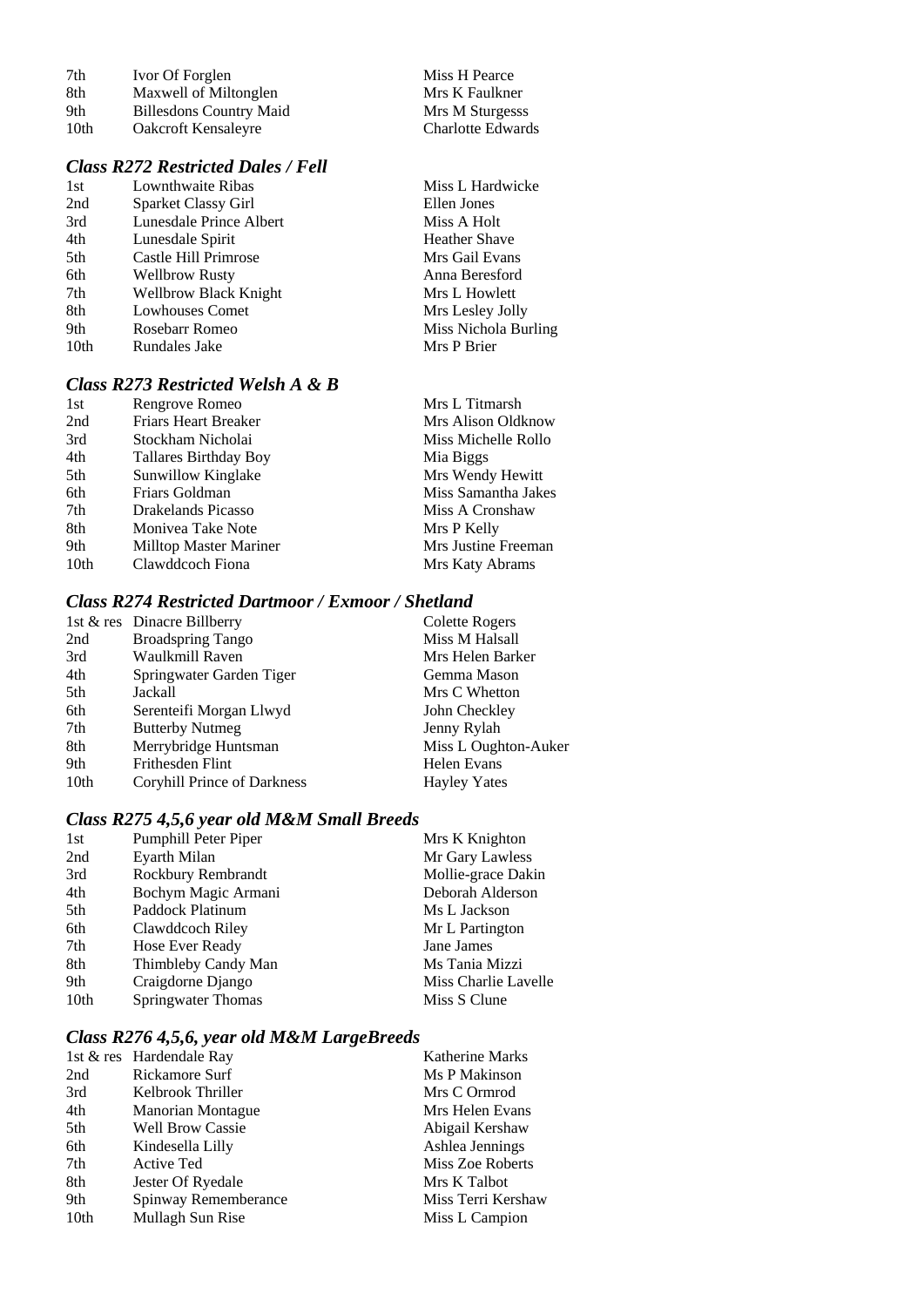## *Class R277 4,5,6, year old M&M Welsh C & D*

|                  | 1st & ch Harradene Sweeny Todd | Mr S Hulston Critchley |
|------------------|--------------------------------|------------------------|
| 2nd              | Durkar Houndini                | Miss L Beaumont        |
| 3rd              | <b>Whalley Morello Blossom</b> | Miss Michelle Rollo    |
| 4th              | Menai The Vicar                | Mr L Partington        |
| 5th              | <b>Budore Michael Anglo</b>    | Alison Worley          |
| 6th              | <b>Avonvalley Moonshine</b>    | Gemma Southeran        |
| 7th              | Renvarg The Mystic             | Miss L Wigglesworth    |
| 8th              | <b>Brackens Valentino</b>      | Miss Gemma Oliver      |
| 9th              | <b>Brilyn Harryette</b>        | Miss J Saint           |
| 10 <sub>th</sub> | Newydd Bleddyn                 | Miss Tara Vaughan      |
|                  |                                |                        |

#### *Class R278 RC / PC Family Horse / Pony*

| <b>Willow Pearl Sparrow</b> | <b>IslaTesloff</b>     |
|-----------------------------|------------------------|
| Just Snicker                | Deborah Nelson         |
| Highbank Romany Traveler    | Alice Hunns            |
| Holme Lodge Peter Pan       | <b>Felicity Saint</b>  |
| Blaengwen Sion Aled         | Ellen Jones            |
| Iceni Rosabelle             | Miss E Craske          |
| <b>Fitchetts Mount Polo</b> | Scarlett Burgoyne      |
|                             |                        |
| <b>Tonka Toy</b>            | Mrs V Levett-Scrivener |
| Enigma                      | Grace Wallace          |
|                             |                        |

## *Class R279 RC / PC Riding Club Horse*

|                  | 1st & ch Canal Dun     | Amanda Court           |
|------------------|------------------------|------------------------|
| 2nd              | Comex Van Overis       | Miss Lisa Hodges       |
| 3rd              | Maesmynach Black Pearl | Mrs Nicola Bond        |
| 4th              | Marryl                 | <b>Bronte Thompson</b> |
| 5th              | Cobdot com II          | Jo Cocker              |
| 6th              | Corvus                 | Mrs H Betteridge       |
| 7th              |                        |                        |
| 8th              | Charlie                | Miss Reina Amano       |
| 9th              | Man on a Mission       | Laura Evans            |
| 10 <sub>th</sub> | Aberkenfig Appolo      | Jo Cocker              |

## *Class R280 RC / PC Riding Club Pony*

|                  | 1st & res Dizzy Rascal        | Miss A Corlett    |
|------------------|-------------------------------|-------------------|
| 2nd              | <b>Cosley Sweet Sensation</b> | Mrs Diane Mulhern |
| 3rd              | Farriers Firecracker          | Miss G Denning    |
| 4th              | Springbourne Camelot          | Ms Lorraine Else  |
| 5th              | Nyton Master Joker            | Emma Kampa        |
| 6th              | Glansevin Ganymede            | Mrs A Coller      |
| 7th              | Abney Sprite                  | Melanie Rook      |
| 8th              | <b>Baliter Query</b>          | Mrs Lisa Cooke    |
| 9th              | <b>Just Snicker</b>           | Deborah Nelson    |
| 10 <sub>th</sub> | Waitwith Tornado              | Poppy Carr        |

## *Class R281 RC / PC Ridden Pure / Part Bred Arab*

| 1st | <b>Yealand Paschel</b>    | Miss Savannah Kemplay |
|-----|---------------------------|-----------------------|
| 2nd | Tukki Amira               | Lady Claire Marriott  |
| 3rd | The Longhouse Dimension   | Lottie Carnall        |
| 4th | Paddock Lightning         | Susan Carter          |
| 5th | Limehead Dapper Jack      | Jade Barlow           |
| 6th | Waltza Perfect Dream      | Mrs Rebecca Spink     |
| 7th | <b>Bathleyhills Monet</b> | Mrs J Bridson         |

#### *Class R282 RC / PC Riding Horse*

| 1st | Sassafras II         | Mrs Wendy Gannon       |
|-----|----------------------|------------------------|
| 2nd | <b>Charlie</b>       | Miss Reina Amano       |
| 3rd | Amaparco             | Alison Schmutz         |
| 4th | Marryl               | <b>Bronte Thompson</b> |
| 5th | Limehead Dapper Jack | Jade Barlow            |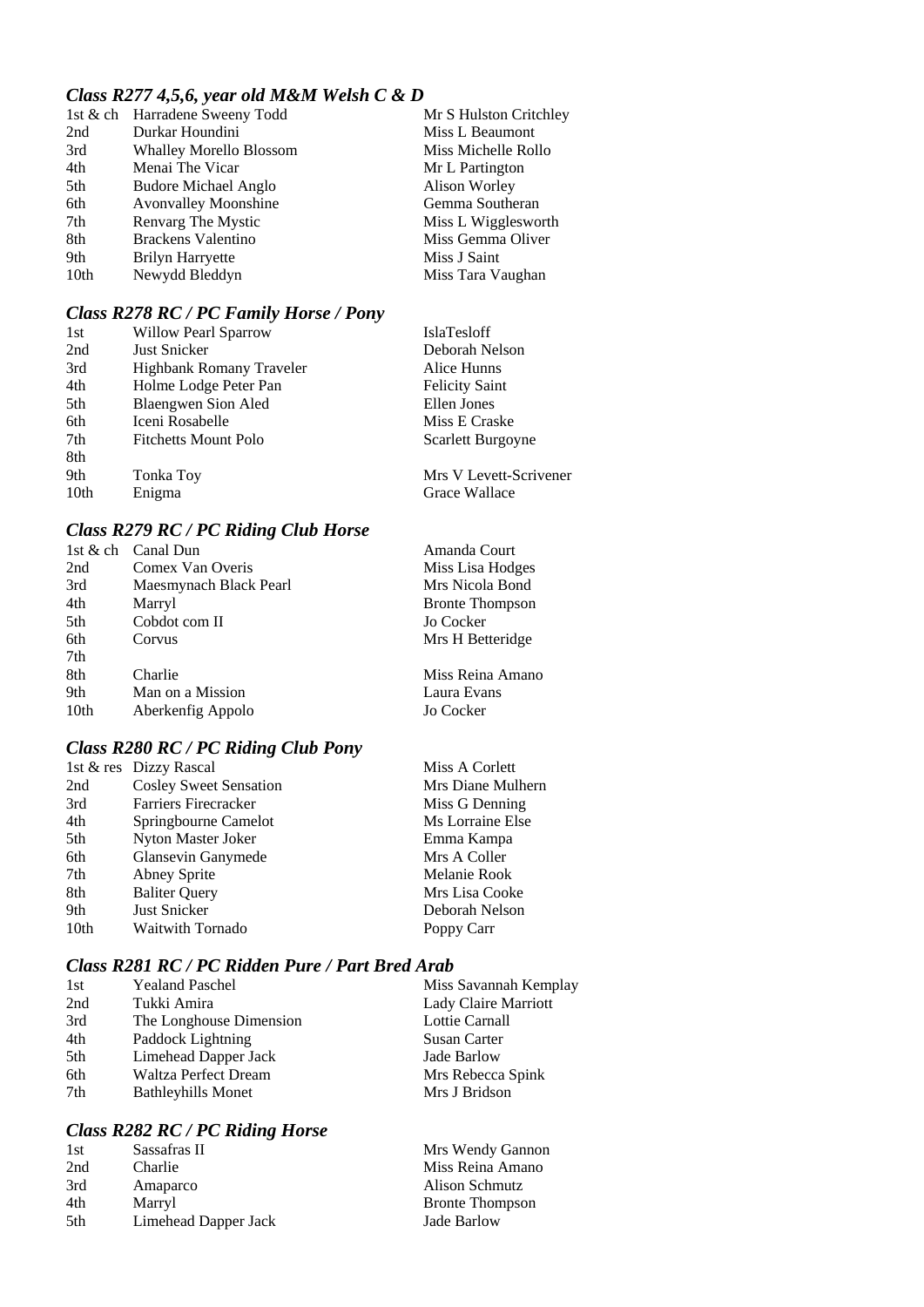| 6th | <b>Oakleys Miss Marble</b>    | Mrs Emma Sarah Matthews |
|-----|-------------------------------|-------------------------|
| 7th | <b>Otterburn</b>              | Sarah Horton            |
| 8th | Elite Espirit                 | Mrs T Gough             |
| 9th | <b>Stanley Grange Swagman</b> | Lauren Caffell          |

## *Class R283 RC / PC Ridden Hunter*

|      | 1st & res Magic Moments II | Miss L Jones     |
|------|----------------------------|------------------|
| 2nd  | Shirleys Downtown          | Mrs L Naylor     |
| 3rd  | Avanti Rannoch Mor         | Miss G Peverall  |
| 4th  | Purple Prince              | Miss S Booth     |
| 5th  | Comex Van Overis           | Miss Lisa Hodges |
| 6th  | Top O The Morning          | Mr J Robertson   |
| 7th  | Singing Solero             | Abigail Cronin   |
| 8th  | Conker                     | Miss Joanne Lee  |
| 9th  |                            |                  |
| 10th | Touchstone II              | Mrs A Fligg      |
|      |                            |                  |

## *Class R284 RC / PC Ridden Cob*

|      | 1st & ch Clantara Shadow Play | <b>Avril Bartolomy</b> |
|------|-------------------------------|------------------------|
| 2nd  | Corbally                      | <b>Teresa Nicholls</b> |
| 3rd  |                               |                        |
| 4th  | None Gp Bye Far Away          | Mrs J Longmire         |
| 5th  | Corvus                        | Mrs H Betteridge       |
| 6th  | The Sorcerers Apprentice      | Karen Perkowski        |
| 7th  | Leighfield Roger              | Emma Field             |
| 8th  | <b>Bunny Boy</b>              | Ms J Ridley            |
| 9th  | <b>Muswell Monty</b>          | Mrs A Heeley           |
| 10th | Tankard                       | Miss S Arnold          |

## *Class R285 RC / PC Lead Rein Pony*

|                  | 1st & ch Hammonds Flashdance | Sarah Davis           |
|------------------|------------------------------|-----------------------|
| 2nd              | <b>Brambleside Florence</b>  | Mr Simon Proudfoot    |
| 3rd              | Wind Of Time                 | Mrs R Ward            |
| 4th              | Cwmcylla Harry Potter        | Mrs J Elliott         |
| 5th              | <b>Gartconnel Sensation</b>  | Mrs E Gregory         |
| 6th              | Dukeshill Phantom            | <b>Mrs Katie Snow</b> |
| 7th              | <b>Yaverland Treasure</b>    | Mrs Belinda Blackaby  |
| 8th              | Colne Fantasy                | Miss G Denning        |
| 9th              | Thistledown Chloe            | Mr Richard Smithers   |
| 10 <sub>th</sub> | Maestir Venitia              | Mrs Rachel Sharp      |

## *Class R286 RC / PC First Ridden Pony*

|      | 1st & res Heatherton Posy  | Vienna Brown        |
|------|----------------------------|---------------------|
| 2nd  | Marsh Midas                | Mrs J Carmichael    |
| 3rd  | Rookery Jumbo              | Miss Kelly Needham  |
| 4th  | Meadowlands Choir Boy      | Illana Wilkinson    |
| 5th  | Wernderris Ratatoville     | Philippa Luckin     |
| 6th  | Galwyn Shadow              | Miss G Denning      |
| 7th  | <b>Rillaton Sweet Talk</b> | Charlotte Caulfield |
| 8th  | Bronhuelog Joby            | Mrs Rachel Sharp    |
| 9th  | Fontmell Rockefeller       | Mrs A Coller        |
| 10th | Skywood Hi Mac             | Jillian Ward        |
|      |                            |                     |

## *Class R287 RC / PC Show Pony*

|     | 1st & res Chinook Caviar    | Kim Salmon          |
|-----|-----------------------------|---------------------|
| 2nd | Mount Pleasant Jack The Lad | Mrs L Furniss       |
| 3rd | Just Delicious              | Miss L Shuttleworth |
| 4th | Whiteleaze Maylord          | Grace Richards      |
| 5th | <b>Rillaton Sweet Talk</b>  | Charlotte Caulfield |
| 6th | Fontmell Rockefeller        | Mrs A Coller        |
|     |                             |                     |

## *Class R288 RC / PC Show Hunter Pony*

|     | 1st & ch Willow Pearl Sparrow | <b>IslaTesloff</b> |
|-----|-------------------------------|--------------------|
| 2nd | Rocheby Gadfly                | Miss Eliza Denniff |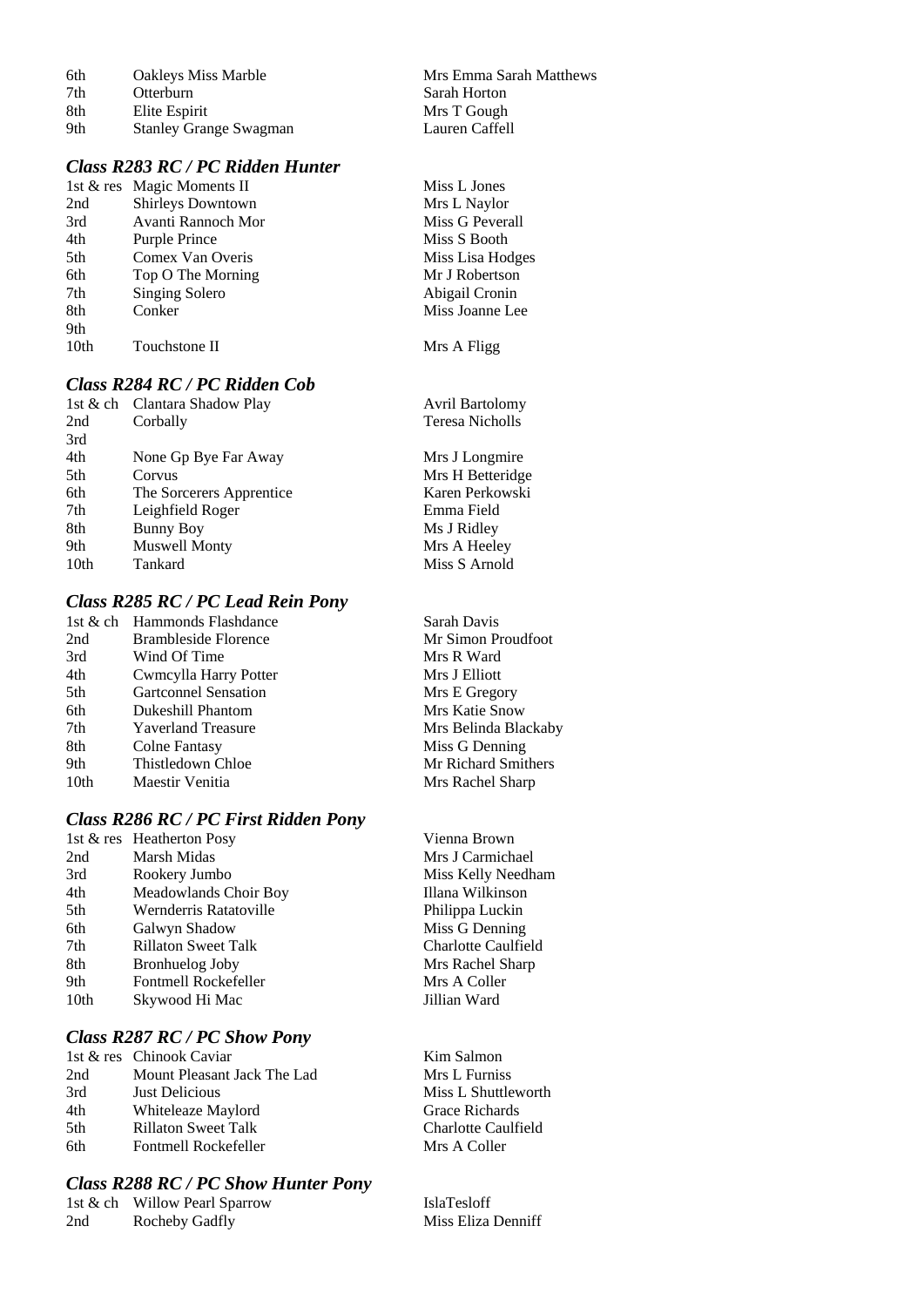| 3rd              |                            |                  |
|------------------|----------------------------|------------------|
| 4th              | Kneem Tiger Lily           | Miss C Young     |
| 5th              | Croftwyth Serenade         | Ellie Mai Binns  |
| 6th              | Acornhill Bobby Dazzler    | Mrs C Hodgkinson |
| 7th              | Special Edition            | Miss H Burrell   |
| 8th              | <b>Ballycullen Eclipse</b> | Siobhan Hickman  |
| 9th              | Stretcholt Kool Kat        | Megan Pritchard  |
| 10 <sub>th</sub> | Clareb Special Edition     | Janice Osborne   |

#### *Class R289 4,5,6 Year Old Show Pony*

| 1st  | Palmfields Royal Trooper      | Mrs S Palmer         |
|------|-------------------------------|----------------------|
| 2nd  | Rosamel Whispered Promise     | Miss Hannah Roulston |
| 3rd  | <b>Speilland Jack Sparrow</b> | Rachel Frank         |
| 4th  | Creevelea Ramble on           | Olivia Evans         |
| .5th | Sandydean Honourable Dream    | Mrs Victoria Dogan   |

#### *Class R290 4,5,6 Year Old Show Hunter Pony*

|                  | 1st & ch Brindlebrook Under Suspision | Mrs L Phipps      |
|------------------|---------------------------------------|-------------------|
|                  | 2nd $\&$ res Hindleap Oliver Twist    | Ms R Cowan        |
| 3rd              | Hello Juno                            | Mrs Diane Mulhern |
| 4th              | Bevois Crusader                       | Samantha Jakes    |
| 5th              | Carnsdale Showman                     | Ellie Just        |
| 6th              | Jacobs Dream                          | Mrs J Bridson     |
| 7th              | Silvermines Irish Ruby                | Paige Thompson    |
| 8th              | Gwithian Annabel                      | Mrs Kim Taylor    |
| 9th              | Romanno Gypsy Queen                   | Miss M Firth      |
| 10 <sub>th</sub> | Mondrian Royal Affair                 | Jean Cartwright   |

#### *Class R291 Restricted Show Pony not exceeding 138cms*

|     | 1st & res Just Delicious        | Miss L Shuttleworth |
|-----|---------------------------------|---------------------|
| 2nd | <b>Masterton Midsummer Rose</b> | Donna Newton        |
| 3rd | Creevelea Ramble on             | Olivia Evans        |
| 4th | Chinnook Coriander              | Miss A Davenport    |

#### *Class R292 Restricted Show Pony not exceeding 148cms*

|     | 1st & ch Deanhills Lady | Miss Michelle Jacques |
|-----|-------------------------|-----------------------|
| 2nd | Romanno Small Talk      | Mrs Margaret Cousin   |
| 3rd | Encore                  | Mr A Stowell          |
| 4th | Rendene Distant Music   | Miss Helen Craggs     |

#### *Class R293 Open Show Hunter Pony not exceeding 133cms*

| 1st | Lyndeth Fairy Tale                 | Maddie Bennett       |
|-----|------------------------------------|----------------------|
| 2nd | Hindleap Oliver Twist              | Ms R Cowan           |
| 3rd | Rocheby Gadfly                     | Eliza Denniff        |
| 4th | Rockyview Remus                    | <b>Bethany Ellis</b> |
| 5th | Gwithian Annabel                   | Amy Taylor           |
| 6th | WestLife II                        | Ms Gill Hare         |
| 7th | Springbourne Camelot               | Ms Lorraine Else     |
| 8th | <b>Thornberrys Pearly Princess</b> | Mollie-grace Dakin   |
|     |                                    |                      |

## *Class R294 Open Show Hunter Pony not exceeding 143cms*

|     | 1st & ch Woodvean Wonderland | Charlotte Just     |
|-----|------------------------------|--------------------|
| 2nd | Mathemadam Royal Ensign      | Janine Milner      |
| 3rd | Spot on Harrison             | Katelin McCarthney |
| 4th | Cherrytop Disco Diva         | Miss E Myatt       |
| 5th | Clareb Special Edition       | Janice Osborne     |
| 6th | Acornhill Bobby Dazzler      | Mrs C Hodgkinson   |
| 7th | Whiteleaze Maylord           | Grace Richards     |

## *Class R295 Open Show Hunter Pony 153cms*

|     | 1st & res Cool Spirit | Georgina Veale    |
|-----|-----------------------|-------------------|
| 2nd | Stretcholt Kool Kat   | Megan Pritchard   |
| 3rd | Carnsdale Showman     | Ellie Just        |
| 4th | Cabragh Lad           | Miss Alice Taylor |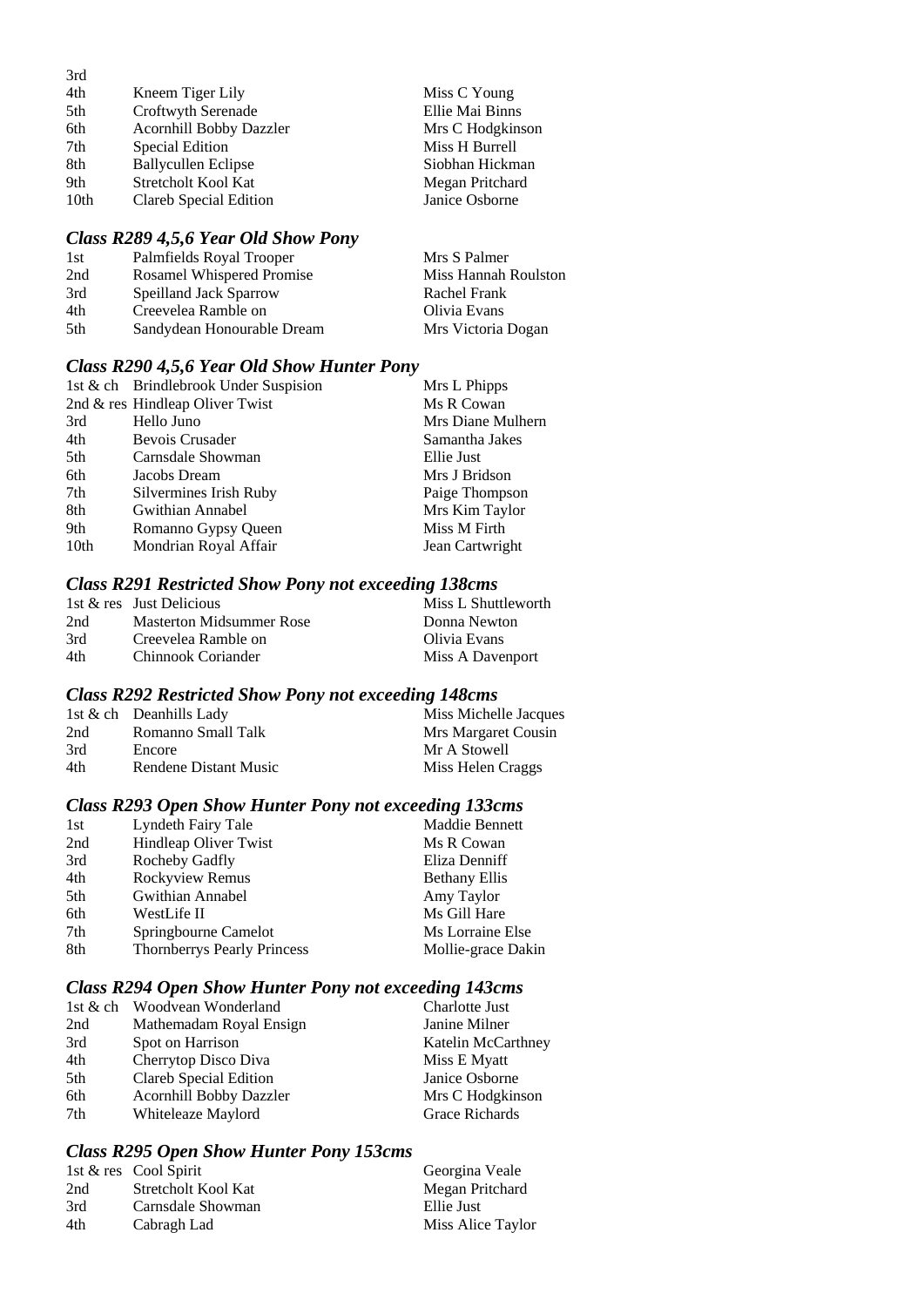| .5th | Barrdene Mrvalentine   | Mrs Paula Kelly    |
|------|------------------------|--------------------|
| 6th  | Lecarrow Pat           | Mrs Alison Stanley |
| 7th  | Silvermines Irish Ruby | Paige Thompson     |

## *Class R296 Open Show Pony not exceeding 138cms*

|     | 1st & ch Masterton Midsummer Rose | Donna Newton         |
|-----|-----------------------------------|----------------------|
| 2nd | Brookwater Lord Of The Light      | Mrs Leeanne Crowe    |
| 3rd | Whiteleaze Dominique              | Mrs Johannah Baker   |
| 4th | Meillion Sovereign                | Miss G Bostock       |
| 5th | <b>Stanley Grange Cock Robin</b>  | Mrs J Dean           |
| 6th | Towan Tom Tiddler                 | Miss Victoria Wilson |

#### *Class R297 Open Show Pony not exceeding 148cms*

|     | 1st & res Yealand Paschel | Miss Savannah Kemplay |
|-----|---------------------------|-----------------------|
| 2nd | Romanno Small Talk        | Mrs Margaret Cousin   |
| 3rd | Deanhills Lady            | Miss Michelle Jacques |
| 4th | Encore                    | Mr A Stowell          |
| 5th | Whiteleaze Maylord        | Grace Richards        |

## *Class R298 Restricted SHP not exceeding 133cms*

|     | 1st & ch Moscombe Lord Of The Dance | <b>Emily Collings</b>    |
|-----|-------------------------------------|--------------------------|
|     | 2nd & res Burwain Wild Poppy        | Miss Jade McGarry-Bolton |
| 3rd | <b>Gwithian Annabel</b>             | Mrs Kim Taylor           |
| 4th | Parkdene Royal Secret               | Mrs N Taylor             |
| 5th | Beaconsfield Black Magic            | Miss K Roberts           |
| 6th | Westend Tiger                       | Ms Lisa Moore            |
| 7th | Rillaton Trade Fair                 | Miss A Horner            |
| 8th | Ladywood Lodge May Day Suprise      | Gabriella Hodgkiss       |
| 9th | Maybrock Bellboy                    | Mrs Maria Cook           |

## *Class R299 Restricted SHP not exceeding 153cms*

| 1st              | <b>Rumworth One Look</b> | Miss Joanne Rowley      |
|------------------|--------------------------|-------------------------|
| 2nd              | No Money                 | Miss Katharine Hawkins  |
| 3rd              | Glansevin Ganymede       | Mrs A Coller            |
| 4th              | <b>Lecarrow Pat</b>      | Mrs Alison Stanley      |
| 5th              | Cherrytop Disco Diva     | Miss E Myatt            |
| 6th              | Silvermines Irish Ruby   | Paige Thompson          |
| 7th              | Nutmeg                   | Mrs J Marshall          |
| 8th              | Noble Prince Michael     | <b>Tigerlily Hobson</b> |
| 9th              | Abney Sprite             | Melanie Rook            |
| 10 <sub>th</sub> | Pike                     | Morgan Jones            |
|                  |                          |                         |

#### *Class R300 Restricted Small Riding Horse*

|     | 1st & res Twice As Smart | Amy Richards          |
|-----|--------------------------|-----------------------|
| 2nd | Georgian Bay             | Miss B Cheetham       |
| 3rd | Templebready Alainn      | Mrs Sue Jackson       |
| 4th | A Do Ron Ron             | Mr James Munro        |
| 5th |                          |                       |
| 6th | Klassic Duet             | Miss Chantal Rowlands |
| 7th | Way Out Yonder           | Rachael Chadwick      |
|     |                          |                       |

## *Class R301 Restricted Large Riding Horse*

|     | 1st & ch Helsington Tried And Tested | Mr James Munro              |
|-----|--------------------------------------|-----------------------------|
| 2nd | Wonderland                           | Mrs T Hanover               |
| 3rd | Amaparco                             | Alison Schmutz              |
| 4th | Jemoon Solitaire                     | Miss Georgina Coupland-Tagg |
| 5th | Back In Black                        | Mrs V Braithwaite           |
| 6th | <b>Grand Desire</b>                  | Julie Wright                |
| 7th | La La Rumba                          | Miss V Parkinson            |

## *Class R302 4,5,6, Year Old Riding Horse*

| 1st | Tawnmore Tariq       | Mrs K Cole    |
|-----|----------------------|---------------|
| 2nd | Epic Tale            | Miss K Harris |
| 3rd | <b>Maddison Mist</b> | Miss K Moulds |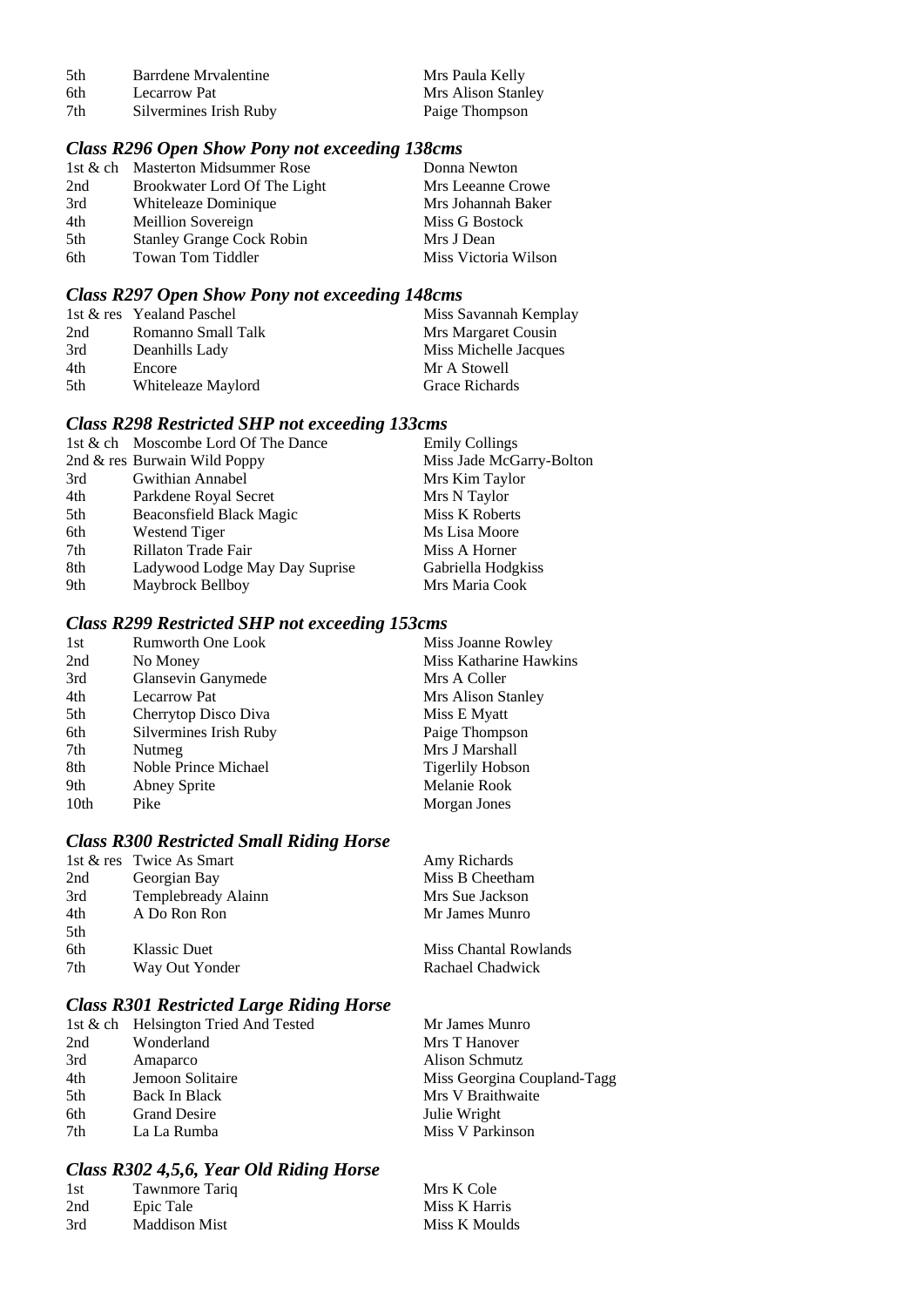| 4th | A Strange Happening | Miss P Harris  |
|-----|---------------------|----------------|
| 5th | Liberty             | Amanda Slowley |

#### *Class R303 Restricted Small Hacks*

|     | 1st & res Lindeth Psalm        | Miss L McCormack |
|-----|--------------------------------|------------------|
| 2nd | Lowmoor Whatta To Do           | Mrs A Dickinson  |
| 3rd | <b>Small Land High Society</b> | Tina Tibbles     |

#### *Class R304 Restricted Large Hacks*

|     | 1st $\&$ ch Spanish Hidalgo     | Mrs K Gould  |
|-----|---------------------------------|--------------|
| 2nd | <i><u><b>Ouocosidor</b></u></i> | Mrs J Carter |

## *Class R305 4,5,6 Year Old Piebald/Skewbald Plaited / Hogged Horse or Pony*

|                  | 1st & res Tambrook My Destiny | Patricia Farmbrough |
|------------------|-------------------------------|---------------------|
| 2nd              | Makers Sweet Design           | Katy Fearn          |
| 3rd              | Fivale Indian Art             | Miss R Hobbs        |
| 4th              | Rockstar Iii                  | Robin Avery         |
| 5th              | Sorrelcourt Take A Bow        | Mrs Marie Boasman   |
| 6th              | <b>Cathmor Opposition</b>     | Mrs Amanda Gaughran |
| 7th              | The Longhouse Dimension       | Lottie Carnall      |
| 8th              | Prestwood Dolly Mixture       | Emily Whalley       |
| 9th              | Greenforth Lilly              | <b>Tessa Nelson</b> |
| 10 <sub>th</sub> | Hopgarden Giselle             | Miss Jodie Shepherd |

#### *Class R306 4,5,6 Year Old Piebald/Skewbald Traditional / Native Horse or Pony*

| 1st & ch Makers First Lady   | Miss K Harris            |
|------------------------------|--------------------------|
| Piano Man II                 | Miss Emma Tiley - Nunn   |
| Ranchella Gold Dust          | Miss S Samuels           |
| Moortown Lacey               | Claire Hardstone         |
| <b>Betsy Malone</b>          | <b>Charlotte Pell</b>    |
| <b>Outta This World</b>      | Mr E Prosser             |
| Mrs Candy                    | <b>Charlotte Bunting</b> |
| <b>Tophouse Troy</b>         | Natalie Pritchard        |
| Subtle Affair                | Mrs Marie Dyson          |
| <b>Hagues Flying Colours</b> | Mrs A Miller             |
|                              |                          |

#### *Class R307 4,5,6 Year Old Intermediate SRT*

|     | 1st & ch Stage Knight     | Miss L Bowden        |
|-----|---------------------------|----------------------|
| 2nd | Hollycreek Sir Benson     | Mrs B Hatton-Ritchie |
| 3rd | Cointreau                 | Mrs J Smith          |
| 4th | Dowhills Daffi            | Sophie Clark         |
| 5th | Raft House Captain Morgan | Katie Winstanley     |
| 6th | Carmen Miranda            | Alex Gates           |

#### *Class R308 4,5,6 Year Old Intermediate SHT*

|     | 1st $&$ res The Real Mccoy | Miss A Corlett  |
|-----|----------------------------|-----------------|
| 2nd | Eagle Spirit               | Mrs G Young     |
| 3rd | Clorogue Frost             | Mrs C Webb      |
| 4th | Northern Star              | Miss K Charlton |
| 5th | Carnsdale Showman          | Ellie Just      |

#### *Class R309 Restricted Pure or Part Bred Arab*

| 1st              | Palmfields Nightflight              | Mrs S Palmer          |
|------------------|-------------------------------------|-----------------------|
| 2nd              | Deanhills Lady                      | Georgia Emily Mccloud |
| 3rd              | Palmfields Royaltrooper             | Mrs S Palmer          |
| 4th              | <b>Brindlebrook Under Suspision</b> | Mrs L Phipps          |
| 5th              | <b>Stage Music</b>                  | Miss L Bowden         |
| 6th              | Daldorn Spring Thyme                | Lady Benton Jones     |
| 7th              | Royal Prince of Gold                | Tina Tibbles          |
| 8th              | Philwood Buddy                      | Miss Sophia Bell      |
| 9th              | Northern Sensational                | Miss P Robinson       |
| 10 <sub>th</sub> | Charlie Highwayman                  | Mrs Pat Morris        |

#### *Class R310 4,5,6 Year Old Cob*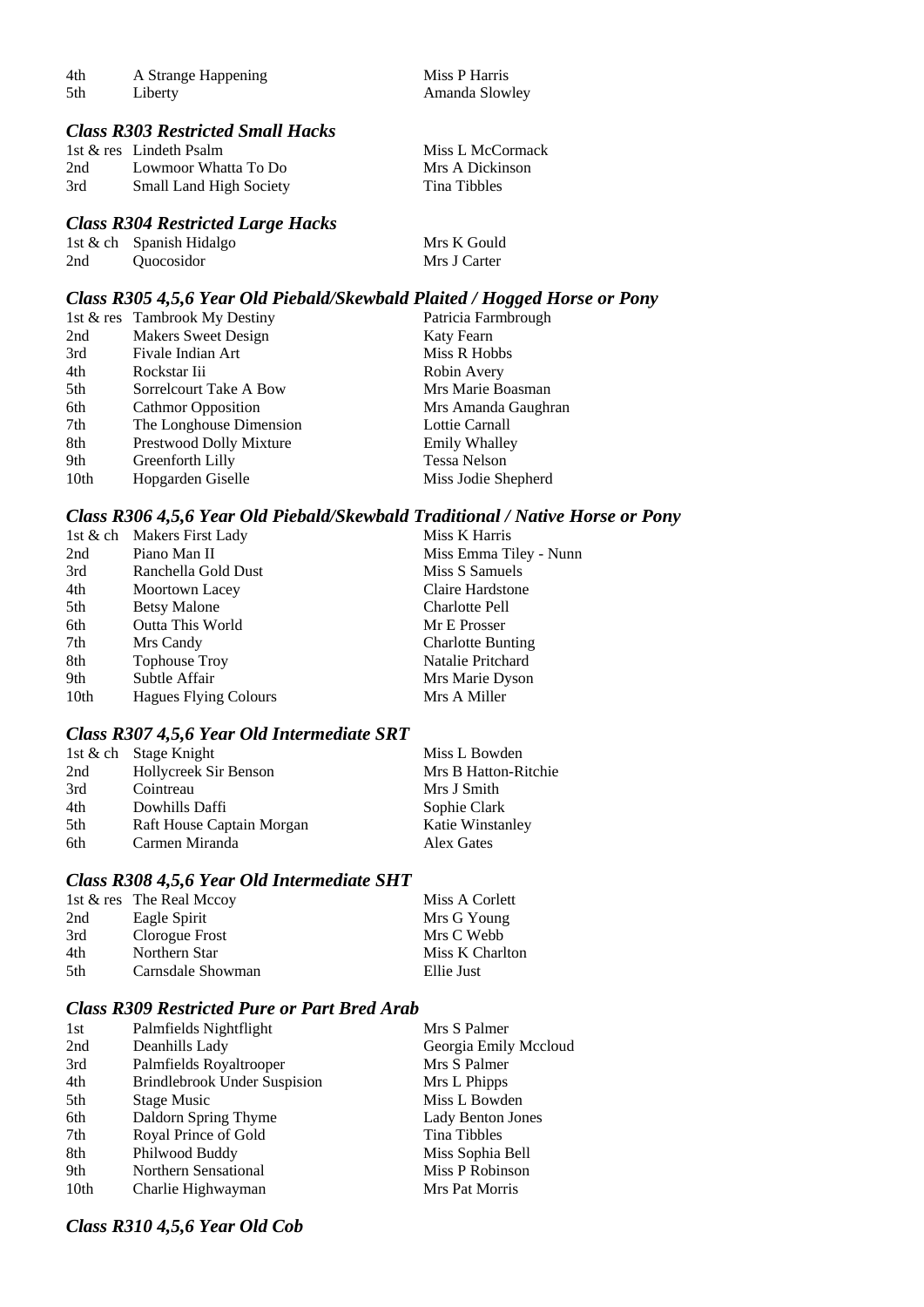| 1st              | Lincoln Green                 | Mrs R Mccourt      |
|------------------|-------------------------------|--------------------|
| 2nd              | Hooligans Double R            | Mrs Kay Gillam     |
| 3rd              | Im None The Wiser             | Mrs E Simmonds     |
| 4th              | Cordarragh                    | Polly Seaman       |
| 5th              | Oaktree Cool Dude             | Karen Walsh        |
| 6th              | One More Hero                 | Lucinda Haines     |
| 7th              | Geoff                         | Diane Hart         |
| 8th              | Valking                       | <b>Yasmin Hart</b> |
| 9th              | <b>Action Man</b>             | Mrs R Boulton      |
| 10 <sub>th</sub> | <b>Chamness Midnight Moon</b> | Mrs E Ferries      |

## *Class R311 Restricted Piebald/Skewbald Plaited / Hogged Pony*

| Fivale Indian Art             | Miss R Hobbs        |
|-------------------------------|---------------------|
| Herwarths Hit The Jackpot     | Miss L Campion      |
| <b>Lowmoor Touch Of Class</b> | Miss Lorna Blake    |
| Hykos Apollo                  | Miss K Charlton     |
| Valking                       | Miss Y Hart         |
| None Gp Bye Far Away          | Mrs J Longmire      |
| Carsdale Comedian             | Miss P Robinson     |
| Zac                           | Miss N Astle        |
| Hopgarden Giselle             | Miss Jodie Shepherd |
| Apache Double Take            | Abi Wood            |
|                               |                     |

## *Class R312 Restricted Piebald/Skewbald Plaited / Hogged Horse*

| 1st  | Rockstar Iii              | Robin Avery         |
|------|---------------------------|---------------------|
| 2nd  | Jar Jar Binx              | Miss T Howard       |
| 3rd  | Makers Sweet Design       | <b>Katy Fearn</b>   |
| 4th  | Greenforth Lilly          | Tessa Nelson        |
| 5th  | Skewpie Champagne Charlie | Ms E Howe           |
| 6th  | Picasso Iv                | Mrs Gill Genders    |
| 7th  | Vinchenzo                 | Miss Bryony Roberts |
| 8th  | Makers Grand Design       | Fiona Vale          |
| 9th  | Gillsway Ziggy Stardust   | Miss J Gill         |
| 10th | Hakuna Matata             | Mrs J E Scott       |

## *Class R313 Restricted Piebald/Skewbald Traditional / Native Pony*

|      | 1st & res Kimico Kenny Rogers | Mrs D Bumford           |
|------|-------------------------------|-------------------------|
| 2nd  | Royal Candy Man               | Miss C Leahy            |
| 3rd  | <b>Inspector Morse</b>        | Robin Avery             |
| 4th  | <b>Hagues Flying Colours</b>  | Mrs A Miller            |
| 5th  | <b>Baldrick</b>               | Miss E Potts            |
| 6th  | Kitty Kat                     | Mrs Nicola Bond         |
| 7th  | Pride Park                    | Miss E Redfern          |
| 8th  | Maesmynis Tywysoe Danny Boy   | Miss Victoria Selfe     |
| 9th  | Victory                       | Mrs Debbie H Gottschalk |
| 10th | <b>Billy Minstrel</b>         | Miss Charlotte Bunting  |

## *Class R314 Resticted Piebald/Skewbald Traditional / Native Horse*

|     | 1st & ch Asby Mills Dynamite      | Mrs Debra Walker         |
|-----|-----------------------------------|--------------------------|
| 2nd | Tom Cobley                        | Miss H Mills             |
| 3rd | Micky Finn                        | Kendal Taylor            |
| 4th | <b>Holders Red</b>                | Mr Steven Bush           |
| 5th | Mrs Candy                         | <b>Charlotte Bunting</b> |
| 6th | Mister Miguel                     | Anna Francis             |
| 7th | <b>Brightling Charlie Watkins</b> | Mr R B Mallett           |
| 8th | Harrys Boy                        | Miss N Barfield          |
|     |                                   |                          |

## *Class R315 Open Intermediate SRT*

| 1st | Daldorn Legacy                         | Mrs J Carter          |
|-----|----------------------------------------|-----------------------|
|     | 2nd & ch Brindlebrook Little Scoundrel | Miss Charlotte Gray   |
| 3rd | Coswarth Gypsy Maid                    | Miss Kristie Short    |
| 4th | Fyrefly                                | Mrs M Nicoll-Thompson |
| 5th | Cointreau                              | Mrs J Smith           |
| 6th | <b>Yealand Paschel</b>                 | Miss Savannah Kemplay |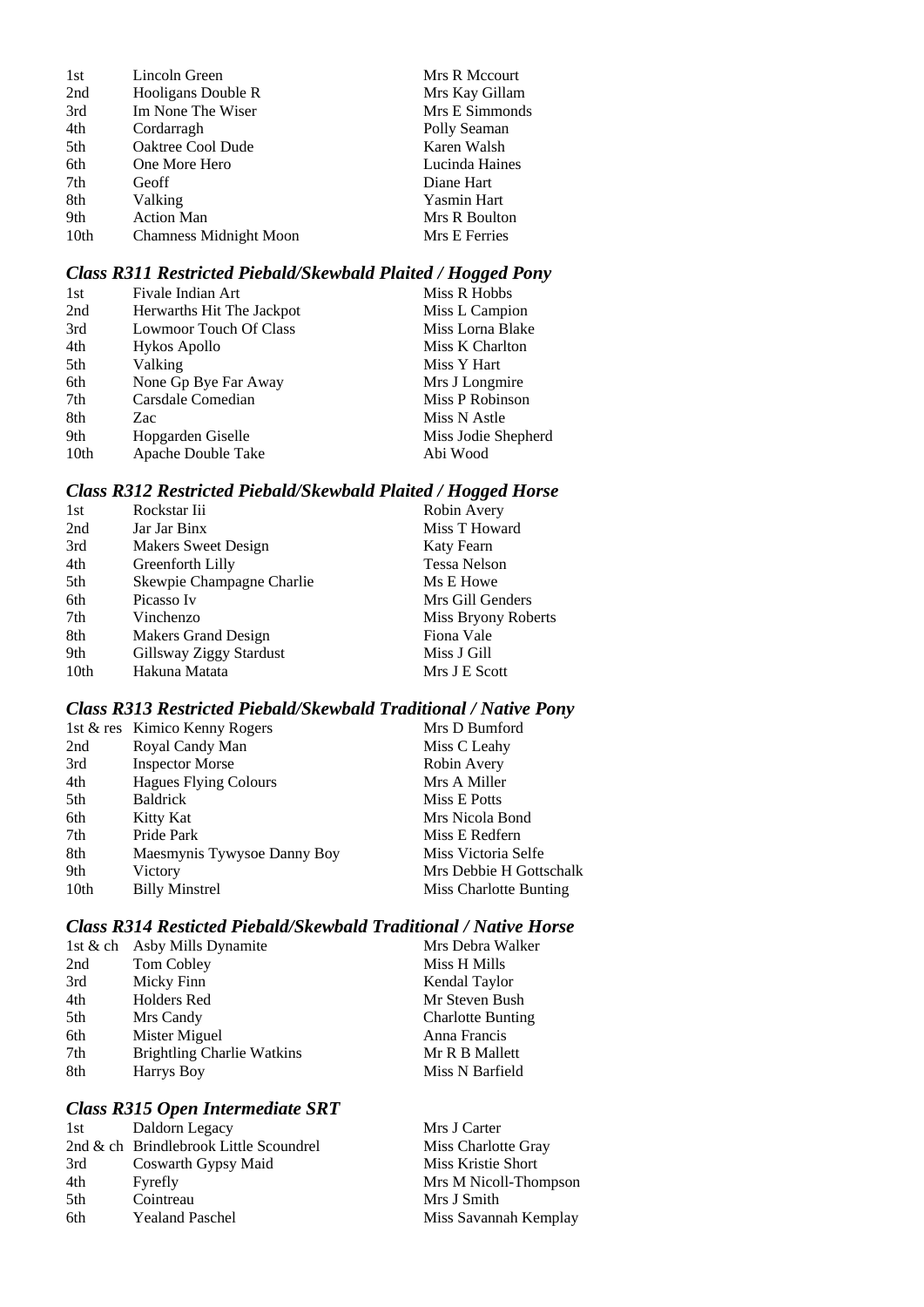| 7th  | <b>Roslin Star Attraction</b> | Miss D Oliver    |
|------|-------------------------------|------------------|
| -8th | <b>Sporting Dickens</b>       | Mrs V Tucker     |
| 9th  | Philwood Buddy                | Miss Sophia Bell |

#### *Class R316 Open Intermediate SHT*

| 1st & res State Policy | Mrs H Hume         |
|------------------------|--------------------|
| Dun to Order           | Mrs V Lawes        |
| Northern Star          | Miss K Charlton    |
| Rumworth One Look      | Miss Joanne Rowley |
|                        |                    |

## *Class R317 Restricted LWT Cobs*

| 1st & ch Hortons Groovey | Mrs Kay Gillam       |
|--------------------------|----------------------|
| <b>Ballysketh Blue</b>   | Prudence Bowley      |
| Cordarragh               | Polly Seaman         |
| <b>High Society</b>      | Mr J Longbottom      |
| Mr Thomas                | Mrs E Simmonds       |
| Willy Firkin             | Miss Kelly Wilkinson |
| Paddy Power Ll           | Mrs B Richards       |
| Lockwoods Lou            | Mrs H Blakeway       |
| Harvey Nix               | Mr M Wilkinson       |
| Ryan                     | Mrs Joanne Renfrew   |
|                          |                      |

## *Class R318 Restricted HWT Cobs*

|     | 1st & res Hooligans Double R | Mrs K Gillam    |
|-----|------------------------------|-----------------|
| 2nd | <b>Strictly Cash</b>         | Mr Marc Scott   |
| 3rd | Mr Bumble                    | Paulette Cooper |
| 4th | Bunny Boy                    | Ms J Ridley     |

## *Class R319 4,5,6 Year Old Small Hunter*

| 1st | Ferrari Star        | Kerrilee Smith      |
|-----|---------------------|---------------------|
| 2nd | Rockvale Kandy Plum | Miss Tracey Bonner  |
| 3rd | O Fon Shan          | Laura Christy       |
| 4th | <b>Faye Thorton</b> | Mrs J Lovely        |
| 5th | Clorogue Frost      | Mrs C Webb          |
| 6th | Kinard Lane         | Miss Breanne Saynor |

#### *Class R320 4,5,6 Year Old Hack*

| 1st | Lindeth Psalm      | Miss L McCormack |
|-----|--------------------|------------------|
| 2nd | Dowhills Daffi     | Sophie Clark     |
| 3rd | Dowhills Beau Jest | Miss L Halshaw   |
| 4th | Carmen Miranda     | Alex Gates       |
|     |                    |                  |

## *Class R321 Restricted Intermediate SRT*

|     | 1st & ch Misty Blue                 | Miss L Bowden    |
|-----|-------------------------------------|------------------|
|     | 2nd & res Raft House Captain Morgan | Katie Winstanley |
| 3rd | Palmfields Nightflight              | Mrs S Palmer     |
| 4th | Rosevean Romany Song                | Rachel Eaton     |
| 5th | Coppinger High Jinks                | Mrs A Baybutt    |
| 6th | She Knows Too Much                  | Mrs C Beer       |
| 7th | <b>Roslin Star Attraction</b>       | Miss D Oliver    |
| 8th | <b>Ballinabarney Orbital</b>        | Eliza Crowton    |
|     |                                     |                  |

#### *Class R322 Restricted Intermediate SHT*

| 1st | Pearl Orchid             | Miss R Gambazza    |
|-----|--------------------------|--------------------|
| 2nd | Silverwood Magic         | Mrs Clapcott       |
| 3rd | Santa Cruz               | Miss Kristie Short |
| 4th | <b>Rumworth One Look</b> | Miss Joanne Rowley |
| 5th | Chycoose Tarantino       | Mrs C Masters      |
| 6th | <b>Billy Nibbles</b>     | Mrs G Hardie       |
| 7th | Gardengoch Roddy         | Miss J Huitt       |
| 8th | Bambi                    | Miss G Peverall    |

## *Class R323 Ridden Veteran Pony*

1st Locks Bit Purple Cloud Mrs J Darton

| Miss L Bowden    |
|------------------|
| Katie Winstanley |
| Mrs S Palmer     |
| Rachel Eaton     |
| Mrs A Baybutt    |
| Mrs C Beer       |
| Miss D Oliver    |
| Eliza Crowton    |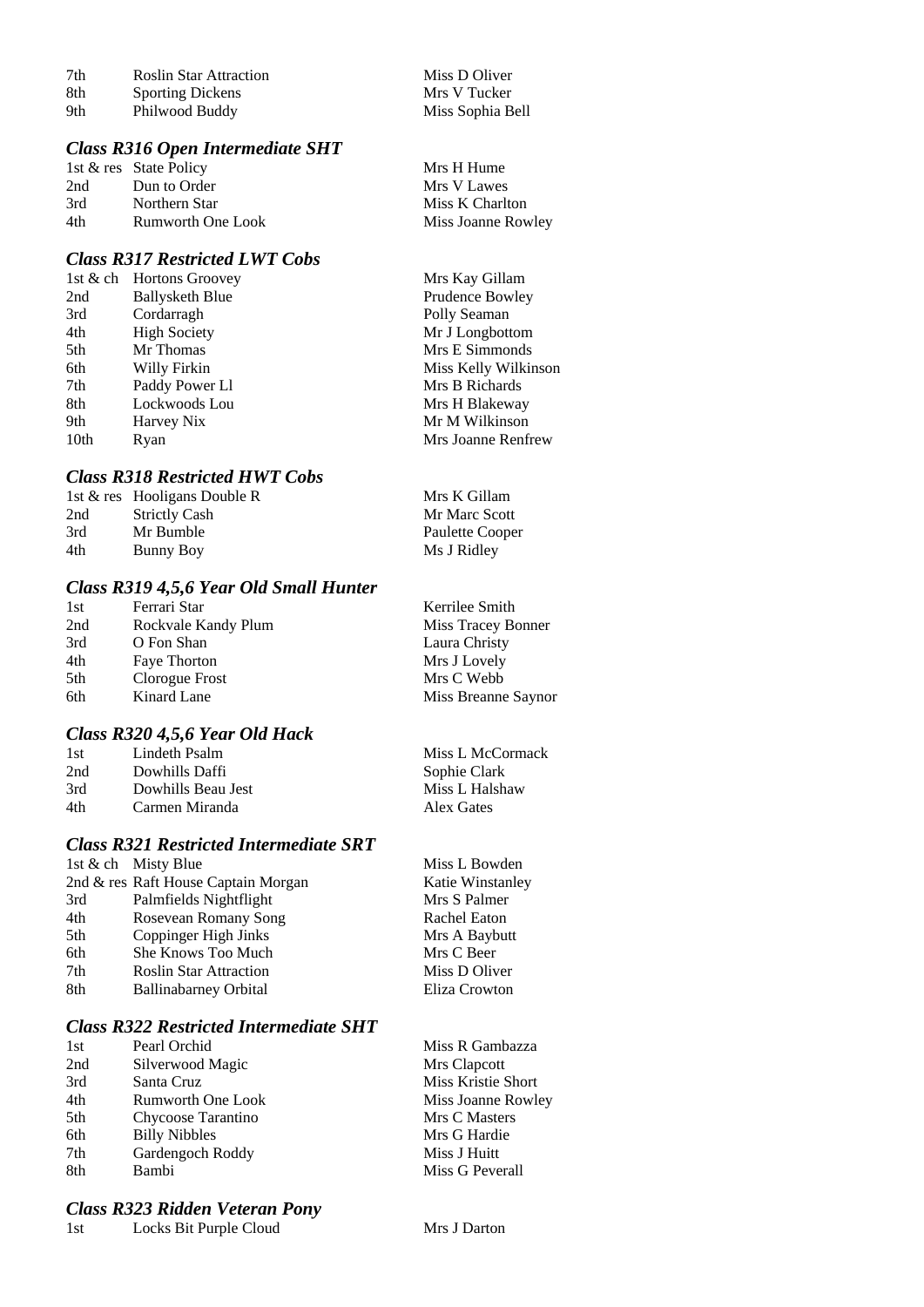| 2nd  | Special Edition           |
|------|---------------------------|
| 3rd  | Priestwood Mirth          |
| 4th  | Anniversary Waltz         |
| 5th  | Mini Mainstreet           |
| 6th  | Gweundir Dafydd           |
| 7th  | <b>Braveheart Iv</b>      |
| 8th  | <b>Farndale Riversong</b> |
| 9th  | Benji                     |
| 10th | Cocum Niniane             |

## *Class R324 Ridden Veteran Horse*

|                  | 1st & ch Bee-J-Gee           | Joanne Parker   |
|------------------|------------------------------|-----------------|
|                  | 2nd $&$ res Billy Nibbles    | Mrs G Hardie    |
| 3rd              | Jack                         | Miss E Fincham  |
| 4th              | Crackenthorpe Knights Errant | Mrs J Burgess H |
| 5th              | Forest                       | Mrs Caroline Ba |
| 6th              | Monarch Of The Glen          | Miss F Vaughan  |
| 7th              | Gardengoch Roddy             | Miss J Huitt    |
| 8th              | Draxover General Mclay       | Bryan Cass      |
| 9th              | Nutmeg                       | Mrs J Marshall  |
| 10 <sub>th</sub> | Calamity Jane II             | Miss Sam Cook   |
|                  |                              |                 |

#### *Class R325 Ridden Duns*

| 1st  |                              |                    |
|------|------------------------------|--------------------|
| 2nd  | Warren Dun Delicious         | Mrs Vanessa Murray |
| 3rd  | Precious Lassie of Combebank | Sara Fleetwood     |
| 4th  | Ruby Tuesday VIII            | Judith Walker      |
| 5th  | Hwylog Iwan 65048            | Miss L Couzens     |
| 6th  | Llanfyllin Lucky Jim         | Natalie Hulme      |
| 7th  | Carter                       | Mrs C Yardley      |
| 8th  | <b>Farndale Riversong</b>    | Patrica Hannah     |
| 9th  | Kalahari Dorada              | Mr I Gresswell     |
| 10th | Nyton Master Joker           | Emma Kampa         |
|      |                              |                    |

Miss H Burrell Miss Charlotte Gray Mr R Houghton Miss Natasha Saville Sophie Barker Miss L Burbidge Patrica Hannah Miss L Spradbury Mrs J Rutherford

Joanne Parker Mrs G Hardie Miss E Fincham Mrs J Burgess Hume Mrs Caroline Baker Miss F Vaughan Miss J Huitt Bryan Cass Mrs J Marshall

#### *Class R326 Open Ridden Palomino*

| Miss Charlie Lavelle |
|----------------------|
|                      |
|                      |

#### *Class R327 Ridden Spotted / Appaloosa*

| 1st | <b>Balnecroft Braveheart</b> | Kimberley Morton        |
|-----|------------------------------|-------------------------|
| 2nd | <b>Oakleys Miss Marble</b>   | Mrs Emma Sarah Matthews |
| 3rd | Liberty                      | Amanda Slowley          |
| 4th | Merrytrees Mega Pixel        | Mrs J Harrison          |
| 5th | Desired Edition              | Megan Share             |
| 6th | Bambi                        | Miss G Peverall         |
| 7th | Mr Pepper Pot                | Danielle French         |
|     |                              |                         |

#### *Class R328 Open Piebald / Skewbald Plaited / Hogged Pony*

| 1st | Jacobs Dream             | Mrs J Bridson          |
|-----|--------------------------|------------------------|
| 2nd | Hykos Apollo             | Miss K Charlton        |
| 3rd | Allspice                 | Miss C Jones           |
| 4th | Ring Court Spot On       | Miss R Titterton       |
| 5th | <b>Issactown Diamond</b> | Ms Elizabeth Burbidge  |
| 6th | Wulfstan Tiger Feet      | Miss Christina Gillett |
| 7th | Garthfach Serrano        | Miss D Ioannou         |
| 8th | Prestwood Dolly Mixture  | <b>Emily Whalley</b>   |
| 9th | Joey                     | Miss L Schofield       |
|     |                          |                        |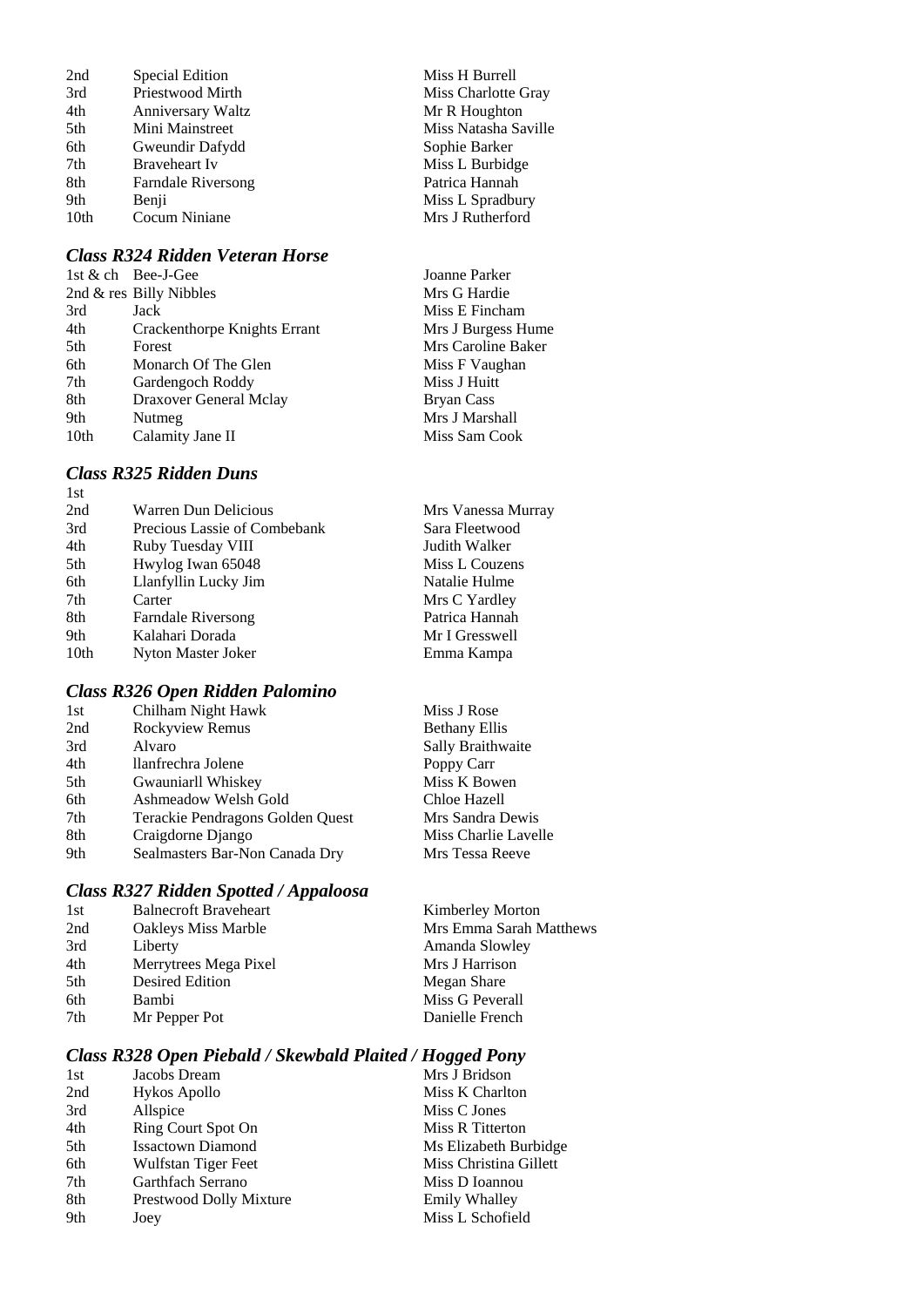#### *Class R329 Open Piebald / Skewbald Plaited / Hogged Horse*

| 1st | Goodwill               | Mrs P Tann          |
|-----|------------------------|---------------------|
| 2nd | Centaurus              | Michelle Cooper     |
| 3rd | Papageno               | Robin Avery         |
| 4th | Greenhall Bob A Job    | Miss Natasha Timson |
| 5th | Made By Design         | Ms Claire Miller    |
| 6th | Picasso Iv             | Mrs Gill Genders    |
| 7th | Elite Espirit          | Mrs T Gough         |
| 8th | Kavanaghs Miss America | Miss L Godfrey      |
|     |                        |                     |

#### *Class R330 Open Piebald / Skewbald Native / Traditional Horse or Pony*

#### *Class R331 Open Small Hunter*

| 1st | Conker                           | Miss Joanne Lee       |
|-----|----------------------------------|-----------------------|
| 2nd | Royal Toby                       | Jake Hobson           |
| 3rd | Dennison                         | Mr W Knight           |
| 4th | Escada                           | Mrs Gill Genders      |
| 5th | <b>Shooters Seamaster</b>        | Miss Stephanie Glover |
| 6th | Rockvale Kandy Plum              | Miss Tracey Bonner    |
| 7th | <b>Priderock Star Attraction</b> | Mrs J Nelson          |
| 8th | Silverwood Magic                 | Mrs Clapcott          |

#### *Class R332 Open LWT Hunter*

|     | 1st & ch Magic Moments II | Miss L Jones         |
|-----|---------------------------|----------------------|
| 2nd | Toby                      | Mrs Pat Boxall       |
| 3rd | Mickey Finn II            | Mrs J E Scott        |
| 4th | Made By Design            | Ms Claire Miller     |
| 5th | West Cliffe Omega         | <b>Thomas Winson</b> |
| 6th | <b>Bally Blarney</b>      | Cheryl Bunton        |
| 7th | Killains Conker Bay       | Mrs C Pooley         |
|     |                           |                      |

#### *Class R333 Open MWT/HWT Hunter*

|                  | 1st & res Papageno           | Robin Avery       |
|------------------|------------------------------|-------------------|
| 2nd              | Dark Sky                     | Miss C Morrall    |
| 3rd              | Avanti Rannoch Mor           | Miss G Peverall   |
| 4th              | <b>Shirleys Downtown</b>     | Mrs L Naylor      |
| 5th              | Papavers Romeo               | Miss C Elding     |
| 6th              | Highlane Riley               | Miss Rachal Fairb |
| 7th              | Don Kentucky                 | Miss G Swadling   |
| 8th              | Lowmoor Pillowtalk           | Miss K Hoare      |
| 9th              | <b>Fairview Senator Bleu</b> | Miss C Ainger     |
| 10 <sub>th</sub> | Top O The Morning            | Mr J Robertson    |
|                  |                              |                   |

#### *Class R334 Open LWT Cobs*

| 1st $\&$ ch      | <b>Woodfield Choice</b>  |
|------------------|--------------------------|
| 2nd              | Moonlarne Lane Romeo     |
| 3rd              | Paddy Power Ll           |
| 4th              | Silver Maddigen          |
| 5th              | <b>Ballysketh Blue</b>   |
| 6th              | Havana                   |
| 7th              | Willy Firkin             |
| 8th              | Goodwill                 |
| 9th              | Draxover Colonel Richter |
| 10 <sub>th</sub> | Lockwoods Lou            |

#### *Class R335 Open HWT Cobs*

| 1st & res Skaro |                      |
|-----------------|----------------------|
| 2nd             | Corbally             |
| 3rd             | Berteen              |
| 4th             | Augustus             |
| 5th             | Randalstown Landmark |

d Fairbairn

Mrs Alison Morton Mrs Gill Genders Mrs B Richards Kerrilee Smith Prudence Bowley Avril Bartolomy Ms Frankie Musgrove Mrs P Tann Bryan Cass Mrs H Blakeway

Rhys Harper Teresa Nicholls Mrs C Dagless Karen Walsh Nikki Proctor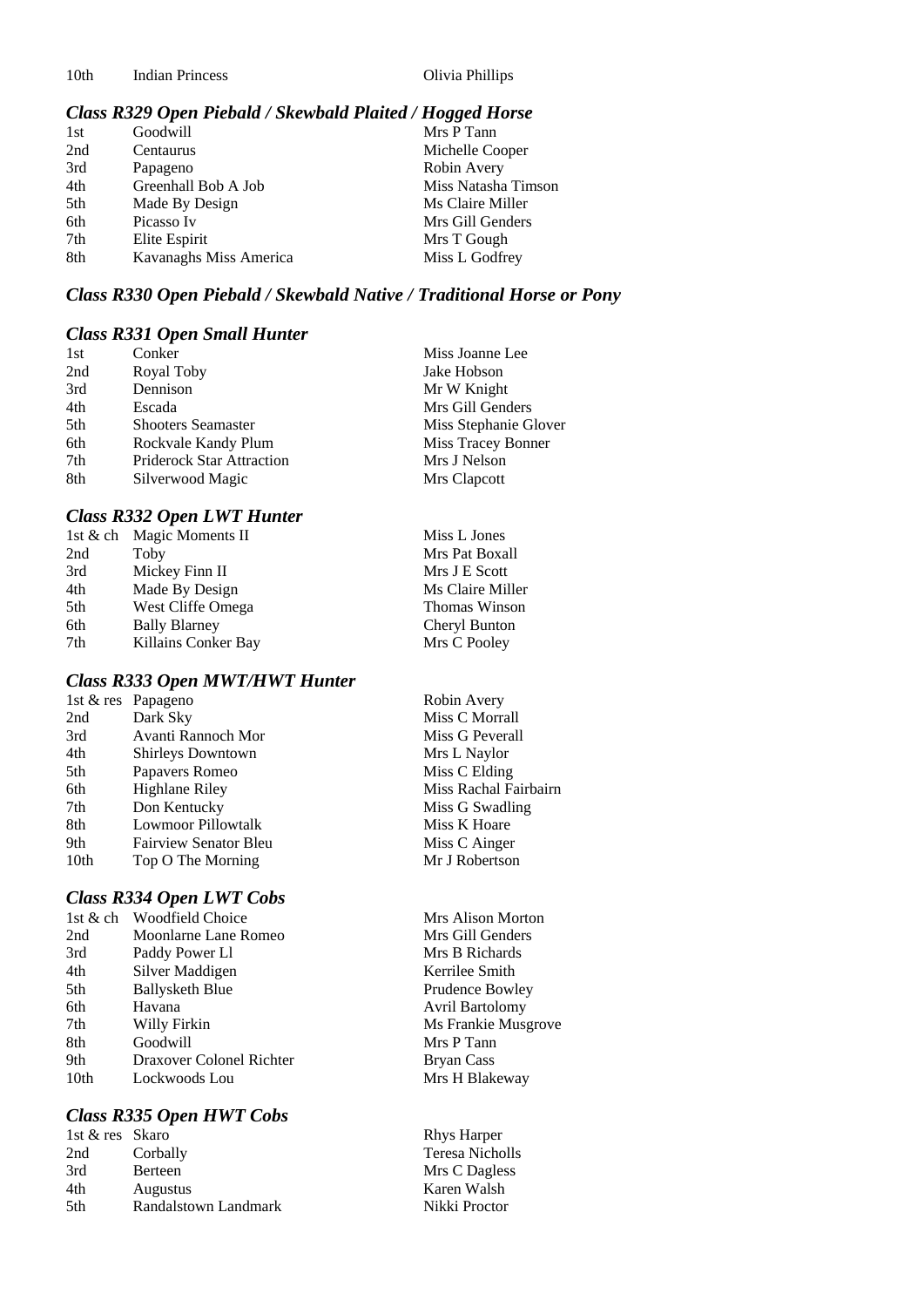## *Class R336 4,5,6 Year Old Hunter*

| 1st | Mcnamara                                                   | Miss A Miller   |
|-----|------------------------------------------------------------|-----------------|
| 2nd | Master Bandsman                                            | Cerys Evans     |
| 3rd | Toby                                                       | Miss H Campbell |
| 4th | Sir Killian Fox                                            | Miss S Brown    |
| 5th | <b>Rustic Warrior</b>                                      | Annabel Lewis   |
| 6th | Papavers Romeo                                             | Miss C Elding   |
| 7th | Imperial Cavalier Formally Known As Barneycool Miss J Dack |                 |
| 8th | Alvescot Magestic                                          | Mr G Dolby      |

#### *Class R337 Restricted Small Hunter*

|                  | 1st & res Mexican Summer | Miss G Wilkes       |
|------------------|--------------------------|---------------------|
| 2nd              | Royal Toby               | Jake Hobson         |
| 3rd              | Anique Sanenno           | Laura Wood          |
| 4th              | Ferrari Star             | Kerrilee Smith      |
| 5th              | Zandor V                 | Miss E Hollingworth |
| 6th              | Jar Jar Binx             | Miss T Howard       |
| 7th              | Escada                   | Mrs Gill Genders    |
| 8th              | Olgarius                 | Miss S Dover        |
| 9th              | Clover Hills Diamond Lad | Cathrine Durrant    |
| 10 <sub>th</sub> | Meaux Claude             | Mrs J Milner        |

#### *Class R338 Restricted LWT Hunter*

| Mickey Finn II           | Mrs J E Scott        |
|--------------------------|----------------------|
| Comex Van Overis         | Miss Lisa Hodges     |
| West Cliffe Omega        | <b>Thomas Winson</b> |
| Toby                     | Mrs Pat Boxall       |
| Singing Solero           | Abigail Cronin       |
| <b>Edlingtons Millie</b> | Miss S Perkins       |
| Harry Lund               | Mrs S Laycock        |
| Killains Conker Bay      | Mrs C Pooley         |
| Vinchenzo                | Miss Bryony Roberts  |
| <b>Bally Blarney</b>     | Cheryl Bunton        |
|                          |                      |

#### *Class R339 Restricted MWT/HWT Hunter*

|                  | 1st & ch Lord John          | Miss H Curtis   |
|------------------|-----------------------------|-----------------|
| 2nd              | Purple Prince               | Miss S Booth    |
| 3rd              | Moonbeam III                | April Pearson   |
| 4th              | <b>Guiding Light</b>        | Mrs Val Henshaw |
| 5th              | Perfect Henry               | Kate Over       |
| 6th              | <b>Heathfield Just Ruby</b> | Janet Piper     |
| 7th              | <b>Rustic Warrior</b>       | Annabel Lewis   |
| 8th              | King Clovers Pride          | Miss R Baston   |
| 9th              | Ducal Lady Grace            | Linda Clark     |
| 10 <sub>th</sub> | Mistraal                    | Krystina Bamber |

#### *Class R340 Restricted Maxi Cobs*

| 1st | Smartie                       | Ms Anna Collins    |
|-----|-------------------------------|--------------------|
| 2nd | Oaktree Cool Dude             | Karen Walsh        |
| 3rd | Forest                        | Mrs Caroline Baker |
| 4th | <b>Tyersal Ben Diamond</b>    | Miss K Emsley      |
| 5th | Geoff                         | Diane Hart         |
| 6th | <b>Hot Property</b>           | <b>Rhys Harper</b> |
| 7th | <b>Chamness Midnight Moon</b> | Mrs E Ferries      |
|     |                               |                    |

## *Class R341 Tiny Tots Lead Rein - SP or SHP*

| 1st | Cusop Just A Gem              | Mrs M Laity          |
|-----|-------------------------------|----------------------|
| 2nd | Templedruid Alias             | Emily Irvine         |
| 3rd | <b>Doultons Master Rupert</b> | <b>Scarlett Gale</b> |
| 4th | Greendown Ruby                | Mrs P Philp          |
| 5th | Nantlais Gwerthawr            | Mrs H Osborne        |
| 6th | Bawdsey Daylight              | Miss N Websdale      |
| 7th | <b>Westfirle Pomfrey</b>      | <b>Emily Whalley</b> |
| 8th | Angels Delight                | Miss D Kershaw       |
|     |                               |                      |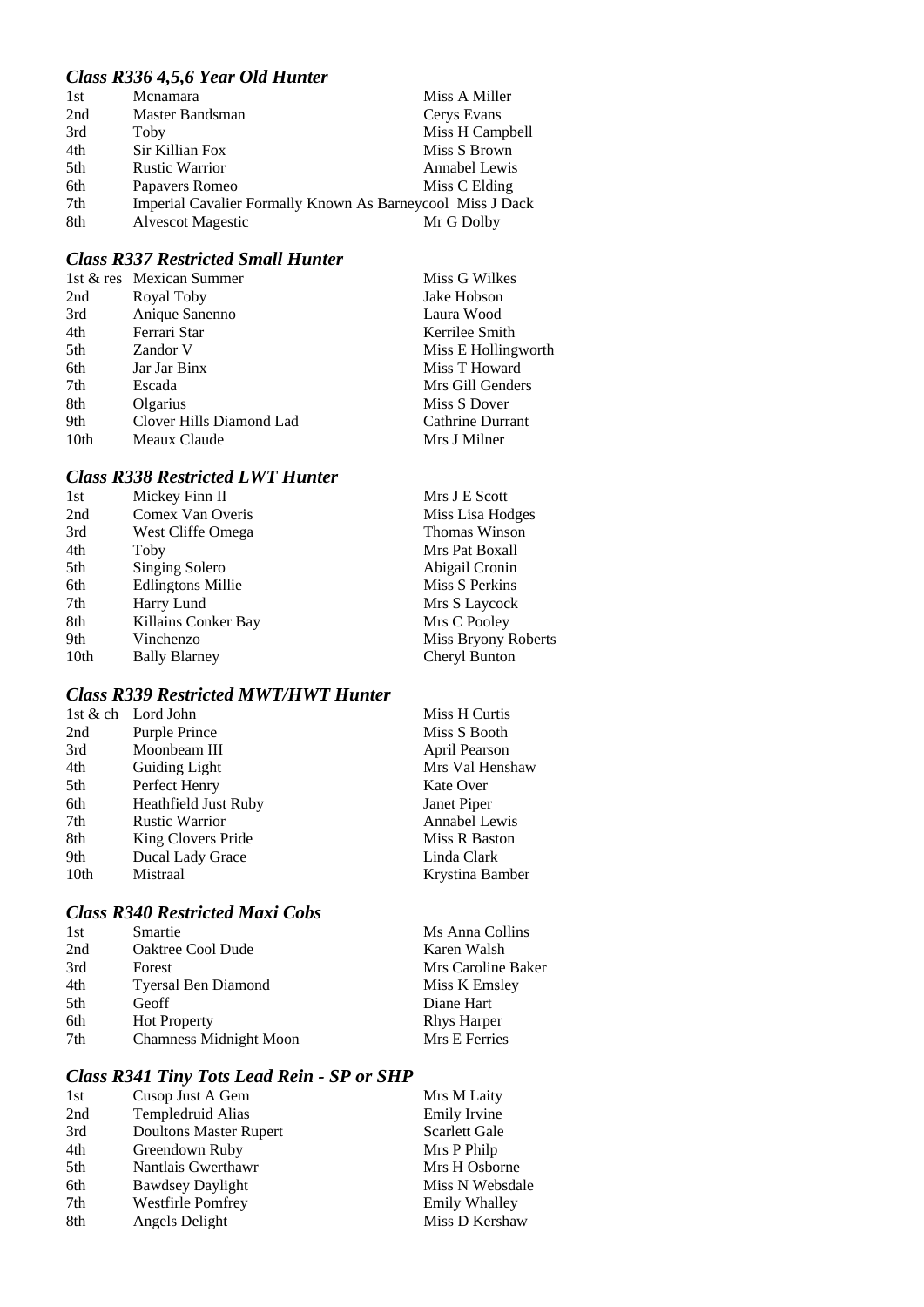| -9th | Alfie              | Mrs V Bignell |
|------|--------------------|---------------|
| 10th | Hammonds Tenacious | Mrs S Nelson  |

## *Class R342 Tiny Tots First Ridden SP / SHP*

| 1st | Rillaton Trade Fair      | Miss A Horner        |
|-----|--------------------------|----------------------|
| 2nd | Newtimes Summer Solstice | <b>Heather Shave</b> |
| 3rd | Linksbury Goldilocks     | Ms M O Connor        |
| 4th | Cosford Persia           | Mrs S Tierney        |
| 5th | Woodroyd Gayboy          | Miss K Williams      |
| 6th | Barkway Razzamataz       | Honor Memillan       |
| 7th | Scoop                    | Miss H Goodley-Gray  |

#### *Class R343 First Year First Ridden - SP/SHP*

| 1st | Caridines Cut - A - Dash | Miss Ella Morris       |
|-----|--------------------------|------------------------|
| 2nd | <b>Brookwater Charm</b>  | Rachel Frank           |
| 3rd | Lwyfo Tom Tom            | Mrs Maria Cook         |
| 4th | <b>Heatherton Posy</b>   | Vienna Brown           |
| 5th | Templedruid Hypericum    | Keileigh-louise Riding |
| 6th | Cosford Persia           | Mrs S Tierney          |
| 7th | Greendown Dewdrop        | Miss Rebecca Rayner    |
| 8th | Barkway Razzamataz       | Honor Memillan         |

## *Class I344 Young Handlers 8 years & under*

| <b>Foxcroft Miss Monique</b>  | Miss H Pickering       |
|-------------------------------|------------------------|
| Templedruid Hypericum         | Keileigh-louise Riding |
| Cosford Persia                | Mrs S Tierney          |
| Caridines Cut - A - Dash      | Miss Ella Morris       |
| <b>Oueensdale Red Pennant</b> | Miss L Daly            |
| Twylands Jewel                | Mrs A Sykes            |
| <b>Brandy Snap</b>            | Mrs Emma Parker        |
| Cayberry Rockafella           | Miss K Duxbury         |
| Rookery Jumble                | <b>Sharon White</b>    |
| Three-b Silverghost           | Miss Lorna Blake       |
|                               |                        |

## *Class I345 Young Handler 9 - 12 years*

| 1st & res Oakmill Bethany   | Georgia Toms       |
|-----------------------------|--------------------|
| Thistledown Angelic         | Mrs Z Lawrence     |
| Braveheart Iv               | Miss L Burbidge    |
| <b>Friars Heart Breaker</b> | Mrs Alison Oldknow |
| Linacre Snowdrop            | Sophie Gannon      |
| Sandydean Honourable Dream  | Mrs Victoria Dogan |
| Chinnook Coriander          | Miss A Davenport   |
| Millay Gingerbread          | Tim Gibson         |
| Wrentnall Lullaby           | Keeley McClarence  |
| Abercippyn Jaunty           | Miss C Storey      |
|                             |                    |

## *Class I346 Young Handler 13 - 18 years*

|      | 1st & ch Rosevillas Milly     | Miss Claire Connor    |
|------|-------------------------------|-----------------------|
| 2nd  | Brookwater Lord of the Light  | Lauren Elizabeth Finn |
| 3rd  | <b>Waltza Perfect Dream</b>   | Mrs Rebecca Spink     |
| 4th  | Apollos Buckeroo Boy          | Miss F Wood           |
| 5th  | Stormbreaker                  | Mr D Bennett          |
| 6th  | Blaengwili Mai                | Miss Zena Haydon      |
| 7th  | Coalburns Gypsy Queen         | Ms J Borthwick        |
| 8th  | Helawi Mountbatten            | Mrs J Rutherford      |
| 9th  | <b>Roslin Star Attraction</b> | Miss D Oliver         |
| 10th | <b>Orielton Satunn</b>        | Miss Chloe Nadin      |
|      |                               |                       |

#### *Class R347 M&M First Year First Ridden*

| Pantmanr Just-so      | Joanne Parker          |
|-----------------------|------------------------|
| Brynodyn Scimitar     | Mrs C Chinn            |
| <b>Bushmoor Rocco</b> | Sophie Gannon          |
| Briar Barnaby         | Becky Godfrey-Faussett |
| Waulkmill Swift       | Erin Wittich           |
|                       |                        |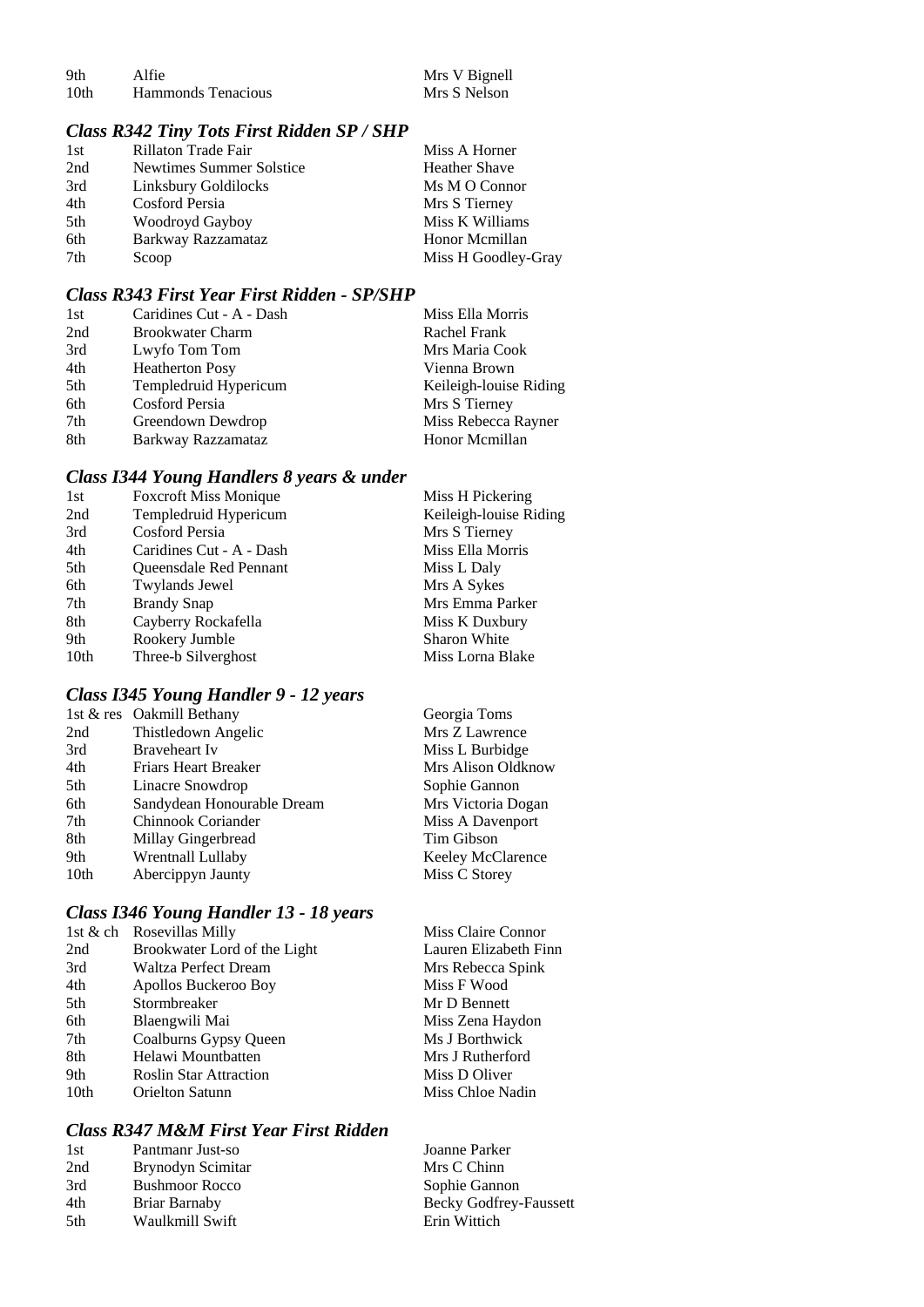| 6th  | Cayberry Rockafella    | Miss K Duxbury  |
|------|------------------------|-----------------|
| 7th  | <b>Highland Unique</b> | Mrs S Pinfield  |
| 8th  | Hafdre Unwedd          | Miss L Johnson  |
| 9th  | Beckside Golden Flute  | Philippa Luckin |
| 10th | Menai Slip The Net     | Mrs A Ross      |

## *Class R348 Ridden Un-Registered M&M / M&M Type*

| 1st | Prince Oberon         | Miss Charlotte Bunting        |
|-----|-----------------------|-------------------------------|
| 2nd | Diamond Affair        | Miss Jessica Hulbert          |
| 3rd | <b>Howen Saw Dust</b> | Mrs L Whyburd                 |
| 4th | Happa Jet             | <b>HAPPA</b>                  |
| 5th | <b>August Rush</b>    | <b>Miss Charlotte Bunting</b> |
| 6th | <b>Bryn Kirsty</b>    | Miss A Taylor                 |
| 7th | Golden Sunrise        | Ms A Careford                 |

#### *Class R349 M&M Lead Rein Small Breeds*

| 1st              | Springwater Last Light    | Danielle Cawte      |
|------------------|---------------------------|---------------------|
| 2nd              | Wind Of Time              | Mrs R Ward          |
| 3rd              | Carmaco American Dream    | Miss Jodie Shepherd |
| 4th              | Birchmoor Amelia          | Miss E Potts        |
| 5th              | Langfield Hollywood Hills | Miss S Johnstone    |
| 6th              | Ajax Of Transy            | Miss L Dolan        |
| 7th              | <b>Hisley Provost</b>     | Sophia Twitchen     |
| 8th              | Duradens Krugerrand       | Joanne Parker       |
| 9th              | Spinneybank Jasmine       | Carole Simmonds     |
| 10 <sub>th</sub> | <b>Sharpior Triumph</b>   | Mrs Penny Piggin    |

## *Class R350 Open Lead Rein Welsh Section A*

|                  | 1st & res Lacy Magnus         | Amy Howlett         |
|------------------|-------------------------------|---------------------|
| 2nd              | Rookery Jumble                | <b>Sharon White</b> |
| 3rd              |                               |                     |
| 4th              | Elcon Majic Blue              | Miss J Hughes       |
| 5th              | <b>Thistledown Scots Luck</b> | Grace Michaelides   |
| 6th              | Khyber Iliad                  | <b>Team Harmony</b> |
| 7th              | Coringwould Watercolour       | Miss Farrer         |
| 8th              | Thistledown Candice           | Mrs M Laity         |
| 9th              | <b>Bawdsey Dragons Tale</b>   | Mrs K Barrett       |
| 10 <sup>th</sup> | <b>Waitwith Fairy Dust</b>    | Mr P Hodgson        |
|                  |                               |                     |

## *Class R351 Open First Ridden Non-Welsh*

| 1st & ch         | <b>Brandsby Witchcraft</b> | Mrs J Chadwick    |
|------------------|----------------------------|-------------------|
| 2nd              | Westown Skylark            | Miss K Capstick   |
| 3rd              | Rekcilf Envoy              | Mrs J Britton     |
| 4th              | Locharmoss Symphony        | Mrs P Govier      |
| 5th              | Briden Perdargio           | Mrs Nikki Stewart |
| 6th              | Coppinshill Cristal        | Miss Tara Vaughan |
| 7th              | Cayberry Rockafella        | Miss K Duxbury    |
| 8th              | Clivoclast Nina            | Mrs L Turner      |
| 9th              | Pantmanr Just-so           | Joanne Parker     |
| 10 <sub>th</sub> | Waulkmill Swift            | Erin Wittich      |
|                  |                            |                   |

#### *Class R352 Open Welsh Sections A & B First Ridden*

| 1st  | Monksfield Huntsman    | Mrs Samantha Stanley |
|------|------------------------|----------------------|
| 2nd  | Tallares Birthday Boy  | Mia Biggs            |
| 3rd  | Delami Deloris         | Mrs J Hawkins        |
| 4th  | Llanarth Sotheby       | Mrs M Richards       |
| 5th  | Wernderris Ratatoville | Philippa Luckin      |
| 6th  | Pinewell Miranda       | Faye Heppelthwaite   |
| 7th  | Gweundir Dafydd        | Mrs Helen Barker     |
| 8th  | Ogilvie Ffion          | Mrs J Turner         |
| 9th  | Rookery Jumbo          | Miss Kelly Needham   |
| 10th | Llanalyn Awstin        | Miss K Roberts       |

## *Class R353 Tiny Tots M&M / Native Type Lead Rein*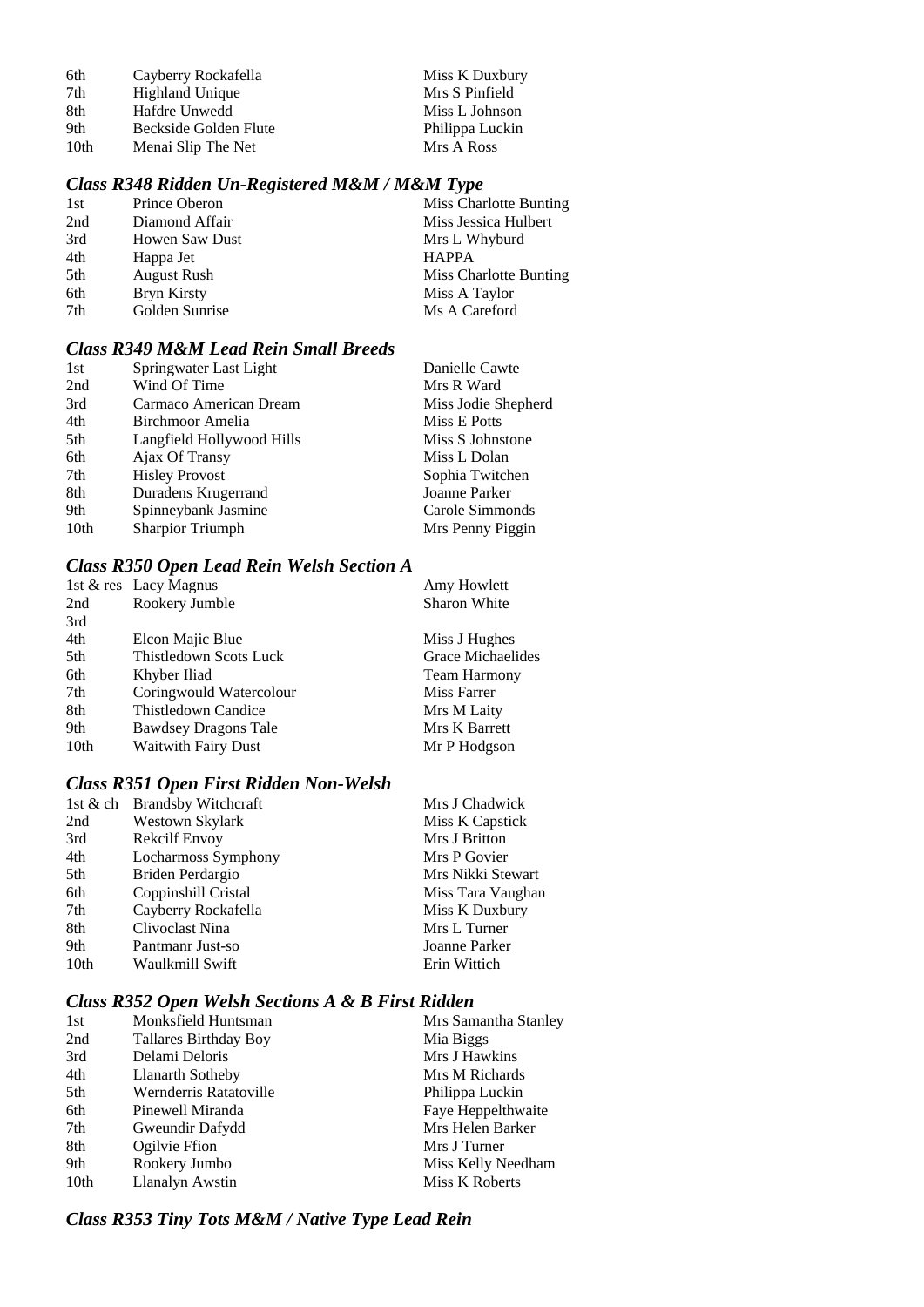| 1st              | Colne Hosta            | Daisy-May Allen      |
|------------------|------------------------|----------------------|
| 2nd              | Birchmoor Amelia       | Miss E Potts         |
| 3rd              | Shilstone Rocks Mayhem | Mrs Samantha Stanley |
| 4th              | Wernderris Ratatoville | Philippa Luckin      |
| 5th              | Springwater Last Light | Danielle Cawte       |
| 6th              | Templedruid Helio      | Mrs Alison Irvine    |
| 7th              | Waitwith Goldfinch     | Carrie Simmonds      |
| 8th              | Polaris Unicorn        | Miss J Roney         |
| 9th              | Hafdre Unwedd          | Miss L Johnson       |
| 10 <sub>th</sub> | Killbeestud Emma       | Miss S Clune         |

## *Class R354 Tiny Tots M&M / Native Type First Ridden*

| 1st              | Gwauniarll Whiskey      | Miss K Bowen          |
|------------------|-------------------------|-----------------------|
| 2nd              | Waulkmill Swift         | Erin Wittich          |
| 3rd              | Thistledown Scotts Haar | Miss L Bleazard       |
| 4th              | Beckside Golden Flute   | Philippa Luckin       |
| 5th              | Guywood Millicent       | Ms Angelina McCaffrey |
| 6th              | Cayberry Rockafella     | Miss K Duxbury        |
| 7th              | Newoak Storyteller      | <b>Heather Shave</b>  |
| 8th              | Rekcilf Envoy           | Mrs J Britton         |
| 9th              | Sarum Rio               | Mrs Aimee Devane      |
| 10 <sub>th</sub> | Pontgam Sandstorm       | Mrs Tina Greenwood    |

## *Class R355 Beginners Side Saddle*

#### *Class I356 In Hand Duns / Buckskins 4 years old & over*

|     | 1st & ch Dun An Oir Fernando | Miss F Cork         |
|-----|------------------------------|---------------------|
| 2nd | Aros Julietta                | Karen Smith         |
| 3rd | <b>Puddingwood Temptress</b> | Mr R Cook           |
| 4th | Limelights Happy Ever After  | Ms Sarah Sutherland |
| 5th | Ben Buidhe of Croila         | Jo Brew             |
| 6th | Abercippyn Jaunty            | Miss C Storey       |
| 7th | Carter                       | Mrs C Yardley       |

## *Class I357 In Hand Duns / Buckskins 1,2,3 Years Old*

|     | 1st & res Menai Euro Star | Mrs Lynn Hutcheson |
|-----|---------------------------|--------------------|
| 2nd | Plumtree Twilight         | Mrs L Day          |
| 3rd | Glynceriog Dewi           | Mrs Lynn Hutcheson |
| 4th | <b>Plumtree Chimaire</b>  | Mrs L Day          |
| 5th | Kadlee Mcgregor           | Mrs E Mangham      |
| 6th | Stormbreaker              | Mr D Bennett       |

#### *Class I358 Haflingers In Hand 4 years old & over*

|     | 1st & ch Oxnead Africa        | Mr & Mrs R W Snodin     |
|-----|-------------------------------|-------------------------|
| 2nd | <b>Nautilus</b>               | Miss S Hodges           |
| 3rd | Limerick Shanballymore-Tobias | Donna Sutton            |
| 4th | Limerick Sligo                | Mrs D J Bonser-Hadfield |
| 5th | Oxnead Aria                   | Miss Amanda Morgan      |

## *Class I359 Haflingers In Hand 1,2,3 years*

|     | 1st & res Hobart Artizan | Miss Danielle Baron |
|-----|--------------------------|---------------------|
| 2nd | <b>Sultan</b>            | Mrs Emily Bambridge |
| 3rd | Schieferstein Avenger    | Miss S Steel        |

#### *Class I360 In Hand Palomino any age*

| 1st | Glenlichd Fair Game           | John Checkley   |
|-----|-------------------------------|-----------------|
| 2nd | Evarth Milan                  | Mr Gary Lawless |
| 3rd | Radnor Mango                  | Mrs S Priestley |
| 4th | Limerick Shanballymore-Tobias | Donna Sutton    |
| 5th | Springfieldpark Replica       | Mr T Hall       |

#### *Class I361 Spotted / Appaloosa 4 years old & over*

| 1st & ch Domino |                               |  | Mrs E Sinclair Perry    |
|-----------------|-------------------------------|--|-------------------------|
|                 | 2nd & res Oakleys Miss Marble |  | Mrs Emma Sarah Matthews |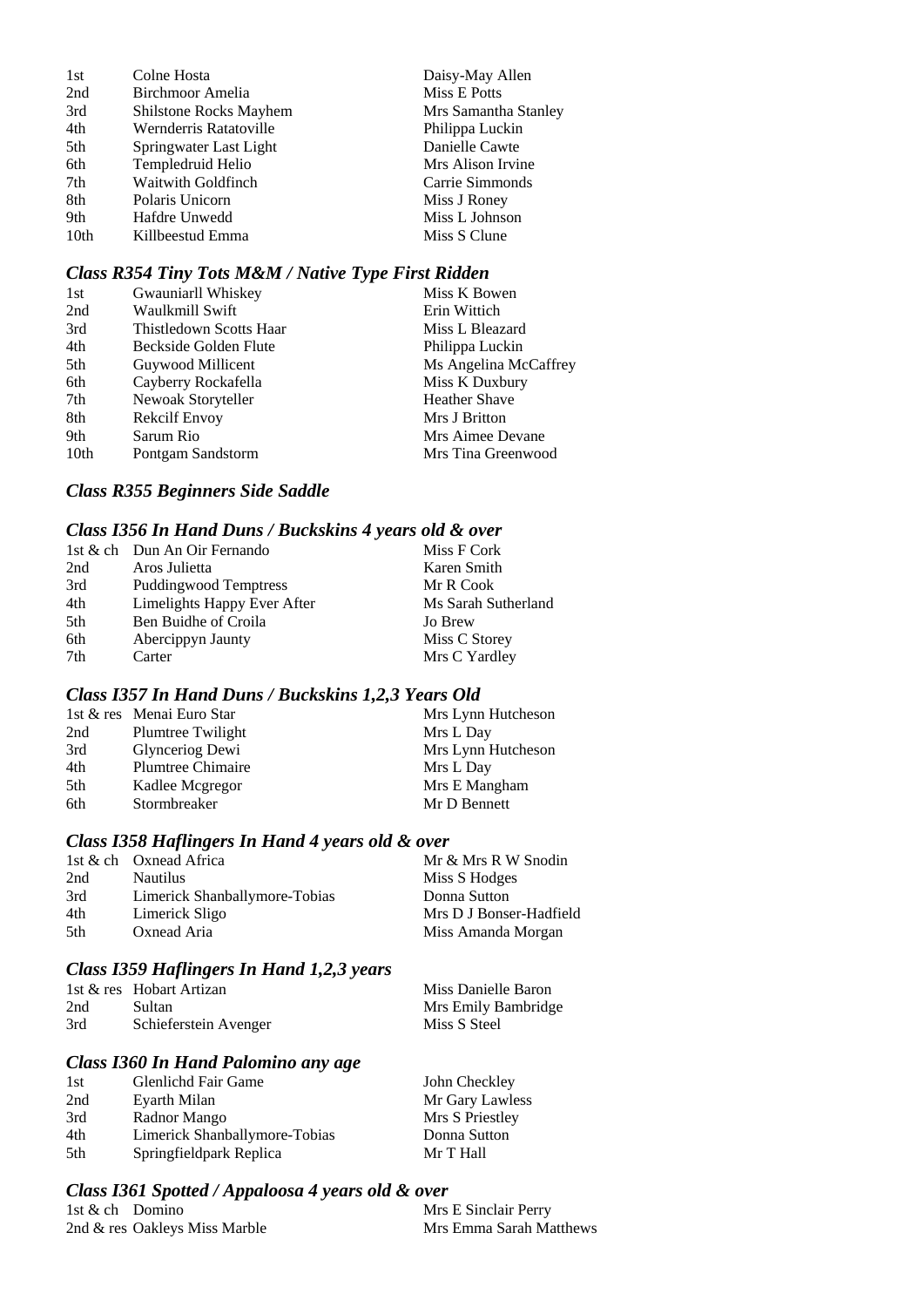| 3rd              | Desired Edition                | Megan Share         |
|------------------|--------------------------------|---------------------|
| 4th              | Springtime II                  | Mrs Carolyn Furnell |
| 5th              | Merrytrees Mega Pixel          | Mrs J Harrison      |
| 6th              | Bambi                          | Miss G Peverall     |
| 7th              | Mr Pepper Pot                  | Danielle French     |
| 8th              | Leopardsden Indras Mr Bumble   | Keely Bird          |
| 9th              | Leopardsden Indras Mr Mischief | Keely Bird          |
| 10 <sub>th</sub> | Weatheroak Manor Hector        | Mrs Carolyn Furnell |

#### *Class I362 Spotted / Appaloosa 1,2,3 years*

1st Tiger Lily Mrs Kirsty Wylde

| <b>Class I363 In Hand Thoroughbred</b> |                     |                   |  |
|----------------------------------------|---------------------|-------------------|--|
| 1st                                    | She Knows Too Much  | Mrs C Beer        |  |
| 2nd                                    | Bright Sun          | Ms H Warrington   |  |
| 3rd                                    | Son of Monsieur     | Mrs Donna Gardner |  |
| 4th                                    | Irish Jasmine       | Amie Hudson       |  |
| 5th                                    | <b>Grand Desire</b> | Julie Wright      |  |
| 6th                                    | Achromatic          | Jane Donald       |  |

#### *Class I364 In Hand Cobs / Maxi Cobs*

| 1st              | Lincoln Green              | Mrs R Mccourt       |
|------------------|----------------------------|---------------------|
| 2nd              | Paddy Power Ll             | Mrs B Richards      |
| 3rd              | Perrylands Gorgeous George | Miss Phaedra Towler |
| 4th              | Cob N Chips                | Steph Ryder-Bayes   |
| 5th              | Dees Stand And Deliver     | Miss K Mcphee       |
| 6th              | Millowbridge Molly         | Miss M Low          |
| 7th              | <b>Stanley Ovation</b>     | Miss Carly Reardon  |
| 8th              | Jarrett Hills Wizard       | Mrs T Tomlinson     |
| 9th              | Sky                        | Miss J Jennings     |
| 10 <sub>th</sub> | Bordercreek Dark Knight    | Miss J McCabe       |
|                  |                            |                     |

## *Class I365 In Hand Competition Horse 1,2,3 years*

| 1st & ch Freckleton Class Act | Katy Fearn          |
|-------------------------------|---------------------|
| <b>Archers Arrow</b>          | Miss Larissa Mayhew |
| <b>Heathroy Hugo</b>          | Mrs H Young         |
| Mollys Gibside Song           | Miss K Towns        |
| Vaguely Royal                 | Mrs C Beer          |
| Castlerise Juno               | Mr B Comb           |
| <b>TFS Coco</b>               | Miss Tracey Cook    |
|                               |                     |

## *Class I366 In Hand Competition Horse 4 years & over*

|     | 1st & res Klassic Duet        | Miss Chantal Rowlands |
|-----|-------------------------------|-----------------------|
| 2nd | Darius                        | Mrs R Page            |
| 3rd | Danson                        | Ms Gaynor Lilley      |
| 4th | Celestial Velvet              | Mrs S Bray            |
| 5th | Man on a Mission              | Laura Evans           |
| 6th | Son of Monsieur               | Mrs Donna Gardner     |
| 7th | <b>Highling Little Raskel</b> | Miss Denise Smith     |
| 8th | <b>Busker</b>                 | Mrs J E Scott         |
| 9th | Enrico                        | Miss L Spradbury      |
|     |                               |                       |

## *Class I367 In Hand Veteran Pony*

|      | 1st & ch Severnyale Hector  | Mr B Ferris              |
|------|-----------------------------|--------------------------|
| 2nd  | <b>Foxleat Rowenberry</b>   | Mrs J Grant & Mr W Hardy |
| 3rd  | Celestial Navigation        | Amy Boaler               |
| 4th  | Penycrug Sara               | Mr G Skeels              |
| 5th  | <b>Fontmell Rockefeller</b> | Mrs A Coller             |
| 6th  | Moonlighter                 | Miss Lynden Barrow       |
| 7th  | Hunny                       | Mr R Houghton            |
| 8th  | Faradale Jasmine            | Ms S Evans               |
| 9th  | Kings Blaze                 | Miss Kerry Whiteman      |
| 10th | Angel                       | Miss Danielle Botten     |
|      |                             |                          |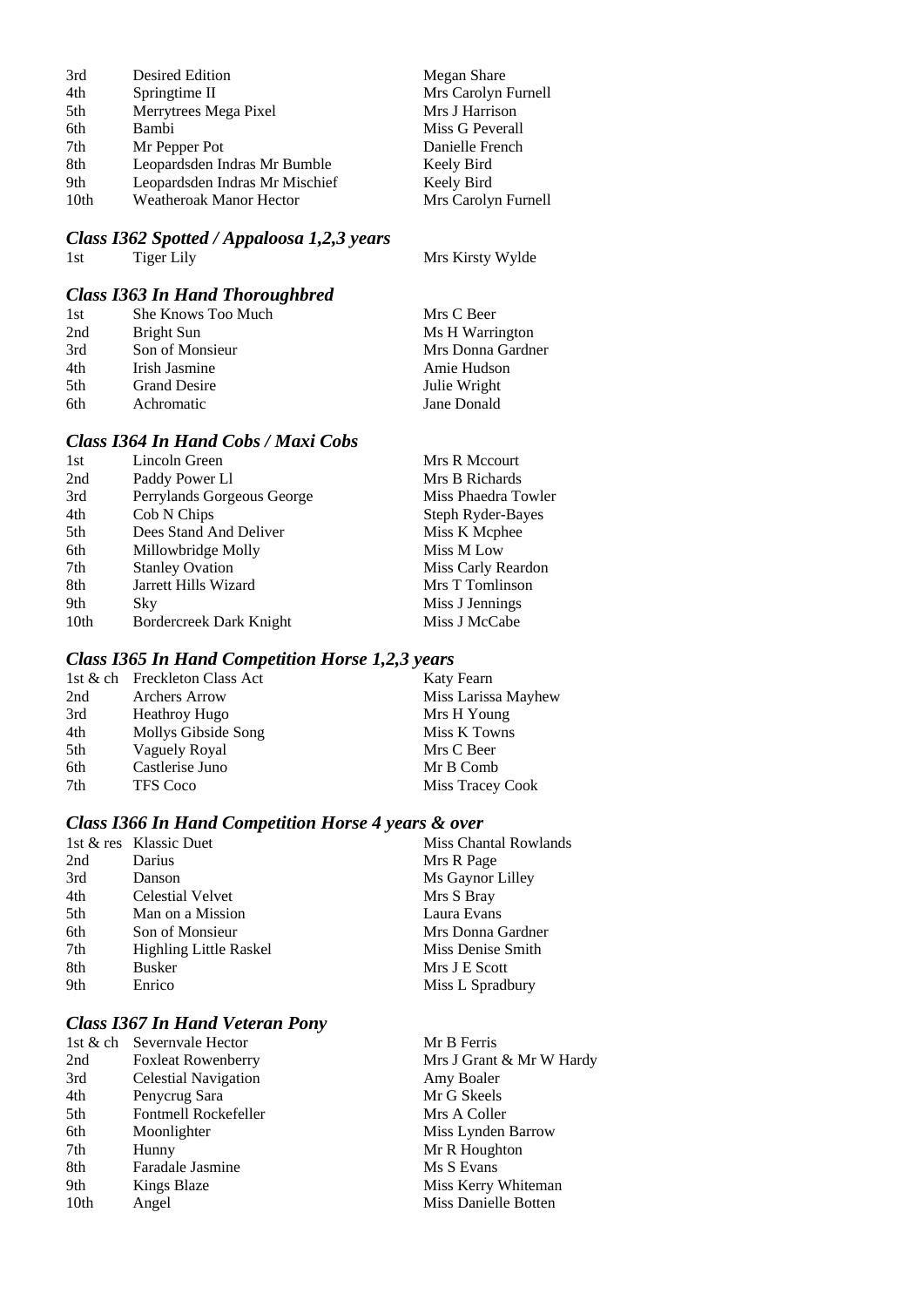#### *Class I368 In Hand Veteran Horses*

| 1st | Limehead Dapper Jack          | Jade Barlow                |
|-----|-------------------------------|----------------------------|
| 2nd | <b>Ballast Quays The Duke</b> | Miss Sarah Robinson        |
| 3rd | Dawn Fox                      | Miss C Handley             |
| 4th | Midnight Star                 | <b>Miss Natalie Moores</b> |
| 5th | Lizzie                        | Miss P Morgan              |
| 6th | Orlando B                     | Miss D Boot                |
| 7th | Otterburn                     | Mrs H Horton               |
| 8th | Hamptonne Opium               | Miss Victoria Wilson       |

## *Class I369 In Hand Veterans 20 years old & over*

|     | 1st & res Semicon Viola        | Mrs Trudie Bowes   |
|-----|--------------------------------|--------------------|
| 2nd | Warmwell Snap                  | Mrs Joanna Bowd    |
| 3rd | Red Admiral II                 | Miss L Burbidge    |
| 4th | <b>Woodstock Second Chance</b> | Miss Abbie Dunnage |
| 5th | The Crafty Fox                 | Mrs Karen Clarke   |
| 6th | Sontra                         | Louise Swann       |
| 7th | Silver Seka                    | Miss A Redding     |

#### *Class I370 In Hand World Breeds 1,2,3 Years Old*

|     | 1st & ch Mollys Gibside Song    | Miss K Towns          |
|-----|---------------------------------|-----------------------|
|     | 2nd $\&$ res SMHCS Dom Perignon | Miss Charlotte Cooper |
| 3rd | <b>Sultan</b>                   | Mrs Emily Bambridge   |
| 4th | Schieferstein Avenger           | Miss S Steel          |

#### *Class I371 In Hand World Breeds 4 years old & over*

| 1st  | Sealmasters Bar-Non Canada Dry | Mrs Tessa Reeve    |
|------|--------------------------------|--------------------|
| 2nd  | Celestial Velvet               | Sarah Bray         |
| 3rd  | Darius                         | Mrs R Page         |
| 4th  | <b>Sealmasters Sensation</b>   | Mrs Tessa Reeve    |
| 5th  | Sealmasters In Command         | Mrs Tessa Reeve    |
| 6th  | Silversons Valiant             | Mrs C Plastow      |
| 7th  | Jaen Xi                        | Mrs D Mardle       |
| 8th  | Barbarian Buccaneer            | Mrs Pamela Shipley |
| 9th  | Oxnead Aria                    | Miss Amanda Morgan |
| 10th | Wota Fiasco                    | Danielle French    |
|      |                                |                    |

#### *Class I372 Open M&M Small Breeds 1,2,3 years*

| 1st  | Dunaskin Gimli                 | <b>Eleanor Crate</b>  |
|------|--------------------------------|-----------------------|
| 2nd  | Cadlanvalley Superman          | Verity Checkley       |
| 3rd  | <b>Blethyn Starman</b>         | Mrs Sue Day           |
| 4th  | Meering Samphire               | Lauren Elizabeth Finn |
| 5th  | Tussilago Kinsman              | Mrs N Scott           |
| 6th  | <b>Bronheulog Easter Poppy</b> | Mrs S Board Jones     |
| 7th  | Llanai Tiago 92336             | Mrs Louise Bingham    |
| 8th  | Littleoak Seren Mist           | Mrs Pauline Reynolds  |
| 9th  | <b>Boothsdale Butterfly</b>    | Wayne Bailey          |
| 10th | Kyneton Twilight               | <b>Sally Jones</b>    |
|      |                                |                       |

#### *Class I373 Open M&M Small Breeds 4 yrs & over*

| 1st  | <b>Foxleat Rowenberry</b>    | Mrs J Grant & Mr W Hardy |
|------|------------------------------|--------------------------|
| 2nd  | <b>Blethyn Bobby Dazzler</b> | Mrs Sue Day              |
| 3rd  | <b>Empress Of Crafton</b>    | Verity Checkley          |
| 4th  | Dunkery Coaltit              | Mrs S Mota               |
| 5th  | Blaencila Ma                 | Lisa Mewes               |
| 6th  | Ceulan Mellt                 | Andrea Pearman           |
| 7th  | Dolrhedyn Solo               | Miss J Earley            |
| 8th  | <b>Tryfel Fancy</b>          | Miss K Knowles           |
| 9th  | Brynamman Gafyn              | Ms Donna Jackson         |
| 10th | Salbrook Troy                | Mrs S Swires             |
|      |                              |                          |

## *Class I374 Open M&M Large Breeds 1,2,3 years*

| 1st | Lochlands King Roger | <b>Mrs Tracey Burton</b> |
|-----|----------------------|--------------------------|
| 2nd | Menai Euro Star      | Lynn Hutcheson           |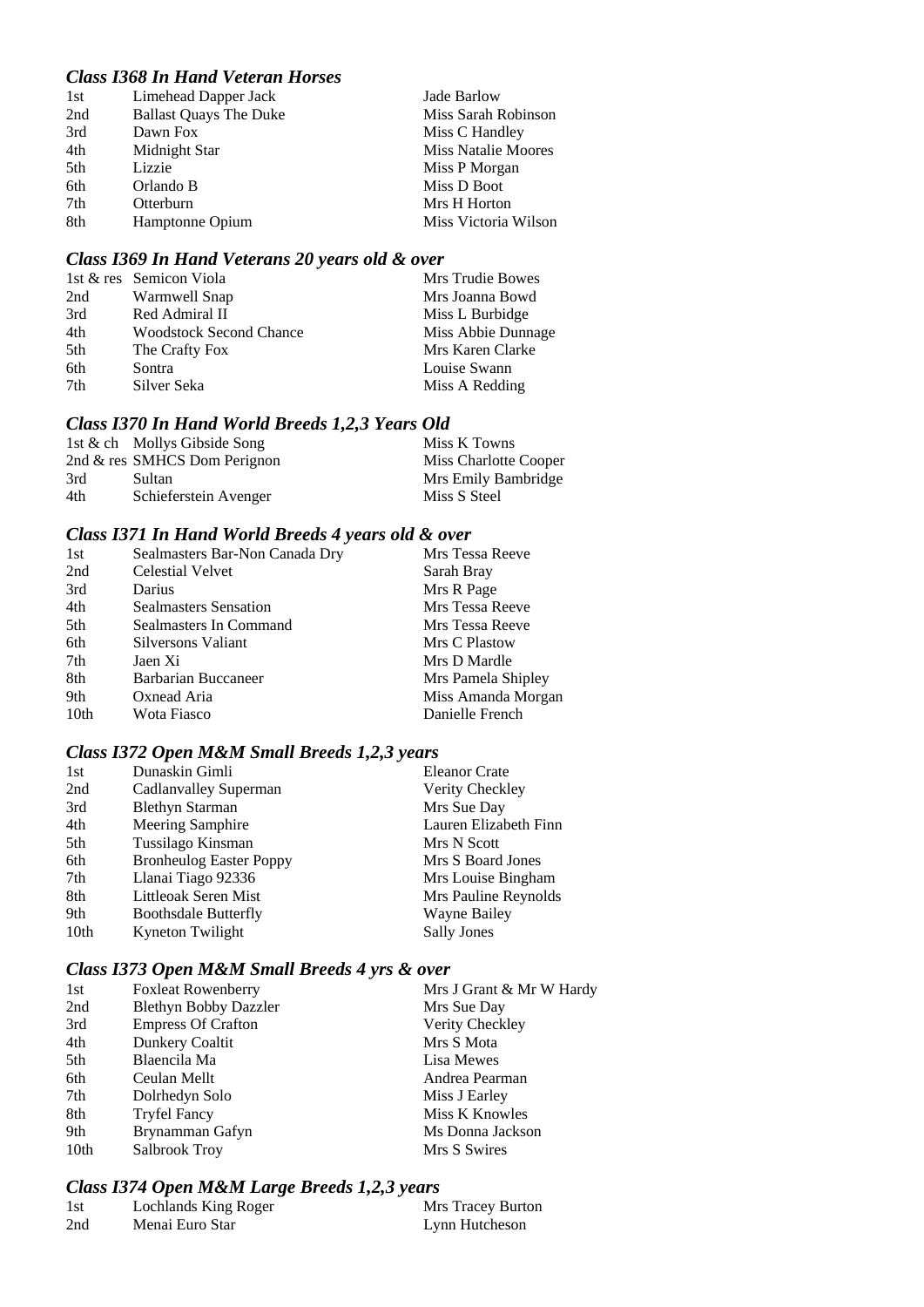| 3rd | Greenbeck Bamboozle      | Miss L Nicholls  |
|-----|--------------------------|------------------|
| 4th | Foxhollow Alwyn Tywysog  | Mrs Kay Gibson   |
| 5th | Arthen Seren Sparc       | Mrs Kathy Pearce |
| 6th | Deytheur Prince of Wales | Natalie Hulme    |
| 7th | Lownthwaite Lotto        | Mrs C Wrigley    |

## *Class I375 Open M&M Large Breeds 4 yrs & over*

| 1st              | Manorian Melanite      | Mrs N Thompson      |
|------------------|------------------------|---------------------|
| 2nd              | Drummore Hazy Mist     | Mrs K Talbot        |
| 3rd              | Pooreen Melody         | Georgia Crouchman   |
| 4th              | Peveril Pendragon      | Miss G Bruce        |
| 5th              | Glynwyn Fine And Dandy | Lisa Mewes          |
| 6th              | Swalesmoor Annwyl      | Louise Swann        |
| 7th              | Macdougaldene          | Miss Hannah Coggles |
| 8th              | Withenlea Eleanor      | Mrs Susan Pool      |
| 9th              | Strinesdale Samuel     | Kayleigh Twigger    |
| 10 <sub>th</sub> | Dylasan Cerys Mai      | Mr B Butler         |

## *Class R376 Equifest Eventer not exceeding 133cms*

| Miss Charlotte Bunting |
|------------------------|
|                        |
|                        |
|                        |
|                        |

#### *Class R377 Equifest Eventer not exceeding 143cms*

| 1st | Willow Tia Maria            | Jane Burton      |
|-----|-----------------------------|------------------|
| 2nd | Warren Mini Mix             | Caitlin Proctor  |
| 3rd | Lady Gracey                 | Lucy Price       |
| 4th | Marty                       | Jade Thompson    |
| 5th | <b>Starlight Express IV</b> | Miss K Harrison  |
| 6th | <b>Banner Breeze</b>        | Lydia Balls      |
| 7th | Linbrook Numero Uno         | Bracken Victoria |

#### *Class R378 Equifest Eventer not exceeding 153cms*

| 1st | Riversdale Papago     | Rachel Bickers          |
|-----|-----------------------|-------------------------|
| 2nd | Little Acorns Woody   | Miss Charlotte Budworth |
| 3rd | Pixel Perfect         | Mrs L Harris            |
| 4th | Robe Ruadh            | Nicloe Billington       |
| 5th | Fivale Indian Art     | Miss R Hobbs            |
| 6th | Myshall Fred          | Olivia Minihane         |
| 7th | Monroe Queen          | Holly Illingworth       |
| 8th | Holme Lodge Danny Boy | Mrs Felicity Saint      |

## *Class R379 Equifest Eventing Exceeding 153cms*

| 1st | Orbitall              | Jamie Ryder-Phillips     |
|-----|-----------------------|--------------------------|
| 2nd | <b>Bonjour</b>        | Rebecca Gribben          |
| 3rd | Tinx                  | Miss Southerly Roberts   |
| 4th | <b>Fizz</b>           | Miss Southerly Roberts   |
| 5th | Armani                | Lucy Greenwood           |
| 6th | Goliath               | Miss Samantha Pilling    |
| 7th | Richmondlea Terence   | Miss Jess Andrews Gayler |
| 8th | Roxborough Mistic Meg | Chloe Coward             |
|     |                       |                          |

## *Class R380 M&M WHP Exceeding 138cms*

|     | 1st & ch Dycott Welsh King | Angela Jackson      |
|-----|----------------------------|---------------------|
| 2nd | <b>Wealdstone Prince</b>   | Ms V Eggleston      |
| 3rd | Mirah Hero                 | Miss K Duxbury      |
| 4th | Corofin King               | Miss Hannah Coggles |
| 5th | Cloonahinch White Beauty   | Mrs Emma Condon     |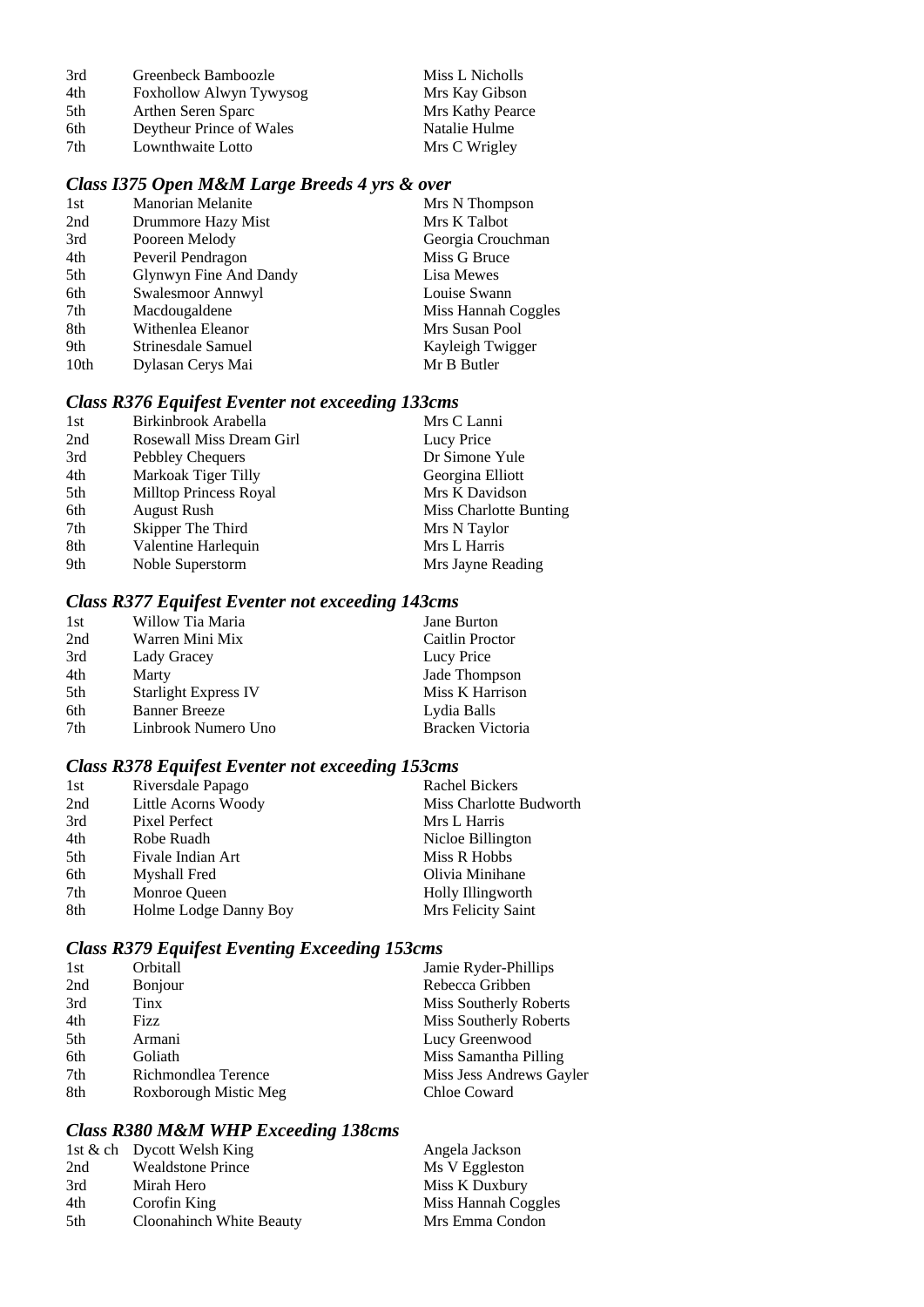| 6th  | Brynfa Superman      | Miss Megan Lewis      |
|------|----------------------|-----------------------|
| 7th  | Ervelough Padraic    | Jade Thompson         |
| 8th  | High Flyer           | <b>Brittany Banks</b> |
| 9th  | Lochan Lass          | Miss K Murray         |
| 10th | Cwmbegg Black Prince | Mrs C Webb            |

#### *Class R381 M&M WHP not exceeding 138cms*

| 1st              | Kallistalodge Comet           | Katie Bettison   |
|------------------|-------------------------------|------------------|
| 2nd              |                               |                  |
| 3rd              | Sorrelcourt Talisker          | Mrs Shelley Dyer |
| 4th              |                               |                  |
| 5th              | Carrock Stormbreaker          | Sophie Annall    |
| 6th              | Caebryn Azra                  | John Elliott     |
| 7th              |                               |                  |
| 8th              |                               |                  |
| 9th              | Rodlease Ballerina            | Miss N Read      |
| 10 <sub>th</sub> | <b>Thornberry Masterpeice</b> | Alison Duval     |
|                  |                               |                  |

#### *Class R382 M&M WHP not exceeding 122cms*

| 1st & res Dinacre Billberry  | Colette Rogers      |
|------------------------------|---------------------|
| Delami Roulette Red          | Mr Jack Summers     |
| <b>Mompesson Royal Party</b> | Mrs S Blythe        |
| Khyber Iliad                 | <b>Team Harmony</b> |
| Conrhenny Jellybaby          | Miss A Corlett      |
| Ffynnonbach Llewelyn         | Andrea Pearman      |
| Ikleton Shindig              | Mrs Jean Cartwright |
| <b>Tryfel Arrow</b>          | Hope Fisher         |
| <b>Bengad Rangers Button</b> | Mrs Lynda King      |
| Middleside Brandy            | Mrs L Ker           |
|                              |                     |

#### *Class R383 Open Working Hunter*

| 1st  | Tinx                     | Miss Southerly Roberts |
|------|--------------------------|------------------------|
| 2nd  | <b>Blue River</b>        | Miss A Corlett         |
| 3rd  | Armani                   | Lucy Greenwood         |
| 4th  | Mistraal                 | Krystina Bamber        |
| 5th  | <b>Flagmount Dazzler</b> | Ms S Birbeck           |
| 6th  | <b>Billy Nibbles</b>     | Mrs G Hardie           |
| 7th  | Clover Hills Diamond Lad | Cathrine Durrant       |
| 8th  | Viva La Diva             | Mrs J Rushmer          |
| 9th  | Touchstone II            | Mrs A Fligg            |
| 10th | Roxborough Mistic Meg    | Chloe Coward           |
|      |                          |                        |

#### *Class R384 Open WHP 153cms*

| 1st | High Flyer         |
|-----|--------------------|
| 2nd | Myshall Fred       |
| 3rd | Colour Action      |
| 4th | Knocka Woody Paddy |
| 5th | Nutmeg             |

#### *Class R385 Open WHP 143cms*

| 1st | Mama Mia            |  |
|-----|---------------------|--|
| 2nd | Kristena            |  |
| 3rd | Marty               |  |
| 4th | Kilclammon Shadow   |  |
| 5th | Linbrook Numero Uno |  |
| 6th | Two Tone Teddy      |  |

#### *Class R386 Open WHP 133cms*

| 1st | Silverstar Archie        |
|-----|--------------------------|
| 2nd | Rosewall Miss Dream Girl |
| 3rd | Weggs Tanera More        |
| 4th | Pebbley Chequers         |

#### *Class R387 Working Show Horse*

| Miss Southerly Rober |  |
|----------------------|--|
| Miss A Corlett       |  |
| Lucy Greenwood       |  |
| Krystina Bamber      |  |
| Ms S Birbeck         |  |
| Mrs G Hardie         |  |
| Cathrine Durrant     |  |
| Mrs J Rushmer        |  |
| Mrs A Fligg          |  |
| <b>Chloe Coward</b>  |  |
|                      |  |

Mrs Debbie Banks Olivia Minihane April Pearson Rachel Frank Mrs J Marshall

Miss M Pullen Mr D Horner Jade Thompson Miss Amanda Wilson Bracken Victoria Alicia Bray

Daisy Proctor Lucy Price Mrs Lynda King Dr Simone Yule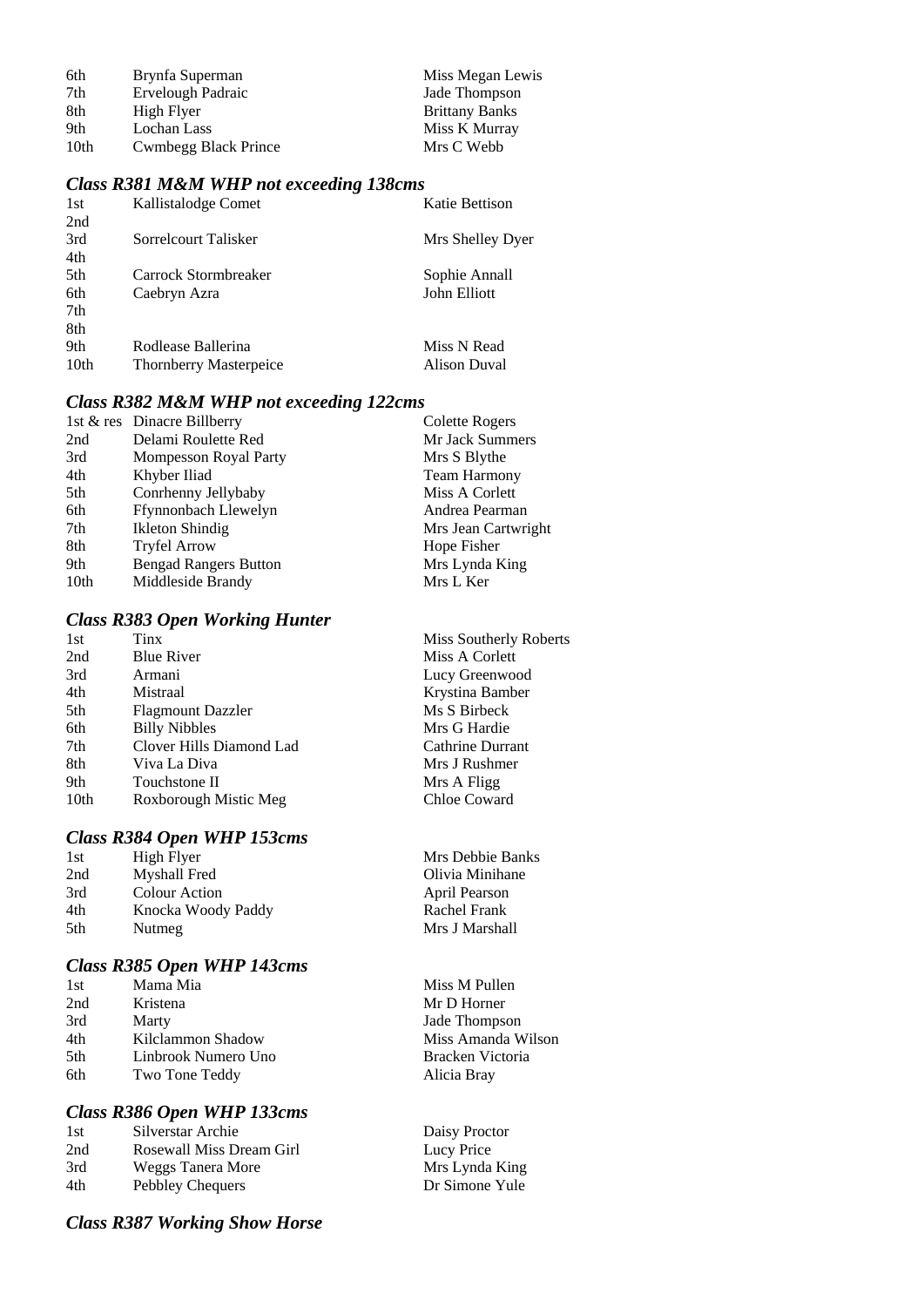| 1st | Templebready Alainn       | Mrs Sue Jackson     |
|-----|---------------------------|---------------------|
| 2nd | The Jays Athena           | Miss Z Barbery      |
| 3rd | Vishnu                    | Miss N Bird         |
| 4th | Casper Van Overis Z       | Jasmine Kearey      |
| 5th | Harry Lund                | Mrs S Laycock       |
| 6th | Primitive Poirot          | Anna Chaplin        |
| 7th | Cherokee                  | Miss Alexa Andrews  |
| 8th | Eagle Spirit              | Mrs G Young         |
| 9th | <b>Cathmor Opposition</b> | Mrs Amanda Gaughran |

## *Class R388 Working Cobs / Traditional Cobs*

| 1st | <b>Colour Action</b>       | April Pearson         |
|-----|----------------------------|-----------------------|
| 2nd | Forest                     | Mrs Caroline Baker    |
| 3rd | Oconner                    | Miss Paula Bircumshaw |
| 4th | <b>Jack Harvey Frost</b>   | Jillian Ward          |
| 5th | <b>Ballysketh Blue</b>     | Prudence Bowley       |
| 6th | Cobdot com II              | Jo Cocker             |
| 7th | Stilton                    | Miss B Williamson     |
| 8th | <b>Tyersal Ben Diamond</b> | Miss K Emsley         |
| 9th | Albert                     | Miss S Brooker        |

## *Class R389 Open Nursery Stakes*

| 1st              | Rozenhofs Iwan                 | <b>Isabelle Reading</b> |
|------------------|--------------------------------|-------------------------|
| 2nd              | <b>Weggs Tanera More</b>       | Mrs Lynda King          |
| 3rd              | Noble Superstorm               | Eve Reading             |
| 4th              | Poppy                          | Mrs C Chinn             |
| 5th              | <b>Brookhall Consort</b>       | Rosie Ringer            |
| 6th              | Stockham Peter Pan             | Mrs C Lanni             |
| 7th              | Ladywood Lodge May Day Suprise | Gabriella Hodgkiss      |
| 8th              | Milford Fair Ballad            | Mrs J Tulloch           |
| 9th              | Gydros Mr Magoo                | Anna Price              |
| 10 <sub>th</sub> | Serengloyn Spartacus           | Alice Moralee           |
|                  |                                |                         |

### *Class R390 Open Cradle Stakes*

| 2nd<br>Blaenau Fantasia<br>3rd<br>Conrhenny Jellybaby<br>Miss A Corlett<br>4th<br>Sardis Cassius<br>Mrs C Lanni<br>5th<br>Gydros Mr Magoo<br>Anna Price<br><b>Weggs Little Shellay</b><br>6th<br>Alicia Bray<br>Draconis Firebolt<br>7th<br>8th<br>Mr W Knight<br>Rockyview Picasso<br>9th<br>Middleside Brandy<br>Mrs L Ker<br>10th<br>Cui Flint | 1st | llanfrechra Jolene | Poppy Carr       |
|---------------------------------------------------------------------------------------------------------------------------------------------------------------------------------------------------------------------------------------------------------------------------------------------------------------------------------------------------|-----|--------------------|------------------|
|                                                                                                                                                                                                                                                                                                                                                   |     |                    | Mrs Z Lawrence   |
|                                                                                                                                                                                                                                                                                                                                                   |     |                    |                  |
|                                                                                                                                                                                                                                                                                                                                                   |     |                    |                  |
|                                                                                                                                                                                                                                                                                                                                                   |     |                    |                  |
|                                                                                                                                                                                                                                                                                                                                                   |     |                    |                  |
|                                                                                                                                                                                                                                                                                                                                                   |     |                    | Isabelle Reading |
|                                                                                                                                                                                                                                                                                                                                                   |     |                    |                  |
|                                                                                                                                                                                                                                                                                                                                                   |     |                    |                  |
|                                                                                                                                                                                                                                                                                                                                                   |     |                    | Mr James Munro   |

## *Class R391 Style & Performance 65cms*

| 1st              | Popsters Masterclass        | Mrs Emma Jane Smith |
|------------------|-----------------------------|---------------------|
| 2nd              | Charlie Highwayman          | Mrs Pat Morris      |
| 3rd              | <b>Mossvalley Valentine</b> | Miss Katie Goulding |
| 4th              | Ffynnonbach Llewelyn        | Andrea Pearman      |
| 5th              | Oakmill Lysander            | Mrs Ella Souster    |
| 6th              | Neuaddparc Galileo          | Miss Lucy Bednall   |
| 7th              | Pentrefelin Gee Whiz        | Mr T Newton         |
| 8th              | Drummore Hazy Mist          | Mrs K Talbot        |
| 9th              | Drevour Facebook            | Miss M Eyers        |
| 10 <sub>th</sub> | Emmas Anabella              | Mrs M Milroy        |
|                  |                             |                     |

## *Class R392 Style & Performance 70cms*

| Charlie Highwayman       | Mrs Pat Morris      |
|--------------------------|---------------------|
| <b>Brookhall Consort</b> | Rosie Ringer        |
| Popsters Masterclass     | Mrs Emma Jane Smith |
| Warren Dun Delicious     | Mrs Vanessa Murray  |
| Knight Maverick          | Miss Beth Andrews   |
| Talk of The Town III     | Georgina Maywood    |
|                          |                     |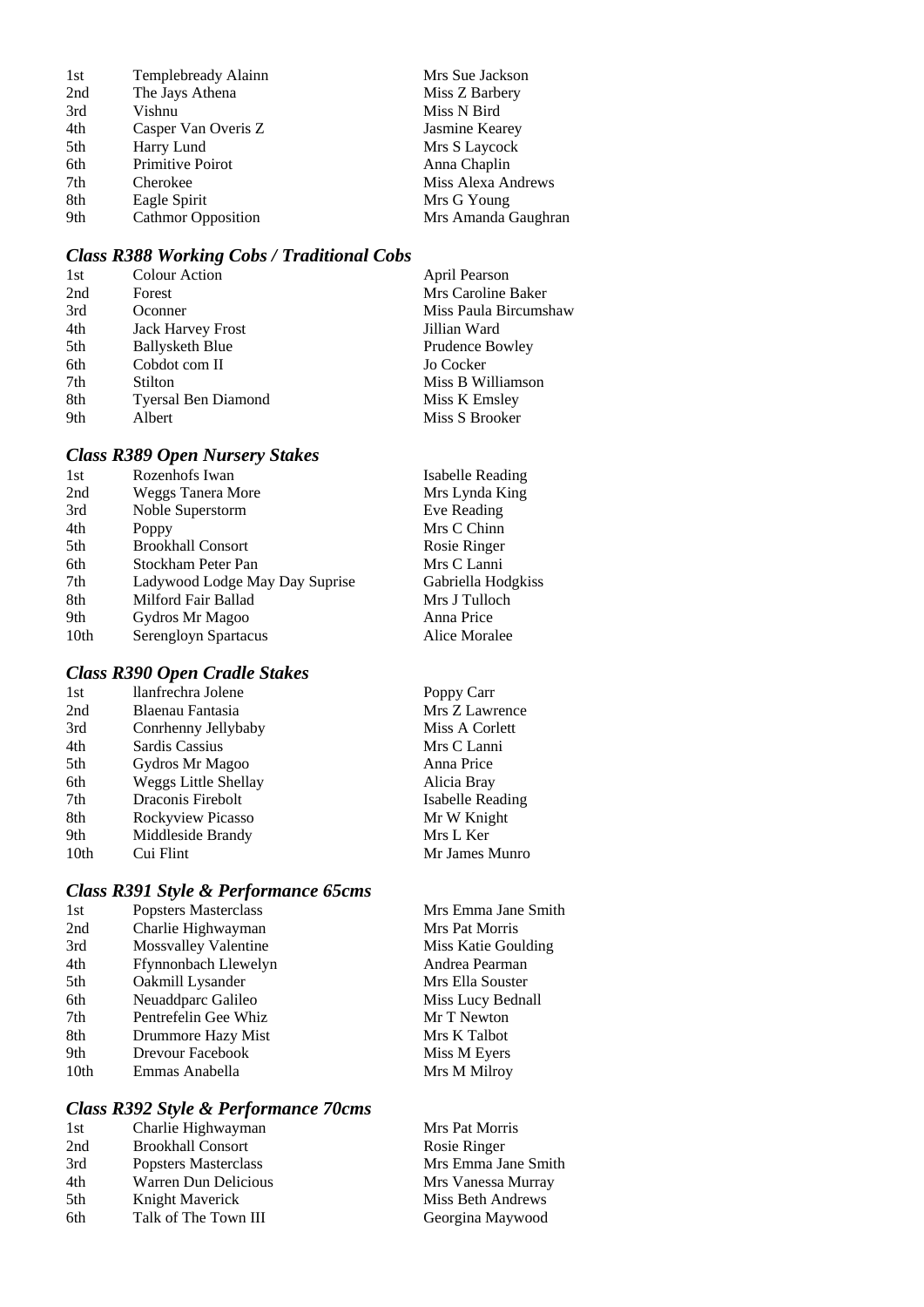| 7th              | Emmas Anabella          | Mrs M Milroy     |
|------------------|-------------------------|------------------|
| -8th             | Mr Bobby                | Miss C Dean      |
| 9th              | Neutrino                | Miss R Bradby    |
| 10 <sub>th</sub> | <b>Bunratty Blossom</b> | Miss M Michalski |

#### *Class R393 Style & Performance 75cms*

| 1st  | Vilou De Bd               | Mrs L Maddox        |
|------|---------------------------|---------------------|
| 2nd  | Oxcroft Carmen Electra    | Miss J Ullyett      |
| 3rd  | Kallistalodge Comet       | Katie Bettison      |
| 4th  | Lickeen Jack              | Natalie Porter      |
| 5th  | Talk of The Town III      | Georgina Maywood    |
| 6th  | Springwind Da Vinci       | Mrs Jo Shickell     |
| 7th  | Viva La Diva              | Mrs J Rushmer       |
| 8th  | Pentrepiod Dancer         | Miss Tracey Gribben |
| 9th  | Logan                     | Tabitha Case        |
| 10th | <b>Matthroy Tom Jones</b> | Anna Chaplin        |
|      |                           |                     |

#### *Class R394 Working Veteran Pony*

|                    | Mrs Diane Mulhern               |
|--------------------|---------------------------------|
| Aberdovey Afon Ddu | Miss J Hunt                     |
| Merrie Maydance    | Mrs S Dobson                    |
| Dryden Debonair    | Miss N Blaize                   |
| Severnyale Hector  | Mr B Ferris                     |
| <b>Bucks Fizz</b>  | Mrs C Jacobsen                  |
| Stourton Jethro    | Alexy Jackson                   |
| Wicked Willow      | Daisy Proctor                   |
|                    | 1st & ch Cosley Sweet Sensation |

#### *Class R395 Working Veteran Horse*

|     | 1st & res Otterburn  | Sarah Horton       |
|-----|----------------------|--------------------|
| 2nd | <b>Billy Nibbles</b> | Alex Hardie        |
| 3rd | Nutmeg               | Mrs J Marshall     |
| 4th | Monarch Of The Glen  | Miss F Vaughan     |
| 5th | Vilou De Bd          | Mrs L Maddox       |
| 6th | The Firewall         | Mrs Fran Embleton  |
| 7th | Im Backagain         | Mrs E Simpson      |
| 8th | <b>Boris</b>         | Ms Alice Griffiths |
| 9th | Powerswood Punch     | Jill Bousfield     |

#### *Class R396 Certified Working Hunter*

| 1st              | <b>Ticktoc Tim</b>     | Mrs Alison Morton     |
|------------------|------------------------|-----------------------|
| 2nd              | The Black Cavalier     | Mrs C Excell-Outram   |
| 3rd              | Springwind Da Vinci    | Mrs Jo Shickell       |
| 4th              | Conterpart II          | Christine Heady       |
| 5th              | Meelickisland Lighting | Ben Halsall           |
| 6th              | Vinura Bertie          | Miss A Shaw           |
| 7th              | Monroe Queen           | Holly Illingworth     |
| 8th              | Castle Fantastic       | Ms Elizabeth Burbidge |
| 9th              | Hello Juno             | Mrs Diane Mulhern     |
| 10 <sub>th</sub> | Downderry What-Not     | Miss H Plummer        |
|                  |                        |                       |

## *Class R397 Certified Working Hunter Pony*

|                  | 1st & ch Willow Tia Maria   | Jane Burton   |
|------------------|-----------------------------|---------------|
|                  | 2nd & res Ervelough Padraic | Jade Thompso  |
| 3rd              | <b>Jack Harvey Frost</b>    | Jillian Ward  |
| 4th              | <b>Matthroy Tom Jones</b>   | Anna Chaplin  |
| 5th              | Noble Superstorm            | Eve Reading   |
| 6th              | Cloonahinch White Beauty    | Mrs Emma Co   |
| 7th              | Pebble                      | Rosie Ringer  |
| 8th              | Serengloyn Spartacus        | Alice Moralee |
| 9th              | Markoak Tiger Tilly         | Mrs J Elliott |
| 10 <sub>th</sub> | Killoughter Gold Dust       | Mrs V Lawes   |
|                  |                             |               |

## *Class R398 Dressage Test - Novice 24*

1st Spymaster Mr Daniel & Mrs Lisette Taylor

Jane Burton Jade Thompson Jillian Ward Anna Chaplin Eve Reading Mrs Emma Condon Rosie Ringer Alice Moralee Mrs J Elliott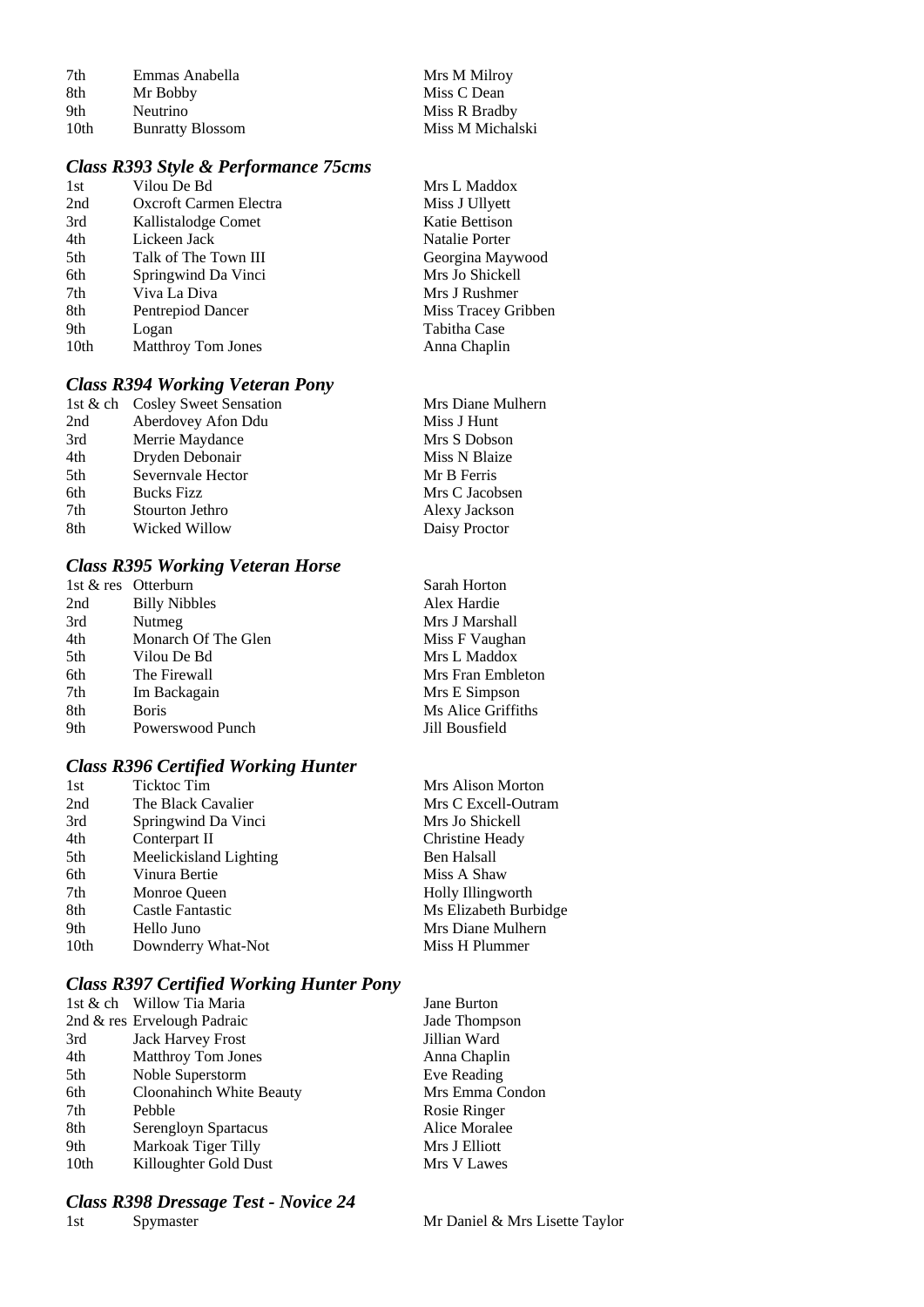| 2nd              | Frankie Boy Of Danthorpe  | Miss P Robinson        |
|------------------|---------------------------|------------------------|
| 3rd              | Twice As Smart            | Mrs M Richards         |
| 4th              | <b>Black Prince Bobby</b> | Miss E Wilkinson       |
| 5th              | Romany VI                 | Catherine Alton        |
| 6th              | Cocum Niniane             | Mrs J Rutherford       |
| 7th              | Blue By You               | <b>Florian Gilston</b> |
| 8th              | Dunsmore Glenfiddich      | <b>Annette Perry</b>   |
| 9th              | Joss                      | Mr G Betson            |
| 10 <sub>th</sub> | Miss-demeanour            | Mrs Lyn Gould          |

## *Class R399 Concours D'Elegance - Riders 16 years & under*

| 1st              | Rockyview Remus                      | <b>Bethany Ellis</b>      |
|------------------|--------------------------------------|---------------------------|
| 2nd              | Monroe Queen                         | Holly Illingworth         |
| 3rd              | Galwyn Shadow                        | Miss G Denning            |
| 4th              | Llanalyn Awstin                      | Miss K Roberts            |
| 5th              | <b>Broadgrove Spanish Connextion</b> | Miss K Towns              |
| 6th              | Desarbre Icicle                      | Mollie Pilkington Whitham |
| 7th              | Apache Double Take                   | Abi Wood                  |
| 8th              | Jemoon High Society                  | <b>Bronte Thompson</b>    |
| 9th              | Newoak Storyteller                   | <b>Heather Shave</b>      |
| 10 <sub>th</sub> | Oakmill Bethany                      | Georgia Toms              |
|                  |                                      |                           |

## *Class R400 Concours DElegance Riders 17 years & over*

| 1st  | Highlane Riley                 | Miss Rachal Fairbairn |
|------|--------------------------------|-----------------------|
| 2nd  | <b>Balmoral Muick</b>          | Mrs Danielle Thelwell |
| 3rd  | Godebog Issac                  | Chelsea Brown         |
| 4th  | Paint Me Perfect               | <b>Alison Duval</b>   |
| 5th  | <b>Twywell Samuel Pepys</b>    | Miss Aimee Toseland   |
| 6th  | Wexland Dafydd Du              | Miss Mcclarence       |
| 7th  | Hamptonne Opium                | Miss Victoria Wilson  |
| 8th  | Foryd Commander                | Miss J Jennings       |
| 9th  | <b>Stoatley Two Daisy Jane</b> | <b>Emily Henton</b>   |
| 10th | Samuel                         | Miss C Coulbeck       |

## *Class R401 Concours DElegance Traditional Clothing*

| 1st  | <b>Taffechan Miss Moneypenny</b> | Georgia Rhodes    |
|------|----------------------------------|-------------------|
| 2nd  | Limehead Dapper Jack             | Jade Barlow       |
| 3rd  | <b>Styalways Silient Whisper</b> | Mrs Leeanne Crowe |
| 4th  | Bevois Crusader                  | Samantha Jakes    |
| 5th  | <b>Romany Quest</b>              | Emma Message      |
| 6th  | Trenleygrove Stella              | Christine Heady   |
| 7th  | <b>Starlight Express IV</b>      | Miss K Harrison   |
| 8th  | <b>Boston Bravado</b>            | Karla Randell     |
| 9th  | Peckhamsprings                   | Miss R Woolner    |
| 10th | <b>Tophouse Troy</b>             | Natalie Pritchard |

#### *Class I402 RSPCA / PRP In Hand Rescue 1,2,3 Years Old*

| 1st  | Rspca Bridget              | Miss K Clement                            |
|------|----------------------------|-------------------------------------------|
| 2nd  | World Horse Welfare Zsonia | Mrs Fiona Horwill                         |
| 3rd  | Rspea Tara                 | Miss K Clement                            |
| 4th  | Rspca Buzz Lightyear       | Miss K Clement                            |
| 5th  | Trigger                    | RSPCA lockwood Centre For Horse & Donkeys |
| 6th  | Rs Felledge Annie          | Miss L Paulin                             |
| 7th  |                            |                                           |
| 8th  | Rs Felledge Polly Pocket   | Miss L Paulin                             |
| 9th  | Rs Felledge Dazzle         | Miss L Paulin                             |
| 10th | Norman                     | RSPCA lockwood Centre For Horse & Donkeys |

## *Class R403 RSPCA / PRP Rescue Rescue Lead Rein / First Ridden*

| 1st  | Cayberry Rockafella                | Miss K Duxbury     |
|------|------------------------------------|--------------------|
| 2nd  | Leaventhorpe Violet Star           | Ms Jessica Goodier |
| 3rd  | <b>Thornberrys Pearly Princess</b> | Mollie-grace Dakin |
| 4th  | Wind Of Time                       | Mrs R Ward         |
| .5th | RSPCA Trigger                      | Equine Support     |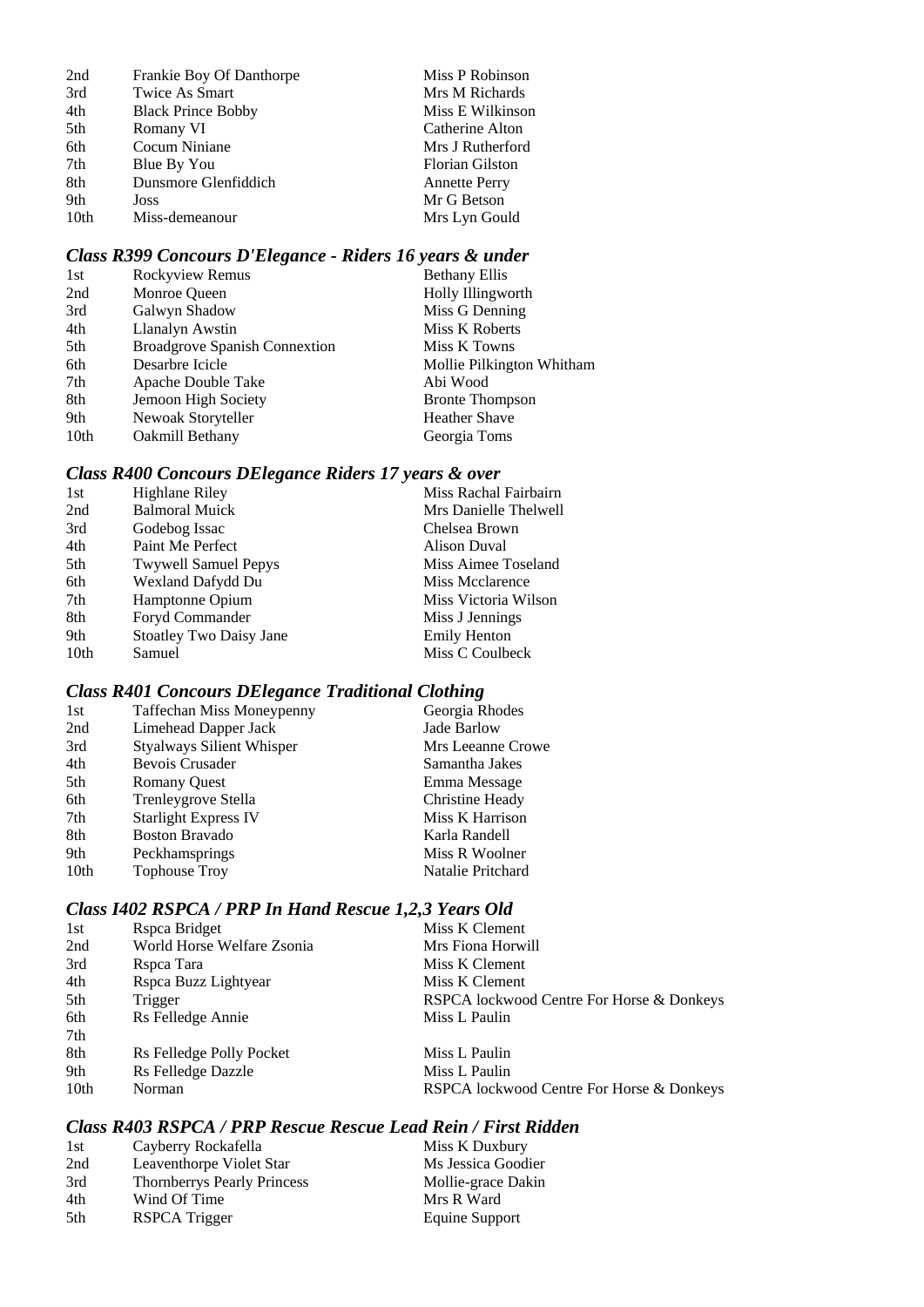## *Class I404 PRP / RSPCA Rescue In Hand Native / Traditional*

| 1st<br>2nd | Leaventhorpe Violet Star<br><b>Redwings Patchwork</b> | Ms Jessica Goodier<br>Miss Ellen Withey   |
|------------|-------------------------------------------------------|-------------------------------------------|
| 3rd        | Rs Felledge Yasmin                                    | Miss L Paulin                             |
| 4th        | R S Felledge Cracker Jack                             | Mrs Lisa Marshall                         |
| 5th        | Happa Jet                                             | <b>HAPPA</b>                              |
| 6th        | Rspca Wilma                                           | Miss K Moulds                             |
| 7th        | Rs Felledge Scotch                                    | Chloe Rutherford                          |
| 8th        | Trigger                                               | RSPCA lockwood Centre For Horse & Donkeys |
| 9th        | Daisy                                                 | Mrs Leanne Toms                           |
| 10th       | Happa Otto                                            | <b>HAPPA</b>                              |

#### *Class I405 PRP Rescue / RSPCA In Hand - Plaited/Hogged*

|      |                          | .                                         |
|------|--------------------------|-------------------------------------------|
| 1st  | Millowbridge Molly       | Miss M Low                                |
| 2nd  | <b>Hotshot Calypso</b>   | Miss H Jones                              |
| 3rd  | Kypehall Lucinda         | Miss Susan Barratt                        |
| 4th  | <b>Blue Cross Marula</b> | Miss Catherine Read                       |
| 5th  | Cotton Sox               | Miss A Hewitt                             |
| 6th  | Calamity Jane II         | Miss Sam Cook                             |
| 7th  |                          |                                           |
| 8th  | Bilbo                    | <b>RSPCA Gonsal</b>                       |
| 9th  | Archie                   | Mrs H Gipson                              |
| 10th | Mary                     | RSPCA lockwood Centre For Horse & Donkeys |
|      |                          |                                           |

#### *Class R406 PRP Rescue / RSPCA Ridden Native / Traditional*

| 1st | R S Felledge Cracker Jack | Mrs Lisa Marshall   |
|-----|---------------------------|---------------------|
| 2nd | <b>Redwings Patchwork</b> | Miss Ellen Withey   |
| 3rd | <b>Glynwyn Revelation</b> | Maisie Baker        |
| 4th | Happa Jet                 | Mrs A Berry Happa   |
| 5th | R. S. Felledge Trigger    | Mrs Carol Cornforth |
| 6th | Hartsvalley Hungry Harry  | Georgina Cooke      |

#### *Class R407 PRP Rescue / RSPCA Ridden Plaited / Hogged*

| 1st | <b>Thornberrys Pearly Princess</b>     | Mollie-grace Dakin |
|-----|----------------------------------------|--------------------|
| 2nd | Calamity Jane II                       | Miss Sam Cook      |
| 3rd | Silveroaks Black Magic                 | Miss R Stock       |
| 4th | Lindas Colin                           | Miss Susan Lymer   |
| 5th | <b>Hotshot Calypso</b>                 | Miss H Jones       |
| 6th | Rs Felledge Blue                       | Miss L Paulin      |
| 7th | World Horse Welfare Lanesfield Lyrical | Mrs Anne Howard    |
| 8th | Sure Thing                             | Mr S Grice         |
| 9th | <b>Cotton Sox</b>                      | Miss A Hewitt      |
|     |                                        |                    |

## *Class R408 BRHHS Kilmannan Ridden Heavy Horse Championship*

| 1st | Glenside Prince Harry             | Mrs J Hyslop            |
|-----|-----------------------------------|-------------------------|
| 2nd |                                   |                         |
| 3rd | Horsmans Ace Card                 | Mrs Wendy Toomer-Harlow |
| 4th |                                   |                         |
| 5th | Kentwell Paigale                  | Ms Z Meek               |
| 6th | Eyke Diamond                      | Mr W. R. Ireland        |
| 7th | Woodstock Carewell What A Cracker | Mrs K Woods             |
| 8th | Mynchens Manor Pollyanna          | Mrs C Murrell           |
| 9th | Fellview Brazilia                 | Mrs Deborah Eastwood    |
|     |                                   |                         |

## *Class R409 Open Ridden Dales / Fell*

|     | 1st & ch Colliery Beauty II | Mr & Mrs I M Graham    |
|-----|-----------------------------|------------------------|
| 2nd | Lunesdale Spirit            | <b>Heather Shave</b>   |
| 3rd | Castle Hill Primrose        | Mrs Gail Evans         |
| 4th | Lydvale Jacob               | Miss L Bennett         |
| 5th | Murthwaite Looks Promising  | Mrs J Rawden           |
| 6th | Lownthwaite Ribas           | Lauren Hardwicke       |
| 7th | <b>Townend Revel</b>        | Dr Cher Cartwright     |
| 8th | Hardendale Ray              | <b>Katherine Marks</b> |
|     |                             |                        |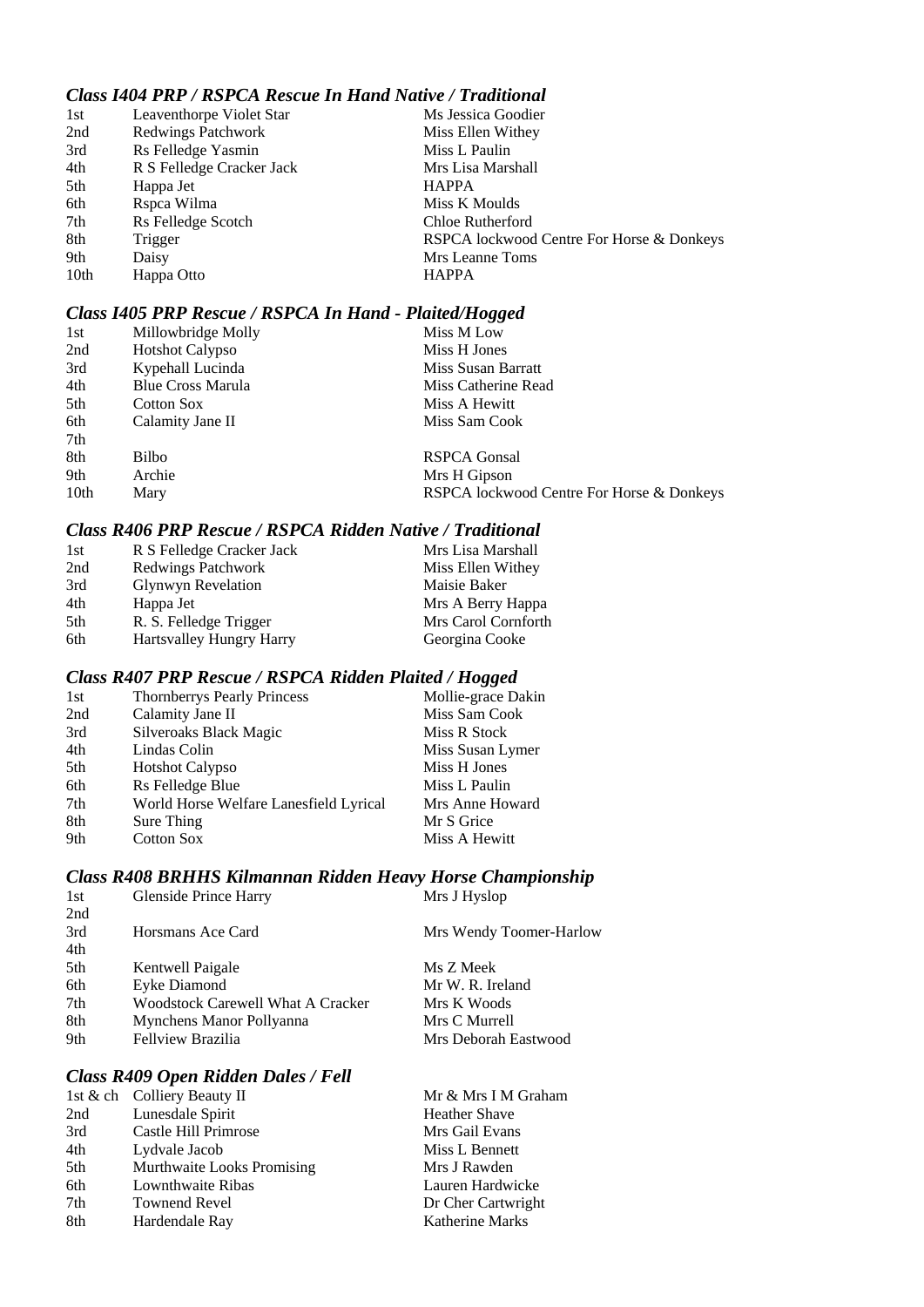| 9th              | Lunesdale Prince Albert | Miss A Holt    |
|------------------|-------------------------|----------------|
| 10 <sub>th</sub> | <b>Wellbrow Osprey</b>  | Anna Beresford |

## *Class R410 Open Ridden Welsh Section C & D*

| 1st  | Harradene Sweeny Todd          | Mr S Hulston Critchley |
|------|--------------------------------|------------------------|
| 2nd  | Loatland Dandy Man             | Miss Kristie Short     |
| 3rd  | Wexland Dafydd Du              | Keeley McClarence      |
| 4th  | Taffechan Miss Moneypenny      | Georgia Rhodes         |
| 5th  | <b>Dycott Triple Crown</b>     | Mrs Elaine Keeble      |
| 6th  | Renvarg The Mystic             | Miss L Wigglesworth    |
| 7th  | <b>Bessalone Burleys Pride</b> | Miss E Marlow          |
| 8th  | Rainhill Fair Imogine          | Sarah Ohalloran        |
| 9th  | <b>Brackens Valentino</b>      | Miss Gemma Oliver      |
| 10th | Rivervalley Step-on            | Alison Duval           |

## *Class R411 Open Ridden Highland*

| 1st | Macdougaldene                | Miss Hannah Coggles |
|-----|------------------------------|---------------------|
| 2nd | Precious Lassie of Combebank | Sara Fleetwood      |
| 3rd | Jester Of Ryedale            | Mrs K Talbot        |
| 4th | Valerock St George           | Miss Beverley Neal  |
| 5th | Billesdon Countryman         | Miss C Ladums-Jones |
| 6th | Monika Of Whitefield         | Miss G Beckett      |
| 7th | Glenwestcastle Drum Tochty   | Sandra King         |

## *Class R412 Open Ridden Connemara / New Forest*

|     | 1st & res Ashbrook Ashley     | Ms K Proto          |
|-----|-------------------------------|---------------------|
| 2nd | <b>Ballybrit Grey Diamond</b> | Dr Cher Cartwright  |
| 3rd | Castleside Fionn              | Mrs Y Teagle        |
| 4th | Drumacre Prince Albert        | Robin Avery         |
| 5th | Misty Blue                    | Miss L Bowden       |
| 6th | Rehan Dawn                    | Rebecca Gribben     |
| 7th | <b>Broadlands Politics</b>    | Miss Kelly Needham  |
| 8th | <b>Blackthorn Patience</b>    | Mrs Pamela Teasdale |

## *Class R413 Open Ridden M&M Small Breeds*

| 1st | Dinacre Billberry        | Colette Rogers      |
|-----|--------------------------|---------------------|
| 2nd | Delami Roulette Red      | Mr Jack Summers     |
| 3rd | Pennwood Tarragon        | <b>Tracey Neal</b>  |
| 4th | Telynau Masterclass      | Mr Darren Price     |
| 5th | Stockham Nicholai        | Miss Michelle Rollo |
| 6th | Springwater Garden Tiger | Gemma Mason         |
| 7th | Dukeshill Icon           | Mrs Karen Robertson |
| 8th | Clawddcoch Riley         | Mr L Partington     |
| 9th | Drakelands Picasso       | Miss A Cronshaw     |

#### *Class R414 Home Produced Shetland*

| 1st | <b>Broadspring Tango</b>           | Miss M Halsall      |
|-----|------------------------------------|---------------------|
| 2nd | <b>Coryhill Prince of Darkness</b> | <b>Hayley Yates</b> |
| 3rd | Serenteifi Morgan Llwyd            | Verity Checkley     |
| 4th | Waulkmill Raven                    | Mrs Helen Barker    |
| 5th | Clivoclast Nina                    | Mrs L Turner        |
| 6th | <b>Butterby Nutmeg</b>             | Jenny Rylah         |
| 7th | Hose Ever Ready                    | Jane James          |
| 8th | <b>Sharpior Triumph</b>            | Penny Piggin        |
|     |                                    |                     |

#### *Class R415 Home Produced Dartmoor / Exmoor*

| Springwater Garden Tiger | Gemma Mason          |
|--------------------------|----------------------|
| Locharmoss Symphony      | Mrs P Govier         |
| Springwater Savannah     | Miss K Edminson      |
| Pumphill Peter Piper     | Mrs K Knighton       |
| <b>Ikleton Shindig</b>   | Mrs Jean Cartwright  |
| Merrybridge Huntsman     | Miss L Oughton-Auker |
| Dunsmore Glenfiddich     | <b>Annette Perry</b> |
| Springwater Thomas       | Miss S Clune         |
|                          |                      |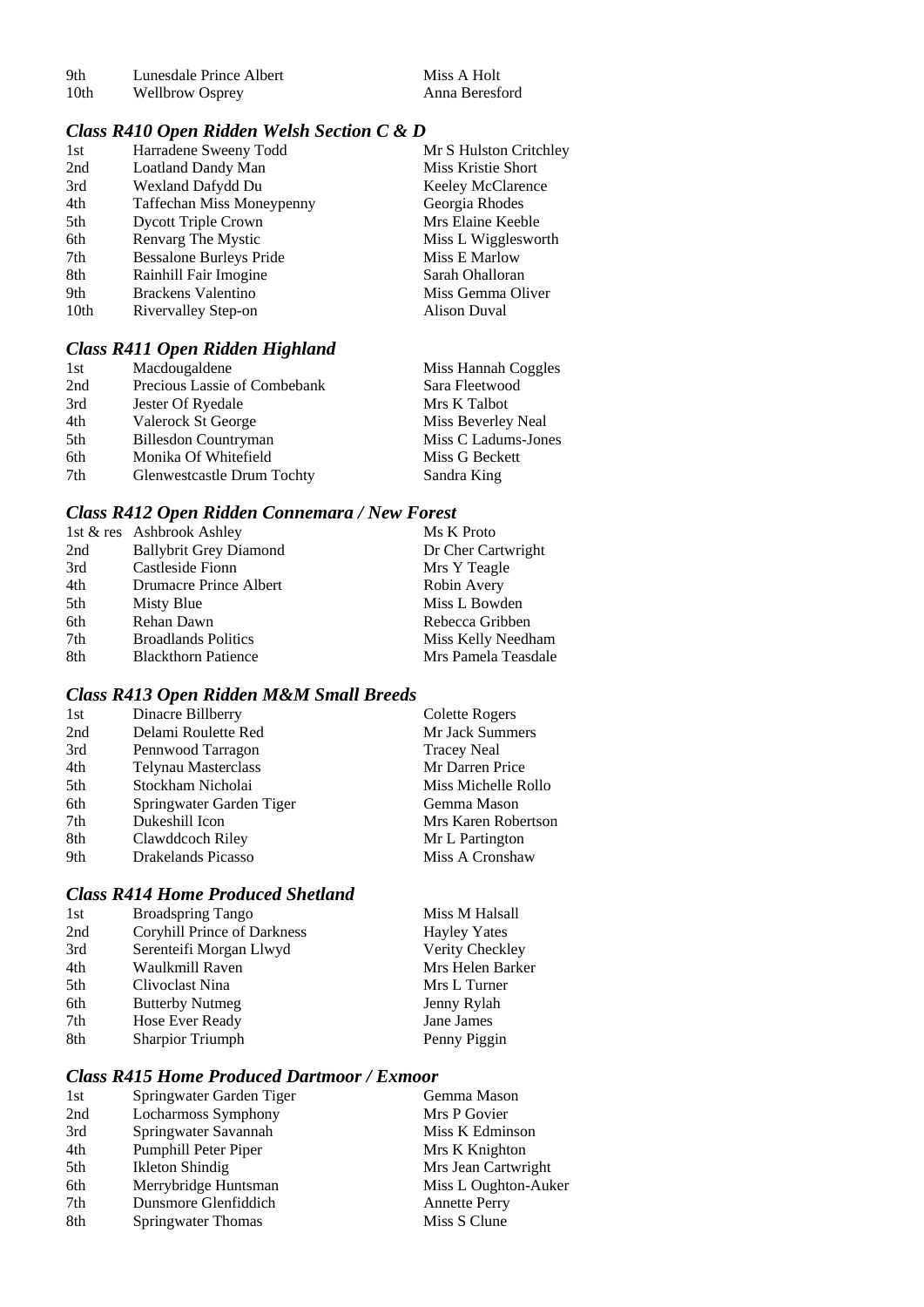## *Class R416 Home Produced Highland*

| 1st | Major General of Whitefield    | Miss Sophie Cumbers      |
|-----|--------------------------------|--------------------------|
| 2nd | Strathmore Jura                | Carolyn Pearson          |
| 3rd | Maxwell of Miltonglen          | Mrs K Faulkner           |
| 4th | Macdougaldene                  | Miss Hannah Coggles      |
| 5th | <b>Beaumonthill Braveheart</b> | Miss L Johnson           |
| 6th | Oakcroft Kensaleyre            | <b>Charlotte Edwards</b> |
| 7th | <b>Billesdons Country Maid</b> | Mrs M Sturgesss          |
| 8th | <b>Billesdon Countryman</b>    | Miss C Ladums-Jones      |
| 9th | Garthewin Ladyburn             | Mrs M Macbain            |

#### *Class R417 Home Produced Connemara*

| 1st              | Active Ted                  | Miss Zoe Roberts    |
|------------------|-----------------------------|---------------------|
| 2nd              | Chilham Hurricane           | Miss Anna Sherriff  |
| 3rd              | Kelbrook Thriller           | Mrs C Ormrod        |
| 4th              | Chilham Night Hawk          | Miss J Rose         |
| 5th              | Rehan Dawn                  | Rebecca Gribben     |
| 6th              | Misty Blue                  | Miss L Bowden       |
| 7th              | Castleside Fionn            | Mrs Y Teagle        |
| 8th              | Kindesella Lilly            | Ashlea Jennings     |
| 9th              | <b>Blackthorn Patience</b>  | Mrs Pamela Teasdale |
| 10 <sub>th</sub> | <b>Celestial Navigation</b> | Amy Boaler          |

#### *Class R418 Home Produced New Forest*

| <b>Charford Zaffron</b>   | Miss E Marlow       |
|---------------------------|---------------------|
| Peveril Pendragon         | Miss G Bruce        |
| <b>Woodrow Honey</b>      | Mrs J Ripley        |
| <b>Brock Captain Jack</b> | Miss Kirstie Wright |
| Willoway Pipe Dream II    | Mrs C Highnam       |
| Samsons Spy               | Mrs D Hadwen        |
| <b>Havestorm Topsy</b>    | Jade Barlow         |
| Farriers Firecracker      | Miss G Denning      |
| Moortown Juno             | Miss Amy Taylor     |
| Millerford Rapideffect    | Ms Ann McGettigan   |
|                           |                     |

## *Class R419 Home Produced Dales / Fell*

| 1st $\&$ ch | <b>Waterside Black Prince</b> | Miss Sophie Cumbers    |
|-------------|-------------------------------|------------------------|
| 2nd         | Manorian Marshall             | Samantha Hamilton      |
| 3rd         | Sparket Classy Girl           | Ellen Jones            |
| 4th         | Lunesdale Prince Albert       | Miss A Holt            |
| 5th         | <b>Stuffynwood Primrose</b>   | John Elliott           |
| 6th         | Lydvale Jacob                 | Miss L Bennett         |
| 7th         | Hardendale Ray                | <b>Katherine Marks</b> |
| 8th         | Lunesdale Spirit              | <b>Heather Shave</b>   |
| 9th         | <b>Wellbrow Duke</b>          | Mr Jack Summers        |
| 10th        | <b>Drybarrows Brouny</b>      | Kim Salmon             |

## *Class R420 Home Produced Welsh D not exceeding 148cms*

| 1st  | Gwerniago Gethin               | Ashley Bird         |
|------|--------------------------------|---------------------|
| 2nd  | <b>Bessalone Burleys Pride</b> | Miss E Marlow       |
| 3rd  | Maesmynis Tywysog Banderas     | Anna Francis        |
| 4th  | Renvarg The Mystic             | Miss L Wigglesworth |
| 5th  | Llanfyllin Lucky Jim           | Natalie Hulme       |
| 6th  | Hilgarth Cream Cracker         | Diane Hull          |
| 7th  | <b>Budore Michael Anglo</b>    | Alison Worley       |
| 8th  | Daichristu Timeout             | Mrs Louise Curtis   |
| 9th  | Corwen Prince of Thieves       | Mrs Carolyn Furnell |
| 10th | Dearnevalley Thor              | Miss Gemma Hawes    |

## *Class R421 Home Produced Welsh D exceeding 148cms*

|     | 1st & res Hollyfields Lord Gwynfor | Miss Caroline Turner |
|-----|------------------------------------|----------------------|
| 2nd | Hwylog Iwan 65048                  | Miss L Couzens       |
| 3rd | Yswain Adonis                      | Mrs Gail Evans       |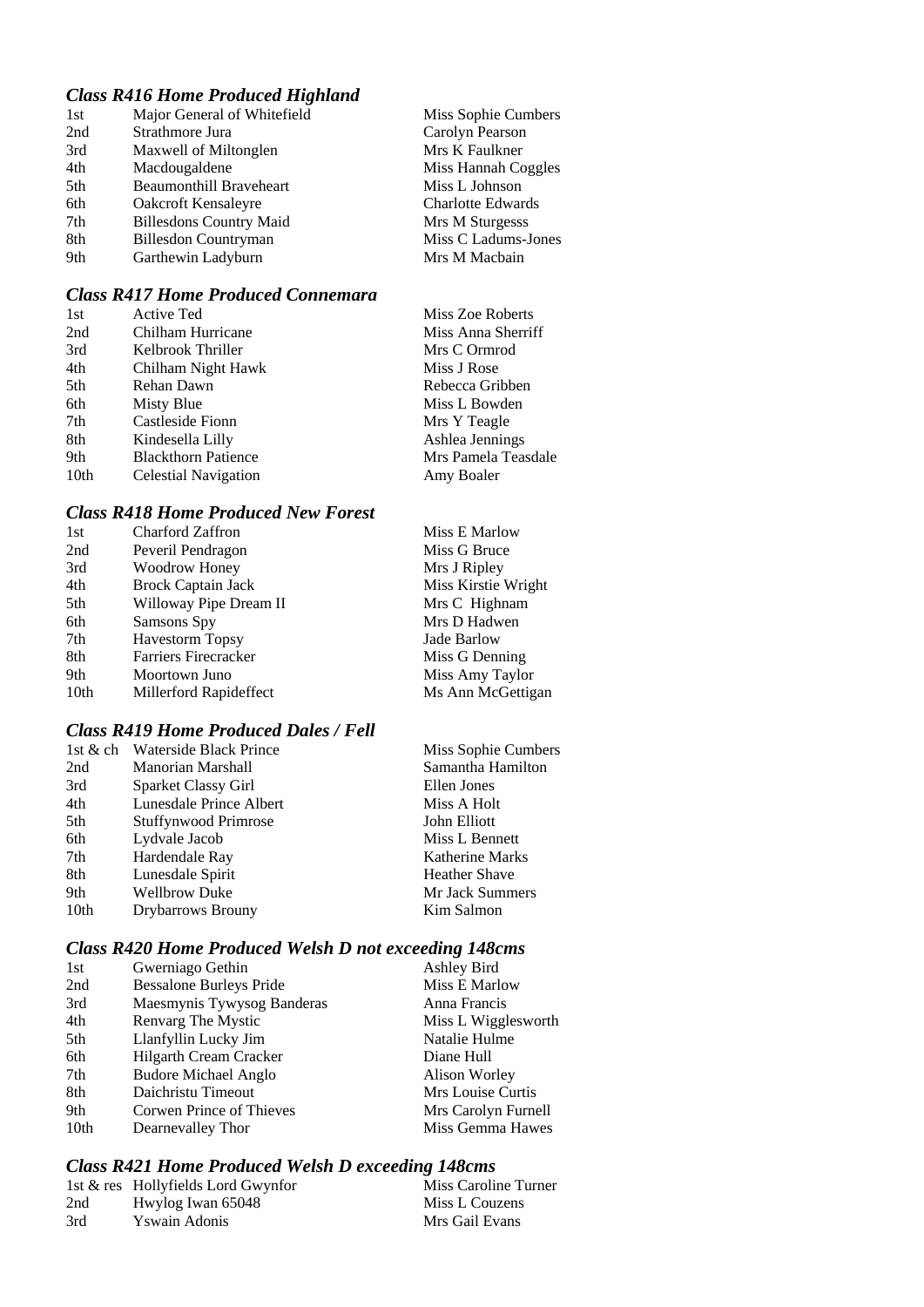| 4th  | Loatland Dandy Man              | Miss Kristie Short     |
|------|---------------------------------|------------------------|
| 5th  | Horeb Ioan                      | <b>Holly Charnock</b>  |
| 6th  | Kylebeck Chieftan               | Miss M Hilton          |
| 7th  | Dearnevalley OShea              | Miss Abi Hall          |
| 8th  | <b>Whalley Victor Valentino</b> | Miss S Livesey         |
| 9th  | Maesmynach Black Pearl          | Mrs Nicola Bond        |
| 10th | Ctwynneparc Meredith            | Miss Charlotte Bunting |

## *Class R422 Home Produced Welsh C*

| 1st              | Glynwyn The Living Daylights   | Miss L Jackson      |
|------------------|--------------------------------|---------------------|
| 2nd              | <b>Brilyn Harryette</b>        | Miss J Saint        |
| 3rd              | Menai Lincoln                  | Mrs V Wakefield     |
| 4th              | Menia Mr Mustard               | Mrs Heather Holt    |
| 5th              | <b>Whalley Morello Blossom</b> | Miss Michelle Rollo |
| 6th              | Keeshen Hywel                  | Ms D Birdsey        |
| 7th              | Menai The Vicar                | Mr L Partington     |
| 8th              | Godebog Issac                  | Miss C Brown        |
| 9th              | 145564 Telaid Carys            | Mrs K Mercer        |
| 10 <sub>th</sub> | <b>Atinas Danny Boy</b>        | Tim Gibson          |

## *Class R423 Home Produced Welsh B*

| 1st  | Llanarth Dyson                | Miss V Wigglesworth      |
|------|-------------------------------|--------------------------|
| 2nd  | <b>Telynau Masterclass</b>    | Mr Darren Price          |
| 3rd  | Pennwood Tarragon             | <b>Tracey Neal</b>       |
| 4th  | Glansevin Faberge             | Catherine Smith          |
| 5th  | Stockham Nicholai             | Miss Michelle Rollo      |
| 6th  | Monalaw Malcolm               | <b>Charlotte Edwards</b> |
| 7th  | <b>Thornberry Masterpeice</b> | Alison Duval             |
| 8th  | Bochym Magic Armani           | Deborah Alderson         |
| 9th  | <b>Milltop Master Mariner</b> | Mrs Justine Freeman      |
| 10th | Drakelands Picasso            | Miss A Cronshaw          |
|      |                               |                          |

## *Class R424 Home Produced Welsh A*

| Springbourne Camelot         | Ms Lorraine Else     |
|------------------------------|----------------------|
| <b>Tryfel Arrow</b>          | Hope Fisher          |
| Glyncoch Fox                 | Mr P Hodgson         |
| Rengrove Romeo               | Mrs Lyndsey Titmarsh |
| Deri Latisha 142621          | Mrs J Edmead         |
| <b>Tallares Birthday Boy</b> | Mia Biggs            |
| Fayre Poppy                  | Miss J Rose          |
| Danandy Eskimo               | Jasmine Kearey       |
| Friars Goldman               | Samantha Jakes       |
| Telynau Dakota               | Eliza Denniff        |
|                              |                      |

## *Class I425 Young Handlers 13 - 18 years*

| 1st $&$ ch       | Apollos Buckeroo Boy    | Miss F Wood      |
|------------------|-------------------------|------------------|
| 2nd              | Silvermines Irish Ruby  | Paige Thompson   |
| 3rd              |                         |                  |
| 4th              | Bambi                   | Miss G Peverall  |
| 5th              | Wernderris Ratatoville  | Philippa Luckin  |
| 6th              | Blaengwili Mai          | Miss Zena Haydon |
| 7th              | <b>ONeillstown Hero</b> | Amanda Court     |
| 8th              | Mr Roly Poly            | Mr A Hool        |
| 9th              | 50 Shades of Grey       | Ellie Hartland   |
| 10 <sub>th</sub> | Miss-demeanour          | Mrs Lyn Gould    |
|                  |                         |                  |

## *Class I426 Young Handlers 9 - 12 years*

|     | 1st & res Weggs Little Shellay   | Alicia Bray        |
|-----|----------------------------------|--------------------|
| 2nd | Valepark Mardi Gras              | Laura Sheffield    |
| 3rd | Marsh Midas                      | Mrs J Carmichael   |
| 4th | <b>Stanley Grange Cock Robin</b> | Mrs J Dean         |
| 5th | Beckside Golden Flute            | Philippa Luckin    |
| 6th | Sandydean Honourable Dream       | Mrs Victoria Dogan |
| 7th | Glansevin Ganymede               | Mrs A Coller       |
|     |                                  |                    |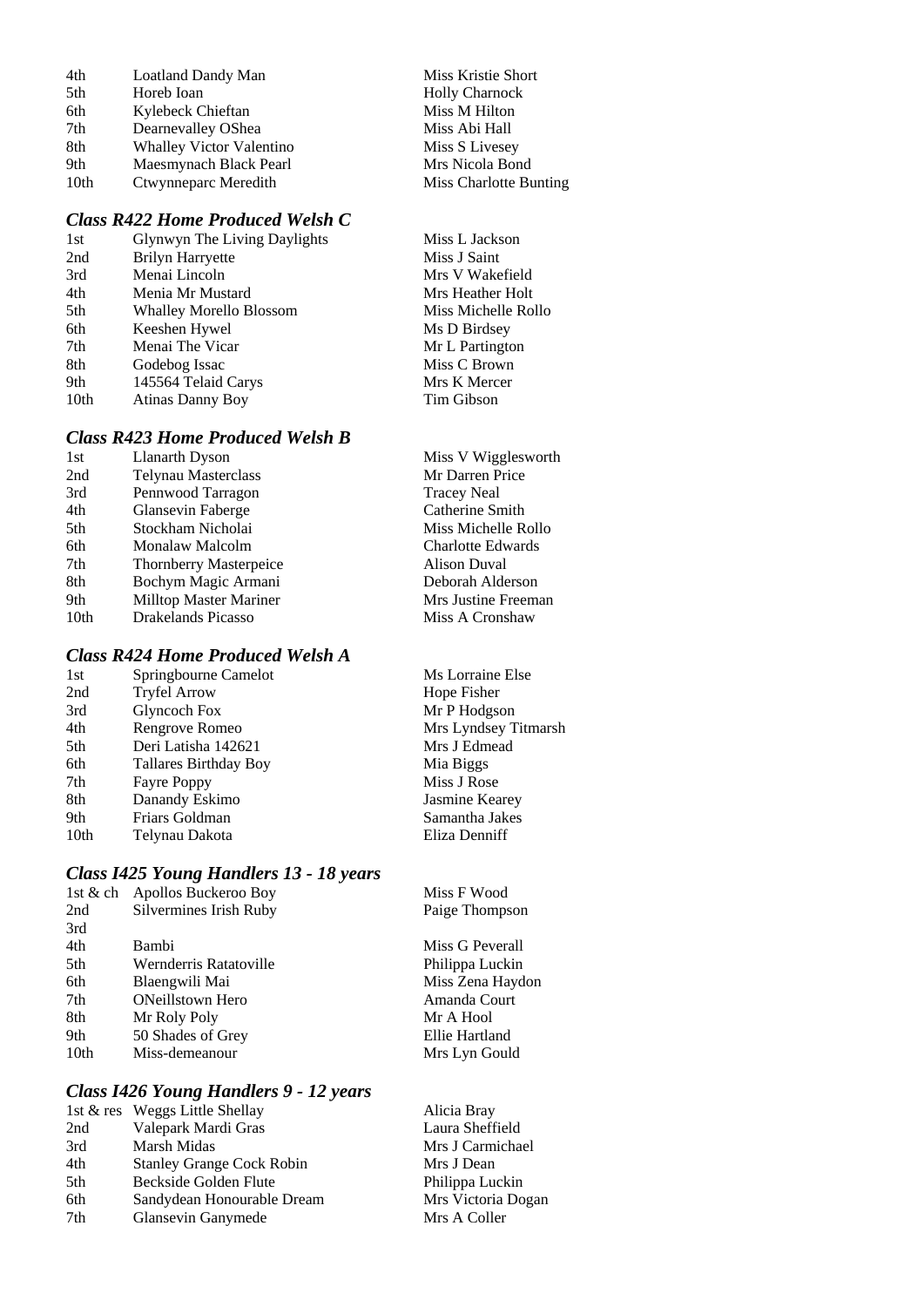| -8th | Springbourne Camelot | Ms Lorraine Else |
|------|----------------------|------------------|
| 9th  | Thistledown Angelic  | Mrs Z Lawrence   |
| 10th | Dwylan Brenin Bach   | Lani King        |

## *Class I427 Young Handlers 8 yrs & under*

| 1st  | Thistledown Scotts Haar       | Miss L Bleazard          |
|------|-------------------------------|--------------------------|
| 2nd  | <b>Barracks Vision</b>        | Ellie-may Webster        |
| 3rd  | <b>Oueensdale Red Pennant</b> | Miss L Daly              |
| 4th  | <b>Highland Unique</b>        | Mrs S Pinfield           |
| 5th  | Desarbre Sparrow Hawk         | Miss J Saint             |
| 6th  | <b>Brandy Snap</b>            | Miss Lexi Parker         |
| 7th  | Templedruid Hypericum         | Keileigh-louise Riding   |
| 8th  | Newoak Storyteller            | <b>Heather Shave</b>     |
| 9th  | Little Beechen Flossie        | Miss Francesca Matarazzo |
| 10th | <b>Brookwater Charm</b>       | Rachel Frank             |
|      |                               |                          |

#### *Class R428 RC / PC Ridden Part Bred*

| 1st              | Conker                     | Miss Joanne Lee     |
|------------------|----------------------------|---------------------|
| 2nd              | The Rebel Royal            | Mrs C Welby         |
| 3rd              | Charlie                    | Miss Reina Amano    |
| 4th              | Meillion Sovereign         | Miss G Bostock      |
| 5th              | Gerdinen Beauty            | Miss Kelly Needham  |
| 6th              | Abney Sprite               | Melanie Rook        |
| 7th              | Caep Robin                 | Miss L Green        |
| 8th              | <b>Rillaton Sweet Talk</b> | Charlotte Caulfield |
| 9th              | Glansevin Ganymede         | Mrs A Coller        |
| 10 <sub>th</sub> | Meadowlands Choir Boy      | Illana Wilkinson    |

#### *Class R429 RC / PC Ridden Palomino / Dun*

|                  | 1st & ch Canal Dun            | Amanda Court         |
|------------------|-------------------------------|----------------------|
| 2nd              | Chezmar Mr Nice Guy           | Miss L Fishwick      |
| 3rd              | <b>Cosley Sweet Sensation</b> | Mrs Diane Mulhern    |
| 4th              | Precious Lassie of Combebank  | Sara Fleetwood       |
| 5th              | Rockyview Remus               | <b>Bethany Ellis</b> |
| 6th              | Alvaro                        | Sally Braithwaite    |
| 7th              | Pure Celtic Gold              | Miss Jessica Holmes  |
| 8th              | <b>Bathleyhills Swift</b>     | Mrs J Bridson        |
| 9th              | Nyton Master Joker            | Emma Kampa           |
| 10 <sub>th</sub> | Logan                         | Tabitha Case         |

## *Class R430 RC / PC Ridden Spotted / Appaloosa*

|      | 1st & res Balnecroft Braveheart | Kimberley Morton        |
|------|---------------------------------|-------------------------|
| 2nd  | <b>Oakleys Miss Marble</b>      | Mrs Emma Sarah Matthews |
| 3rd  | <b>Bambi</b>                    | Miss G Peverall         |
| 4th  | Mr Pepper Pot                   | Danielle French         |
| .5th | Wota Fiasco                     | Danielle French         |
| 6th  | Passe Partout II                | Lauren Caffell          |

## *Class R431 RC / PC Ridden Best Colour & Markings*

| Cha Oh Nyol                     | Mrs L Hallam        |
|---------------------------------|---------------------|
| Mr Beau Jangles                 | Mrs E Day           |
| Corvus                          | Mrs H Betteridge    |
| Hakuna Matata                   | Mrs J E Scott       |
| <b>Hartsvalley Hungry Harry</b> | Georgina Cooke      |
| Weggs Little Shellay            | Alicia Bray         |
| <b>Cathmor Opposition</b>       | Mrs Amanda Gaughran |
| Marsh Midas                     | Mrs J Carmichael    |
| 50 Shades of Grey               | Ellie Hartland      |
| Man on a Mission                | Laura Evans         |
|                                 |                     |

## *Class R432 RC / PC Ridden Thoroughbred*

| 1st | Bee-J-Gee     | Joanne Parker |
|-----|---------------|---------------|
| 2nd | Achromatic    | Jane Donald   |
| 3rd | Irish Jasmine | Amie Hudson   |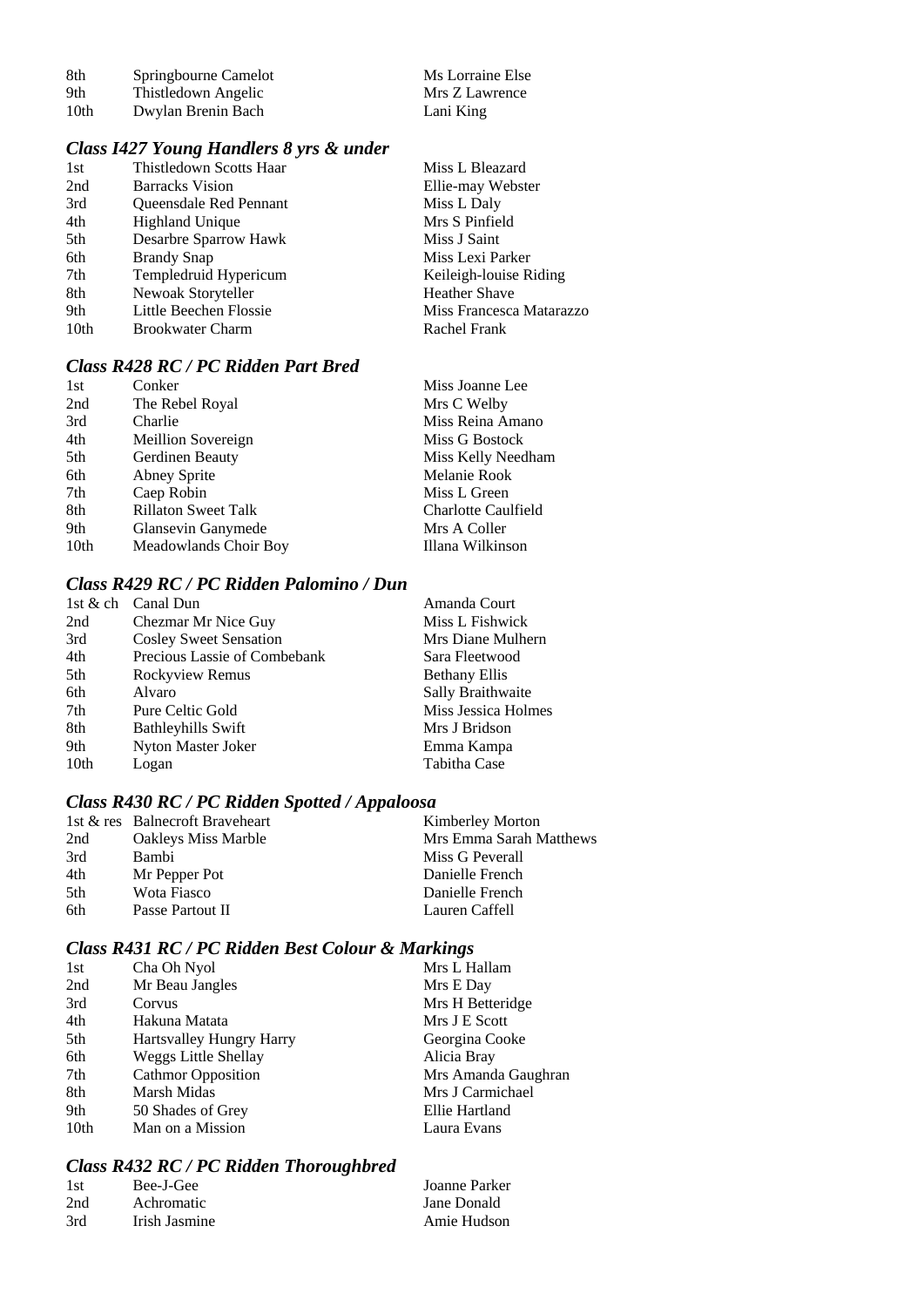| 4th | Wheres My Baby | Miss A Quinlan   |
|-----|----------------|------------------|
| 5th | Bright Sun     | Ms H Warrington  |
| 6th | Lindas Colin   | Miss Susan Lymer |
| 7th | Im Backagain   | Mrs E Simpson    |
| 8th | Way Out Yonder | Rachael Chadwick |
| 9th | The Pass Bus   | Mrs L Maddox     |

#### *Class R433 RC / PC Ridden Piebald/Skewbald Native / Traditional*

| 1st & ch Inspector Morse           | Robin Avery         |
|------------------------------------|---------------------|
| Watercolour King                   | Nikolas Foulger     |
| Kitty Kat                          | Mrs Nicola Bond     |
| Brogan Ii                          | Miss S Perkins      |
| <b>Blaenpant Leddingtons Dream</b> | Mrs J Preston       |
| Sammy Spoon                        | Michelle Cooper     |
| The Sorcerers Apprentice           | Mrs Karen Perkowski |
| <b>Hartsvalley Hungry Harry</b>    | Georgina Cooke      |
| Moonlighter                        | Lynden Barrow       |
|                                    |                     |

## *Class R434 RC / PC Ridden Piebald / Skewbald Pony*

| 1st | Hykos Apollo          | Miss K Charlton      |
|-----|-----------------------|----------------------|
| 2nd | None Gp Bye Far Away  | Mrs J Longmire       |
| 3rd | <b>Oueen Of Harts</b> | <b>Emily Webster</b> |
| 4th | Weggs Little Shellay  | Alicia Bray          |
| 5th | Apache Double Take    | Abi Wood             |
| 6th | Cha Oh Nyol           | Mrs L Hallam         |

#### *Class R435 RC / PC Ridden Piebald/Skewbald Horse*

| -1st | Corvus              | Mrs H Betteridge |
|------|---------------------|------------------|
| 2nd  | Makers Grand Design | Fiona Vale       |
| 3rd  | Iceni Rosabelle     | Miss E Craske    |

## *Class R436 Home Produced Piebald/Skewbald Traditional / Native Pony*

| 1st  | <b>Baldrick</b>           | Miss E Potts              |
|------|---------------------------|---------------------------|
| 2nd  | Makers First Lady         | Miss K Harris             |
| 3rd  | Colour Me Bad             | Miss Hannah Miller-Burton |
| 4th  | Sky                       | Miss J Jennings           |
| 5th  | <b>Brightstar Bentley</b> | Miss E Bell               |
| 6th  | <b>Remmington Steele</b>  | Miss V Parkinson          |
| 7th  | <b>Tophouse Troy</b>      | Natalie Pritchard         |
| 8th  | Pride Park                | Miss E Redfern            |
| 9th  | The Honey Monster         | Miss Z Bennett            |
| 10th | <b>Indian Paintwork</b>   | Vicky Smith               |
|      |                           |                           |

#### *Class R437 Home Produced Piebald/Skewbald Traditional / Native Horse*

| 1st  | Pillgrim            | Miss Amy Hunter          |
|------|---------------------|--------------------------|
| 2nd  | Asby Mills Dynamite | Mrs Debra Walker         |
| 3rd  | Sammy Spoon         | Michelle Cooper          |
| 4th  | Ranchella Gold Dust | Miss Sandra Samuels      |
| 5th  | Micky Finn          | Kendal Taylor            |
| 6th  | Moortown Lacey      | Claire Hardstone         |
| 7th  | Tom Cobley          | Miss H Mills             |
| 8th  | Mrs Candy           | <b>Charlotte Bunting</b> |
| 9th  | Proper Cob          | Mr & Mrs A Streeter      |
| 10th | Mister Miguel       | Anna Francis             |

#### *Class R438 Home Produced Piebald/Skewbald Plaited/Hogged Pony*

| 1st | <b>Ring Court Spot On</b>  | Miss R Titterton      |
|-----|----------------------------|-----------------------|
| 2nd | <b>Tambrook My Destiny</b> | Patricia Farmbrough   |
| 3rd | <b>Issactown Diamond</b>   | Ms Elizabeth Burbidge |
| 4th | Valking                    | Miss Y Hart           |
| 5th | Apache Double Take         | Abi Wood              |
| 6th | Queen Of Harts             | <b>Emily Webster</b>  |
| 7th | Hopgarden Giselle          | Miss Jodie Shepherd   |
| 8th | Zac                        | Miss N Astle          |
|     |                            |                       |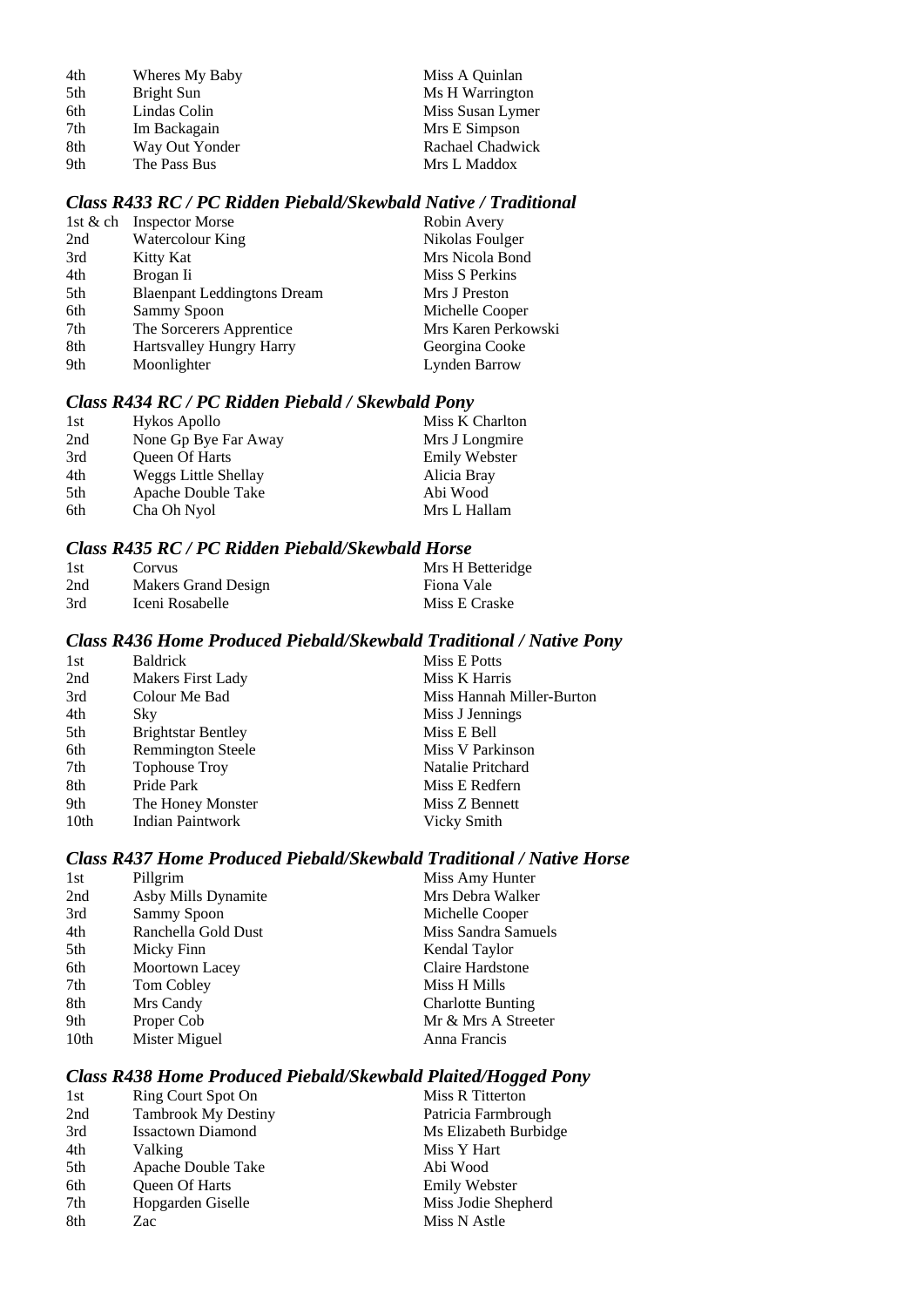| 9th              | Man on a Mission  |
|------------------|-------------------|
| 10 <sup>th</sup> | Garthfach Serrano |

Laura Evans Miss D Ioannou

#### *Class R439 Home Produced Piebald/Skewbald Plaited/Hogged Horse*

| 1st & ch Goodwill |                          | Mrs P Tann          |
|-------------------|--------------------------|---------------------|
|                   | 2nd & res Made By Design | Ms Claire Miller    |
| 3rd               | Elite Espirit            | Mrs T Gough         |
| 4th               | Greenforth Lilly         | <b>Tessa Nelson</b> |
| 5th               | Jar Jar Binx             | Miss L Clark        |
| 6th               | <b>Cork Beauty</b>       | Mrs J Armstrong     |
| 7th               | Taimawr Gladiator        | Miss Y Hart         |
| 8th               | Kavanaghs Miss America   | Miss L Godfrey      |
| 9th               | Gillsway Ziggy Stardust  | Miss J Gill         |

#### *Class R440 Open Show Hunter Pony not exceeding 133cms*

|      | 1st & ch Lyndeth Fairy Tale  | Maddie Bennett    |
|------|------------------------------|-------------------|
| 2nd  | Beckside Chocolate Soldier   | Eve Giles         |
| 3rd  | Rocheby Gadfly               | Eliza Denniff     |
| 4th  | Hindleap Oliver Twist        | Ms R Cowan        |
| .5th | WestLife II                  | Ms Gill Hare      |
| 6th  | Queensdale Christmas Cracker | Miss A Wainwright |

## *Class R441 Open Show Hunter Pony not exceeding 153cms*

|      | 1st & res Cool Spirit  | Georgina Veale     |
|------|------------------------|--------------------|
| 2nd  | Carnsdale Showman      | Ellie Just         |
| 3rd  | Cherrytop Disco Diva   | Miss E Myatt       |
| 4th  | Jacobs Dream           | Mrs J Bridson      |
| 5th  | Lecarrow Pat           | Mrs Alison Stanley |
| 6th  | Stretcholt Kool Kat    | Megan Pritchard    |
| 7th  | Silvermines Irish Ruby | Paige Thompson     |
| 8th  | Clareb Special Edition | Janice Osborne     |
| 9th  | Charlie Highwayman     | Mrs Pat Morris     |
| 10th | Orielton Satunn        | Miss Chloe Nadin   |

#### *Class R442 Home Produced Pure / Part Bred Arab*

| 1st              | Moscombe Lord Of The Dance Pba | <b>Emily Collings</b> |
|------------------|--------------------------------|-----------------------|
| 2nd              | Tukki Amira                    | Lady Claire Marriott  |
| 3rd              | Brindlebrook Under Suspision   | Mrs L Phipps          |
| 4th              | <b>Holltess Victoria Falls</b> | Miss S Burrows        |
| 5th              | <b>Yealand Paschel</b>         | Miss Savannah Kemplay |
| 6th              | Romanno Talktalk               | Miss M Firth          |
| 7th              | Charlie Highwayman             | Mrs Pat Morris        |
| 8th              | Brindlebrook Little Scoundrel  | Miss Charlotte Gray   |
| 9th              | El Aziza                       | Miss C Gibbons        |
| 10 <sub>th</sub> | Waltza Perfect Dream           | Mrs Rebecca Spink     |

#### *Class R443 Home Produced SHP 133cms*

| 1st  | Moscombe Lord Of The Dance   | <b>Emily Collings</b> |
|------|------------------------------|-----------------------|
| 2nd  | Bevois Crusader              | Samantha Jakes        |
| 3rd  | Sophisticated Sorcerer       | Mrs N Evans Wooding   |
| 4th  | <b>Birtley Rainbow Quest</b> | Rachel Frank          |
| 5th  | WestLife II                  | Ms Gill Hare          |
| 6th  | Queensdale Christmas Cracker | Miss A Wainwright     |
| 7th  | Rocheby Gadfly               | Eliza Denniff         |
| 8th  | Beckside Chocolate Soldier   | Eve Giles             |
| 9th  | Ring Court Spot On           | Miss R Titterton      |
| 10th | Westend Tiger                | Ms Lisa Moore         |

## *Class R444 Home Produced SHP 143cms*

| 1st | Cherrytop Disco Diva           | Miss E Myatt        |
|-----|--------------------------------|---------------------|
| 2nd | <b>Acornhill Bobby Dazzler</b> | Bethanie Hodgkinson |
| 3rd | Clareb Special Edition         | Janice Osborne      |
| 4th | <b>Espouir Lone Star</b>       | Rachel Eaton        |
| 5th | Romanno Talk Talk              | Miss M Firth        |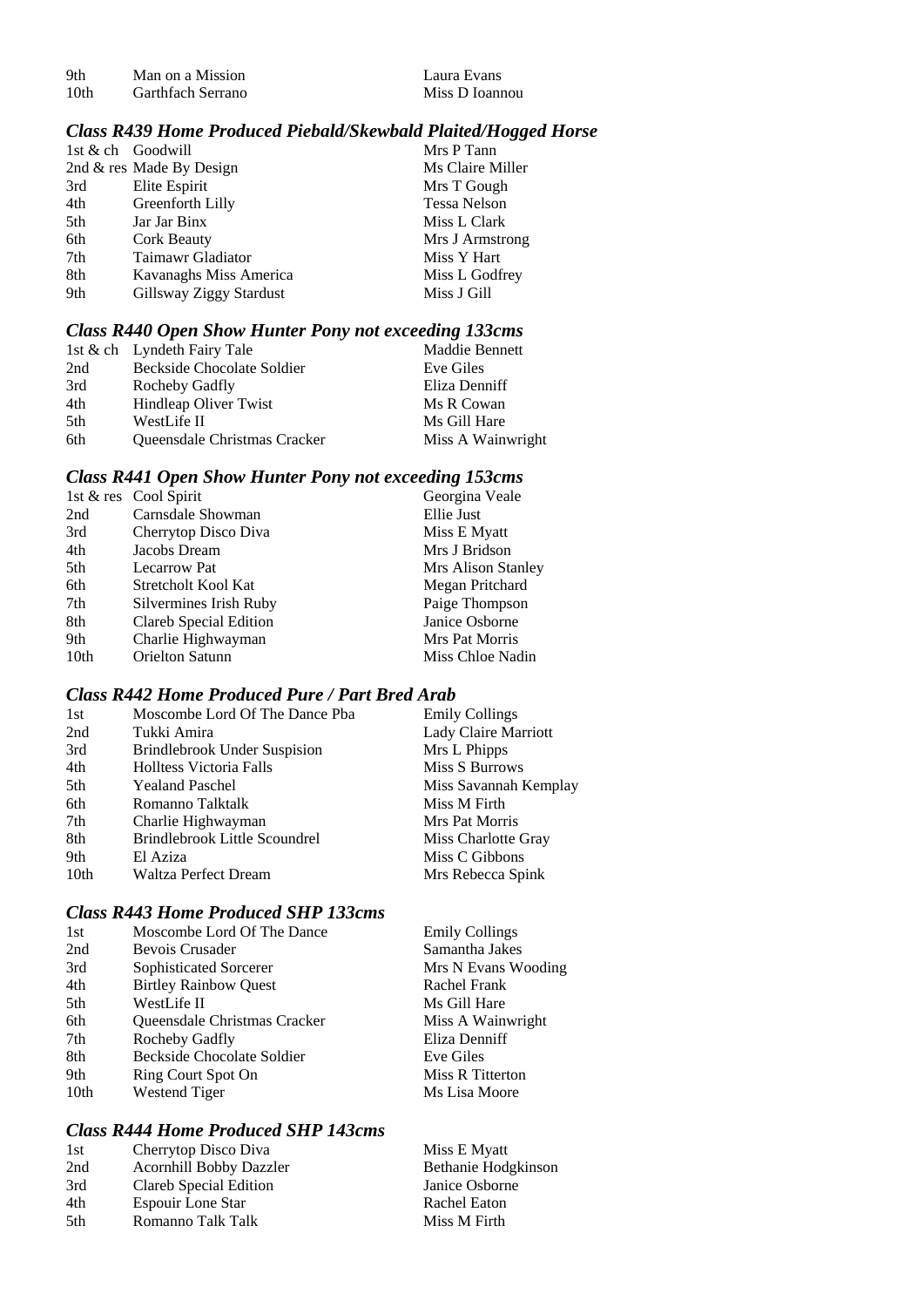| 6th              | Woodvean Wonderland     | Charlotte Just  |
|------------------|-------------------------|-----------------|
| 7th              | Mathemadam Royal Ensign | Janine Milner   |
| 8th              | Croftwyth Serenade      | Ellie Mai Binns |
| 9th              | Glansevin Ganymede      | Mrs A Coller    |
| 10 <sub>th</sub> | Kristena                | Mr D Horner     |

## *Class R445 Home Produced SHP 153cms*

|                  | 1st & ch Cool Spirit                | Georgina Veale         |
|------------------|-------------------------------------|------------------------|
|                  | 2nd & res Jemoon High Society       | <b>Bronte Thompson</b> |
| 3rd              | <b>Brindlebrook Under Suspision</b> | Mrs L Phipps           |
| 4th              | Cabragh Lad                         | Miss Alice Taylor      |
| 5th              | Stretcholt Kool Kat                 | Megan Pritchard        |
| 6th              | Barrdene Mrvalentine                | Mrs Paula Kelly        |
| 7th              | Silvermines Irish Ruby              | Paige Thompson         |
| 8th              | <b>Rumworth One Look</b>            | Miss Joanne Rowley     |
| 9th              | <b>Lecarrow Pat</b>                 | Mrs Alison Stanley     |
| 10 <sub>th</sub> | Springwind Da Vinci                 | Mrs Jo Shickell        |
|                  |                                     |                        |

## *Class R446 Open LWT Hunter*

| 1st | Lambwath Wordsworth      | Mr S Pullan      |
|-----|--------------------------|------------------|
|     | 2nd & res Made By Design | Ms Claire Miller |
| 3rd | Casper Van Overis Z      | Jasmine Kearey   |
| 4th | Mcnamara                 | Miss A Miller    |
| 5th | <b>Bally Blarney</b>     | Cheryl Bunton    |

## *Class R447 Open MWT / HWT Hunter*

|     | 1st & ch Master Bandsman | Cerys Evans      |
|-----|--------------------------|------------------|
| 2nd | Sir Killian Fox          | Miss S Brown     |
| 3rd | Don Kentucky             | Miss G Swadling  |
| 4th | Papageno                 | Robin Avery      |
| 5th | Shirleys Downtown        | Mrs L Naylor     |
| 6th | Nero II                  | Mrs Rene Bradley |
| 7th | Avanti Rannoch Mor       | Miss G Peverall  |
| 8th | Ueejit                   | Danielle French  |
|     |                          |                  |

### *Class R448 Open Small Hunter*

| 1st | <b>Mexican Summer</b> | Miss G Wilkes       |
|-----|-----------------------|---------------------|
| 2nd | Zandor V              | Miss E Hollingworth |
| 3rd | Roxborough Mistic Meg | Chloe Coward        |
| 4th | Escada                | Mrs Gill Genders    |
| 5th | Charlie Highwayman    | Mrs Pat Morris      |
| 6th | Rockvale Kandy Plum   | Miss Tracey Bonner  |
| 7th | Silverwood Magic      | Mrs Clapcott        |
|     |                       |                     |

# *Class R449 Open Maxi Cob*

Mrs Nikki Reeder

#### *Class R450 Home Produced LWT Hunter*

|     | 1st & res Comex Van Overis | Miss Lisa Hodges     |
|-----|----------------------------|----------------------|
| 2nd | Magic Moments II           | Miss L Jones         |
| 3rd | West Cliffe Omega          | <b>Thomas Winson</b> |
| 4th | Toblerone                  | Miss K Lee           |
| 5th | Killains Conker Bay        | Mrs C Pooley         |
| 6th | <b>Bally Blarney</b>       | Cheryl Bunton        |
| 7th | Harry Lund                 | Mrs S Laycock        |
| 8th | Diamond Cavalier Royale    | Stephanie Hill       |
| 9th | Harry Xi                   | Miss A Lee           |

#### *Class R451 Home Produced MWT/HWT Hunter*

| 1st $\&$ ch Big Ben |                      | Miss Faye Hesketh              |
|---------------------|----------------------|--------------------------------|
| 2nd                 | Purple Prince        | Miss S Booth                   |
| 3rd                 | Papavers Romeo       | Miss C Elding                  |
| 4th                 | Heathfield Just Ruby | Janet Piper                    |
| 5th                 | Spymaster            | Mr Daniel & Mrs Lisette Taylor |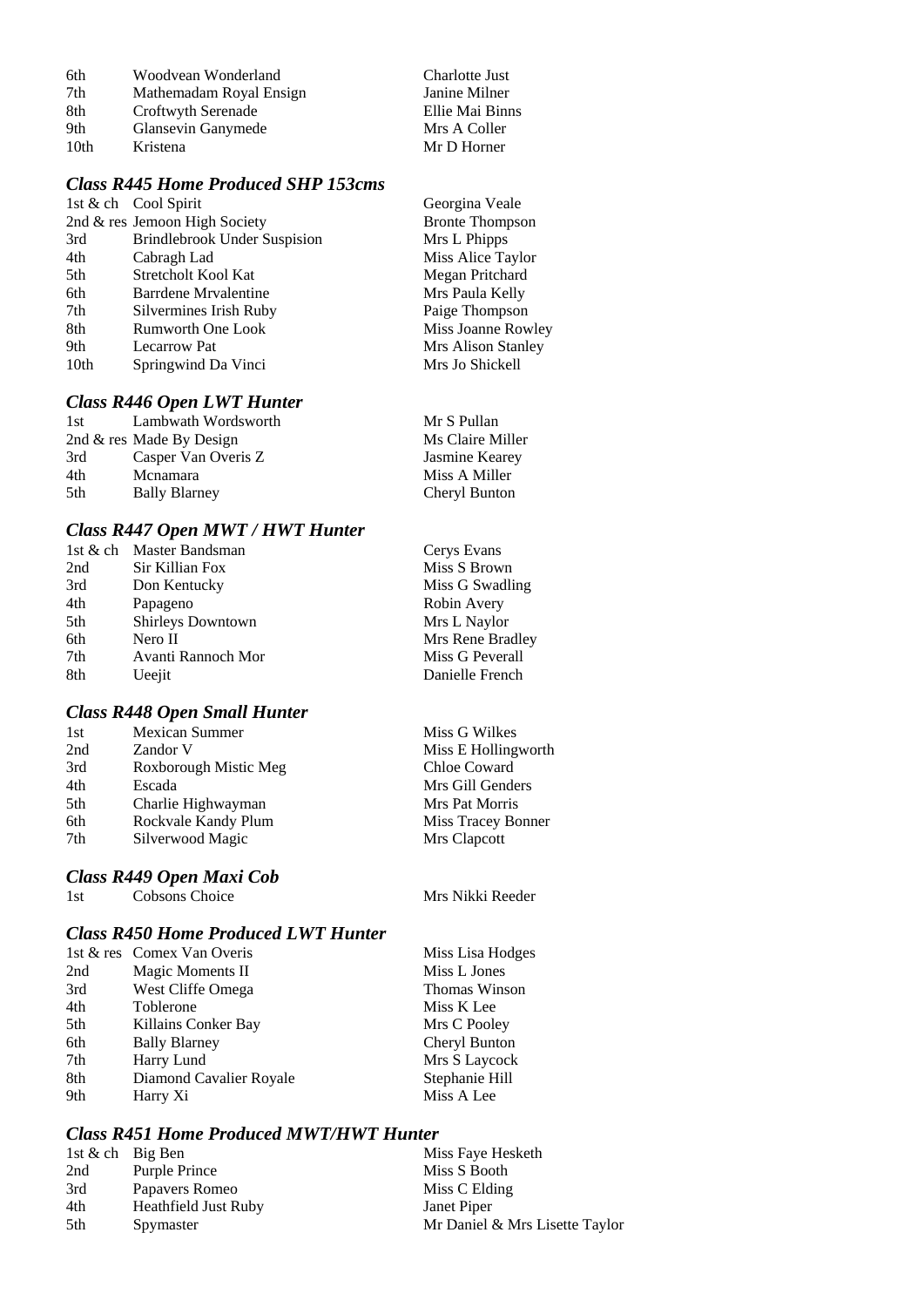| 6th  | <b>Fairview Senator Bleu</b>                               | Miss C Ainger |
|------|------------------------------------------------------------|---------------|
| 7th  | Imperial Cavalier Formally Known As Barneycool Miss J Dack |               |
| 8th  | Lowmoor Pillowtalk                                         | Miss K Hoare  |
| 9th  | <b>Return Of The Draguns</b>                               | Mr D Hughes   |
| 10th | Moonbeam III                                               | April Pearson |

## *Class R452 Ridden Part Bred Irish Draught*

|     | 1st & res Cos Me Is Black | Mr Bruce Langley-McKim |
|-----|---------------------------|------------------------|
| 2nd | Sir Killian Fox           | Miss S Brown           |
| 3rd | <b>Ballykiss Boy</b>      | Fiona Bailey           |
| 4th | Ducal Lady Grace          | Linda Clark            |
| 5th | Lowmoor Pillowtalk        | Miss K Hoare           |
| 6th | Danson                    | Melissa Owen           |
|     |                           |                        |

## *Class R453 Ridden Irish Draught*

|     | 1st $\&$ ch Guiding Light | Mrs Val Henshaw        |
|-----|---------------------------|------------------------|
| 2nd | <b>Flagmount Dazzler</b>  | Ms S Birbeck           |
| 3rd | Carrgfada Grey Mist       | Mr Bruce Langley-McKim |
| 4th |                           |                        |
| 5th | <b>Flypast White Gold</b> | Mrs Sally Allen        |
| 6th | Avanti Rannoch Mor        | Miss G Peverall        |
| 7th | Meaux Claude              | Mrs J Milner           |

## *Class R454 Open Small Riding Horse*

|     | 1st $&$ ch Epic Tale        | Miss K Harris          |
|-----|-----------------------------|------------------------|
| 2nd | <b>Brendonhill Giltedge</b> | Miss V Casey           |
| 3rd | Wulfstan Tiger Feet         | Miss Christina Gillett |
| 4th | Ballentine                  | Mrs L Saunters         |
| 5th | Wasima                      | Tom Archer             |
| 6th | A Do Ron Ron                | Mr James Munro         |
| 7th | Chycoose Tarantino          | Mrs C Masters          |
| 8th | Bright Sun                  | Ms H Warrington        |

## *Class R455 Open Large Riding Horse*

|                  | 1st & res Valentino            | Jade Brewster         |
|------------------|--------------------------------|-----------------------|
| 2nd              | Helsington Tried And Tested    | Mr James Munro        |
| 3rd              | Daized N Amused                | Mr Robin Avery        |
| 4th              | <b>Edlingtons Ronnie</b>       | Janet Piper           |
| 5th              | <b>Broadstone Ladies Night</b> | Samantha Hamilton     |
| 6th              | Champagne Perry                | Miss R Clark          |
| 7th              | Times Square II                | Rachael Chadwick      |
| 8th              | Back In Black                  | Mrs V Braithwaite     |
| 9th              | Classy Lady                    | <b>Felicity Saint</b> |
| 10 <sub>th</sub> | <b>Grand Desire</b>            | Julie Wright          |

## *Class R456 Home Produced Large Riding Horse*

|      | 1st & res Champagne Perry | Miss R Clark      |
|------|---------------------------|-------------------|
| 2nd  | Wonderland                | Mrs T Hanover     |
| 3rd  | Ferrer De Hus             | Mrs C Dagless     |
| 4th  | Vishnu                    | Miss N Bird       |
| 5th  | Times Square II           | Rachael Chadwick  |
| 6th  | Cordadel                  | Miss Z Norton     |
| 7th  | Primitive Poirot          | Anna Chaplin      |
| 8th  | Dark Rose                 | Miss Linda Winter |
| 9th  | <b>Grand Desire</b>       | Julie Wright      |
| 10th | Lizzie                    | Miss P Morgan     |

## *Class R457 Home Produced Small Riding Horse*

|     | 1st & ch Ballentine | Mrs L Saunters  |
|-----|---------------------|-----------------|
| 2nd | Epic Tale           | Miss K Harris   |
| 3rd | Twice As Smart      | Mrs M Richards  |
| 4th | Georgian Bay        | Miss B Cheetham |
| 5th | Wasima              | Tom Archer      |
| 6th | Larkspur            | Mrs T Hanover   |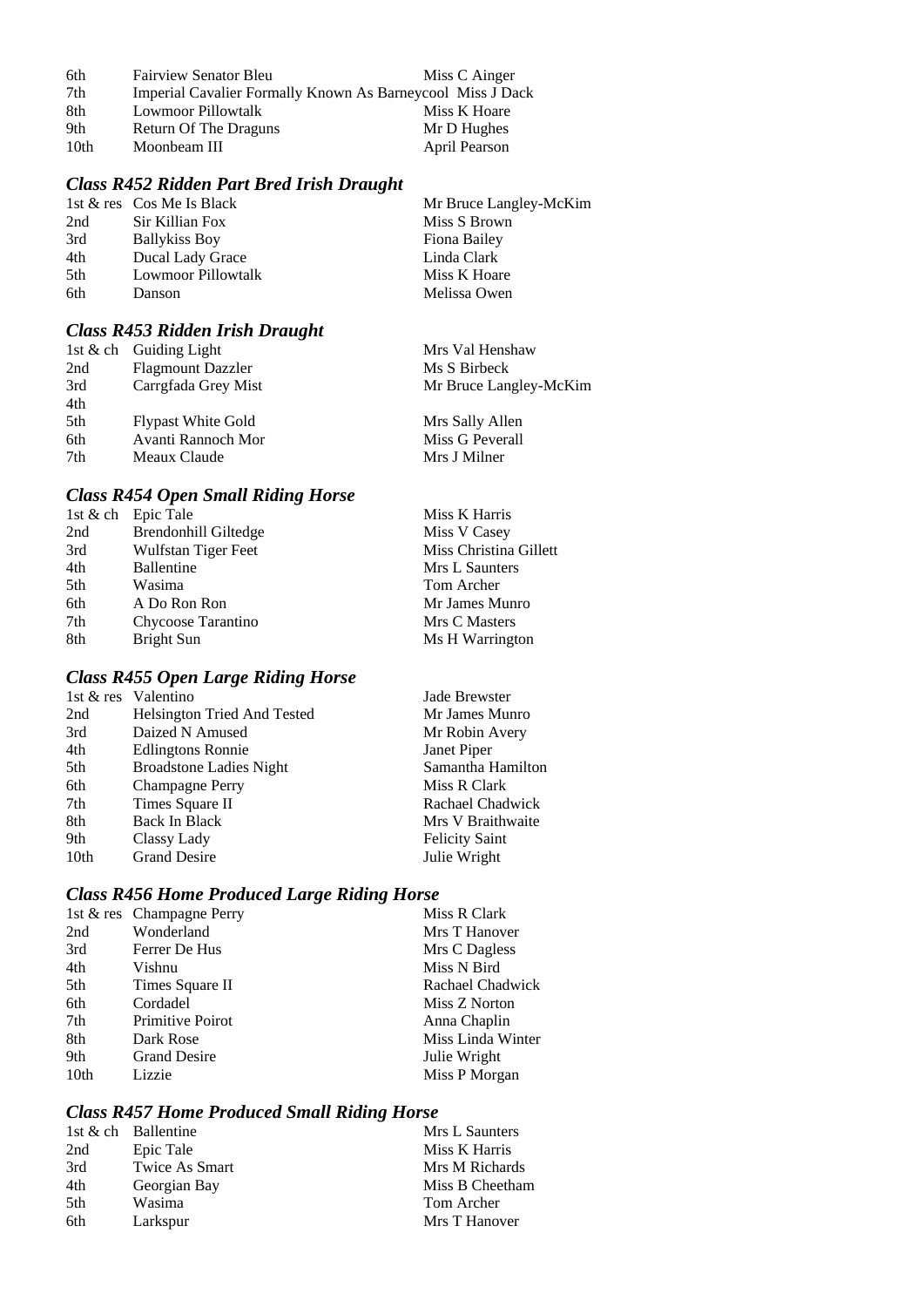7th Jessop Lady Lilly Miss Denise Foster<br>8th Tory Miss Ann Edwards

Mrs Ann Edwards

#### *Class R458 Home Produced Small Hacks*

| 1st | <b>Broxlea Disgrace</b> | Miss Abigail Kelmanson |
|-----|-------------------------|------------------------|
| 2nd | Kookaburra              | Miss L Haines          |
| 3rd | Daldorn Legacy          | Mrs J Carter           |
| 4th | Scottshall Maximillion  | Mrs J Foster           |
| 5th |                         |                        |
| 6th | Small Land High Society | Tina Tibbles           |

#### *Class R459 Home Produced Large Hacks*

|     | 1st & ch Flay Gray    | Faye Hesketh  |
|-----|-----------------------|---------------|
|     | 2nd $&$ res Bee-J-Gee | Joanne Parker |
| 3rd | Devil or Angel        | Jo Brew       |
| 4th | Hugo                  | Ms C Signore  |
| 5th | Spanish Hidalgo       | Mrs K Gould   |

## *Class R460 Home Produced LWT Cob*

|                  | 1st & res Goodwill     | Mrs P Tann             |
|------------------|------------------------|------------------------|
| 2nd              | Jucy Lucy              | Teresa Nicholls        |
| 3rd              | Jarrett Hills Wizard   | Mrs T Tomlinson        |
| 4th              | Ryan                   | Mrs Joanne Renfrew     |
| 5th              | <b>Ballysketh Blue</b> | <b>Prudence Bowley</b> |
| 6th              | One More Hero          | Miss L Haines          |
| 7th              | Havana                 | <b>Avril Bartolomy</b> |
| 8th              | Samuel                 | Miss C Coulbeck        |
| 9th              | Beckendale Mono        | Miss H Nelson          |
| 10 <sub>th</sub> | Willy Firkin           | Miss Kelly Wilkinson   |

#### *Class R461 Home Produced HWT Cob*

| 1st | Randalstown Landmark | Nikki Proctor |
|-----|----------------------|---------------|
| 2nd | <b>Strictly Cash</b> | Mr Marc Scott |
| 3rd | Bunny Boy            | Ms J Ridley   |

#### *Class R462 Home Produced Maxi Cob*

|     | 1st & ch Hortons Maclaren     | Mrs Kay Gillam   |
|-----|-------------------------------|------------------|
| 2nd | Deards Blue Bayou             | Lucinda Haines   |
| 3rd | <b>Chamness Midnight Moon</b> | Mrs E Ferries    |
| 4th | Geoff                         | Diane Hart       |
| 5th | Oaktree Cool Dude             | Karen Walsh      |
| 6th | Dumbledor                     | Miss R Titterton |
| 7th | The Roadsweeper               | Miss T Zelazny   |

#### *Class R463 Home Produced Small Hunter*

| 1st | Royal Toby                   | Jake Hobson                    |
|-----|------------------------------|--------------------------------|
| 2nd | Zandor V                     | Miss E Hollingworth            |
| 3rd | Olgarius                     | Miss S Dover                   |
| 4th | <b>Irish Molly</b>           | Miss V Shaw                    |
| 5th | Clorogue Frost               | Mrs C Webb                     |
| 6th | <b>Saredon Country Dance</b> | Mrs Anneli Whitehouse Ward     |
| 7th | Jar Jar Binx                 | Miss L Clark                   |
| 8th | Escada                       | <b>Charlotte Dacre-genders</b> |
| 9th | Silverwood Magic             | Mrs Clapcott                   |

## *Class R464 Home Produced Ridden Part Bred*

| 1st | Cool Spirit            | Georgina Veale            |
|-----|------------------------|---------------------------|
| 2nd | O Fon Shan             | Laura Christy             |
| 3rd | Welcome Honey          | <b>Helen Cowley</b>       |
| 4th | Kookaburra             | Miss L Haines             |
| 5th | Meillion Sovereign     | Miss G Bostock            |
| 6th | Palmfields Nightflight | Mrs S Palmer              |
| 7th | Brechfa Ninian         | Mrs Caryn Wilkinson       |
| 8th | Stambrook Carnvial     | <b>Miss Marnie Atkins</b> |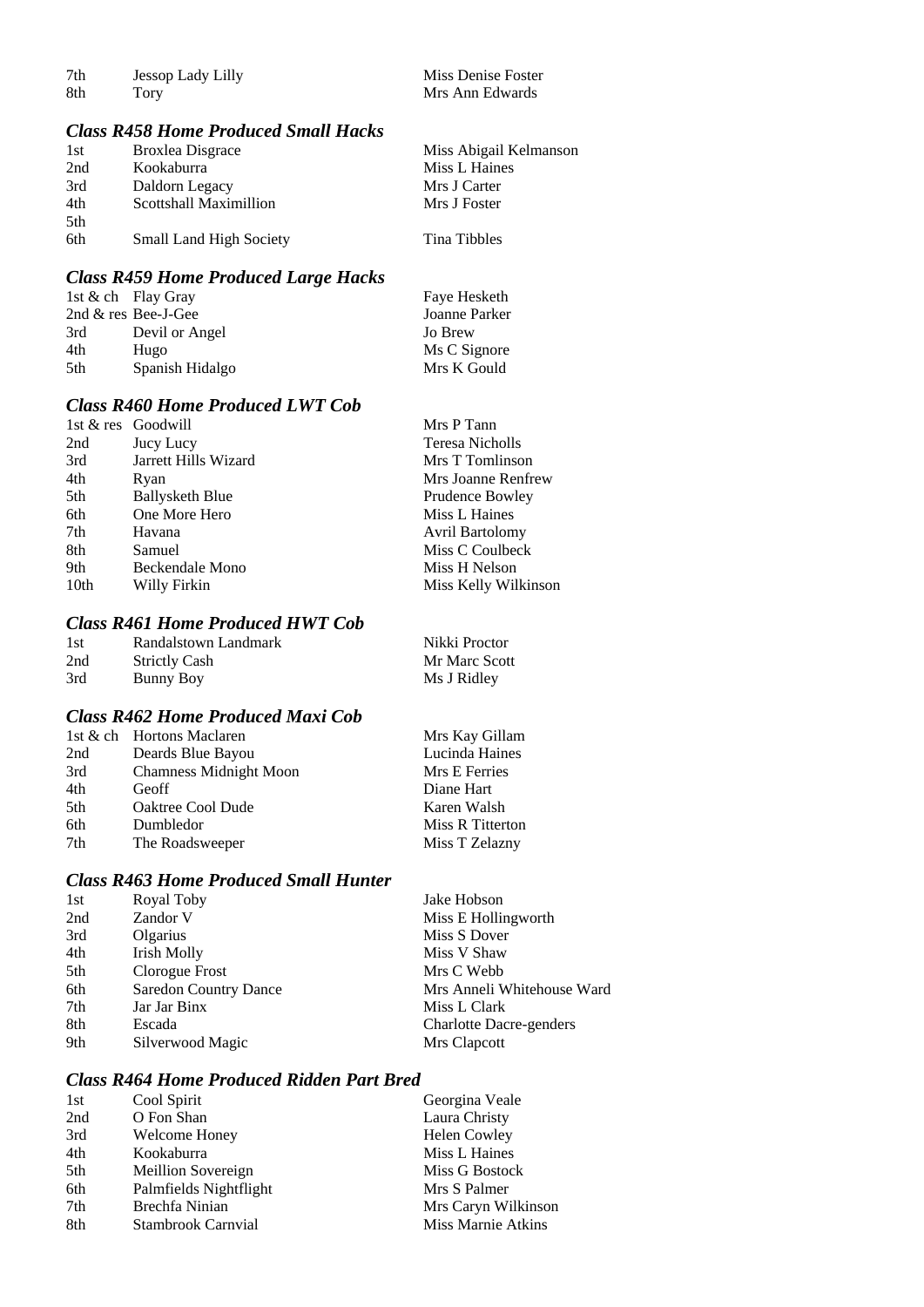| 9th              | Royal Prince of Gold | Tina Tibbles |
|------------------|----------------------|--------------|
| 10 <sub>th</sub> | Chinook Caviar       | Kim Salmon   |

#### *Class R465 Open Ridden Hacks*

| 1st | Bee-J-Gee      | Joanne Parker |
|-----|----------------|---------------|
| 2nd | Devil or Angel | Jo Brew       |
| 3rd | Hugo           | Ms C Signore  |

### *Class R466 Home Produced Intermediate SRT*

|                  | 1st & res Holltess Victoria Falls | Miss S Burrows        |
|------------------|-----------------------------------|-----------------------|
|                  | 2nd & ch Aimbry Kymara            | Miss J Farrell        |
| 3rd              | Dowhills Daffi                    | Sophie Clark          |
| 4th              | Palmfields Nightflight            | Mrs S Palmer          |
| 5th              | Cointreau                         | Mrs J Smith           |
| 6th              | Wyld Amethyst                     | Miss Danielle Crookes |
| 7th              | Raft House Captain Morgan         | Katie Winstanley      |
| 8th              | Hollycreek Sir Benson             | Mrs B Hatton-Ritchie  |
| 9th              | <b>Roslin Star Attraction</b>     | Miss D Oliver         |
| 10 <sub>th</sub> | Philwood Buddy                    | Miss Sophia Bell      |
|                  |                                   |                       |

#### *Class R467 Home Produced Intermediate SHT*

| 1st | Conker                   | Miss Joanne Lee    |
|-----|--------------------------|--------------------|
| 2nd | Carnsdale Showman        | Ellie Just         |
| 3rd | <b>Rumworth One Look</b> | Miss Joanne Rowley |
| 4th | Gardengoch Roddy         | Miss J Huitt       |
| 5th | Eagle Spirit             | Nina Young         |
| 6th | Dun to Order             | Mrs V Lawes        |

# *Class R468 Home Produced Show Pony 138cms*

|     | 1st & res Brookwater Lord Of The Light | Mrs Leeanne Crowe   |
|-----|----------------------------------------|---------------------|
| 2nd | Woodvean Wonderland                    | Charlotte Just      |
| 3rd | Whiteleaze Dominique                   | Mrs Johannah Baker  |
| 4th | Hindleap Oliver Twist                  | Ms R Cowan          |
| 5th | Just Delicious                         | Miss L Shuttleworth |
| 6th | Creevelea Ramble on                    | Olivia Evans        |
| 7th | Auchmaliddie Party Time                | Mrs R Boulton       |
| 8th | Bridgehill Crackerjack                 | Mrs Karen Clarke    |

### *Class R469 Home Produced Show Pony 148cms*

|     | 1st & ch Deanhills Lady | Miss Michelle Jacques |
|-----|-------------------------|-----------------------|
| 2nd | Brynoffa Class Act      | Mrs J Smith           |
| 3rd | Romanno Small Talk      | Mrs Margaret Cousin   |
| 4th | Encore                  | Mr A Stowell          |
| 5th | <b>Yealand Paschel</b>  | Miss Savannah Kemplay |
| 6th | Waltza Perfect Dream    | Mrs Rebecca Spink     |
| 7th | Rendene Distant Music   | Miss Helen Craggs     |
| 8th | Whiteleaze Maylord      | Grace Richards        |

### *Class R470 Ridden Veteran Pony not exceeding 148cms*

|                  | 1st & ch Pogo Pumpkin  | Miss Rebecca Wright  |
|------------------|------------------------|----------------------|
| 2nd              | Special Edition        | Miss H Burrell       |
| 3rd              | Trio                   | Miss K Manson        |
| 4th              | Mini Mainstreet        | Miss Natasha Saville |
| 5th              | Whiteleaze Maylord     | Grace Richards       |
| 6th              | <b>Hamilton Maggie</b> | Miss R Runnacles     |
| 7th              | Tankard                | Miss S Arnold        |
| 8th              | RDA Rolo               | Miss Beth Andrews    |
| 9th              | Ropewalk Viscountess   | Mrs Barham           |
| 10 <sub>th</sub> | Fontmell Rockefeller   | Mrs A Coller         |
|                  |                        |                      |

#### *Class R471 Ridden Veteran Horse*

| 1st | Monarch Of The Glen | Miss Felicity Vaughan |
|-----|---------------------|-----------------------|
| 2nd | Tukki Amira         | Lady Claire Marriott  |
| 3rd | Ferroch             | Mr Steven Bush        |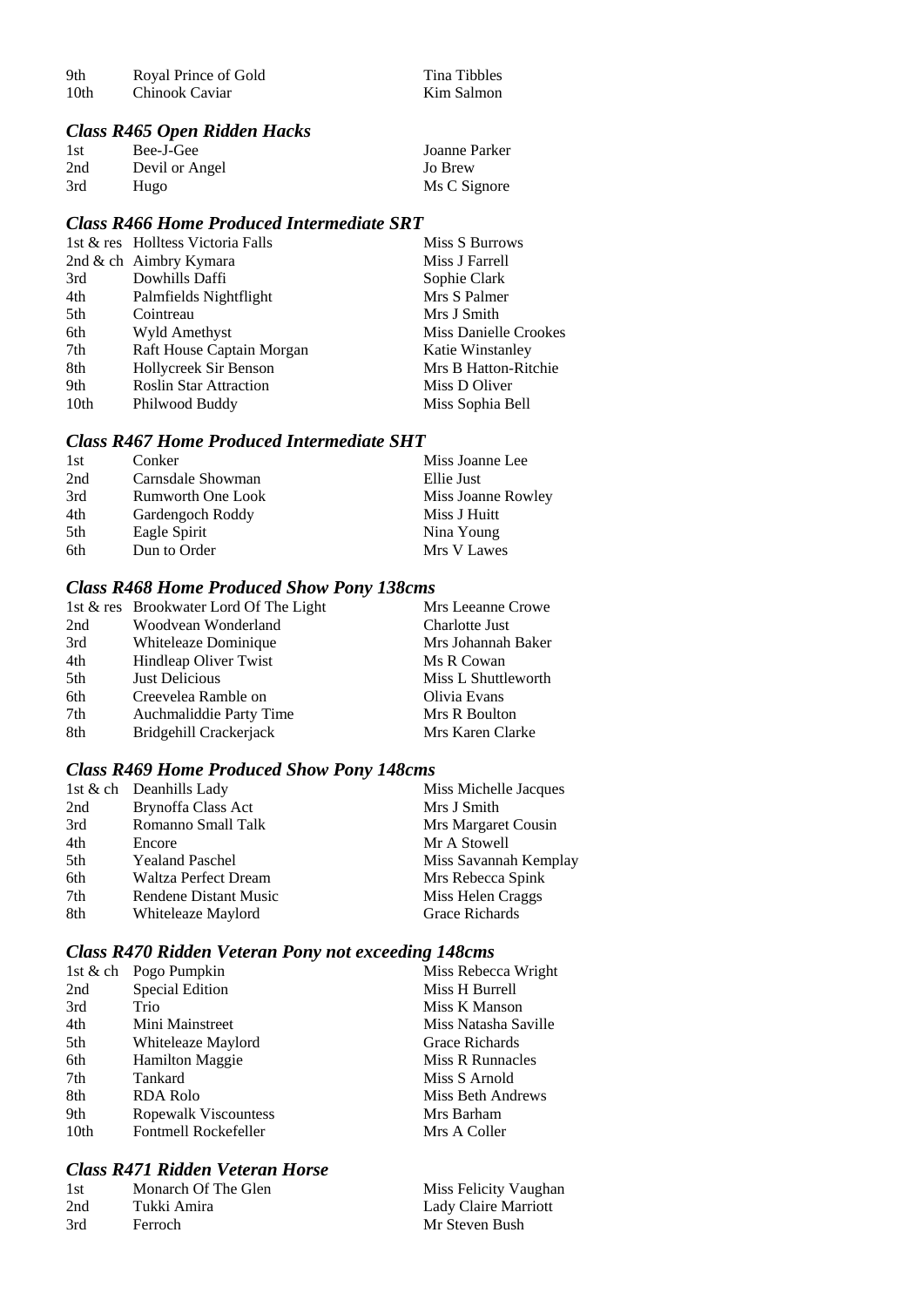| 4th              | Otterburn            | Mrs H Horton        |
|------------------|----------------------|---------------------|
| 5th              | <b>Billy Nibbles</b> | Mrs G Hardie        |
| 6th              | Nutmeg               | Mrs J Marshall      |
| 7th              | Lizzie               | Miss P Morgan       |
| 8th              | Bee-J-Gee            | Joanne Parker       |
| 9th              | Stefano              | <b>Karen Prince</b> |
| 10 <sub>th</sub> | The Pass Bus         | Mrs L Maddox        |

# *Class R472 Ridden Veteran - Un-Plaited*

| 1st & res Locks Bit Purple Cloud | Mrs J Darton     |
|----------------------------------|------------------|
| Kyneton Butcher                  | Mrs H Atkins     |
| Springbourne Camelot             | Ms Lorraine Else |
| King Arthur                      | Mrs Cindy Baldry |
| Carracastle Barney               | Mrs A Baybutt    |
| Moortown Juno                    | Miss Amy Taylor  |
| Dryden Debonair                  | Miss N Blaize    |
| <b>Clarmount Star</b>            | Gill Rawlinson   |
| <b>Brynfern Rees</b>             | Mrs Katy Abrams  |
| Calerux Jade                     | Ms L Wright      |
|                                  |                  |

# *Class R473 Open Show Pony not exceeding 138cms*

|     | 1st $\&$ ch The Rebel Royal | Mrs C Welby        |
|-----|-----------------------------|--------------------|
| 2nd | Hindleap Oliver Twist       | Ms R Cowan         |
| 3rd | Whiteleaze Dominique        | Mrs Johannah Baker |

# *Class R474 Open Show Pony not exceeding 148cms*

|     | 1st $\&$ res Deanhills Lady | Miss Michelle Jacques |
|-----|-----------------------------|-----------------------|
| 2nd | Encore                      | Mr A Stowell          |
| 3rd | Rosamel Whispered Promise   | Miss Hannah Roulston  |
| 4th | Rendene Distant Music       | Miss Helen Craggs     |

# *Class I475 TGCA In Hand 4 years and over*

| 1st  | <b>Valentines Boy</b>          | Robin Avery            |
|------|--------------------------------|------------------------|
| 2nd  | King Arthur                    | Mrs Cindy Baldry       |
| 3rd  | Grace IV                       | Mrs F Hunt             |
| 4th  | Rock Steady Eddie              | Ms J Borthwick         |
| 5th  | <b>Outta This World</b>        | Mr E Prosser           |
| 6th  | Rspca Wilma                    | Miss K Moulds          |
| 7th  | Albert                         | Mr Victor Sanders      |
| 8th  | <b>Bradleyfield Miss Tilly</b> | Emma Howe              |
| 9th  | Prince Oberon                  | Miss Charlotte Bunting |
| 10th | Harrys Boy                     | Miss N Barfield        |
|      |                                |                        |

### *Class I476 TGCA In Hand Youngstock*

| 1st  | <b>Bartley Flake</b>   | Miss L Filippone         |
|------|------------------------|--------------------------|
| 2nd  | <b>Blurred Lines</b>   | <b>Charlotte Bunting</b> |
| 3rd  | Ragga Muffin           | Mr D Sanderson           |
| 4th  | Hugos Luck of the Draw | Miss S Brooker           |
| 5th  | Martmor Dappled Prince | <b>Katie Garrity</b>     |
| 6th  | Jedariahs Donald       | Mr B & Mrs C Jex         |
| 7th  | Brinmark Brigadier II  | Miss Gemma Oliver        |
| 8th  | Chico                  | Mrs L Bailey             |
| 9th  | Kimico Swagger Jagger  | Roanna Hamilton          |
| 10th | Digambara              | Miss Lorna Jarrald       |
|      |                        |                          |

### *Class R477 TGCA Ridden*

| 1st | <b>Valentines Boy</b> | Robin Avery      |
|-----|-----------------------|------------------|
| 2nd | Royal Candy Man       | Miss C Leahy     |
| 3rd | King Arthur           | Mrs Cindy Baldry |
| 4th |                       |                  |
| 5th | Harrys Boy            | Miss N Barfield  |
| 6th | Outta This World      | Mr E Prosser     |
| 7th | Rock Steady Eddie     | Ms J Borthwick   |
| 8th | Newoak Razamataz      | Mrs D Handley    |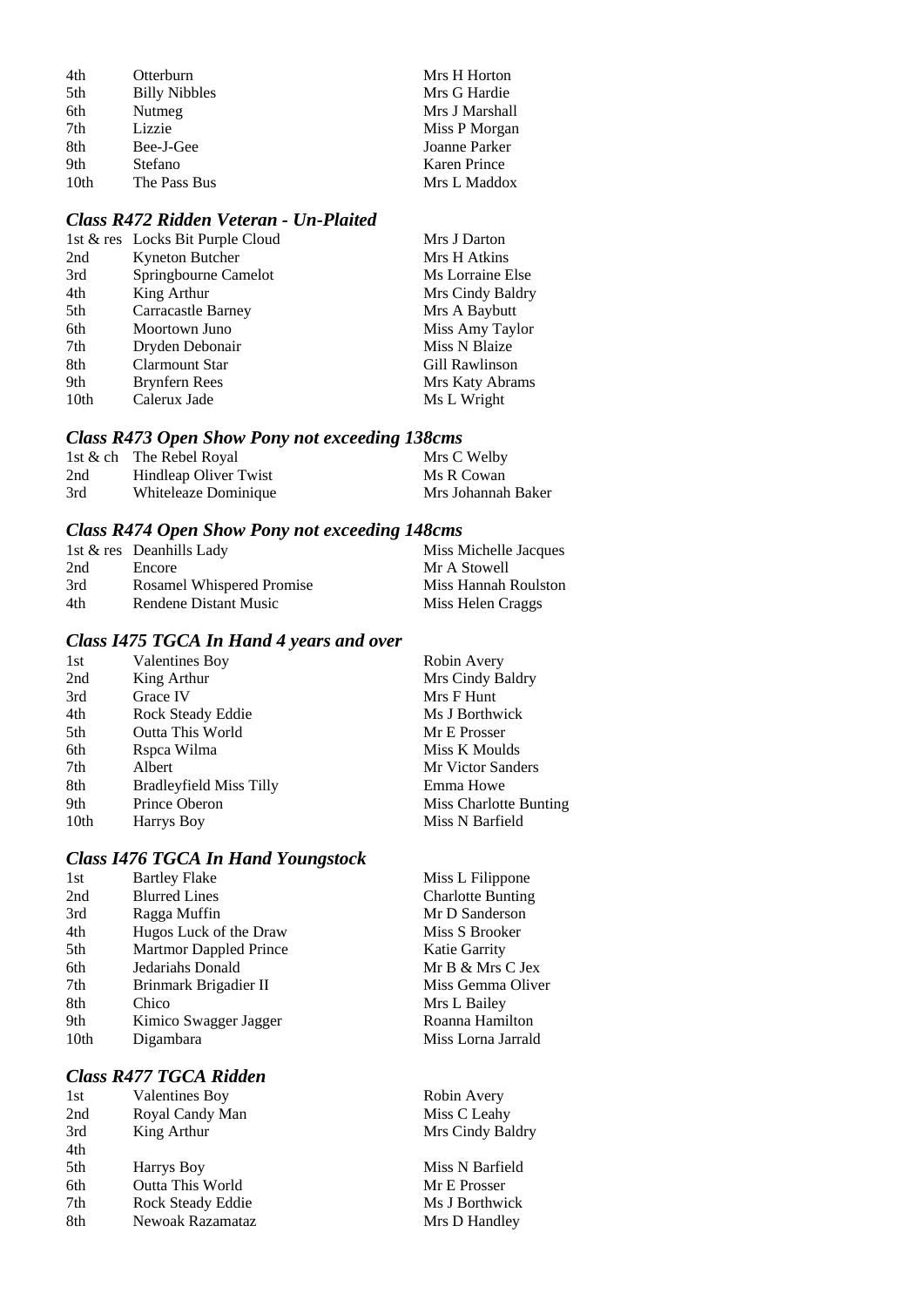9th Holders Red Mr S Bush<br>10th Prince Oberon Charlotte B

#### *Class I478 Long Reining*

1st Daydream Believer Miss Alysha Lane<br>
2nd Fairy Dust Miss Moreau 2nd Fairy Dust Miss Moreau<br>
3rd Rock Steady Eddie Ms J Borthwick 3rd Rock Steady Eddie Ms J Borthwick<br>
4th Rumworth Welsh Maid Mr R Houghton 4th Rumworth Welsh Maid

### *Class R479 Driving Advisory Class*

#### *Class R480 Novice Turnouts*

| 1st | Staffin Peigi of Castlegreen | Mrs C Bassett      |
|-----|------------------------------|--------------------|
| 2nd | Thimbleby Candy Man          | Ms Tania Mizzi     |
| 3rd | Pennway Sovereign            | Mr & Mrs E Elliott |
| 4th | Blenheim Orlando             | Mrs Laura Wray     |
|     |                              |                    |

### *Class R481 Exercise Vehicles*

| 1st | Rolo Bubbles        | Mrs S Priestley    |
|-----|---------------------|--------------------|
| 2nd | The Outlaw          | Miss Moreau        |
| 3rd | Daydream Believer   | Miss Alysha Lane   |
| 4th | Noddy Vyse Showgirl | Miss Leah Marshall |
| 5th | Brimstone Bang On   | Mr George Sharman  |
| 6th | Thimbleby Candy Man | Ms Tania Mizzi     |
| 7th | Blenheim Orlando    | Mrs Laura Wray     |
|     |                     |                    |

### *Class R482 World & Rare Breeds*

| 1st | Marches Merry Nathan        | Mrs Tessa Reeve |
|-----|-----------------------------|-----------------|
| 2nd | Brookeborough Stepping Star | Mr J Rowe       |

#### *Class R483 Driven M&M*

| 1st | Glanvyrnwy Prince Of Wales   | Mrs W Winney     |
|-----|------------------------------|------------------|
| 2nd | Trindod Wildcat              | Mrs Jean Clayden |
| 3rd | Staffin Peigi of Castlegreen | Mrs C Bassett    |
| 4th | Thimbleby Candy Man          | Ms Tania Mizzi   |
| 5th | Blenheim Orlando             | Mrs Laura Wray   |

### *Class R484 Private Driving Hackney Type*

| 1st | Baldwins John Boy            | <b>Smith Bros</b> |
|-----|------------------------------|-------------------|
| 2nd | Brookeborough Stepping Star  | Mr J Rowe         |
| 3rd | Highlodge Summers Reflection | Mr M Salter       |
| 4th | <b>Bothwood The Dazzler</b>  | Mrs Ronald Allen  |

#### *Class R485 Private Driving Non-Hackney*

| 1st | <b>Toobie Dice</b>            | Mr Paul Mills        |
|-----|-------------------------------|----------------------|
| 2nd | Maylands Magpie               | Mr & Mrs M J Edmonds |
| 3rd | Marches Merry Nathan          | Mrs Tessa Reeve      |
| 4th | Glanvyrnwy Prince Of Wales    | Mrs W Winney         |
| 5th | Oakmill LLywelyn              | Miss Kelly Searle    |
| 6th | <b>Baldwins Romany Prince</b> | Paul Atkinson        |
| 7th | Trindod Wildcat               | Mrs Jean Clayden     |
| 8th | Staffin Peigi of Castlegreen  | Mrs C Bassett        |
|     |                               |                      |

#### *Class R486 Style & Performance Driving - Qualifier*   $1st$

| 10 U |              |                 |
|------|--------------|-----------------|
| 2nd  | Toobie Dice  | Mr Paul Mills   |
| 3rd  | Radnor Mango | Mrs S Priestley |

# *Class R487 Just Off The Lead Rein M&M First Ridden*

| 1st | Beckside Golden Flute | Philippa Luckin    |
|-----|-----------------------|--------------------|
| 2nd | Pontgam Sandstorm     | Mrs Tina Greenwood |
| 3rd | Proctolins Pride      | Miss E Ridley      |
| 4th | Brynodyn Scimitar     | Mrs C Chinn        |

**Charlotte Bunting**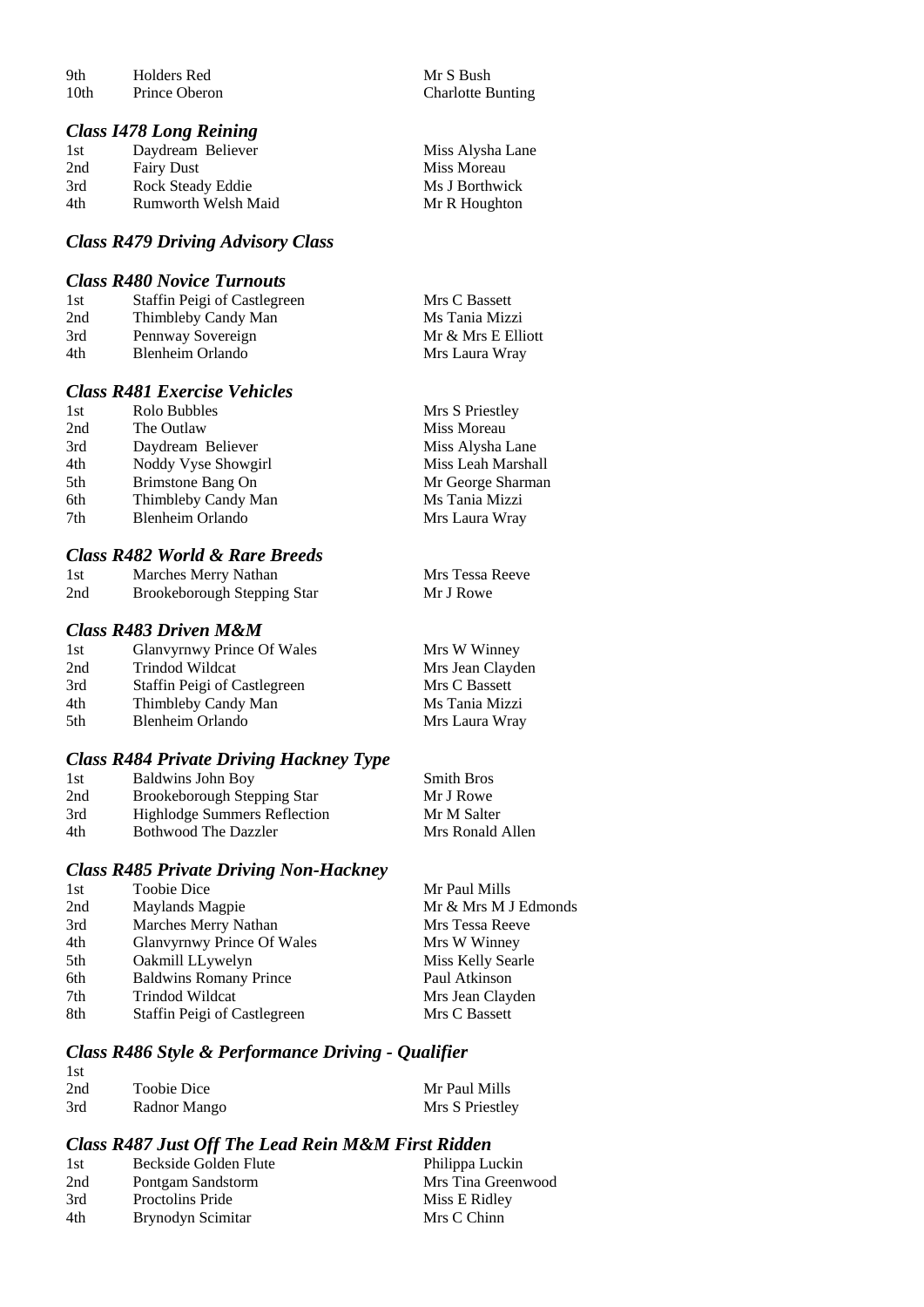| Guywood Millicent          | Ms Angelina McCaffrey |
|----------------------------|-----------------------|
| Thistledown Jessie James   | Ms Maxine Cooper      |
| Newoak Storyteller         | <b>Heather Shave</b>  |
| Three-b Silverghost        | Miss Lorna Blake      |
| <b>Rushton Miss-willow</b> | Miss Lisa Sharp       |
| Maidenway Pussy Galore     | Grace Litherland      |
|                            |                       |

### *Class R488 Home Produced Welsh A Lead Rein*

|                  | 1st & res Heniarth Norman Stanley Fletcher | Mrs Margaret Cousin |
|------------------|--------------------------------------------|---------------------|
| 2nd              | Rowfantina Wolfwhistle                     | Mrs C Steadman      |
| 3rd              | Thistledown Candice                        | Mrs M Laity         |
| 4th              | Dyfed Piccalo                              | Mrs E Oconnor       |
| 5th              | Brynodyn Sebastian                         | Mrs C Drewery       |
| 6th              | <b>Ditton Priors Lucius</b>                | Mrs V Bignell       |
| 7th              | Thistledown Chloe                          | Mr Richard Smithers |
| 8th              | Carylmai Parade                            | Mrs S Cunningham    |
| 9th              | Nantdywyll Sylvia                          | Mrs S Sulsh         |
| 10 <sub>th</sub> | <b>Dukeshill Phantom</b>                   | Mrs Katie Snow      |

# *Class R489 Home Produced M&M Lead Rein*

| <b>Moseley Papion</b>        | Mrs M Viner         |
|------------------------------|---------------------|
| Ajax Of Transy               | Miss L Dolan        |
| Shilstone Rocks Fandango     | Jillian Ward        |
| Birchmoor Amelia             | Miss E Potts        |
| Springwater Briony           | Gillian Neve        |
| <b>Foxcroft Miss Monique</b> | Miss H Pickering    |
| <b>Sharpior Triumph</b>      | Penny Piggin        |
| Carmaco American Dream       | Miss Jodie Shepherd |
| Klingrahoull Valkyrie        | Mrs Katie Snow      |
| <b>Hisley Provost</b>        | Sophia Twitchen     |
|                              |                     |

### *Class R490 Home Produced Welsh A & B First Ridden*

| 1st              | <b>Highland Unique</b>          | Mrs S Pinfield   |
|------------------|---------------------------------|------------------|
| 2nd              | <b>Tallares Birthday Boy</b>    | Miss Mia Biggs   |
| 3rd              | Llanalyn Awstin                 | Miss K Roberts   |
| 4th              | <b>Ysselvliedts Glamour Boy</b> | Laura Bramall    |
| 5th              | <b>Bushmoor Rocco</b>           | Sophie Gannon    |
| 6th              | Gwauniarll Whiskey              | Miss K Bowen     |
| 7th              | Gweundir Dafydd                 | Mrs Helen Barker |
| 8th              | llwynan Trysor                  | Miss M Dickinson |
| 9th              | <b>Waxwing Peppermint</b>       | Miss G Pagett    |
| 10 <sup>th</sup> | Skywood Hi Mac                  | Jillian Ward     |

### *Class R491 Home Produced M&M First Ridden*

|     | 1st & ch Brandsby Witchcraft | Mrs J Chadwick   |
|-----|------------------------------|------------------|
| 2nd | Westown Skylark              | Miss K Capstick  |
| 3rd | <b>Briar Percy</b>           | Mrs E Newgent    |
| 4th | Waulkmill Raven              | Mrs Helen Barker |
| 5th | Locharmoss Symphony          | Mrs P Govier     |
| 6th | Anchor Eeyore                | Mrs S Pinfield   |
| 7th | Clivoclast Nina              | Mrs L Turner     |
| 8th | Pantmanr Just-so             | Joanne Parker    |
| 9th | <b>Hisley Provost</b>        | Mrs D Twitchen   |
|     |                              |                  |

# *Class R492 Just Off The Lead Rein SP/SHP First Ridden*

| 1st |                             |                      |
|-----|-----------------------------|----------------------|
| 2nd | <b>Bronhuelog Joby</b>      | Mrs R Sharp          |
| 3rd | Newtimes Summer Solstice    | <b>Heather Shave</b> |
| 4th | <b>Waxing Pimms</b>         | Ms M O Connor        |
| 5th | <b>Linksbury Goldilocks</b> | Ms M O Connor        |
| 6th | Woodroyd Gayboy             | Miss K Williams      |
| 7th | <b>Washford Phoebe</b>      | Danielle French      |
| 8th | Rillaton Trade Fair         | Miss Amanda Horner   |
| 9th | Barkway Razzamataz          | Honor Memillan       |
|     |                             |                      |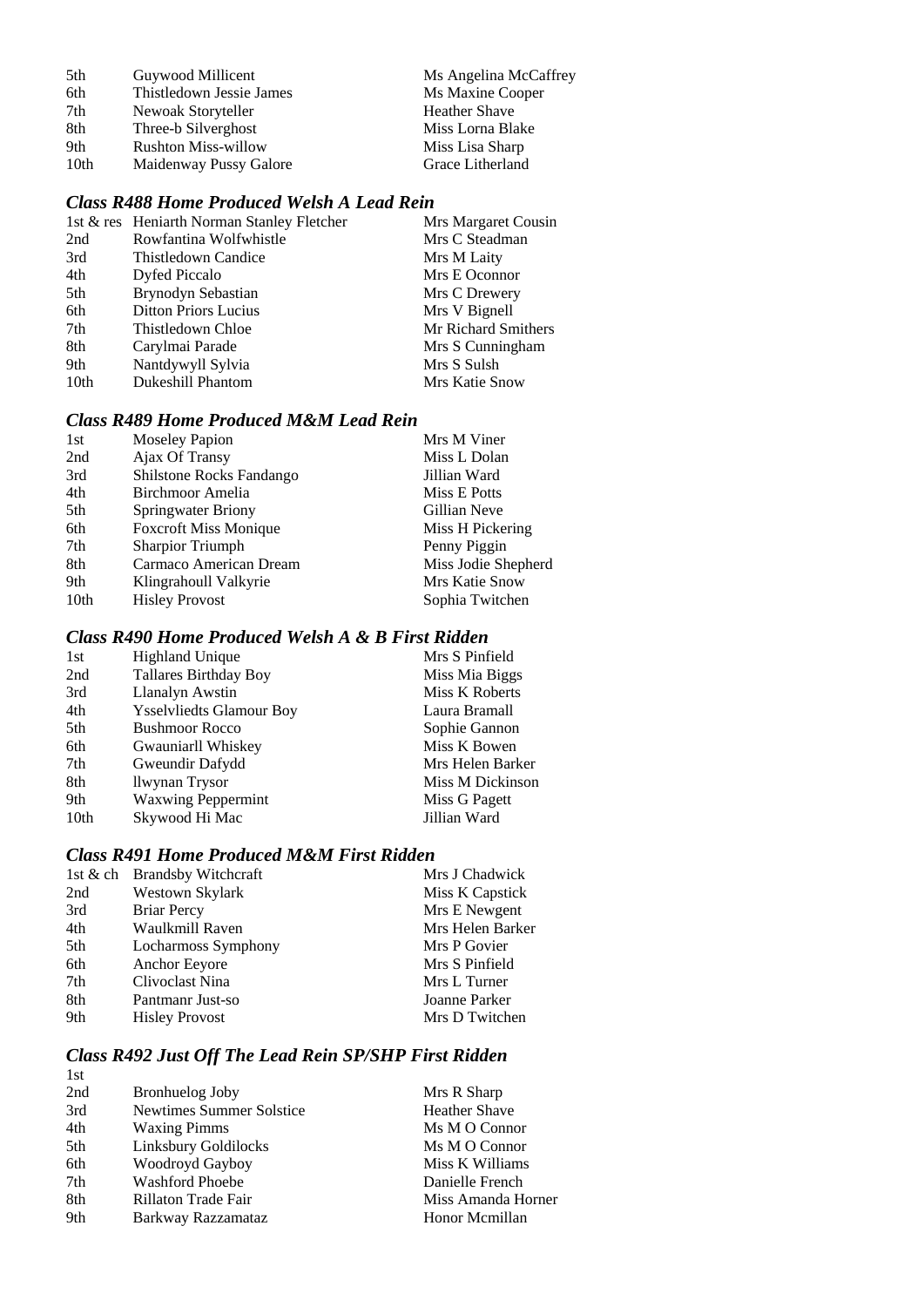### *Class R493 Home Produced SP Lead Rein*

| 1st | Trelawn Brigadoon     | Gillian Neve        |
|-----|-----------------------|---------------------|
| 2nd | Highbent Just William | Mrs K Furniss       |
| 3rd | Cusop Just A Gem      | Mrs M Laity         |
| 4th | Romanno Simplicity    | Mrs Margaret Cousin |
| 5th | Cosford Persia        | Mrs S Tierney       |
| 6th | Woodroyd Gayboy       | Miss K Williams     |

#### *Class R494 Home Produced SP First Ridden*

| 1st | Barkway Moonwalk                     | Claire Smalley         |
|-----|--------------------------------------|------------------------|
| 2nd | <b>Broadgrove Spanish Connextion</b> | Miss K Towns           |
| 3rd | <b>Rillaton Sweet Talk</b>           | Charlotte Caulfield    |
| 4th | Millay Gingerbread                   | Tim Gibson             |
| 5th | Woodroyd Gayboy                      | Lily Williams-musitano |
| 6th | Hammonds Tenacious                   | Mrs S Nelson           |

### *Class R495 Home Produced SHP Lead Rein*

| 1st & ch | Whisperdale Dusty Miller | Miss A Potter   |
|----------|--------------------------|-----------------|
| 2nd      | Pinewell Hector          | Mrs S Tierney   |
| 3rd      | Doultons Master Rupert   | Mr S Gale       |
| 4th      | Templedruid Alias        | Emily Irvine    |
| 5th      | Green Down Joker         | Miss E Marlow   |
| 6th      | Kenilwood Purple Emperor | Miss L Dolan    |
| 7th      | Coeden Sir Galahad       | Daisy-May Allen |
| 8th      | Alfie                    | Mrs V Bignell   |
| 9th      | Colliyers Google         | Mrs C Bullman   |
| 10th     | Rose Dale Welsh Fairy    | Ms Andrea Smith |

#### *Class R496 Home Produced SHP First Ridden*

|     | 1st & res Barkway Moonwalk           | Claire Smalley  |
|-----|--------------------------------------|-----------------|
| 2nd | Amesbury Honey Pot                   | Mrs E Oconnor   |
| 3rd | Beaconsfield Black Magic             | Miss K Roberts  |
| 4th | Westend Tiger                        | Ms Lisa Moore   |
| 5th | <b>Broadgrove Spanish Connextion</b> | Miss K Towns    |
| 6th | Desarbre Sparrow Hawk                | Miss J Saint    |
| 7th | Wernderris Ratatoville               | Philippa Luckin |

#### *Class I497 Cleveland Bay Stallion / Gelding*

| 1st | Barbarian Buccaneer | Mrs Pamela Shipley |
|-----|---------------------|--------------------|
| 2nd | Darren King Iago    | Mr Barry King      |
| 3rd | Ditchley Premier    | Mrs M Moss         |

#### *Class I498 Cleveland Bay Mare*

1st & res Just Magic Mr Barry King

#### *Class I499 Cleveland Bay Foal*

### *Class I500 Cleveland Bay 2 - 3 years old*

|     | 1st & ch Lindon Jubilee | Miss Coleen Benfold  |
|-----|-------------------------|----------------------|
| 2nd | Braithwaite Serena      | Mrs Lesley Wolfenden |
| 3rd | Barbarian Gigalo        | Miss J L Firth       |

### *Class I501 Cleveland Bay Yearling*

*Class I502 Part Bred Cleveland Bay 1,2,3 Years* 

1st & res Aredis Power Beam Mr S Pullan

### *Class I503 Part Bred Cleveland Bay 4 years old & over*

|     | 1st & ch Pembridge Julina | Miss Andrea McCubbin |
|-----|---------------------------|----------------------|
| 2nd | Penrose Captain Jack      | Mr J Green           |
| 3rd | Truestar Savanagha        | Anabel Bray          |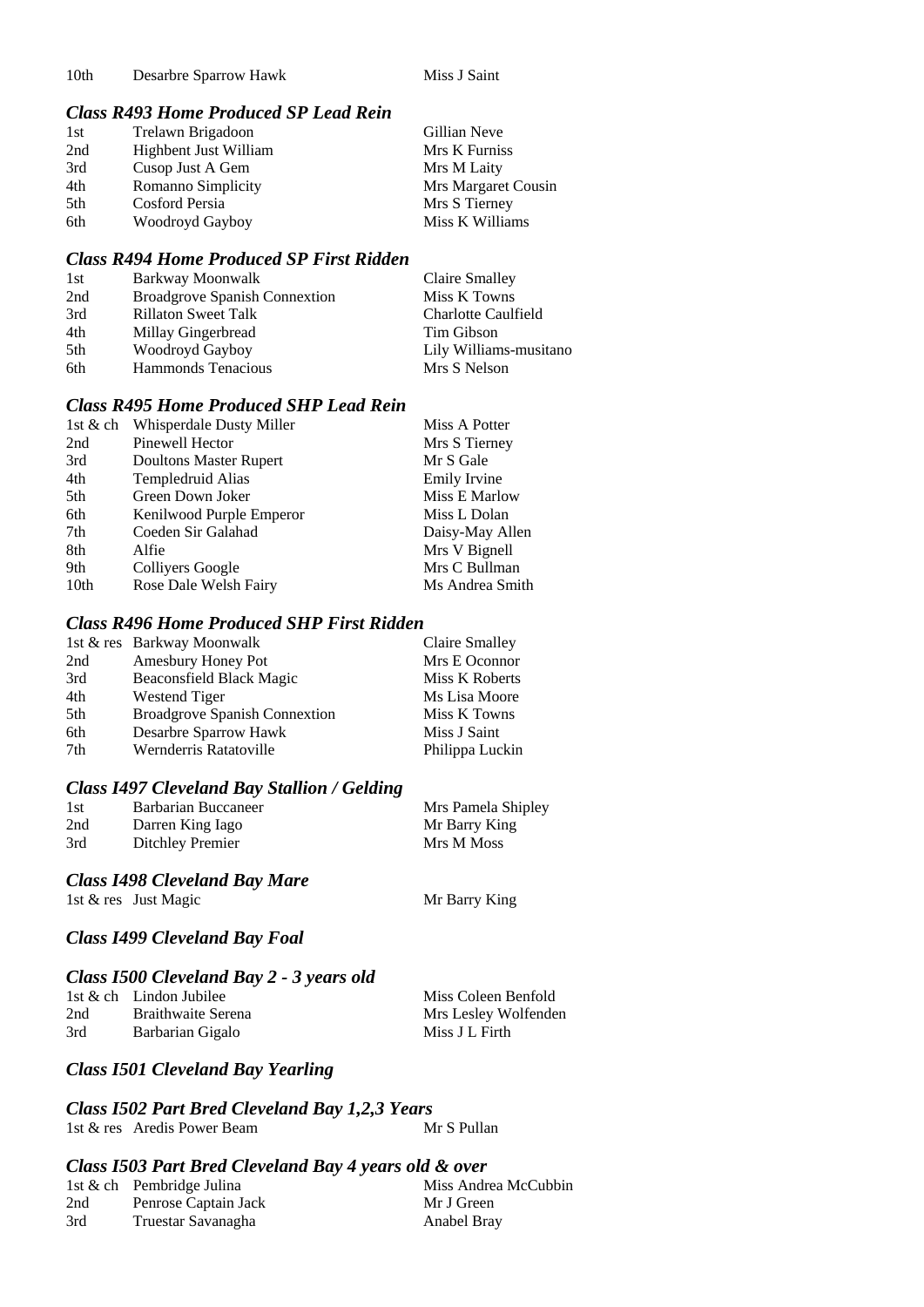#### *Class R504 Ridden Cleveland Bay*

1st & res Barbarian Buccaneer Mrs Pamela Shipley

#### *Class R505 Ridden Part Bred Cleveland Bay*

|     | 1st & ch Jemoon High Society | <b>Bronte Thompson</b> |
|-----|------------------------------|------------------------|
| 2nd | West Cliffe Omega            | <b>Thomas Winson</b>   |
| 3rd | Saintelucie Celine Isolina   | Mrs Jane Harper        |
| 4th | Penrose Captain Jack         | Mr J Green             |
| 5th | Truestar Savanagha           | Anabel Bray            |
| 6th | Faye Thorton                 | Mrs J Lovely           |

### *Class I506 Cleveland Bay Produce Class*

1st Ditchley Premier Mrs M Moss

|     | <b>Class R507 Ridden World Breeds</b> |                     |
|-----|---------------------------------------|---------------------|
| 1st | Sander Van Het Galgendaal             | Mrs Teri Osborne    |
| 2nd | Alvaro                                | Sally Braithwaite   |
| 3rd | Sunbeam The Gambler                   | Rachel Milton       |
| 4th | Return Of The Draguns                 | Mr D Hughes         |
| 5th | Sealmasters In Command                | Mrs Tessa Reeve     |
| 6th | Reyes XII                             | Miss Megan Williams |
| 7th | Silversons Valiant                    | Mrs C Plastow       |
| 8th | Limerick Shanballymore-Tobias         | Donna Sutton        |

### *Class I508 Veterans In Hand Pony*

| 1st              | Longmeadow Charles         | Mrs Anne Robinson    |
|------------------|----------------------------|----------------------|
| 2nd              | <b>Kings Blaze</b>         | Miss Kerry Whiteman  |
| 3rd              | Moonlighter                | Lynden Barrow        |
| 4th              | Rubilyn Rambo              | Miss G Bott          |
| 5th              | Malnor Stephine May        | Mrs M Clayton        |
| 6th              | Sam of Quimper             | Freya Herring        |
| 7th              | Angel                      | Miss Danielle Botten |
| 8th              | <b>Rillaton Sweet Talk</b> | Charlotte Caulfield  |
| 9th              | Gweundir Dafydd            | Mrs Helen Barker     |
| 10 <sub>th</sub> | Ivor Of Forglen            | Miss H Pearce        |
|                  |                            |                      |

#### *Class I509 Veterans In Hand Horse*

|      | 1st & ch Dawn Fox             | Miss C Handley             |
|------|-------------------------------|----------------------------|
| 2nd  | Orlando B                     | Miss D Boot                |
| 3rd  | <b>Ballast Quays The Duke</b> | Miss Sarah Robinson        |
| 4th  |                               |                            |
| .5th | Tukki Amira                   | Miss C Marriott            |
| 6th  | Midnight Star                 | <b>Miss Natalie Moores</b> |
| 7th  | Otterburn                     | Mrs H Horton               |

#### *Class R510 Veterans In Hand 21 years & over*  1st

| . I N.L. |                                |                    |
|----------|--------------------------------|--------------------|
| 2nd      | Semicon Viola                  | Mrs Trudie Bowes   |
| 3rd      | Powerswood Punch               | Jill Bousfield     |
| 4th      | <b>Woodstock Second Chance</b> | Miss Abbie Dunnage |
| 5th      | Twinkle What A Star            | Ms Ann McGettigan  |
| 6th      | Sontra                         | Louise Swann       |
| 7th      | Anniversary Waltz              | Mr R Houghton      |
|          |                                |                    |

### *Class I511 Part Bred Irish Draught In Hand*

| 1st | Cos Me Is Black      | Mr Bruce Langley-McKim |
|-----|----------------------|------------------------|
| 2nd | Ducal Lady Grace     | Linda Clark            |
| 3rd | <b>Ballykiss Boy</b> | Fiona Bailey           |
| 4th | Danson               | Ms Gaynor Lilley       |

### *Class I512 Irish Draught In Hand 4 years old & over*

|     | 1st & ch Guiding Light | Mrs Val Henshaw        |
|-----|------------------------|------------------------|
| 2nd | Carrgfada Grey Mist    | Mr Bruce Langley-McKim |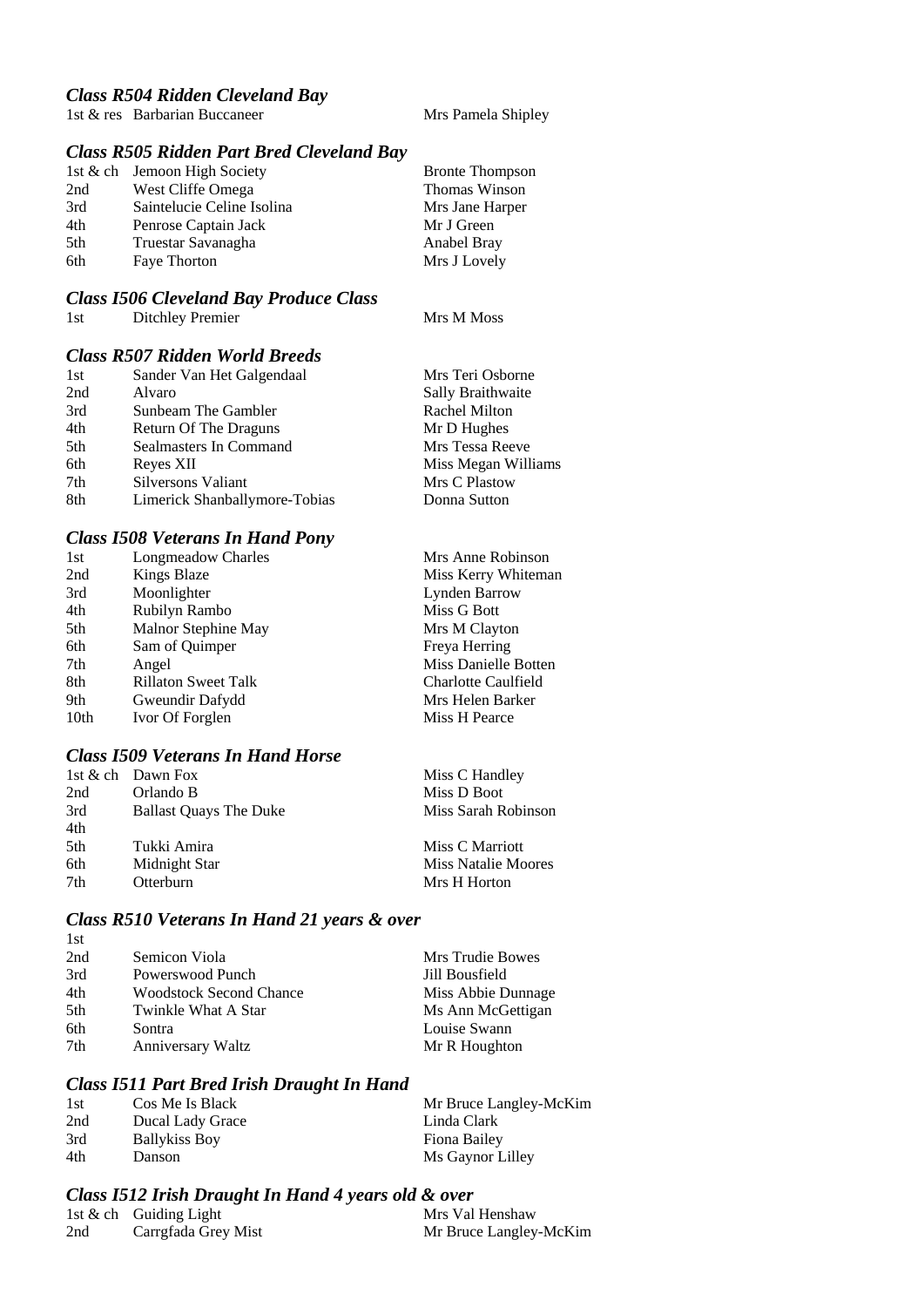| 3rd | Cos Me Is Black               | Mr Bruce Langley-McKim |
|-----|-------------------------------|------------------------|
| 4th | <b>Thatchers Harvest Blue</b> | Mrs K Willmott         |
| 5th | Meaux Claude                  | Mrs J Milner           |

#### *Class I513 Irish Draught In Hand 2 - 3 years old*

|  | 1st & res Askwithe Azure Trevelyan |  | Mrs L Pell |
|--|------------------------------------|--|------------|
|--|------------------------------------|--|------------|

#### *Class I514 Irish Draught In Hand Yearling*

| 1st | TJS Kilkenny Girl        | Miss Lauren Allen |
|-----|--------------------------|-------------------|
| 2nd | <b>TJS</b> Tipperary Boy | Miss Lauren Allen |
| 3rd | Kilmovee Kings View      | Miss Greta Fuller |
| 4th | Alis Real Bright Spark   | Miss A Gardner    |

### *Class I515 Friesian In Hand*

### *Class I516 Exmoor 1,2,3 years old*

|                   | Mrs A I Woodward                                     |
|-------------------|------------------------------------------------------|
|                   | Mr & Mrs I M Graham                                  |
| <b>Bilfrith</b>   | Miss Charlotte Bunting                               |
| Threeshires Edgar | Elizabeth Barker                                     |
|                   | 1st & res Edwinsfield Adagio<br>Hardicott White Lily |

#### *Class I517 Exmoor Gelding*

| 1st | Threeshires Dickson  | Mrs S Muir           |
|-----|----------------------|----------------------|
| 2nd | Threeshires Gallant  | Elizabeth Barker     |
| 3rd | Ikleton Shindig      | Mrs Jean Cartwright  |
| 4th | Dunkery Coaltit      | Mrs S Mota           |
| 5th | Dunsmore Glenfiddich | <b>Annette Perry</b> |
| 6th | Dunkery Toucan       | Patrica Hannah       |
| 7th | Frithesden Flint     | Mrs Helen Evans      |
|     |                      |                      |

#### *Class I518 Exmoor Mare*

| 1st | <b>Edwinsfield Move Over Darling</b> |
|-----|--------------------------------------|
| 2nd | Threeshires Oh So Good               |
| 3rd | Threeshires Zanatan                  |
| 4th | Frithesden Larisa                    |

# *Class I519 Exmoor Stallion*

#### *Class I520 New Forest 1,2,3 years old*

1st & res Hollybrooke Duke Jo Smyth<br>
2nd Kauri Evenstar Mrs Ama 2nd Kauri Evenstar Mrs Amanda Key

#### *Class I521 New Forest Gelding*

| 1st | Osgood Bramble         |
|-----|------------------------|
| 2nd | Buttslawn Merlin       |
| 3rd | <b>Havestorm Topsy</b> |
| 4th | Willoway Pipe Dream II |

### *Class I522 New Forest mare*

| 1st | Charford Zaffron             | Miss E Marlow     |
|-----|------------------------------|-------------------|
| 2nd | Kauri Inspiration            | Mrs Amanda Key    |
| 3rd | <b>Furzey Lodge Emmalene</b> | Miss G Denning    |
| 4th | Woodrow Honey                | Mrs J Ripley      |
| 5th | Keyham Cannikin Ruffet       | Mrs J M McWhirter |
|     |                              |                   |

#### *Class I523 New Forest Stallion*

| 1st & ch Peveril Pendragon |
|----------------------------|
| <b>Blackwell Chalice</b>   |
| <b>Brock Captain Jack</b>  |
| Samsons Spy                |
| Gatebridge Rag Time        |
|                            |

Mrs A I Woodward Elizabeth Barker Mrs S Muir Ms Angie Bell

Miss Madeleine Lee & Mrs S Wooderson

Miss Christina Gillett Jo Smyth Jade Barlow Mrs C Highnam

Miss G Bruce Jo Smyth Miss Kirstie Wright Mrs D Hadwen Jo Smyth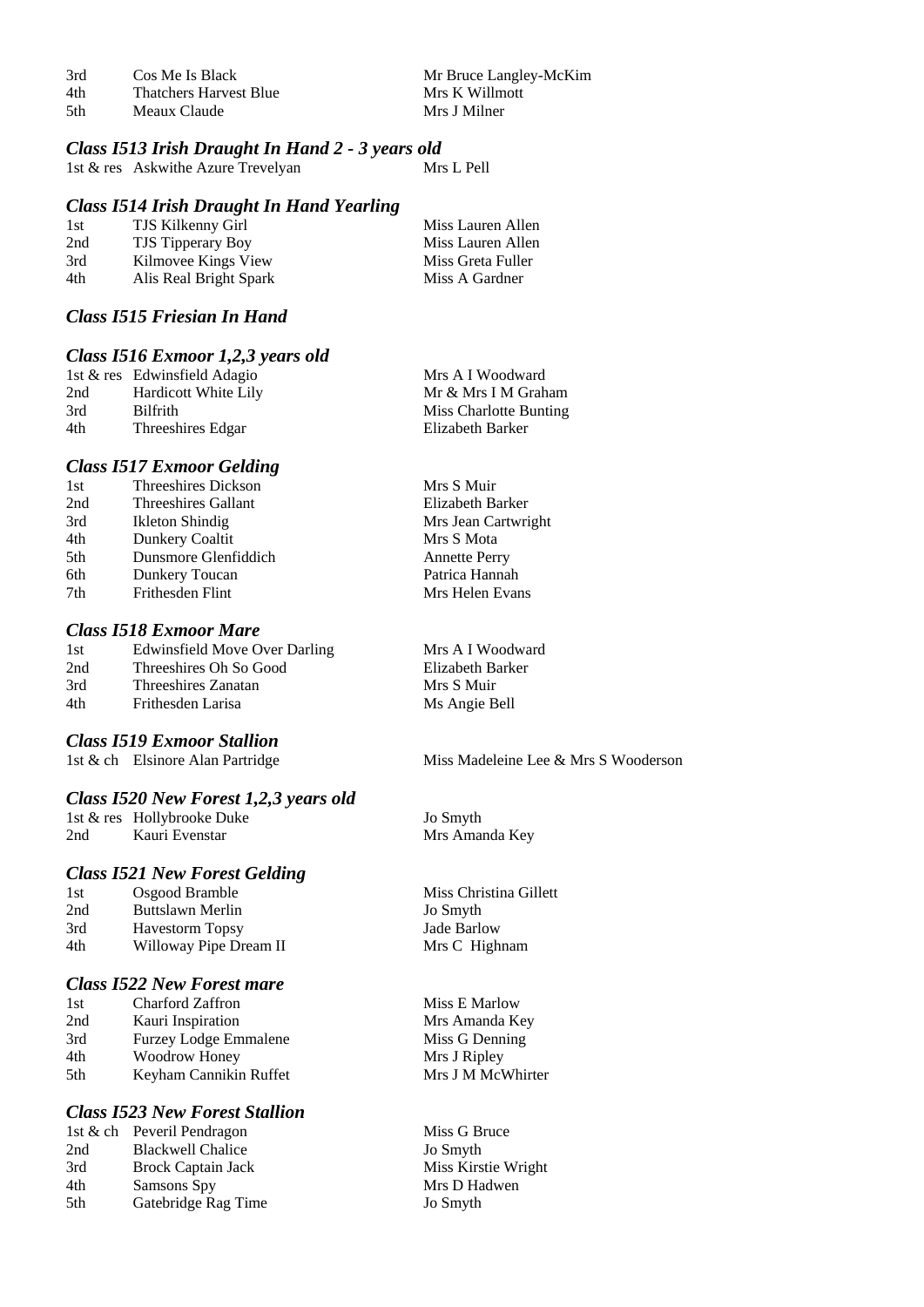#### *Class I524 Fell 1,2,3 years old*

| 1st | <b>Townend Lacey</b> |
|-----|----------------------|
| 2nd | Wellbrow Fury        |
| 3rd | Greenbeck Bamboozle  |
| 4th | Dalehead Scott       |
| 5th | Lownthwaite Lotto    |

#### *Class I525 Fell Gelding*

| 1st | <b>Broxdown Tornado</b>    |
|-----|----------------------------|
| 2nd | Murthwaite Looks Promising |
| 3rd | Rundales Jake              |
| 4th | Severnyale Hannibal        |
| 5th | Lunesdale Spirit           |
|     |                            |

### *Class I526 Fell Mare*

| 1st | Ludworth Donna    | Mrs S Graham   |
|-----|-------------------|----------------|
| 2nd | Tarnbeck Shania   | Miss V Leggett |
| 3rd | Lownthwaite Inara | Mrs C Wrigley  |

### *Class I527 Fell Stallion*

1st & ch Sunnybrowe Jack Sarah Prior 2nd & res Lunesdale Prince Albert Miss A Holt

#### *Class I528 Connemara 1,2,3 years old*

|     | 1st & res Kindesella Moonshine | Debbie Nickson  |
|-----|--------------------------------|-----------------|
| 2nd | <b>Charterhouse Acorn</b>      | Mrs Jane Papwo  |
|     | Class 1529 Connemara Gelding   |                 |
| 1st | White Diamond                  | Miss Katie Goul |
| 2nd | Dun An Oir Fernando            | Miss F Cork     |
| 3rd | Drumbad Harveys Pride          | Jazzmin Wilkins |
| 4th | Scottsway The Jester           | Mrs Jane Papwo: |

#### *Class I530 Connemara Mare*

| 1st | Kindesella Emma      |
|-----|----------------------|
| 2nd | Chilham Celestial    |
| 3rd | Drummore Hazy Mist   |
| 4th | Withenlea Eleanor    |
| 5th | Kilclammon Shadow    |
| 6th | Pooreen Melody       |
| 7th | Kindesella Lilly     |
| 8th | <b>Lilys Blossom</b> |
| 9th | Spinway Rememberance |
|     |                      |

### *Class I531 Connemara Stallion*

|     | 1st & ch Drumacre Prince Albert |
|-----|---------------------------------|
| 2nd | Corha Birthday Boy              |
| 3rd | Spinway Special Gift            |
| 4th | Spinway Token                   |

### *Class I532 Dales Mare*

1st & ch Nipna Heather Mrs J Pennell 2nd Manorian Melanite Mrs N Thompson 3rd Lowhouses Jessica II Mrs R Roythorne 4th Sparket Classy Girl Ellen Jones 5th Colmworth Miss Mollie Mrs K Thorogood 6th Faradale Jasmine Kim Evans

#### *Class I533 Dales Gelding*

| 1st | <b>Lowhouses Comet</b>   |
|-----|--------------------------|
| 2nd | <b>Manorian Marshall</b> |
| 3rd | Slateyford Maestro       |
| 4th | Swayfield John II        |

Miss Claire Connor Mrs P Ward-Burton Miss L Nicholls Mr M Catterall Mrs C Wrigley

Mrs Louise Bingham Mrs J Rawden Mrs P Brier Miss Amy Geraghty Heather Shave

Papworth

e Goulding Vilkinson Papworth

Debbie Nickson Mrs V Clark Mrs K Talbot Mrs Susan Pool Miss Amanda Wilson Georgia Crouchman Ashlea Jennings Laura Gilroy Miss Terri Kershaw

Robin Avery Miss F Cork **Miss R Ranson** Mrs D Handley

Mrs Lesley Jolly Samantha Hamilton Mrs H Whyman-Naveh Mrs Lucie Denning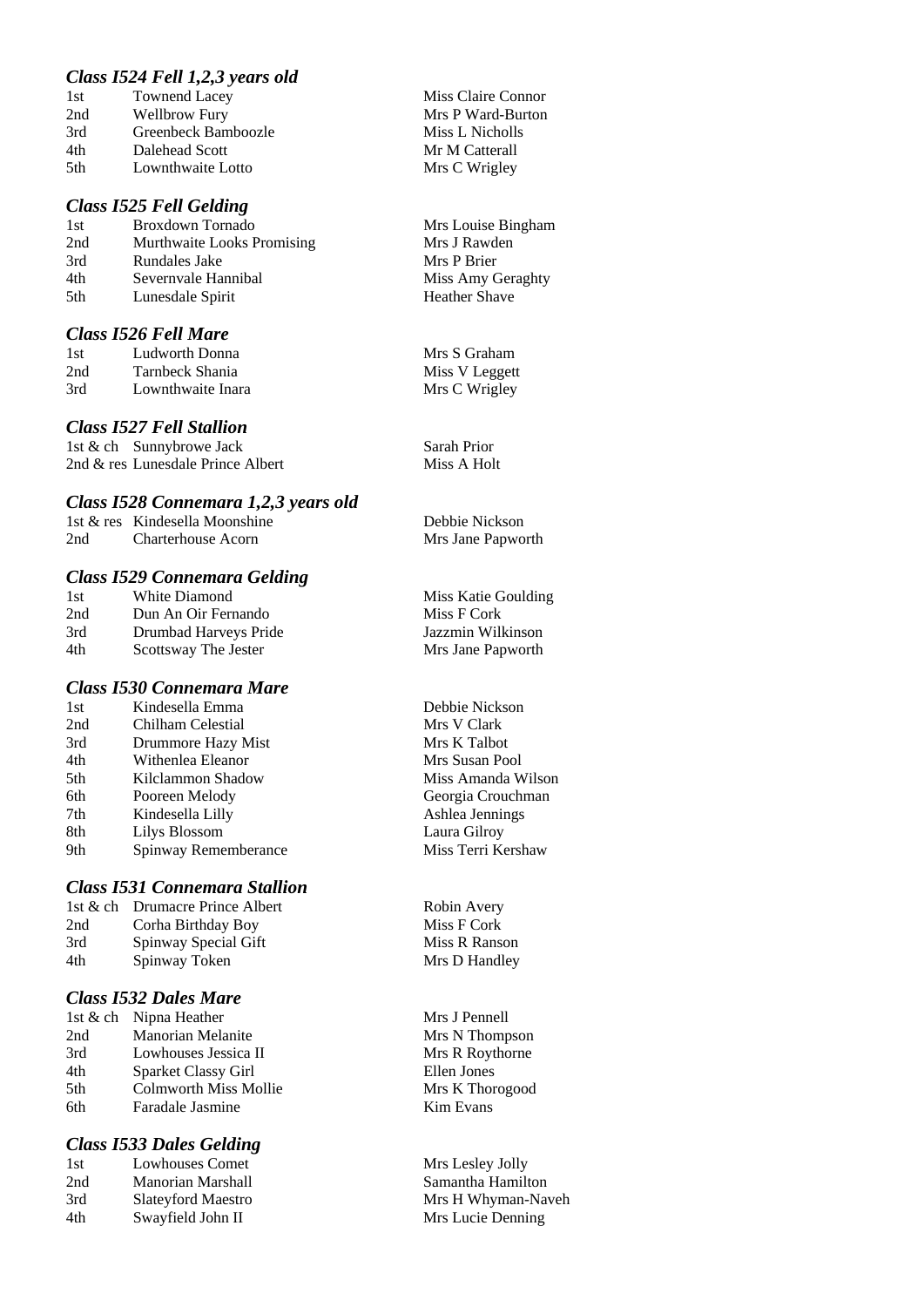### *Class I534 Dales Stallion*

|     | 1st & res Penmire Dudley | Gill Rawlinson   |
|-----|--------------------------|------------------|
| 2nd | Twywell Sunrise Duke     | Miss S Burwood   |
| 3rd | Strinesdale Samuel       | Kayleigh Twigger |
| 4th | Sowermire Joe            | Mrs C Dodd       |
|     |                          |                  |

#### *Class I535 Dales 1,2,3 years old*

| 1st | Nipna Jubilee         | Mrs Nicola Clarey |
|-----|-----------------------|-------------------|
| 2nd | Defender De Kingmaker | Mrs G Allen       |

### *Class I536 Miniatures In Hand yearling*

| Teresa Ridgewell |
|------------------|
|                  |

#### *Class I537 Miniatures In Hand 2 - 3 years old*

|     | 1st & ch SMHCS Dom Perignon | Miss Charlotte Cooper |
|-----|-----------------------------|-----------------------|
| 2nd | Shadowplay Dark Knight      | Miss Dayne Edgell     |
| 3rd | Pinglewood Linnet           | Mrs Denise Barrett    |

#### *Class I538 Miniatures In Hand 4 years old & over*

|     | 1st & res Longmeadow Charles   | Mrs Anne Robinson  |
|-----|--------------------------------|--------------------|
| 2nd | Leopardsden Indras Mr Mischief | Keely Bird         |
| 3rd | Parlington Xeven               | Ellie Messer       |
| 4th | Buxted Jezebel                 | Mrs C Boyle        |
| 5th | Spellbound Jedi Knight         | Debra Rogers       |
| 6th | Pinglewood Showgirl            | Mrs Denise Barrett |
| 7th | Leopardsden Indras Mr Bumble   | Keely Bird         |

#### *Class I539 Shetland yearling*

|     | 1st & ch Champlers Elenora | Mr P Brighton    |
|-----|----------------------------|------------------|
| 2nd | Kerswell Clarissa          | Mrs J Tetlow     |
| 3rd | Helawi Ava Raindance       | Teresa Ridgewell |

#### *Class I540 Shetland 2 -3 years*

|                  | 1st & res Brewards Pippa | Mrs J Gregory                        |
|------------------|--------------------------|--------------------------------------|
| 2nd              | <b>Sharptor Keepsake</b> | Miss Madeleine Lee & Mrs S Wooderson |
| 3rd              | South Sands Miss Martha  | Mrs J Tetlow                         |
| 4th              | Cadlanvalley Superman    | Verity Checkley                      |
| 5th              | Carrickfergus Admiral    | Mrs Katie Snow                       |
| 6th              | Plumtree Twilight        | Mrs L Day                            |
| 7th              | Tussilago Kinsman        | Mrs N Scott                          |
| 8th              | Pinglewood Opel          | Mrs L Day                            |
| 9th              | <b>Sharptor Darwin</b>   | Miss Holly Baker                     |
| 10 <sub>th</sub> | Hermits Flashlight       | Miss L Filippone                     |
|                  |                          |                                      |

#### *Class I541 Shetland Mare*

|     | 1st & res Hackamore Diamonds Are Forever | Mrs Nicola C   |
|-----|------------------------------------------|----------------|
| 2nd | <b>Empress Of Crafton</b>                | Verity Checkl  |
| 3rd | Rosevillas Milly                         | Miss Claire C  |
| 4th | Kerloch Elesha                           | Mr P Brighton  |
| 5th | Hermits Antonia                          | Miss L Filippe |
| 6th | <b>Blazefield Topsy</b>                  | Mrs C Boyle    |
| 7th | Liadan Holly                             | Mrs Z Lawren   |
| 8th | Dryfesdale Damson                        | Mr R Cook      |
| 9th | Schiva Kim                               | Mrs J Norton   |

#### *Class I542 Shetland Gelding*

| 1st | Teen of Hutton          | Mrs J Norton    |
|-----|-------------------------|-----------------|
| 2nd | Sam of Quimper          | Eva Herring     |
| 3rd | Hackamore Poetic Ending | Mrs Nicola Cars |
| 4th | Serenteifi Morgan Llwyd | Verity Checkley |
| 5th | Clibberswick Halihoo    | Caroline Ward   |
| 6th | Parlington Xeven        | Ellie Messer    |
| 7th | Lotuspoint Commander    | Mrs K J Garrett |
|     |                         |                 |

Mrs Nicola Carson Verity Checkley Miss Claire Connor Mr P Brighton Miss L Filippone Mrs C Boyle Mrs Z Lawrence Mr R Cook

Mrs J Norton Eva Herring Mrs Nicola Carson Verity Checkley Caroline Ward Ellie Messer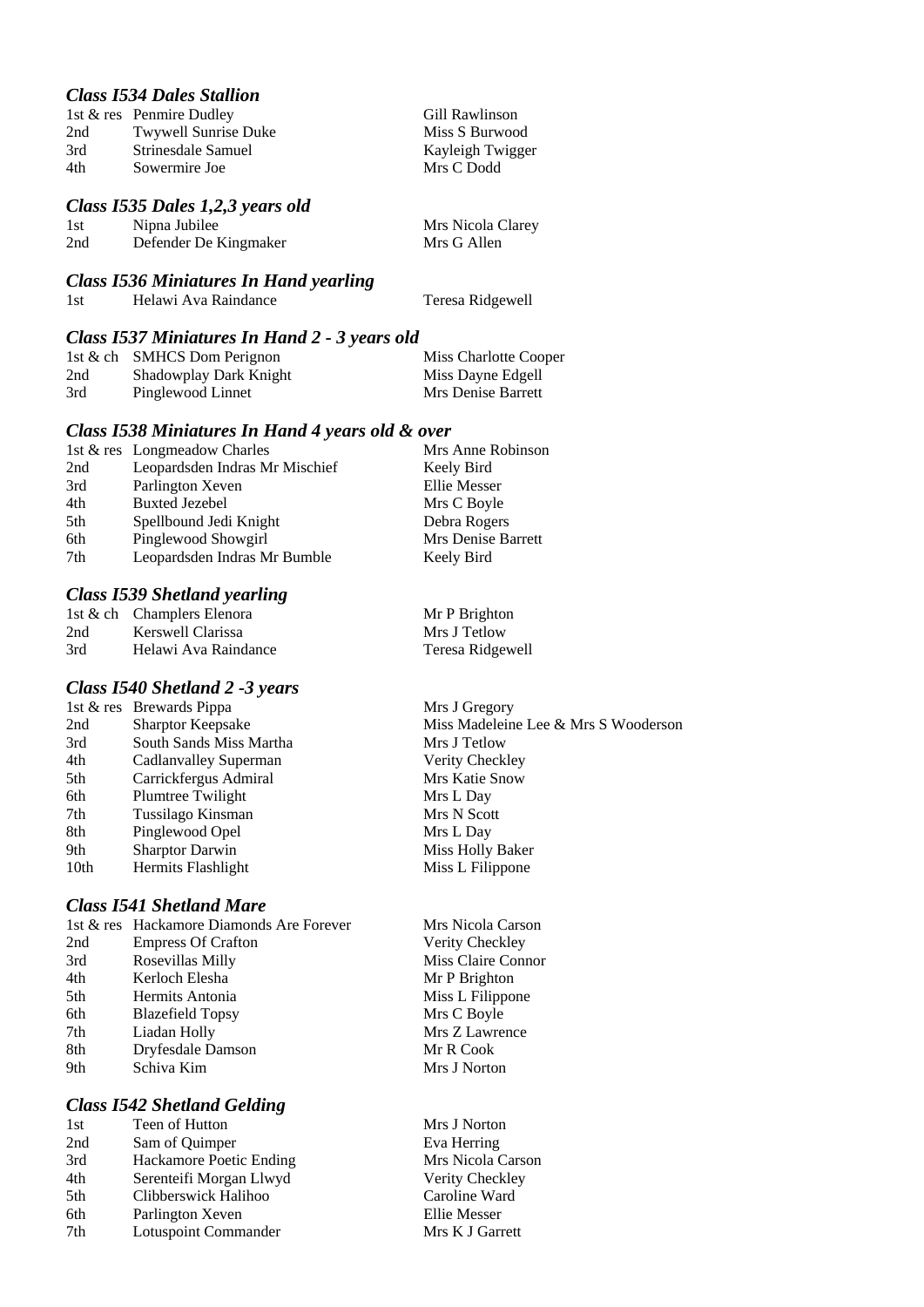| -8th | Valnanas Autumn Glow     |
|------|--------------------------|
| 9th  | <b>Beltoy Rose Talon</b> |

#### *Class I543 Shetland Stallion*

1st & ch Brewards Pluto Mrs J Gregory 3rd Spellbound Jedi Knight Debra Rogers 4th Coryhill Prince of Darkness Hayley Yates 5th Brambles Jaques Sally McHale

#### *Class I544 Dartmoor yearling*

|     | 1st & ch Treworgan Sensation | Miss G Rossall |
|-----|------------------------------|----------------|
| 2nd | <b>Dykes Dark Damson</b>     | Miss AC Rigby  |
| 3rd | Langfield Hollywood Heights  | Mrs J Chadwick |

#### *Class I545 Dartmoor 2 - 3 years*

|     | 1st & res Treworgan Atlantus      |
|-----|-----------------------------------|
| 2nd | Maltings Country River Lad        |
| 3rd | <b>Shilstone Rocks North Wind</b> |
| 4th | Cayberry Daenerys                 |
| 5th | Meering Samphire                  |
| 6th | Treworgan Cloudbreak              |
| 7th | <b>Birchbridge Sweet William</b>  |
|     |                                   |

#### *Class I546 Dartmoor Mare*

|     | 1st & ch Rekcilf Lucky Charm | Mrs W Dunn      |
|-----|------------------------------|-----------------|
| 2nd | Trewogan Golden Dublilation  | Ms Bridie Mason |
| 3rd | Langfield Bel Air            | Mrs E Morris    |
| 4th | Worthvalley North Star       | Mrs A Wood      |

#### *Class I547 Dartmoor Gelding*

| 1st | Peps Dunrock          | Lisa Mewes           |
|-----|-----------------------|----------------------|
| 2nd | <b>Moseley Papion</b> | Mrs M Viner          |
| 3rd | Underhill Playtime    | Mrs Joanne Himsworth |
| 4th | Wilby Valiant         | Jane Etheridge       |
| 5th | Merrybridge Huntsman  | Miss L Oughton-Auker |

### *Class I548 Dartmoor stallion*

|     | 1st & res Shilstone Rocks North Westerly |
|-----|------------------------------------------|
| 2nd | Treworgan Showman                        |

Lynda Calcutt

#### *Class I549 Piebald / Skewbald In Hand Traditional / Native Horse / Pony*

| 1st & ch         | Pillgrim                   | Miss A Hunter            |
|------------------|----------------------------|--------------------------|
| 2nd              | Mansfield Fair lady        | Mr Simon Proudfoot       |
| 3rd              | <b>SMHCS</b> Dom Perignon  | Miss Charlotte Cooper    |
| 4th              | Spellbound Jedi Knight     | Debra Rogers             |
| 5th              | Kimico Swagger Jagger      | Roanna Hamilton          |
| 6th              | Sparrow Hall Spirit Of Joy | Miss S Russell           |
| 7th              | Proud Rebel                | Miss Chelsea Richardson  |
| 8th              | Albert                     | Mr Victor Sanders        |
| 9th              | <b>Blurred Lines</b>       | <b>Charlotte Bunting</b> |
| 10 <sub>th</sub> | Mercury                    | Mr S Britcliffe          |

### *Class I550 Piebald / Skewbald In Hand Pony - Plaited / Hogged*

|     | 1st & res Penrock Puzzled Poser | Michelle Findlay       |
|-----|---------------------------------|------------------------|
| 2nd | Avondales Wolken Winta          | Ms H Mullender         |
| 3rd | Cob N Chips                     | Steph Ryder-Bayes      |
| 4th | Roundhills Super Zalaman        | Mrs A Ross             |
| 5th | Man on a Mission                | Laura Evans            |
| 6th | Camden Jack                     | <b>Brooke Matthews</b> |

#### *Class I551 Piebald / Skewbald In Hand Horse - Plaited / Hogged*

| 1st | <b>Makers Sweet Design</b> |
|-----|----------------------------|
|-----|----------------------------|

Mrs V Sedgbeer Bobbi Shepherd 10th West Park Ebony Star Sophie Gannon

2nd Claife Redman Miss Madeleine Lee & Mrs S Wooderson

Miss G Rossall Mrs Sue Gill Lynda Calcutt Sarah Prior Lauren Elizabeth Finn Samantha Woolerton Mrs Sue Nugent

Mrs Paula Ryan

Katy Fearn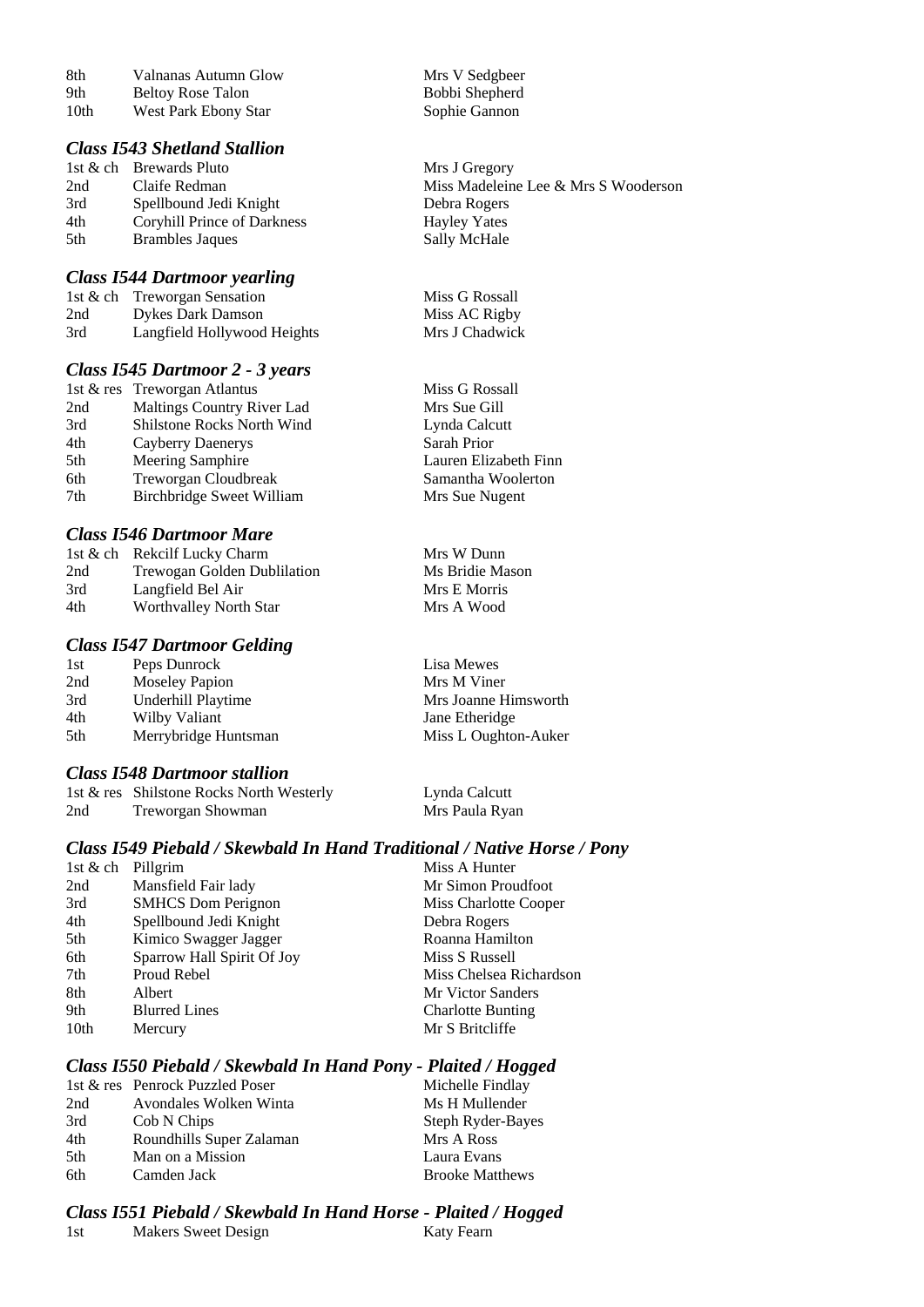| 2nd | Rockstar Iii                  | Robin Avery         |
|-----|-------------------------------|---------------------|
| 3rd | Conterpart II                 | Christine Heady     |
| 4th | Greenforth Lilly              | <b>Tessa Nelson</b> |
| 5th | Kavanaghs Miss America        | Miss L Godfrey      |
| 6th | Dees Stand And Deliver        | Miss K Mcphee       |
| 7th | <b>Highling Little Raskel</b> | Miss Denise Smith   |
| 8th | Gillsway Ziggy Stardust       | Miss J Gill         |
| 9th | <b>Action Man</b>             | Mrs R Boulton       |
|     |                               |                     |

Randall

# *Class I552 Highland In Hand yearling*

|     | 1st & res Bracken Of Alltnacailleach | Miss R Randall |
|-----|--------------------------------------|----------------|
| 2nd | Kadlee Mcgregor                      | Mrs E Mangham  |

# *Class I553 Highland In Hand 2 -3 years*

|     | 1st & ch Ashleyvale Amazing Grace | Ms J Osborne             |
|-----|-----------------------------------|--------------------------|
| 2nd | <b>Lochlands King Roger</b>       | <b>Mrs Tracey Burton</b> |
| 3rd | <b>Ouinevere Of Carlung</b>       | Mrs Nicky Buckley        |
| 4th | Finglands Flora                   | Mrs Melanie Stanford     |
| 5th | Ashleyvale Glen Avon              | Ms J Osborne             |
| 6th | Lochlands Blue Moon               | Mrs Nicky Buckley        |

# *Class I554 Highland In Hand Mare*

|      | 1st & res Orla Of Carlung      | Mrs Penelope Daniels |
|------|--------------------------------|----------------------|
| 2nd  | Garthewin Ladyburn             | Mrs M Macbain        |
| 3rd  | Valerock Sweet Briar           | Mrs Stacey Walsh     |
| 4th  | Monika Of Whitefield           | Miss G Beckett       |
| 5th  | Hazeldene                      | Sally Vernon         |
| 6th  | Clova Of Acharn                | Mrs Lesley Jolly     |
| 7th  | Penelope Of Carlung            | Miss Hayley Mather   |
| 8th  | <b>Billesdons Country Maid</b> | Mrs M Sturgesss      |
| 9th  | Valerock Sea Pearl             | Mrs A Wood           |
| 10th | Chapelhill Becky               | Miss D Rose          |
|      |                                |                      |

# *Class I555 Highland In Hand Gelding*

| 1st  | Hamish Dene                    | Miss Michelle Cubbin   |
|------|--------------------------------|------------------------|
| 2nd  | Yersten Of Alltnacailleach     | Miss R Randall         |
| 3rd  | Jura Of Ryedale                | Mrs Emma Long          |
| 4th  | Toravaig of Talisker           | Sally Vernon           |
| 5th  | <b>Gissings Rabbie Burns</b>   | Miss G Wilkes          |
| 6th  | <b>Beaumonthill Braveheart</b> | Miss L Johnson         |
| 7th  | Pontsgreen Clansman            | Mrs Kathy Pearce       |
| 8th  | Swallowfields Dragonfly        | Miss Alexandra Hinchly |
| 9th  | Ben MacDhui of Heatherglen     | Laura Sheffield        |
| 10th | Cameron of Castle Green        | Miss AJ Payne          |
|      |                                |                        |

# *Class I556 Highland In Hand Stallion*

| 1st | Windgates Winston           | Mrs Tracey Burton   |
|-----|-----------------------------|---------------------|
| 2nd | Carlung Peregrine           | Ms Claire Kinsley   |
| 3rd | Clandon Precious            | Samantha Woolerton  |
| 4th | Valerock St George          | Miss Beverley Neal  |
| 5th | Major General of Whitefield | Miss Sophie Cumbers |
|     |                             |                     |

# *Class I557 Welsh A yearling colt*

| 1st | Nynwood Evangelos          | Mr T Wall & Mr J Osborne |
|-----|----------------------------|--------------------------|
| 2nd | Primsland Magnus Bane      | Mrs L Burt               |
| 3rd | Llanfilo Mystro Aka Mickey | Mrs L Church             |
| 4th | Immybrook Rockefeller      | Karen Smith              |

# *Class I558 Welsh A yearling filly / gelding*

| Mrs Michelle Plummer                                                                             |
|--------------------------------------------------------------------------------------------------|
| Mr & Mrs E Parsons                                                                               |
| Kerry Louise Palin                                                                               |
| Donna Sutton                                                                                     |
| Marroway Va Va Vogue<br>Baledon Memphis-Belle<br>Idyllic Christina<br>170704 Sardis Lucky Chance |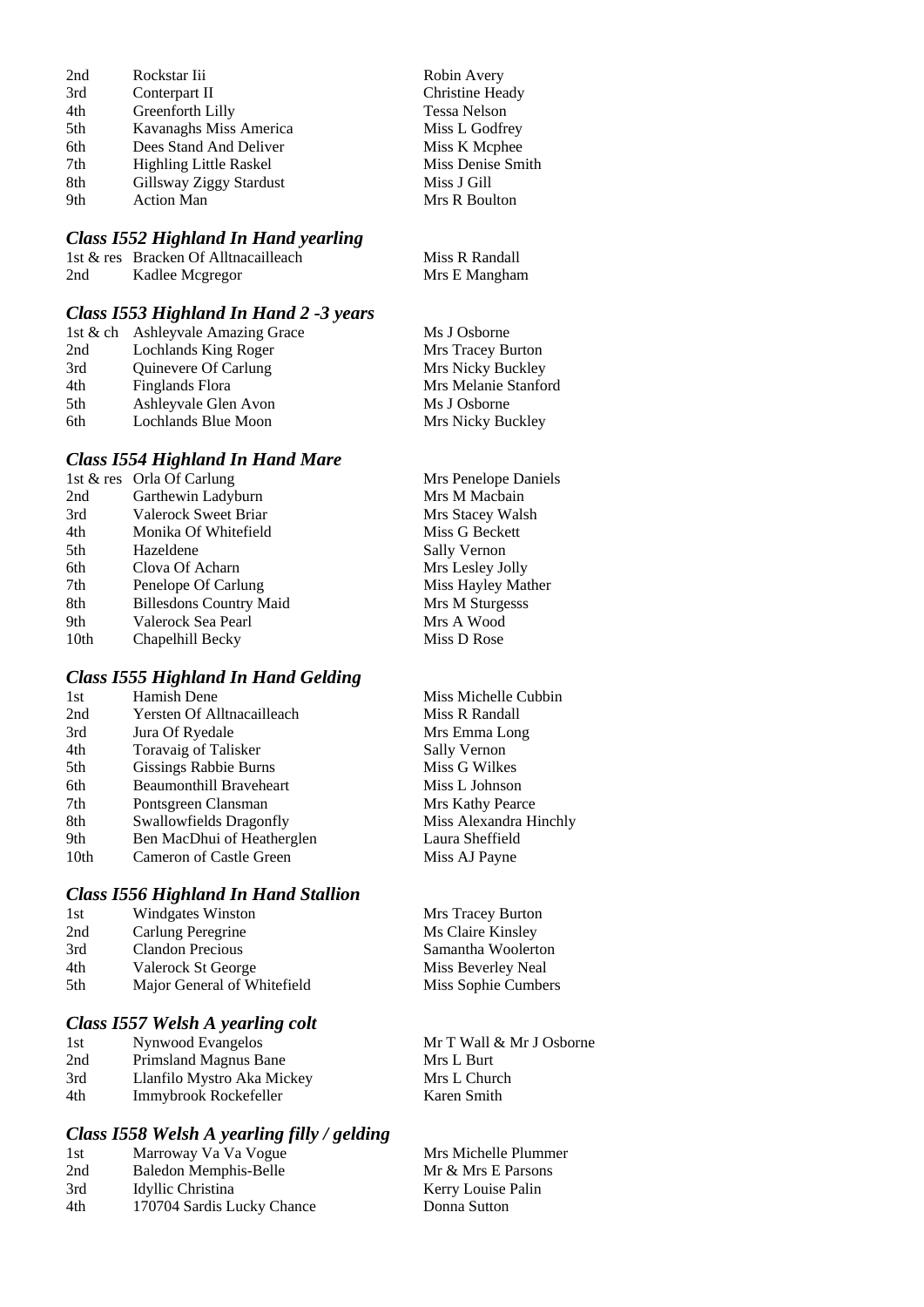### *Class I559 Welsh A 2/3 year old colt*

| Georgia Crouchman |
|-------------------|
| Ms Ann McGettigan |
|                   |

### *Class I560 Welsh A 2/3 year old filly / gelding*

| Mrs S E V Goodwin<br>1st & res Tame Valley Rose              |  |
|--------------------------------------------------------------|--|
| Danath Diamond Jubilee<br>2nd<br>Mr Colin Franklin           |  |
| 3rd<br>Mrs L Bingham<br>Llanai Tiago 92336                   |  |
| 4th<br>Synod Mary-Rose<br>Mr Richard Eastwood & Miss R Hawes |  |
| 5th<br>Salbrook Darius<br>Mrs P Govier                       |  |
| 6th<br>Georgia Crouchman<br>Springlane Elegance1             |  |
| 7th<br><b>Franhwerd Reuben</b><br>Karen Smith                |  |
| 8th<br>Manorlea Matador<br>Miss Abbie Page                   |  |
| 9th<br>Mr Oliver Parr<br>Islebells Fanando                   |  |

### *Class I561 Welsh A mare / gelding*

| Caerhosyn Glamour             | Mr & Mrs E Parsons                 |
|-------------------------------|------------------------------------|
| Blaenay Va Va Voom            | Mrs Michelle Plummer               |
| Tillybo Top Totty             | Mrs E J Wormald                    |
| Llyndu Pluen                  | Mr Richard Eastwood & Miss R Hawes |
| Dildawn Tiger Lily            | Mr R Garner                        |
| <b>Bronycoed Diana</b>        | Mrs L Church                       |
| 142932 Blackhill Izzy         | Mrs M Salmon                       |
| Rowfantina Wolfwhistle        | Mrs C Steadman                     |
| Chalverston Fiona             | Miss Z Smith                       |
| Pinfold Chantilly Lace 128725 | Miss C Storey                      |
|                               |                                    |

#### *Class I562 Welsh A Stallion*

|     | 1st & res Blanche Gemini     |
|-----|------------------------------|
| 2nd | <b>Blethyn Bobby Dazzler</b> |
| 3rd | Brynamman Gafyn              |
| 4th | Langvennen Nelson            |
| 5th | Ceulan Mellt                 |
| 6th | Dolrhedyn Solo               |
| 7th | Ryhdgwillin Mabon            |
| 8th | Cui Sonny                    |

#### *Class I563 Welsh C yearling Colt*

| 1st | Tyssul Unikah |
|-----|---------------|
|-----|---------------|

Mrs J Brazier

Mrs Sue Day Ms Donna Jackson Mrs L Burt Andrea Pearman Miss J Earley Mrs G Baker Mrs Marla Brown

Mr T Wall & Mr J Osborne

#### *Class I564 Welsh C yearling Filly / Gelding*  Stormbreaker Mr D Bennett

#### *Class I565 Welsh C 2/3 year old Colt*

| 1st & ch Danaway Bugsy            | Mr J Lee  |
|-----------------------------------|-----------|
| 2nd & res Springfieldpark Replica | Mr T Hall |

#### *Class I566 Welsh C 2/3 year old Filly / Gelding*

| 1st | Corstan Rosary          | Ms S Lee   |
|-----|-------------------------|------------|
| 2nd | Foxhollow Alwyn Tywysog | Kay Gibson |

### *Class I567 Welsh C Mare / Gelding*

|     | 1st & res Leyeswick Uptown Girl | Mr J Giles         |
|-----|---------------------------------|--------------------|
| 2nd | <b>Felinmor Brenin</b>          | Mrs C Clegg        |
| 3rd | Pasadena Cayenne                | Mrs Lisa Turner    |
| 4th | <b>Atinas Danny Boy</b>         | Tim Gibson         |
| 5th | Glynwyn The Living Daylights    | Ms L Jackson       |
| 6th | <b>Laurtom Maverick</b>         | Ms Barbara Billson |
| 7th | Glynwyn Fine And Dandy          | Lisa Mewes         |
| 8th | <b>Broughton Renown</b>         | Miss K Loach       |
| 9th | D Abernon Rambo                 | Mrs A Remmin       |
|     |                                 |                    |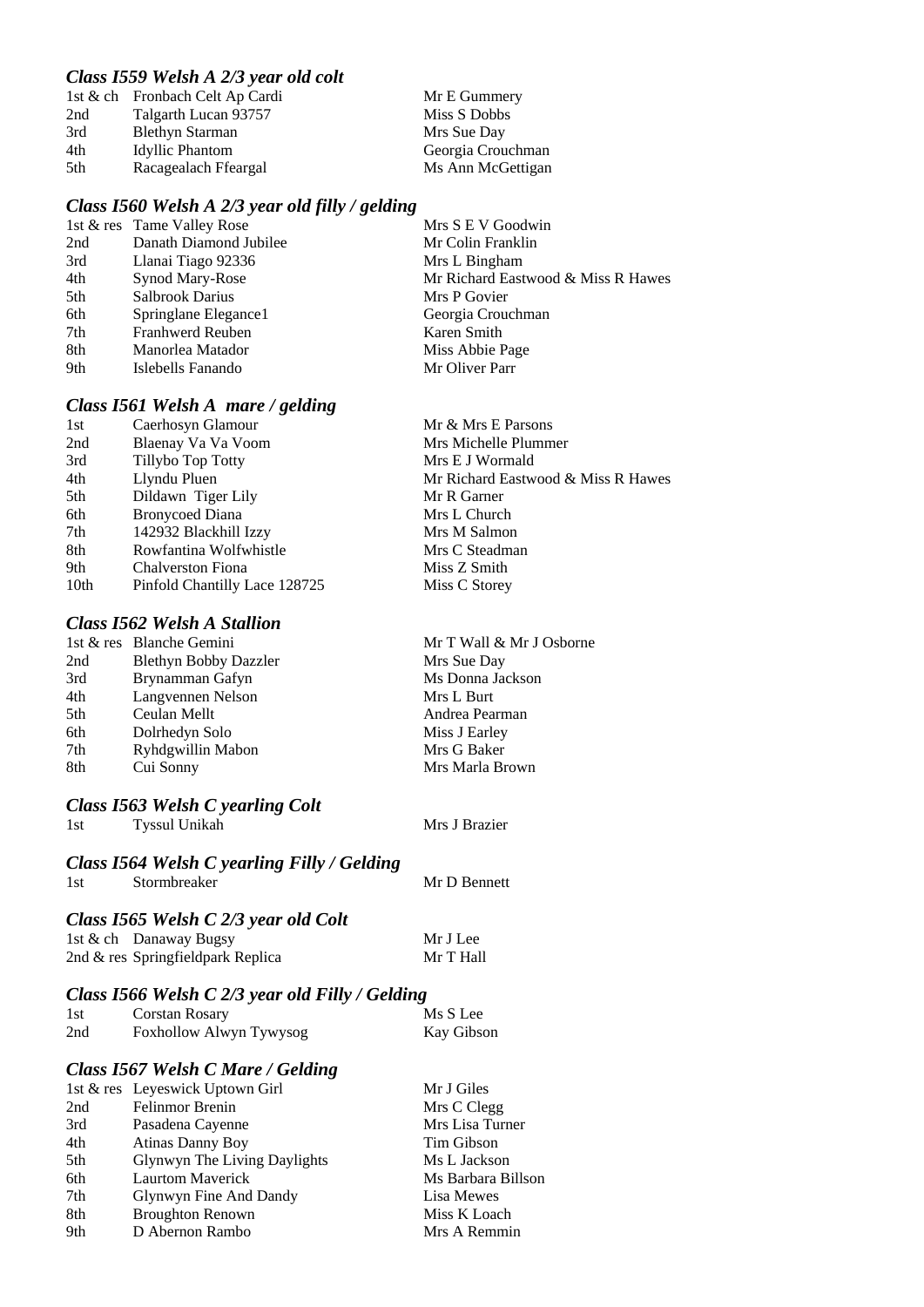| Sontra |
|--------|
|        |

na 10th Swann Louise Swann

### *Class I568 Welsh C Stallion*

| 1st | Tawelfaw Gatland        | Miss Tina Nicholls |
|-----|-------------------------|--------------------|
| 2nd | Pentrefelin Gee Whiz    | Mr T Newton        |
| 3rd | <b>Ballagh The Buck</b> | Mr T Hall          |
| 4th | Menai Christopher       | Miss F Cork        |

#### *Class I569 Welsh B yearling colt*

|     | 1st & res Dunaskin Gimli | Eleanor Crate      |
|-----|--------------------------|--------------------|
| 2nd | <b>Waxwing Penny Guy</b> | Mrs L Burt         |
| 3rd | Rose Dust Class Act      | Miss Hayley Nutter |

### *Class I570 Welsh B yearling filly / gelding*

| 1st | Elvet Pollyanna                | Mr & Mrs K Stewart |
|-----|--------------------------------|--------------------|
| 2nd | <b>Bronheulog Easter Poppy</b> | Mrs S Board Jones  |

#### *Class I571 Welsh B 2/3 year old colt*

|     | 1st & ch Eyarth Braveheart | Mrs C Cox      |
|-----|----------------------------|----------------|
| 2nd | Llangeitho Royal Tribune   | Natasha Walter |

#### *Class I572 Welsh B 2/3 year old filly / gelding*

| 1st | <b>Bronheulog Poppy</b> | Mrs Sarah Widdows  |
|-----|-------------------------|--------------------|
| 2nd | Ryehall All About Me    | Jennifer Humphreys |
| 3rd | Kyneton Twilight        | Sally Jones        |

### *Class I573 Welsh B mare / gelding*

| 1st | Corkhills Sky Lark               | <b>Eleanor Crate</b> |
|-----|----------------------------------|----------------------|
| 2nd | Locksbit Whispering Primrose     | Miss Pauline Cooke   |
| 3rd | Glenlichd Fair Game              | Verity Checkley      |
| 4th | <b>Thamesbourne Peacock</b>      | Mrs S Board Jones    |
| 5th | <b>Puddingwood Temptress</b>     | Mr R Cook            |
| 6th | 150482 Laithehill Polly Flinders | Mrs C Tomkins        |
| 7th | Kyneton Don Jaun                 | <b>Sally Jones</b>   |
| 8th | Anri Safin                       | Miss Susan Bowditch  |
| 9th | Downland Elvive                  | Natasha Walter       |
|     |                                  |                      |

#### *Class I574 Welsh B Stallion*

| 1st | Evarth Milan  | Mr Gary Lawless |
|-----|---------------|-----------------|
| 2nd | Brynoffa Jazz | Eleanor Crate   |

#### *Class I575 Welsh D yearling colts*

1st Llanarth Jack Jones Thomas Partridge

### *Class I576 Welsh D yearling Filly / Gelding*

1st Gui Nel Dana Mr C Pugh

### *Class I577 Welsh D 2/3 year old Colt*

|      | 1st & ch Danaway Stardust      | Mr J Lee           |
|------|--------------------------------|--------------------|
| 2nd  | Eglwysfach Matheuas            | Mr S Charman       |
| 3rd  | Thorneyside The Contender      | Mrs Jen Pugh       |
| 4th  | <b>Mountain Hare Tom Jones</b> | Mr M Catterall     |
| .5th | Menai Euro Star                | Mrs Lynn Hutcheson |

### *Class I578 Welsh D 2/3 year old Filly / Gelding*

|     | 1st & res Thorndonpark Tiger Lilly | Miss E Caley  |
|-----|------------------------------------|---------------|
| 2nd | Penbee Rose Cariad                 | Ms Kim Curtis |
| 3rd | Deytheur Prince of Wales           | Natalie Hulme |

#### *Class I579 Welsh D mare / Gelding*

| 1st | Scarthingwell Daisy Mai | Miss G Wilkes       |
|-----|-------------------------|---------------------|
| 2nd | <b>Hucklow Bracken</b>  | Miss Victoria Selfe |
| 3rd | Penycrug Sara           | Mr G Skeels         |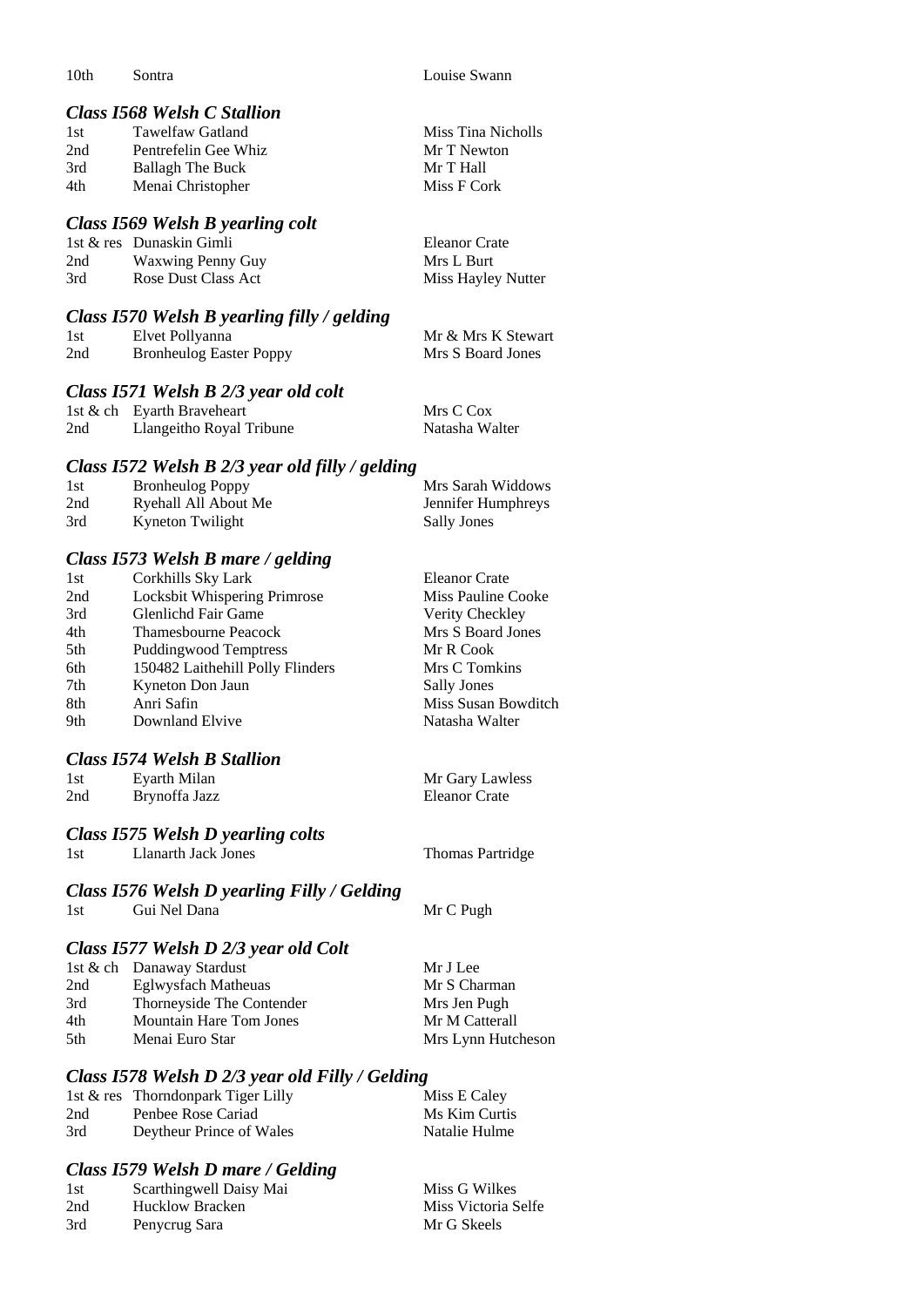| 4th | Danaway Shogun              | Steph Ryder-Bayes  |
|-----|-----------------------------|--------------------|
| 5th | <b>Trofarth Telynor</b>     | Miss L Nicholls    |
| 6th | <b>Avonvalley Moonshine</b> | Gemma Southeran    |
| 7th | Monahawk Havanna            | Miss Emily Leggett |
| 8th | Swalesmoor Annwyl           | Louise Swann       |
|     |                             |                    |

### *Class I580 Welsh D Stallion*

| 1st | Carregbryn Brenins Last | <b>Mrs Kathy Pearce</b> |
|-----|-------------------------|-------------------------|

### *Class I581 Young Producers*

### *Class R582 Open Intermediate WHP not exceeding 158cms*

|     | 1st & res Ballycullen Eclipse | Siobhan Hickman |
|-----|-------------------------------|-----------------|
| 2nd | The Jays Athena               | Miss Z Barbery  |
| 3rd | Templebready Alainn           | Sue Jackson     |
| 4th | Myshall Fred                  | Mrs J Minihane  |
| 5th | The Real Mccoy                | Miss A Corlett  |
| 6th | Anique Sanenno                | Laura Wood      |
| 7th | <b>Billy Nibbles</b>          | Mrs G Hardie    |

#### *Class R583 Open WHP not exceeding 153cms*

|     | 1st & ch Meelickisland Lighting | Ben Halsall             |
|-----|---------------------------------|-------------------------|
| 2nd | Monroe Oueen                    | Holly Illingworth       |
| 3rd | Logan                           | Tabitha Case            |
| 4th | Fivale Indian Art               | Miss R Hobbs            |
| 5th | Nutmeg                          | Mrs J Marshall          |
| 6th | Little Acorns Woody             | Miss Charlotte Budworth |

# *Class R584 Open WHP not exceeding 143cms*

| 1st | Warren Mini Mix             | Caitlin Proctor         |
|-----|-----------------------------|-------------------------|
| 2nd | Kristena                    | Mr D Horner             |
| 3rd | <b>Banner Breeze</b>        | Lydia Balls             |
| 4th | Marty                       | Jade Thompson           |
| 5th | <b>Starlight Express IV</b> | Miss K Harrison         |
| 6th | Linbrook Numero Uno         | Miss Victoria Bracken   |
| 7th | Noble Prince Michael        | <b>Tigerlily Hobson</b> |

### *Class R585 Open WHP not exceeding 133cms*

| 1st | August Rush              | Miss Charlotte Bunting   |
|-----|--------------------------|--------------------------|
| 2nd | Burwain Wild Poppy       | Miss Jade McGarry-Bolton |
| 3rd | <b>Weggs Tanera More</b> | Mrs Lynda King           |
| 4th | Milltop Princess Royal   | Mrs K Davidson           |
| 5th | Pebbley Chequers         | Dr Simone Yule           |

# *Class R586 Open Working Hunter*

| -1st | The Mecolator     | Miss Leona Browne |
|------|-------------------|-------------------|
| 2nd  | <b>Blue River</b> | Miss A Corlett    |
| 3rd  | The Talisman      | Miss L Matthews   |

### *Class R587 M&M WHP not exceeding 122cms*

| 1st | Ffynnonbach Llewelyn | Andrea Pearman      |
|-----|----------------------|---------------------|
| 2nd | Dinacre Billberry    | Colette Rogers      |
| 3rd | llanfrechra Jolene   | Poppy Carr          |
| 4th | Ikleton Shindig      | Mrs Jean Cartwright |
| 5th | <b>Heaton Casino</b> | Jillian Ward        |
| 6th | Middleside Brandy    | Mrs L Ker           |

#### *Class R588 M&M WHP not exceeding 133cms*  1st

| 2nd | Milltop Princess Royal      | Mrs K Davidson           |
|-----|-----------------------------|--------------------------|
| 3rd | <b>Woodmoor Brandy Snap</b> | Miss V Taheri - Sinfield |
| 4th | Murthwaite Elijah           | Miss V Casey             |
| 5th | <b>Mossvalley Valentine</b> | Miss Katie Goulding      |
| 6th | Rhosymeirch Jolly Roger     | Mrs H Atkins             |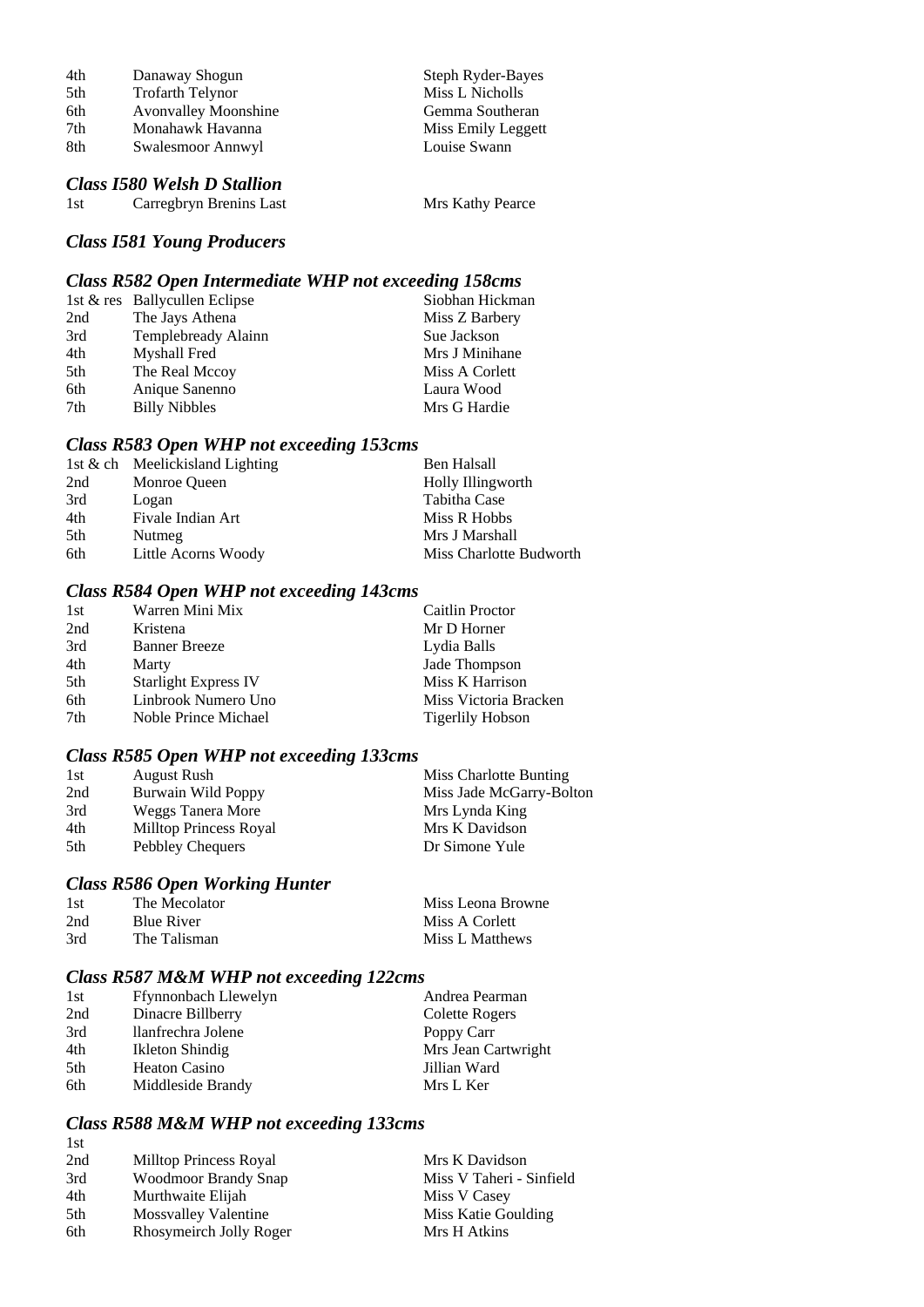| 7th  | Redpools Mirene   | Miss J Buxton   |
|------|-------------------|-----------------|
| -8th | Glansevin Faberge | Catherine Smith |

#### *Class R589 M&M WHP not exceeding 143cms*

| 1st  | Dunbury Hot Chocolate         | Ms M Booth         |
|------|-------------------------------|--------------------|
| 2nd  | Mirah Hero                    | Miss K Duxbury     |
| 3rd  | Severnyale Hector             | Mr B Ferris        |
| 4th  |                               |                    |
| 5th  | llangattock Joe               | Miss C Miles       |
| 6th  | Newcott Armani                | Miss R Bradby      |
| 7th  | Pendal Dazzler                | Miss M Waring      |
| 8th  | Kilclammon Shadow             | Miss Amanda Wilson |
| 9th  | <b>Stockdale Black Prince</b> | Mrs Jessie Howell  |
| 10th | Kallistalodge Comet           | Katie Bettison     |
|      |                               |                    |

### *Class R590 M&M WHP exceeding 143cms*

| 1st              | Mosshill Clifden            | Mrs J McDonnell       |
|------------------|-----------------------------|-----------------------|
| 2nd              | St Flannans Aohdan          | Mrs Kate Simmons      |
| 3rd              | Pentrecoed Brigadier        | Miss J Hunt           |
| 4th              | High Flyer                  | <b>Brittany Banks</b> |
| 5th              | <b>Ervelough Padraic</b>    | Jade Thompson         |
| 6th              | Penclose Dapper             | Mrs M Collins         |
| 7th              | <b>Cwmbegg Black Prince</b> | Mrs C Webb            |
| 8th              | <b>Wealdstone Prince</b>    | Ms V Eggleston        |
| 9th              | Louada Brandy Snap          | Miss C Tracey         |
| 10 <sub>th</sub> | Lowhaygarth Will O The Wisp | Mrs A Fligg           |

### *Class R591 Novice Working Hunter*

| <b>Fizz</b>                | Miss Southerly Roberts  |
|----------------------------|-------------------------|
| Curraghkyle Summer         | Miss M Greaves          |
| <b>Blue River</b>          | Miss A Corlett          |
| Welcome Honey              | <b>Helen Cowley</b>     |
| Clover Hills Diamond Lad   | <b>Cathrine Durrant</b> |
| Sir Rubens                 | Miss L Matthews         |
| <b>Future Inspiration</b>  | Mrs P Philp             |
| <b>Absolutley Fabulous</b> | Miss Emma Randle        |
| Talk of The Town III       | Georgina Maywood        |
| Oxcroft Carmen Electra     | Miss J Ullyett          |
|                            |                         |

# *Class R592 Novice Intermediate WHP not exceeding 158cms*

|     | 1st & ch Ballycullen Eclipse | Siobhan Hickman       |
|-----|------------------------------|-----------------------|
| 2nd | Deadley Dudley               | Kirsty Vaughan-Jones  |
| 3rd | The Jays Athena              | Miss Z Barbery        |
| 4th | The Real Mccoy               | Miss A Corlett        |
| 5th | Anique Sanenno               | Laura Wood            |
| 6th | <b>Billy Nibbles</b>         | Mrs G Hardie          |
| 7th | Castle Fantastic             | Ms Elizabeth Burbidge |

# *Class R593 Novice WHP not exceeding 153cms*

| 1st  | Corofin King          | Hannah Coggles          |
|------|-----------------------|-------------------------|
| 2nd  | Logan                 | Tabitha Case            |
| 3rd  | Charlie Highwayman    | Mrs Pat Morris          |
| 4th  | Five Hides Blue Mist  | Elisabeth Edmonds       |
| 5th  | Little Acorns Woody   | Miss Charlotte Budworth |
| 6th  | Holme Lodge Danny Boy | <b>Felicity Saint</b>   |
| 7th  | Carsdale Comedian     | Miss P Robinson         |
| 8th  | Boston Bravado        | Karla Randell           |
| 9th  | Hello Juno            | Mrs Diane Mulhern       |
| 10th | Knocka Woody Paddy    | Rachel Frank            |

# *Class R594 Novice WHP not exceeding 143cms*

| -1st |                               |                   |
|------|-------------------------------|-------------------|
| 2nd  | Wynchelea Artful Dodger       | Mrs S Blythe      |
| 3rd  | <b>Cosley Sweet Sensation</b> | Mrs Diane Mulhern |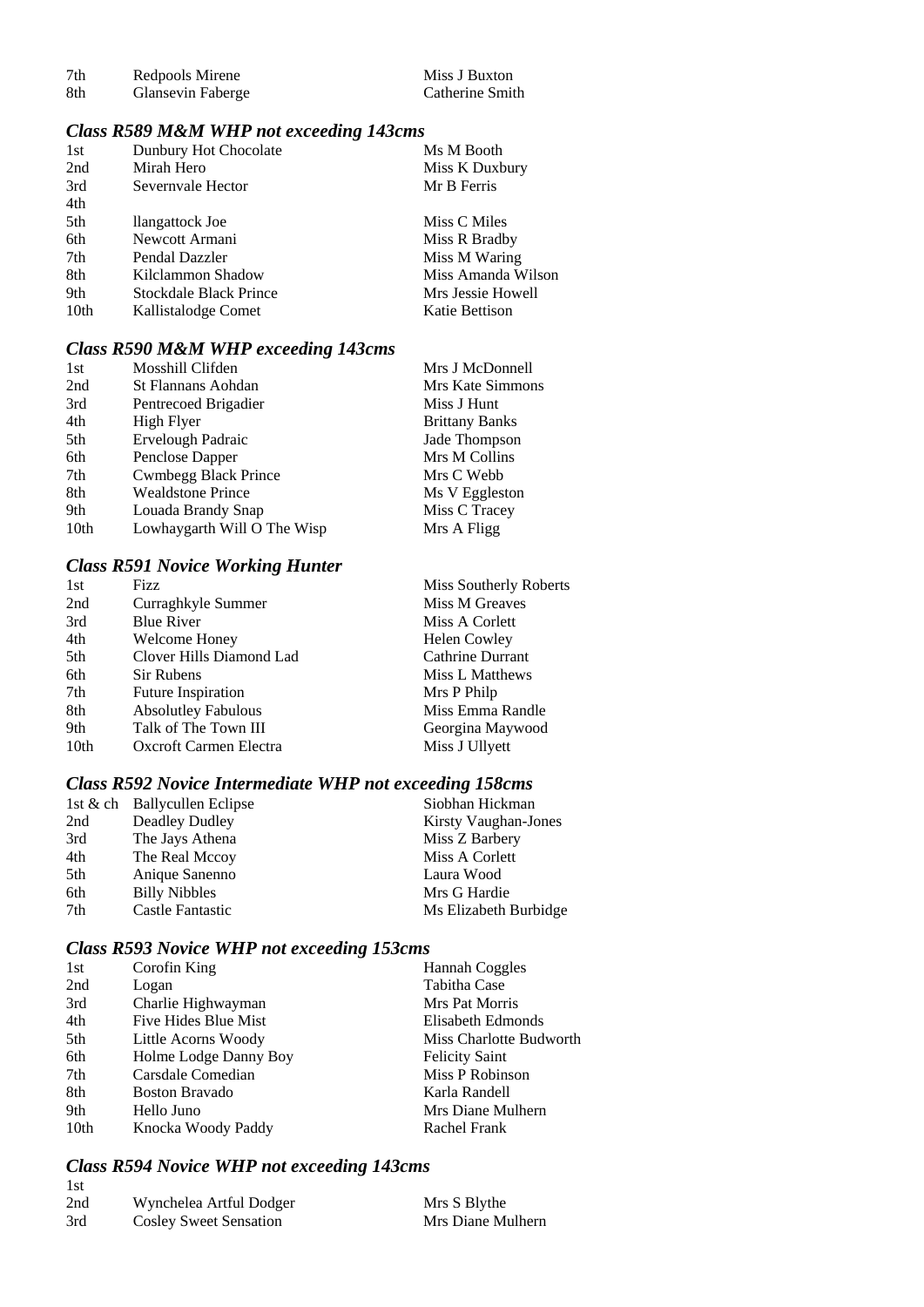| 4th              | Dizzy Rascal            | Miss A Corlett          |
|------------------|-------------------------|-------------------------|
| 5th              | Killoughter Gold Dust   | Mrs V Lawes             |
| 6th              | Noble Prince Michael    | <b>Tigerlily Hobson</b> |
| 7th              | Rathattan Playboy       | Milli Ward              |
| 8th              | Cameron Mild And Mellow | Mrs E Hatton            |
| 9th              | Warren Dun Delicious    | Mrs Vanessa Murray      |
| 10 <sub>th</sub> | Rosscon Swan            | Millie Simpson          |

#### *Class R595 Novice WHP not exceeding 133cms*

| 1st | Milltop Princess Royal | Mrs K Davidson  |
|-----|------------------------|-----------------|
| 2nd | Milford Fair Ballad    | Mrs J Tulloch   |
| 3rd | Llanidan Miss World    | Olivia Swailes  |
| 4th | Watercolour King       | Nikolas Foulger |
| 5th | Pebble                 | Rosie Ringer    |

### *Class R596 Home Produced / Amateur Working Hunter*

| 1st  | Vilou De Bd                  | Mrs L Maddox       |
|------|------------------------------|--------------------|
| 2nd  | Colour Action                | April Pearson      |
| 3rd  | <b>Flagmount Dazzler</b>     | Ms S Birbeck       |
| 4th  | <b>Absolutley Fabulous</b>   | Miss Emma Randle   |
| 5th  | Goliath                      | Miss S Pilling     |
| 6th  | Oxcroft Carmen Electra       | Miss J Ullyett     |
| 7th  | The Mecolator                | Miss Leona Browne  |
| 8th  | Springwind Da Vinci          | Mrs Jo Shickell    |
| 9th  | <b>Garthstone Reflection</b> | Mr Jack Salter     |
| 10th | Classy Lady                  | Mrs Felicity Saint |

#### *Class R597 Working Show Horse*

| 1st | Templebready Alainn | Mrs Sue Jackson |
|-----|---------------------|-----------------|
| 2nd | Conterpart II       | Christine Heady |
| 3rd | Primitive Poirot    | Anna Chaplin    |

#### *Class R598 Working Cobs / Traditional Cobs*

| 1st | Oconner                  | Miss Paula Bircumshaw  |
|-----|--------------------------|------------------------|
| 2nd | Billy                    | Miss Katie Newton      |
| 3rd | <b>Ballysketh Blue</b>   | Prudence Bowley        |
| 4th | <b>Jack Harvey Frost</b> | Jillian Ward           |
| 5th | Prince Oberon            | Miss Charlotte Bunting |
| 6th | Stilton                  | Miss B Williamson      |
| 7th | Willy Firkin             | Mr Jack Salter         |
| 8th | The Roadsweeper          | Miss T Zelazny         |
|     |                          |                        |

### *Class R599 Open Nursery Stakes*

|                  | 1st $\&$ ch Rozenhofs Iwan  |
|------------------|-----------------------------|
|                  | 2nd & res Pebbley Chequers  |
| 3rd              | <b>Gwithian Candace</b>     |
| 4th              | <b>Steer Horst Elegance</b> |
| 5th              | Trewolla Truffles           |
| 6th              | Bee Bee Mi Elvis            |
| 7th              | Serengloyn Spartacus        |
| 8th              | Rockbury Rembrandt          |
| 9th              | Stockham Stonechat          |
| 10 <sub>th</sub> | <b>Bronhuelog Joby</b>      |

#### *Class R600 Open Cradle Stakes*

| <b>Bucks Fizz</b>                  |
|------------------------------------|
| <b>Bengad Rangers Button</b>       |
| Draconis Firebolt                  |
| <b>Thornberrys Pearly Princess</b> |
| The Welsh Wizard                   |
| Blaenau Fantasia                   |
| Wernderris Ratatoville             |
| Conrhenny Jellybaby                |
| Make A Splash                      |
|                                    |

**Isabelle Reading** Dr Simone Yule Mrs Kim Taylor Kirsty Vaughan-Jones  $Ms$  M O Connor Olivia Mitchell Alice Moralee Mollie-grace Dakin Miss J Searles Mrs R Sharp

Mrs C Jacobsen Mrs Lynda King Isabelle Reading Mollie-grace Dakin Philippa Luckin Mrs Z Lawrence Philippa Luckin Miss A Corlett Mrs V Lawes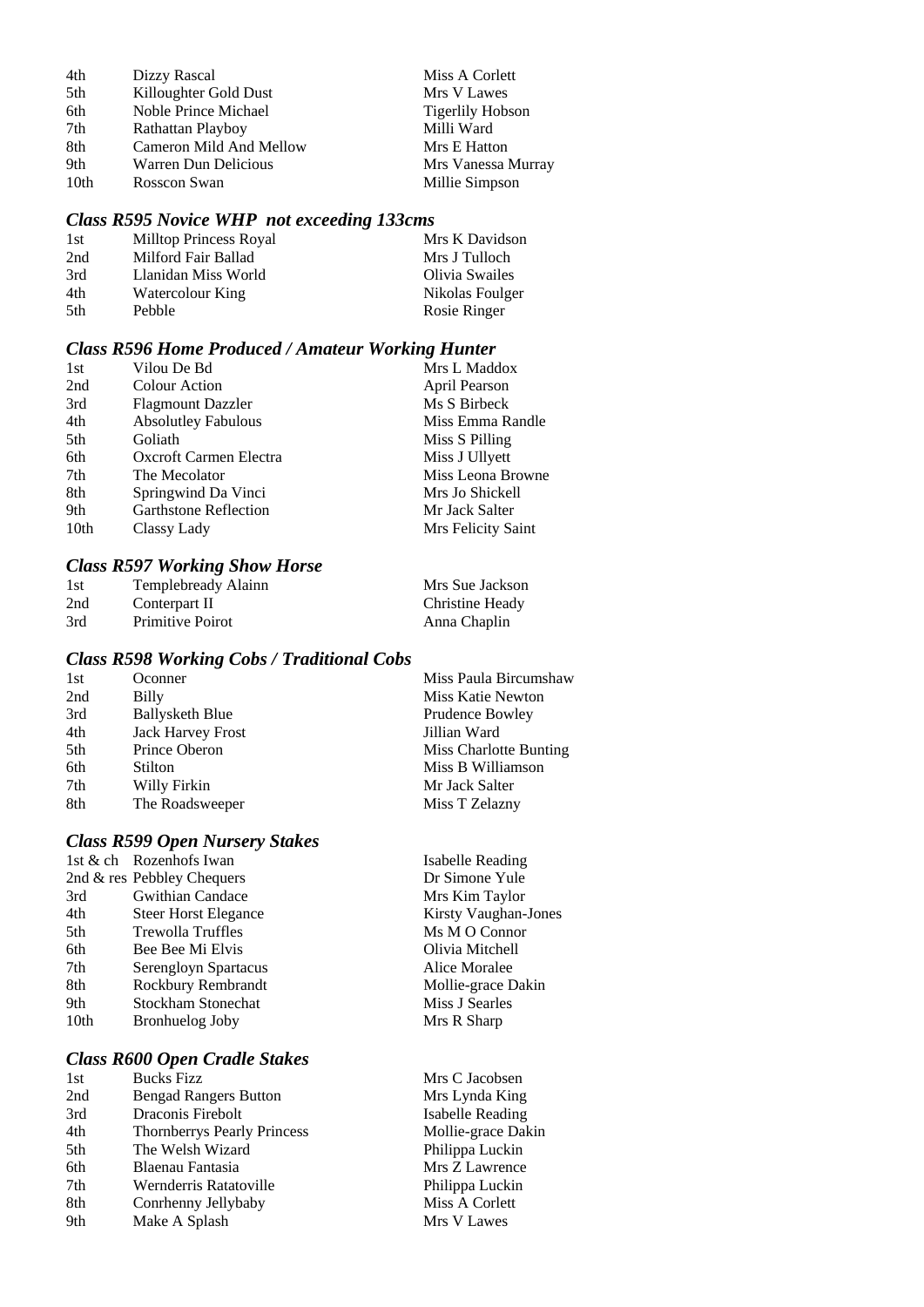### *Class R601 M&M Cradle Stakes*

| 1st  | Ogilvie Ffion                | Mrs J Turner               |
|------|------------------------------|----------------------------|
| 2nd  | <b>Bengad Rangers Button</b> | Mrs Lynda King             |
| 3rd  | Blaenau Fantasia             | Mrs Z Lawrence             |
| 4th  | llanfrechra Jolene           | Poppy Carr                 |
| 5th  | Dyfrdwy Twilight             | Fiona Vale                 |
| 6th  | Deri Mylo                    | Miss N Bodell              |
| 7th  | <b>Waxing Pimms</b>          | Ms M O Connor              |
| 8th  | Templedruid Enigma           | Mrs Emma Maxwell Macdonald |
| 9th  | Middleside Brandy            | Mrs L Ker                  |
| 10th | Beckside Golden Flute        | Philippa Luckin            |
|      |                              |                            |

#### *Class R602 M&M Nursery Stakes*

| 1st | Glynwyn Galileo         | Mrs Sharon Yale           |
|-----|-------------------------|---------------------------|
| 2nd | Rozenhofs Iwan          | Isabelle Reading          |
| 3rd | Deri Mylo               | Miss N Bodell             |
| 4th | Ogilvie Ffion           | Mrs J Turner              |
| 5th | <b>Glanerch Paddy</b>   | Miss M Eyers              |
| 6th | Middleside Brandy       | Mrs L Ker                 |
| 7th | <b>Gwithian Candace</b> | Mrs Kim Taylor            |
| 8th | Desarbre Icicle         | Mollie Pilkington Whitham |
| 9th | Guywood Suzi Q          | Mrs H Dearnley            |

### *Class R603 Piebald / Skewbald WH/WHP*

| 1st  | Viva La Diva                  | Mrs J Rushmer       |
|------|-------------------------------|---------------------|
| 2nd  | Pebble                        | Rosie Ringer        |
| 3rd  | Pentrepiod Dancer             | Miss Tracey Gribben |
| 4th  | <b>Lowmoor Touch Of Class</b> | Miss Lorna Blake    |
| 5th  | Weggs Tanera More             | Mrs Lynda King      |
| 6th  | <b>Bowstridge Firecracker</b> | Ami-May Woolmer     |
| 7th  | <b>Jack Harvey Frost</b>      | Jillian Ward        |
| 8th  | Zac                           | Miss N Astle        |
| 9th  | Knight Maverick               | Miss Alexa Andrews  |
| 10th | Tom Cobley                    | Miss H Mills        |
|      |                               |                     |

#### *Class R604 Dressage To Music*

| <b>Classics Golden Boy</b>             | Deborah Nelson                 |
|----------------------------------------|--------------------------------|
| Spymaster                              | Mr Daniel & Mrs Lisette Taylor |
| <b>Special Edition</b>                 | Miss H Burrell                 |
| <b>Bunny Boy</b>                       | Ms J Ridley                    |
| Rollestone Kharma                      | Mrs Jacqui Lamming             |
| Daws Lilly of the Valley               | Lindsey Miller                 |
| Cruize Missile Bennetto                | Katie-jane Bennetto            |
| Northlands Main Lane                   | Lynden Barrow                  |
| Miss-demeanour                         | Mrs Lyn Gould                  |
| World Horse Welfare Lanesfield Lyrical | Mrs Anne Howard                |
|                                        |                                |

### *Class R605 Clear Round Dressage*

# *Class R606 BRC Horse Trials Test 90Q (2013)*

| 1st | Purple Prince      | Miss S Booth   |
|-----|--------------------|----------------|
| 2nd | Lickeen Jack       | Natalie Porter |
| 3rd |                    |                |
| 4th | Wild Mistress      | Miss C Young   |
| 5th | Nyton Master Joker | Emma Kampa     |
| 6th | Miss-demeanour     | Mrs Lyn Gould  |

#### *Class R607 British Dressage Prelim Test 12*  1st

| 2nd | Elite Espirit      | Mrs T Gough   |
|-----|--------------------|---------------|
| 3rd | Carter             | Mrs C Yardley |
| 4th | Nyton Master Joker | Emma Kampa    |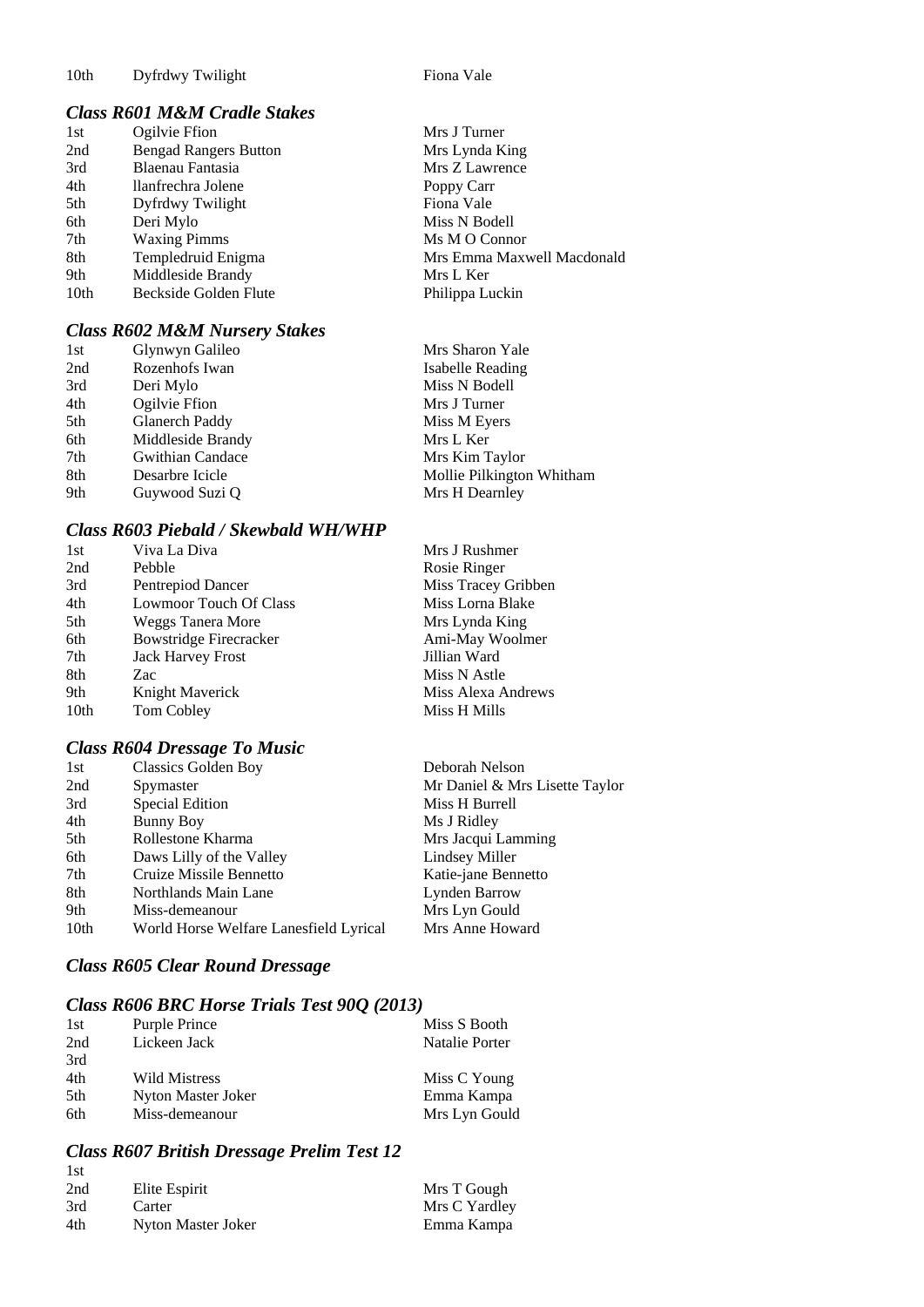| 5th              | Daws Lilly of the Valley    |
|------------------|-----------------------------|
| 6th              | Ruby Tuesday VIII           |
| 7th              | <b>Celestial Navigation</b> |
| 8th              | Frankie Boy Of Danthorpe    |
| 9th              | Miss-demeanour              |
| 10 <sub>th</sub> | Clorogue Frost              |

### *Class R608 M&M / Native Pairs*

| 1st |                                |                     |
|-----|--------------------------------|---------------------|
| 2nd | Godebog Issac                  | Miss C Brown        |
| 3rd | The Honey Monster              | Miss Z Bennett      |
| 4th | <b>Oakmill Lawrence</b>        | Mrs I Denton        |
| 5th | <b>Whalley Morello Blossom</b> | Miss Michelle Rollo |
| 6th | <b>Clarmount Star</b>          | Gill Rawlinson      |
| 7th | Carrock Stormbreaker           | Mrs Helen Annall    |
| 8th | Synod Ribbons                  | Miss J Whitworth    |
| 9th | <b>Tryfel Arrow</b>            | Hope Fisher         |
|     |                                |                     |

Lindsey Miller Judith Walker Amy Boaler Miss P Robinson Mrs Lyn Gould Mrs C Webb

### *Class R609 Non-Native Pairs*

| 1st  | Victor Vrouck              | Miss Hannah Tinker    |
|------|----------------------------|-----------------------|
| 2nd  | Just Snicker               | Deborah Nelson        |
| 3rd  | Torviscus Lad              | Jenni Gates           |
| 4th  | <b>Rillaton Sweet Talk</b> | Charlotte Caulfield   |
| 5th  | RDA Rolo                   | <b>Beth Andrews</b>   |
| 6th  | Castle Fantastic           | Ms Elizabeth Burbidge |
| 7th  | Corvus                     | Mrs H Betteridge      |
| 8th  | <b>Edlingtons Millie</b>   | Miss S Perkins        |
| 9th  | Goliath                    | Miss Samantha Pilling |
| 10th | <b>Issactown Diamond</b>   | Ms Elizabeth Burbidge |
|      |                            |                       |

### *Class R610 Adult & Child*

| 1st              | Willow Tia Maria                   | Jane Burton       |
|------------------|------------------------------------|-------------------|
| 2nd              | Dryden Debonair                    | Miss N Blaize     |
| 3rd              | My Sweet Lord                      | Mrs Penny Herring |
| 4th              | Dolrhedyn Bronson                  | Ms J Earley       |
| 5th              | <b>Blaenpant Leddingtons Dream</b> | Mackenzie Preston |
| 6th              | Rathattan Playboy                  | Miss M Ward       |
| 7th              | <b>Edlingtons Millie</b>           | Miss S Perkins    |
| 8th              | Clarmount Star                     | Gill Rawlinson    |
| 9th              |                                    |                   |
| 10 <sub>th</sub> | <b>Stanley Grange Swagman</b>      | Lauren Caffell    |

#### *Class I611 American Saddlebred - Partbred In Hand*

|     | 1st & ch Roundhills Super Zalaman | Mrs A Ross     |
|-----|-----------------------------------|----------------|
| 2nd | Appledore Fandango                | Mrs Kim Bonny  |
| 3rd | Kavanaghs Miss America            | Miss L Godfrey |

### *Class I612 American Saddlebred Pure Bred In Hand*

#### *Class I613 World Breeds - Pure or Part Bred 153cms & under*

| 1st | Sealmasters In Command        | Mrs Tessa Reeve    |
|-----|-------------------------------|--------------------|
| 2nd | Limerick Shanballymore-Tobias | Donna Sutton       |
| 3rd | Gunsmoke Superstar            | Miss Cassey Morris |
| 4th | <b>Vbf Silverstar</b>         | Miss Cassey Morris |
| 5th | <b>Half Redemption Rose</b>   | Miss Cassey Morris |

#### *Class I614 World Breeds Pure or Part Bred exceeding 153cms*

|     | 1st & res Sealmasters Bar-Non Canada Dry | Mrs Tessa Reeve       |
|-----|------------------------------------------|-----------------------|
| 2nd | Isabeau Vaant Geerland                   | Miss L Keates         |
| 3rd | Farette                                  | Mrs Stephanie Griffen |
| 4th | Ultimatum                                | Miss Cassey Morris    |

#### *Class R615 Home Produced American Saddlebred*

| 1st<br>Appledore Fandango | Mrs Kim Bonny |
|---------------------------|---------------|
|---------------------------|---------------|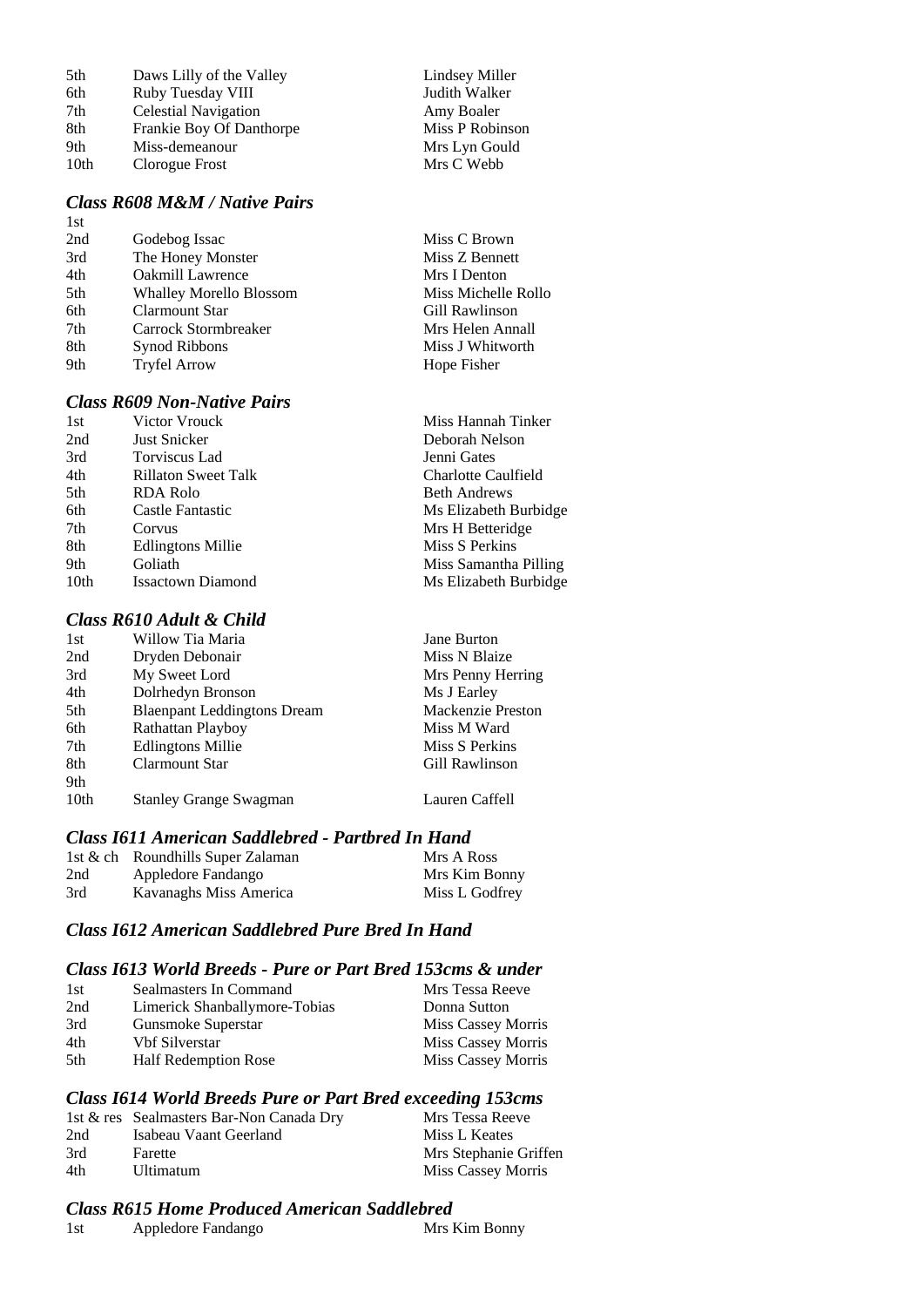#### *Class R616 Paso Fino Natural Gaiters*

1st & ch El Oriente Del Eden Mrs Julia Sayer<br>2nd & res Athenia Miss Hannah Ni Miss Hannah Nurse

#### *Class R617 American Saddlebreds Hunter Pleasure*

#### *Class R618 Ridden World Breeds not exceeding 153cms*

| -1st | Alvaro                              | <b>Sally Braithwaite</b> |
|------|-------------------------------------|--------------------------|
| 2nd  | Sealmasters In Command              | Mrs Tessa Reeve          |
| 3rd  | Sealmasters Landside Melodic Virtue | Mrs Tessa Reeve          |

#### *Class R619 Ridden Morgan*

| 1st | Farette                             | Mrs Stephanie Griffen |
|-----|-------------------------------------|-----------------------|
| 2nd | Sealmasters In Command              | Mrs Tessa Reeve       |
| 3rd | Sealmasters Landside Melodic Virtue | Mrs Tessa Reeve       |

#### *Class R620 3-Gaited American Saddlebred*

#### *Class R621 Ridden World Breeds - Pure or Partbred - exceeding 153cms*

| -1st | Vishnu                         | Miss N Bird           |
|------|--------------------------------|-----------------------|
| 2nd  | T Londell                      | Mr Daniel Kinson      |
| 3rd  | Sealmasters Bar-Non Canada Dry | Mrs Tessa Reeve       |
| 4th  | Farette                        | Mrs Stephanie Griffen |
| 5th  | Mr Lo                          | Miss E Sheppard       |

#### *Class R622 Paso Fino Pleasure*

| 1st | El Oriente Del Eden | Mrs Julia Sayer   |
|-----|---------------------|-------------------|
| 2nd | Athenia             | Miss Hannah Nurse |

#### *Class R623 TSR / Equifest Ride Off*

|      | $\mathcal{L}$ as <i>KO25 T5K/ Lquifest Kate</i> $\mathcal{O}_H$ |                  |
|------|-----------------------------------------------------------------|------------------|
| 1st  | Farhill Jasmin                                                  | Mrs Heather Holt |
| 2nd  | Maesmynach Black Pearl                                          | Mrs Nicola Bond  |
| 3rd  | <b>Wellbrow Drewdrop</b>                                        | Amy Small        |
| 4th  | Bee-J-Gee                                                       | Joanne Parker    |
| 5th  | Roxborough Mistic Meg                                           | Chloe Coward     |
| 6th  | <b>Jack Harvey Frost</b>                                        | Jillian Ward     |
| 7th  | Casper Van Overis Z                                             | Jasmine Kearey   |
| 8th  | Leighfield Roger                                                | Emma Field       |
| 9th  | Frankie Boy Of Danthorpe                                        | Miss P Robinson  |
| 10th | Ruby Tuesday VIII                                               | Judith Walker    |
|      |                                                                 |                  |

|     |                              | Class R700 Signature Communications / Equifest Show Ponies not exceeding 128cms |
|-----|------------------------------|---------------------------------------------------------------------------------|
| 1st | Brookwater Lord Of The Light | Mrs Leeanne Crowe                                                               |

# *Class R701 Signature Communications / Equifest Show Ponies not exceeding 138cms*

| 1st  | Hindleap Oliver Twist | Ms R Cowan           |
|------|-----------------------|----------------------|
| 2nd  | Creevelea Ramble on   | Olivia Evans         |
| 3rd  | Woodvean Wonderland   | Charlotte Just       |
| 4th  | Kneem Tiger Lily      | Miss C Young         |
| .5th | Towan Tom Tiddler     | Miss Victoria Wilson |
|      |                       |                      |

#### *Class R702 Signature Communications / Equifest Show Ponies not exceeding 148cms*

| 1st | Crafton Blythe Spirit     | Katelin McCarthney    |
|-----|---------------------------|-----------------------|
| 2nd | Deanhills Lady            | Miss Michelle Jacques |
| 3rd | Rosamel Whispered Promise | Miss Hannah Roulston  |
| 4th | Palmfields Royal Trooper  | Mrs S Palmer          |
| 5th | Brynoffa Class Act        | Mrs J Smith           |
| 6th | Chinook Caviar            | Kim Salmon            |
| 7th | Whiteleaze Maylord        | Grace Richards        |
| 8th | Waltza Perfect Dream      | Mrs Rebecca Spink     |

#### *Class R703 Miss Jo Brew / Equifest Small Hunter*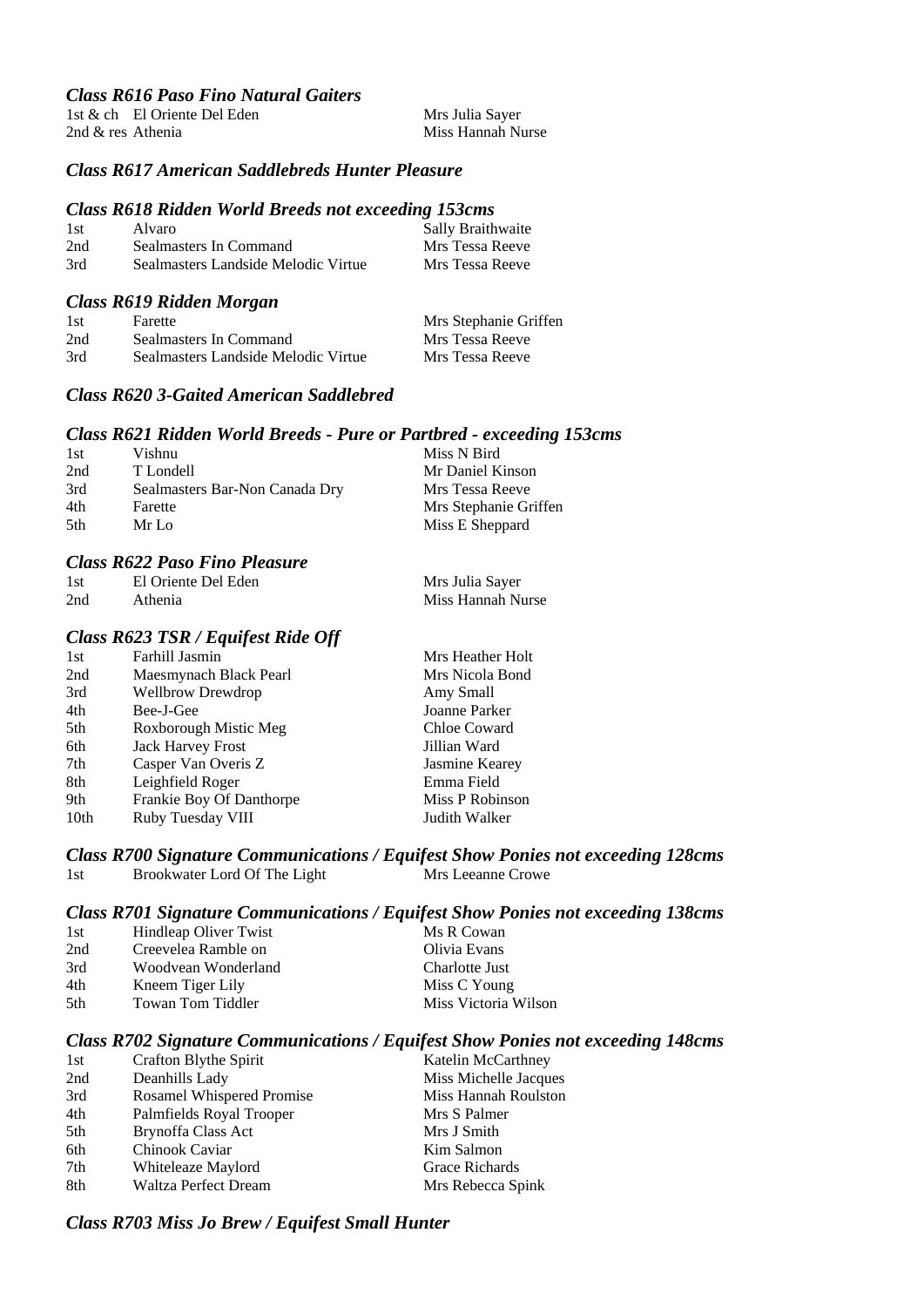| 1st              | Miracle Mickey          | Mrs S A Cowley    |
|------------------|-------------------------|-------------------|
| 2nd              | Fred Robinson           | Mrs Angela Lance  |
| 3rd              | <b>Mexican Summer</b>   | Miss G Wilkes     |
| 4th              | <b>State Policy</b>     | Mrs H Hume        |
| 5th              | Royal Toby              | Jake Hobson       |
| 6th              | Ferrari Star            | Kerrilee Smith    |
| 7th              | Olgarius                | Miss S Dover      |
| 8th              | Roxborough Mistic Meg   | Chloe Coward      |
| 9th              | Pendancer Bilbo Baggins | Miss Hayley Dolby |
| 10 <sub>th</sub> | O Fon Shan              | Laura Christy     |

# *Class R704 Hood Show Team / Equifest MaxiCobs*

| 1st | Hortons Maclaren              | Mrs Kay Gillam      |
|-----|-------------------------------|---------------------|
| 2nd | Clantara Shadow Play          | Avril Bartolomy     |
| 3rd | Centaurus                     | Michelle Cooper     |
| 4th | Dumbledor                     | Miss R Titterton    |
| 5th | <b>Boyland Matilda</b>        | Ms Anne Burton      |
| 6th | <b>Muswell Monty</b>          | Mrs A Heeley        |
| 7th | <b>Hot Property</b>           | <b>Rhys Harper</b>  |
| 8th | Grey Whistle                  | Miss Lauren Hibbins |
| 9th | <b>Chamness Midnight Moon</b> | Mrs E Ferries       |

# *Class R705 Mr E & Mrs S A Kydd / Equifest LWT Hunter*

| 1st  | Casper Van Overis Z        | Jasmine Kearey        |
|------|----------------------------|-----------------------|
| 2nd  | Mickey Finn II             | Mrs J E Scott         |
| 3rd  | Orbitall                   | Jamie Ryder-Phillips  |
| 4th  | Mothar Girl                | Mrs Carolyn Robertson |
| 5th  | Comex Van Overis           | Miss Lisa Hodges      |
| 6th  | Vilou De Bd                | Mrs L Maddox          |
| 7th  | West Cliffe Omega          | <b>Thomas Winson</b>  |
| 8th  | Gadbury Northern Show Girl | Miss Alana Wainwright |
| 9th  | <b>Thomas</b>              | Miss K Last           |
| 10th | <b>Talking Point</b>       | Miss V Lovick         |

# *Class R706 Mr E & Mrs S A Kydd / Equifest MWT Hunter*

| 1st              | Harry                    | Mrs J Andrews    |
|------------------|--------------------------|------------------|
| 2nd              | Master Bandsman          | Cerys Evans      |
| 3rd              | Toby                     | Miss H Campbell  |
| 4th              | Purple Prince            | Miss S Booth     |
| 5th              | Moonbeam III             | April Pearson    |
| 6th              | Perfect Henry            | Kate Over        |
| 7th              | Lorenzo                  | Miss Faye Ludlow |
| 8th              | Carnoneybridge Valliant  | Ms K Proto       |
| 9th              | <b>Blushing Boy</b>      | Claire Langrish  |
| 10 <sub>th</sub> | <b>Flagmount Dazzler</b> | Ms S Birbeck     |

### *Class R707 Mr E & Mrs S A Kydd/ Equifest HWT Hunter*

| 1st | Lord John                | Miss H Curtis         |
|-----|--------------------------|-----------------------|
| 2nd | <b>Guiding Light</b>     | Mrs Val Henshaw       |
| 3rd | Snow Patrol II           | Miss S Burbidge       |
| 4th | Troy Iv                  | Miss Kellie Palmer    |
| 5th | Sir Killian Fox          | Miss S Brown          |
| 6th | Avanti Rannochmor        | Mr Martin Frost       |
| 7th | <b>Highlane Riley</b>    | Miss Rachal Fairbairn |
| 8th | Ueejit                   | Miss Danielle French  |
| 9th | <b>Yarrow Lucky Star</b> | Mr P Hodgson          |
|     |                          |                       |

# *Class R708 Snuggy Hoods / Equifest SHP not exceeding 153cms*

| 1st | Cool Spirit                         | Georgina Veale         |
|-----|-------------------------------------|------------------------|
| 2nd | <b>Brindlebrook Under Suspision</b> | Mrs L Phipps           |
| 3rd | Barrdene Mrvalentine                | Mrs Paula Kelly        |
| 4th | Nutmeg                              | Lucy Marshall          |
| 5th | Jemoon High Society                 | <b>Bronte Thompson</b> |
| 6th | No Money                            | Miss Katharine Hawkins |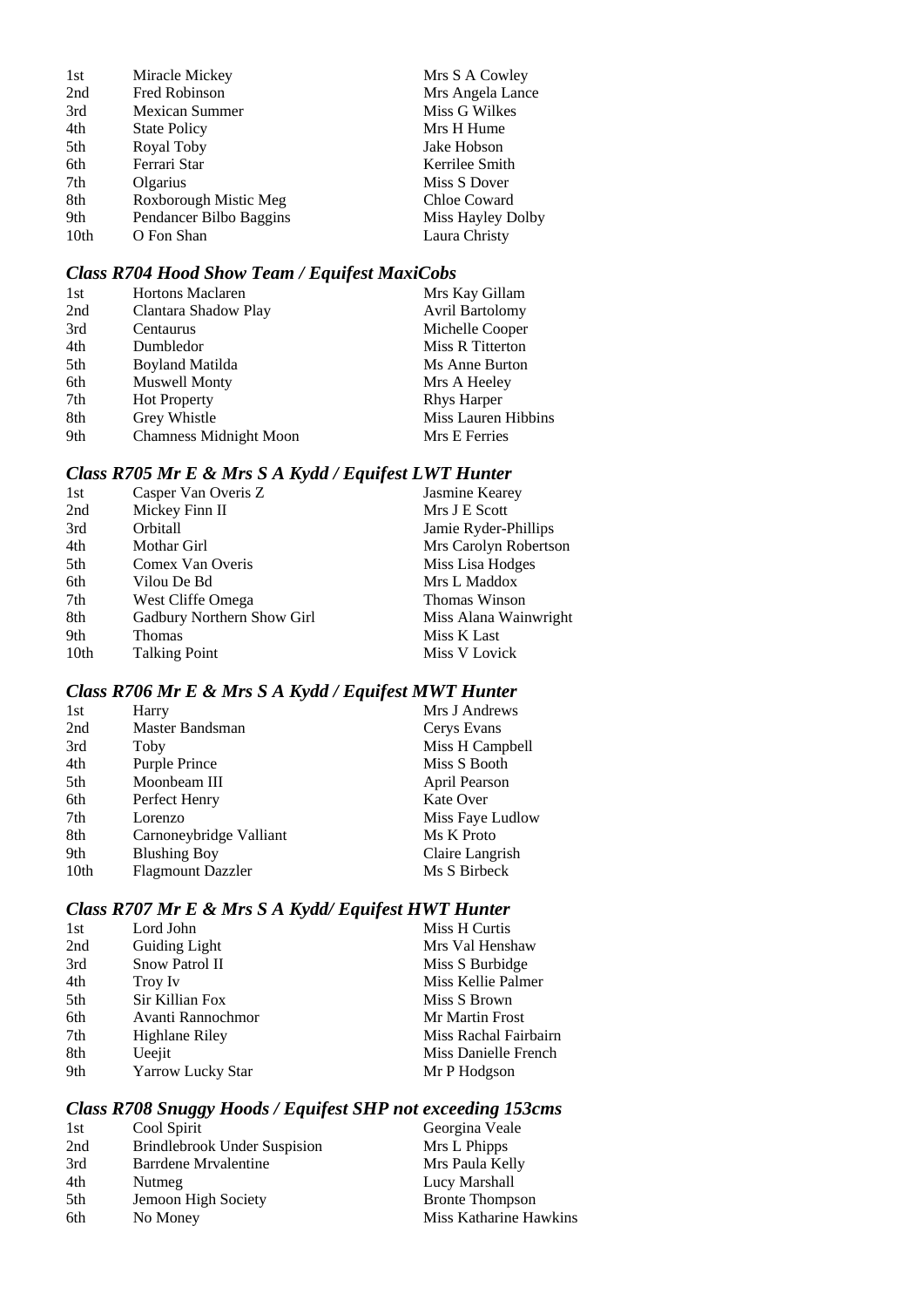| 7th              | <b>Yealand Paschel</b> | Savannah Kemplay   |
|------------------|------------------------|--------------------|
| -8th             | Lecarrow Pat           | Mrs Alison Stanley |
| 9th              | Carnsdale Showman      | Ellie Just         |
| 10 <sub>th</sub> | Silvermines Irish Ruby | Paige Thompson     |

# *Class R709 Snuggy Hoods / Equifest SHP not exceeding 143cms*

| 1st  | Woodvean Wonderland            | Charlotte Just     |
|------|--------------------------------|--------------------|
| 2nd  | Spot on Harrison               | Katelin McCarthney |
| 3rd  | Mathemadam Royal Ensign        | Janine Milner      |
| 4th  | <b>Highmead Night Suprise</b>  | Carol Mason        |
| 5th  | Glansevin Ganymede             | Mrs A Coller       |
| 6th  | Kneem Tiger Lily               | Miss C Young       |
| 7th  | Northern Sensational           | Miss P Robinson    |
| 8th  | Stambrook Carnvial             | Miss Marnie Atkins |
| 9th  | Abney Sprite                   | Melanie Rook       |
| 10th | <b>Acornhill Bobby Dazzler</b> | Mrs C Hodgkinson   |

# *Class R710 Snuggy Hoods / Equifest SHP not exceeding 133cms*

| Lyndeth Fairy Tale           | Maddie Bennett        |
|------------------------------|-----------------------|
| Beckside Chocolate Soldier   | Eve Giles             |
| Moscombe Lord Of The Dance   | <b>Emily Collings</b> |
| Gwithian Annabel             | Mrs Kim Taylor        |
| Hindleap Oliver Twist        | Ms R Cowan            |
| Queensdale Christmas Cracker | Ms A Wainwright       |
| Gwithian Geraint             | Mrs Serena Parkhouse  |
| Rockyview Remus              | <b>Bethany Ellis</b>  |
| WestLife II                  | Ms Gill Hare          |
| Bevois Crusader              | Samantha Jakes        |
|                              |                       |

#### *Class R711 Snuggy Hoods / Equifest SHP not exceeding 122cms*

| 1st | <b>Mompesson Royal Party</b>       | Mrs S Blythe       |
|-----|------------------------------------|--------------------|
| 2nd | <b>Birtley Rainbow Ouest</b>       | Phoebe Frank       |
| 3rd | <b>Beaconsfield Black Magic</b>    | Miss K Roberts     |
| 4th | <b>Thornberrys Pearly Princess</b> | Katie Dakin        |
| 5th | Nether Field Soliataire            | Gabriella Hodgkiss |

# *Class R712 BSPA/Equifest Pie/Skewbald Traditional Pony not exceeding 148cms*

| <b>Valentines Boy</b>     | Robin Avery               |
|---------------------------|---------------------------|
| Stardust II               | Mr M Pickford             |
| Kimico Kenny Rogers       | Mrs D Bumford             |
| <b>Inspector Morse</b>    | Robin Avery               |
| Tophouse Troy             | Natalie Pritchard         |
| Royal Candy Man           | Miss C Leahy              |
| Colour Me Bad             | Miss Hannah Miller-Burton |
| Lionheart The Highwayman  | Mrs Lorraine Holland      |
| Mercury                   | Mr S Britcliffe           |
| R S Felledge Cracker Jack | Mrs Lisa Marshall         |
|                           |                           |

# *Class R713 BSPA / Equifest Piebald / Skewbald Native Pony not exceeding 148cms*

| 1st | Delfyw Caradog                     | Mr M Pickford            |  |
|-----|------------------------------------|--------------------------|--|
| 2nd | <b>Blaenpant Leddingtons Dream</b> | Mackenzie Preston        |  |
| 3rd | Degla John Boy                     | Mrs Pat Hart             |  |
| 4th | Gornoeth Well There You Are Then   | Miss H Tucker            |  |
| 5th | <b>Billy Minstrel</b>              | <b>Charlotte Bunting</b> |  |
| 6th | Rupert                             | Mr S Britcliffe          |  |
| 7th | The Sorcerers Apprentice           | Karen Perkowski          |  |
|     |                                    |                          |  |

### *Class R714 BSPA / Equifest Pie/Skewbald Traditional / Native Horse*

| 1st | Ranchella Gold Dust | Miss Sandra Samuels |
|-----|---------------------|---------------------|
| 2nd | Asby Mills Dynamite | Mrs Debra Walker    |
| 3rd | Moortown Lacey      | Claire Hardstone    |
| 4th | Jackson             | Mrs Adele Mulrennan |
| 5th | Pillgrim            | Miss Amy Hunter     |
| 6th | Micky Finn          | Kendal Taylor       |
|     |                     |                     |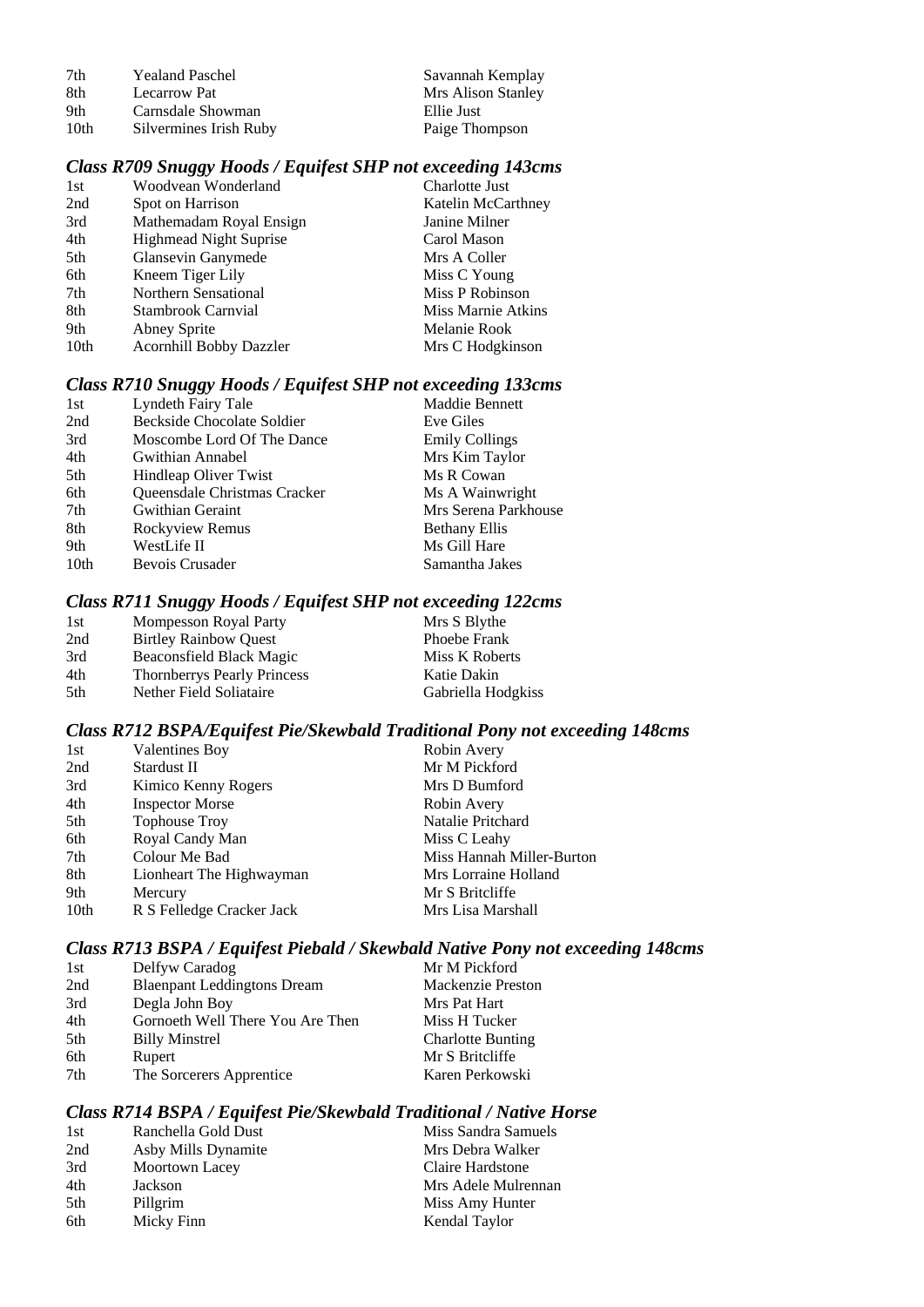| 7th  | Tom Cobley       | Miss H Mills    |
|------|------------------|-----------------|
| -8th | Harrys Boy       | Miss N Barfield |
| -9th | Hollywood Splash | Mrs J Wheeldon  |

### *Class R715 BSPA / Equifest Pie/Skewbald Plaited Pony*

| 1st              | <b>Tambrook My Destiny</b>  | Patricia Farmbrough    |
|------------------|-----------------------------|------------------------|
| 2nd              | <b>Chelsmoor Rockstar</b>   | Miss J Wormall         |
| 3rd              | Queen Of Harts              | <b>Emily Webster</b>   |
| 4th              | Wulfstan Tiger Feet         | Miss Christina Gillett |
| 5th              | <b>Tyrosser Jazzy</b>       | Mrs S Wright           |
| 6th              | Gerdinen Beauty             | Miss Kelly Needham     |
| 7th              | Zac                         | Miss N Astle           |
| 8th              | Allspice                    | Miss C Jones           |
| 9th              | <b>Starlight Express IV</b> | Miss K Harrison        |
| 10 <sub>th</sub> | Magic Memory                | Mrs F Wilson           |
|                  |                             |                        |

### *Class R716 BSPA / Equifest Pie/Skewbald Plaited Horse*

| 1st              | Daized N Amused         | Robin Avery         |
|------------------|-------------------------|---------------------|
| 2nd              | Greenhall Bob A Job     | Miss Natasha Timson |
| 3rd              | Rockstar Iii            | Robin Avery         |
| 4th              | Papageno                | Robin Avery         |
| 5th              | Jar Jar Binx            | Miss L Clark        |
| 6th              | Makers Grand Design     | Fiona Vale          |
| 7th              | Kavanaghs Miss America  | Miss L Godfrey      |
| 8th              | Greenforth Lilly        | <b>Tessa Nelson</b> |
| 9th              | Gillsway Ziggy Stardust | Miss J Gill         |
| 10 <sub>th</sub> | Bowstridge Firecracker  | Sam Woolmer         |
|                  |                         |                     |

### *Class R717 BSPA / Equifest Piebald / Skewbald Hogged Cob*

| 1st  | Skaro                            | <b>Rhys Harper</b>    |
|------|----------------------------------|-----------------------|
| 2nd  | <b>Ballystree Quality Street</b> | Lady Caroline Tyrrell |
| 3rd  | Colour Coded                     | Miss J Wormall        |
| 4th  | Mr Biggs                         | Miss Tracey Gribben   |
| 5th  | Draxover General Mclay           | <b>Bryan Cass</b>     |
| 6th  | None Gp Bye Far Away             | Mrs J Longmire        |
| 7th  | Jarrett Hills Wizard             | Mrs T Tomlinson       |
| 8th  | Rock On Robbie                   | Miss Amie Strak       |
| 9th  | <b>Issactown Diamond</b>         | Ms Elizabeth Burbidge |
| 10th | <b>Augustus</b>                  | Karen Walsh           |
|      |                                  |                       |

# *Class R718 Boycott Tonic / Equifest WHP not exceeding 133cms*

| 1st | Valentine Harlequin    | Mrs Lesley Harris |
|-----|------------------------|-------------------|
| 2nd | Milford Fair Ballad    | Mrs J Tulloch     |
| 3rd | Milltop Princess Royal | Mrs K Davidson    |
| 4th | Rozenhofs Iwan         | Isabelle Reading  |

# *Class R719 Boycott Tonic / WHP not exceeding 143cms*

| 1st | Warren Mini Mix               | Caitlin Proctor         |
|-----|-------------------------------|-------------------------|
| 2nd | Jack Viii                     | Miss C Young            |
| 3rd | Willow Tia Maria              | Jane Burton             |
| 4th | <b>Cosley Sweet Sensation</b> | Mrs Diane Mulhern       |
| 5th | Noble Prince Michael          | <b>Tigerlily Hobson</b> |
| 6th | Blue By You                   | Florian Gilston         |
| 7th | Kristena                      | Mr D Horner             |
| 8th | Linbrook Numero Uno           | Miss Victoria Bracken   |
| 9th | Killoughter Gold Dust         | Mrs V Lawes             |
|     |                               |                         |

# *Class R720 Boycott Tonic / WHP not exceeding 153cms*

| 1st | Knocka Woody Paddy        | Rachel Frank       |
|-----|---------------------------|--------------------|
| 2nd | Meelickisland Lighting    | Ben Halsall        |
| 3rd | Floyd                     | Miss C Heron       |
| 4th | <b>Glencairn Mayerick</b> | Ms Janice Bowman   |
| 5th | Myshall Fred              | Mrs J Minihane     |
| 6th | Tawnmore Mr Marmelade     | Mrs Sally Williams |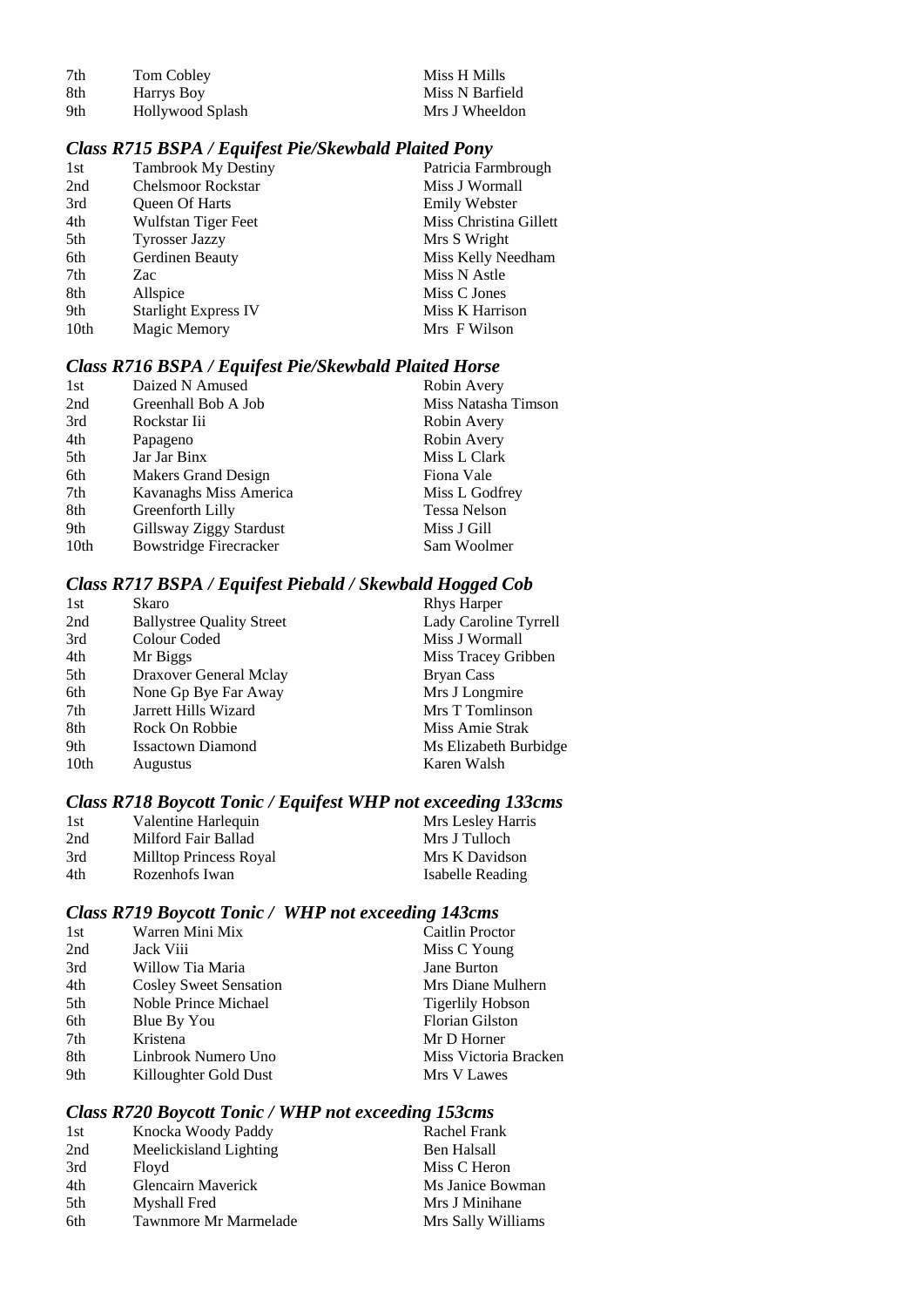```
7th Nutmeg Lucy Marshall
```
# *Class R721 Boycott Tonic / Equifest WHP not exceeding 158cms*

| 1st | <b>Ballycullen Eclipse</b> | Siobhan Hickman   |
|-----|----------------------------|-------------------|
| 2nd | Templebready Alainn        | Mrs Sue Jackson   |
| 3rd | <b>Billy Nibbles</b>       | Mrs G Hardie      |
| 4th | Greylands Mighty Mouse     | Joanne Ridge      |
| 5th | Noble Cuzco                | Miss Romy Skinner |

# *Class R722 Boycott Tonic / Equifest Working Hunter*

| 1st              | Greylands Mighty Mouse | Joanne Ridge           |
|------------------|------------------------|------------------------|
| 2nd              | Tinx                   | Miss Southerly Roberts |
| 3rd              | The Mecolator          | Miss Leona Browne      |
| 4th              | <b>Blue River</b>      | Miss A Corlett         |
| 5th              | Vishnu                 | Miss N Bird            |
| 6th              | Printers Newsflash     | Mrs G Anstee Marriott  |
| 7th              | Creevagh Sam           | Mr J Robertson         |
| 8th              | Curraghkyle Summer     | Miss M Greaves         |
| 9th              | <b>Harvest Moon</b>    | Diane Hart             |
| 10 <sub>th</sub> | Orbitall               | Jamie Ryder-Phillips   |

# *Class R723 Hewitt Family / Equifest Ridden Welsh A*

| 1st              | <b>Tallares Birthday Boy</b> | Miss Mia Biggs      |
|------------------|------------------------------|---------------------|
| 2nd              | Sunwillow Kinglake           | Mrs Wendy Hewitt    |
| 3rd              | Sarum Rio                    | Mrs Aimee Devane    |
| 4th              | Gartconnel Star Turn         | Mrs L Saunters      |
| 5th              | Deri Latisha 142621          | Mrs J Edmead        |
| 6th              | Springbourne Cabaret         | Mrs N Evans Wooding |
| 7th              | <b>Tryfel Arrow</b>          | Hope Fisher         |
| 8th              | Costone Cayti                | Mrs S Blythe        |
| 9th              | Delami Roulette Red          | Mr Jack Summers     |
| 10 <sub>th</sub> | Deri Mylo                    | Miss N Bodell       |

# *Class R724 Hewitt Family / Equifest Ridden Welsh Section B*

| 1st              | Monalaw Malcolm        | <b>Charlotte Edwards</b> |
|------------------|------------------------|--------------------------|
| 2nd              | Kyneton Butcher        | Mrs H Atkins             |
| 3rd              | Thornberry Masterpeice | Alison Duval             |
| 4th              | Locks Bit Purple Cloud | Mrs J Darton             |
| 5th              | Eyarth Milan           | Mr Gary Lawless          |
| 6th              | Bochym Magic Armani    | Mrs Deborah Alderson     |
| 7th              | Jolaikes Starlight     | Mrs P Jauncey            |
| 8th              | Paddock Platinum       | Ms L Jackson             |
| 9th              | Drakelands Picasso     | Miss A Cronshaw          |
| 10 <sub>th</sub> | Clawddcoch Fiona       | Mrs Katy Abrams          |

### *Class R725 Hewitt Family / Equifest Ridden Dartmoor/Exmoor/Shetland*

| 1st              | <b>Brandsby Witchcraft</b> | Mrs J Chadwick  |
|------------------|----------------------------|-----------------|
| 2nd              | Treworgan Tawny Owl        | Miss G Rossall  |
| 3rd              | Treworgan Cockbird         | Mrs Kerry Bates |
| 4th              | Westown Skylark            | Miss K Capstick |
| 5th              | <b>Butterby Nutmeg</b>     | Jenny Rylah     |
| 6th              | Springwater Garden Tiger   | Gemma Mason     |
| 7th              | Dinacre Billberry          | Colette Rogers  |
| 8th              | <b>Broadspring Tango</b>   | Miss M Halsall  |
| 9th              | <b>Beltoy Rose Talon</b>   | Bobbi Shepherd  |
| 10 <sub>th</sub> | Serenteifi Morgan Llwyd    | Verity Checkley |
|                  |                            |                 |

### *Class R726 Hewitt Family / Equifest Ridden Connemara*

| 1st | Chilham Night Hawk            | Miss J Rose         |
|-----|-------------------------------|---------------------|
| 2nd | Rickamore Surf                | Ms P Makinson       |
| 3rd | Drumacre Prince Albert        | Robin Avery         |
| 4th | <b>Blackthorn Patience</b>    | Mrs Pamela Teasdale |
| 5th | <b>Ballybrit Grey Diamond</b> | Dr Cher Cartwright  |
| 6th | Misty Blue                    | Miss L Bowden       |
|     |                               |                     |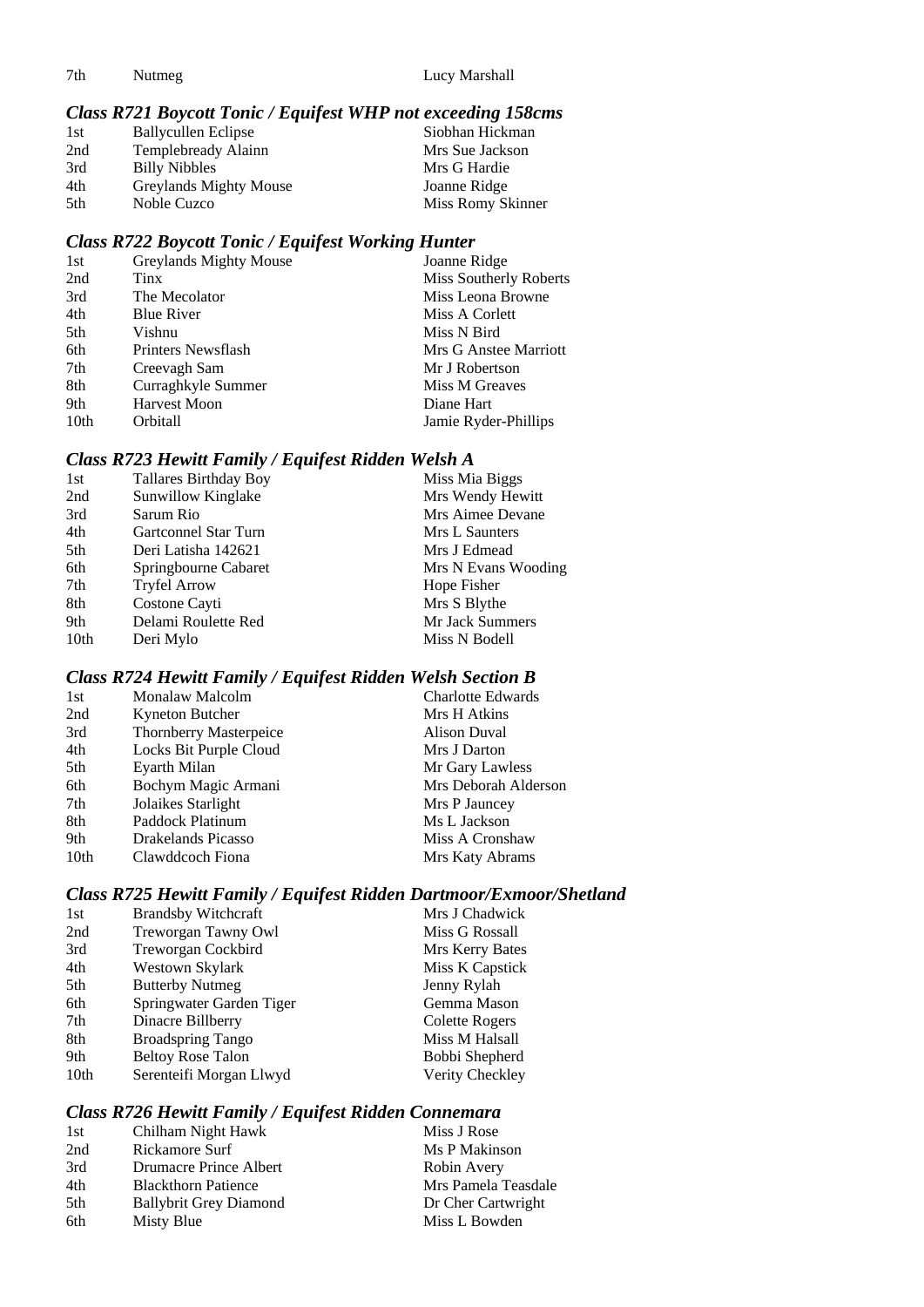| 7th  | <b>Stockley Andante</b> | Alice Litherhead |
|------|-------------------------|------------------|
| -8th | Rehan Dawn              | Rebecca Gribben  |
| 9th  | Lochan Lass             | Miss K Murray    |
| 10th | Mullagh Sun Rise        | Miss L Campion   |

# *Class R727 Hewitt Family / Equifest Ridden New Forest*

| 1st              | Woodrow Honey            | Mrs J Ripley           |
|------------------|--------------------------|------------------------|
| 2nd              | <b>Blackwell Chalice</b> | Jo Smyth               |
| 3rd              | Brock Captain Jack       | Miss Kirstie Wright    |
| 4th              | Peveril Pendragon        | Miss G Bruce           |
| 5th              | Merrie Maydance          | Mrs Emma Jane Smith    |
| 6th              | Osgood Bramble           | Miss Christina Gillett |
| 7th              | Charford Zaffron         | Miss E Marlow          |
| 8th              | <b>Buttslawn Merlin</b>  | Jo Smyth               |
| 9th              | Millerford Rapideffect   | Ms Ann McGettigan      |
| 10 <sub>th</sub> | Linbrook Numero Uno      | Miss Victoria Bracken  |

# *Class R728 Hewitt Family / Equifest Ridden Welsh C*

| Menai Christopher              | Miss F Cork         |
|--------------------------------|---------------------|
| Pentrefelin Gee Whiz           | Mr T Newton         |
| Glynwyn The Living Daylights   | Miss L Jackson      |
| Keeshen Hywel                  | Ms D Birdsey        |
| Farhill Jasmin                 | David Holt          |
| Synod Ribbons                  | Miss J Whitworth    |
| Menai Celtic Warrior           | Ms S Hargreaves     |
| <b>Stoatley Two Daisy Jane</b> | <b>Emily Henton</b> |
| Ilar Cymro                     | Mrs P Jauncey       |
| 145564 Telaid Carys            | Mrs K Mercer        |
|                                |                     |

# *Class R729 Hewitt Family / Equifest Ridden Welsh D*

| 1st              | <b>Taffechan Miss Moneypenny</b> | Georgia Rhodes          |
|------------------|----------------------------------|-------------------------|
| 2nd              |                                  |                         |
| 3rd              | <b>Brynmeillion Del Boy</b>      | <b>Thomas Partridge</b> |
| 4th              | <b>Bessalone Burleys Pride</b>   | Miss E Marlow           |
| 5th              | Triad Unique                     | Heather Walker          |
| 6th              | Nantymynydd Mab                  | Miss S Robins           |
| 7th              | Harradene Sweeny Todd            | Mr S Hulston Critchley  |
| 8th              | Somerfold Twysoges               | Mrs N Burridge          |
| 9th              | Loatland Dandy Man               | Miss Kristie Short      |
| 10 <sub>th</sub> | Hilgarth Cream Cracker           | Diane Hull              |

# *Class R730 Hewitt Family / Equifest Ridden Highland*

| 1st              | Moss-Side Milaren            | Mr B Bright              |
|------------------|------------------------------|--------------------------|
| 2nd              | Precious Lassie of Combebank | Sara Fleetwood           |
| 3rd              | Dunedin Mathew               | Mr A Matheson            |
| 4th              | Valerock St George           | Miss Beverley Neal       |
| 5th              | Carlung Lewis                | Miss L Campion           |
| 6th              | Rory of Alltnacailleach      | <b>Holly Donaldson</b>   |
| 7th              | Jasmine of Meggernie         | Mrs B Malim              |
| 8th              | Rollo of Dykes               | Jane Donald              |
| 9th              | Oakcroft Kensaleyre          | <b>Charlotte Edwards</b> |
| 10 <sub>th</sub> | Hamish Of Fourmerk           | Mrs A J Barton           |

# *Class R731 Hewitt Family / Equifest Ridden Dales / Fell*

| 1st              | Colliery Beauty II     | Mr & Mrs I M Graham |
|------------------|------------------------|---------------------|
| 2nd              | Waterside Black Prince | Miss Sophie Cumbers |
| 3rd              | Murthwaite Windrush    | Mrs J Crane         |
| 4th              | Castle Hill Primrose   | Mrs Gail Evans      |
| 5th              | Penmire Dudley         | Gill Rawlinson      |
| 6th              | Sparket Classy Girl    | Ellen Jones         |
| 7th              | Lydvale Jacob          | Miss L Bennett      |
| 8th              | Manorian Marshall      | Samantha Hamilton   |
| 9th              | Waterside Prince Ii    | Mrs Elizabeth Haigh |
| 10 <sub>th</sub> | <b>Broscoe Samuel</b>  | Mrs C Dodd          |
|                  |                        |                     |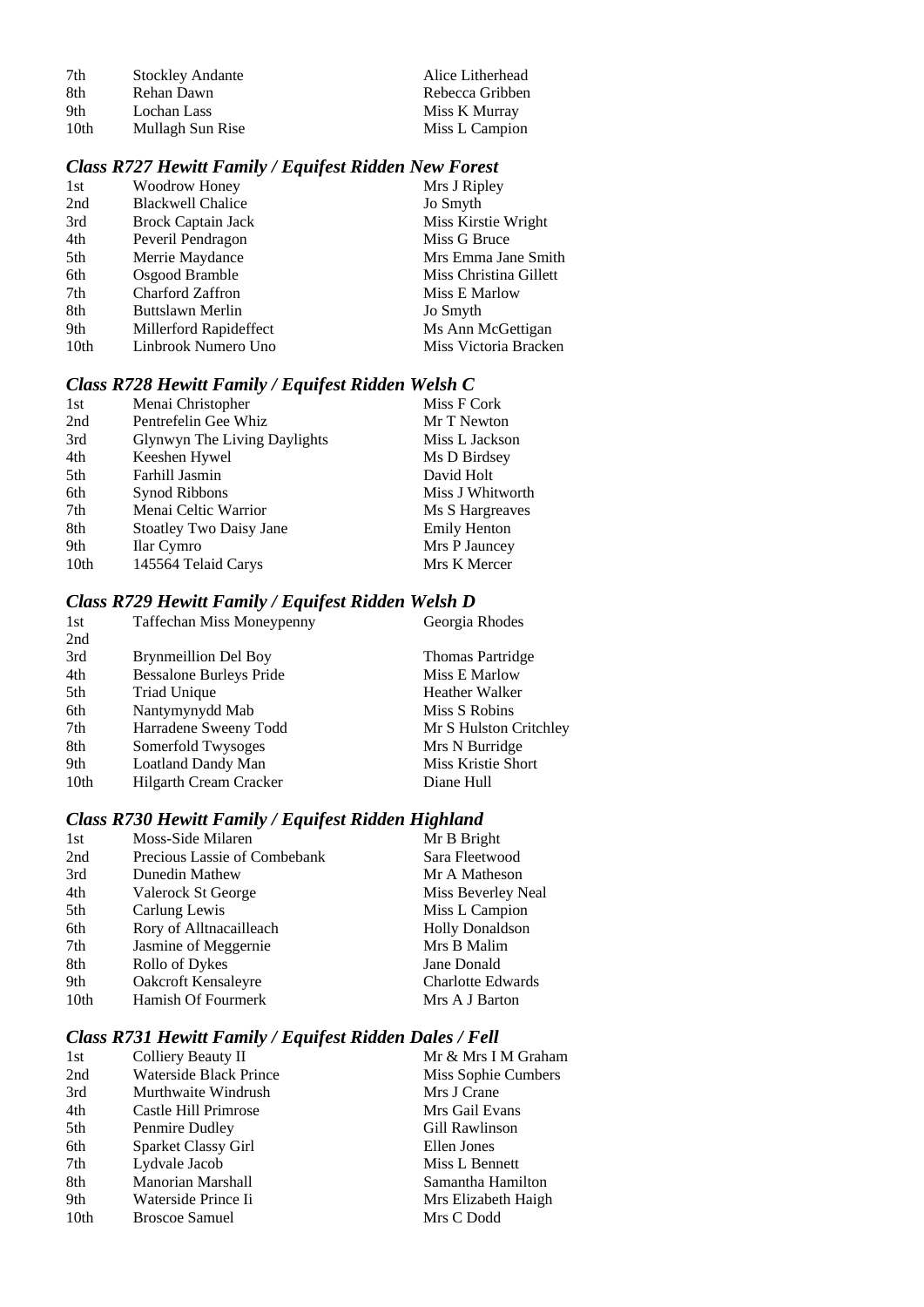### *Class R732 The Harper Family / Equifest Ridden Part Bred / Anglo Arabs*

| 1st | <b>Holltess Victoria Falls</b>   | Miss S Burrows      |
|-----|----------------------------------|---------------------|
| 2nd | <b>Yealand Paschel</b>           | Savannah Kemplay    |
| 3rd | Brindlebrook Pharaoh             | Miss Natasha Timson |
| 4th | Daized N Amused                  | Robin Avery         |
| 5th | Northern Sensational             | Miss P Robinson     |
| 6th | Brynoffa Class Act               | Mrs J Smith         |
| 7th | <b>Styalways Silient Whisper</b> | Mrs Leeanne Crowe   |
| 8th | Royal Prince of Gold             | Tina Tibbles        |
| 9th | Llanarth Dignified               | Miss Jodie Smith    |

### *Class R733 The Harper Family / Equifest Ridden Part Bred - Native/Traditional*

| 1st | Delfyw Caradog                     | Mr M Pickford     |
|-----|------------------------------------|-------------------|
| 2nd | <b>Blaenpant Leddingtons Dream</b> | Mackenzie Preston |
| 3rd | Sammy Spoon                        | Michelle Cooper   |

# *Class R734 The Harper Family / Equifest Ridden Part Bred not exceeding 148cms*

| 1st  | Rosamel Whispered Promise      | Miss Hannah Roulston |
|------|--------------------------------|----------------------|
| 2nd  | Barkway Moonwalk               | Claire Smalley       |
| 3rd  | <b>Yealand Paschel</b>         | Savannah Kemplay     |
| 4th  | <b>Hightopps Royal Pendant</b> | Mrs C Register       |
| 5th  | Wynchelea Artful Dodger        | Mrs S Blythe         |
| 6th  | Meillion Sovereign             | Miss G Bostock       |
| 7th  | Windbush Orlando               | Miss Mandy Clifton   |
| 8th  | Northern Sensational           | Miss P Robinson      |
| 9th  | WestLife II                    | Ms Gill Hare         |
| 10th | Chinook Caviar                 | Kim Salmon           |
|      |                                |                      |

#### *Class R735 The Harper Family / Equifest Ridden Part Bred exceeding 148cms*

| 1st | Kookaburra      | Miss L Haines         |
|-----|-----------------|-----------------------|
| 2nd | Cool Spirit     | Georgina Veale        |
| 3rd | Wyld Amethyst   | Miss Danielle Crookes |
| 4th | Loatland Felgro | Miss Kristie Short    |

### *Class R736 Nupafeed / Equifest Amateur Riding Club Riding Horse*

| 1st              | Wasima                   | Mrs Vicky Archer    |
|------------------|--------------------------|---------------------|
| 2nd              | Diamond Cavalier Royale  | Stephanie Hill      |
| 3rd              | <b>Maddison Mist</b>     | Miss K Moulds       |
| 4th              | <b>Waveney Dinah</b>     | Miss A Lee          |
| 5th              | High Time                | Mrs E Wadsworth     |
| 6th              | Wonderland               | Mrs T Hanover       |
| 7th              | <b>Jessop Lady Lilly</b> | Miss Denise Foster  |
| 8th              | Lizzie                   | Miss P Morgan       |
| 9th              | Tory                     | Miss Nicola Smith   |
| 10 <sub>th</sub> | Stefano                  | <b>Karen Prince</b> |

#### *Class R737 Nupafeed / Equifest Small Riding Horse*

| 1st  | Tawnmore Tariq       | Mrs K Cole       |
|------|----------------------|------------------|
| 2nd  | Trudi Thornton       | Amy Bosworth     |
| 3rd  | Wasima               | Mrs Vicky Archer |
| 4th  | Georgian Bay         | Miss B Cheetham  |
| 5th  | Ballentine           | Mrs L Saunters   |
| 6th  | Ouocosidor           | Mrs J Carter     |
| 7th  | Brendonhill Giltedge | Miss V Casey     |
| 8th  | <b>Maddison Mist</b> | Miss K Moulds    |
| 9th  | Paddock Lightning    | Susan Carter     |
| 10th | Chycoose Tarantino   | Mrs C Masters    |
|      |                      |                  |

# *Class R738 Nupafeed/ Equifest Large Riding Horse*

| 1st | Concerto II | Miss Lindsay McCulloch |
|-----|-------------|------------------------|
| 2nd | Thriller    | Miss E Bell            |
| 3rd | High Time   | Mrs E Wadsworth        |
| 4th | Cupid       | Miss Tamzin Jefferson  |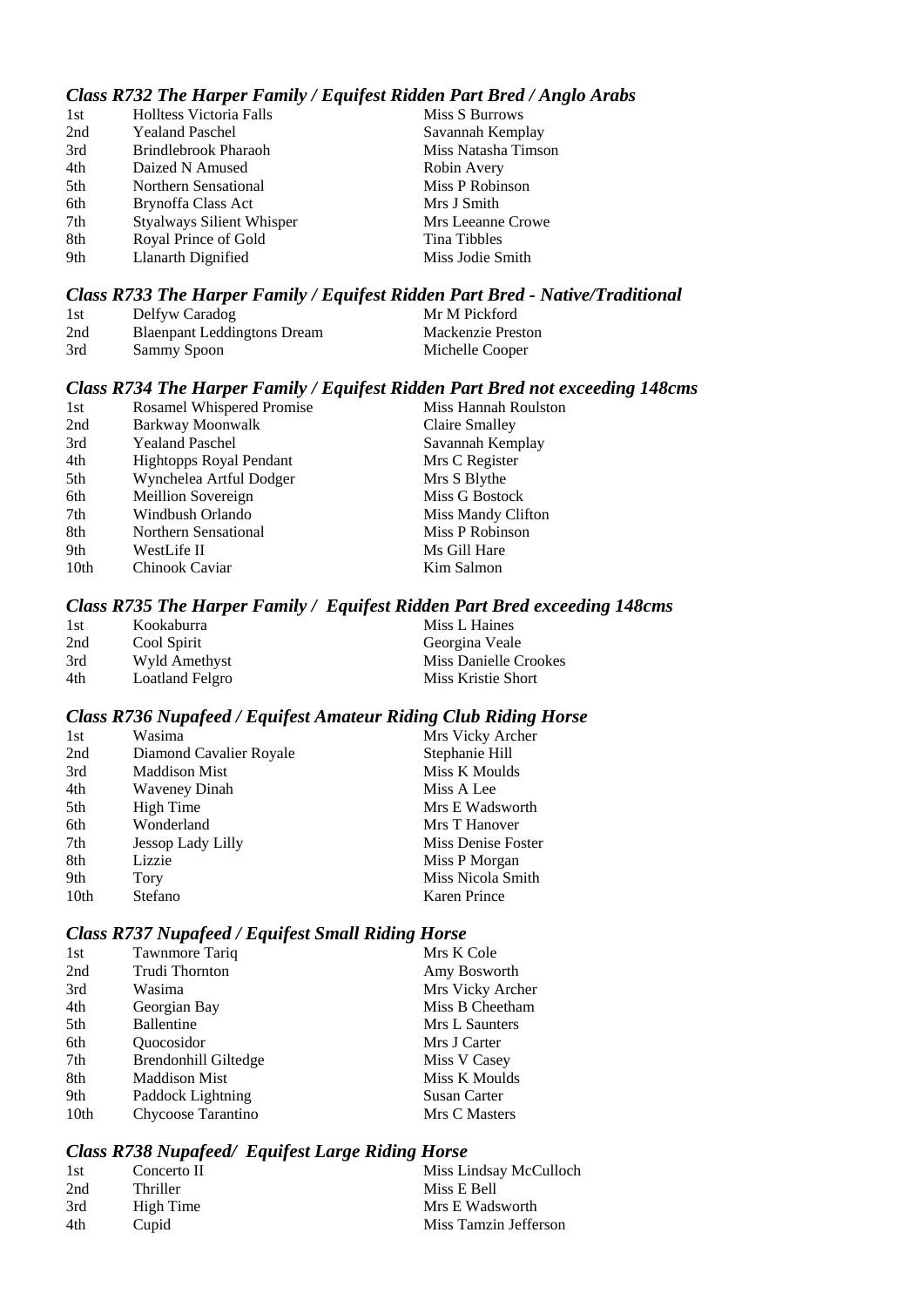| 5th | Times Square II               | Rachael Chadwick   |
|-----|-------------------------------|--------------------|
| 6th | <b>Bowstridge Firecracker</b> | Sam Woolmer        |
| 7th | Doonaveeragh Delight          | Mrs S Burdett      |
| 8th | Crackenthorpe Knights Errant  | Mrs J Burgess Hume |
| 9th | <b>Edlingtons Ronnie</b>      | Janet Piper        |

# *Class R739 Mrs C Scott / Equifest Small Hacks*

| 1st | Llanarth Fair Play             | Amy Bosworth           |
|-----|--------------------------------|------------------------|
| 2nd | Aimbry Kymara                  | Miss J Farrell         |
| 3rd | Wyld Amethyst                  | Miss Danielle Crookes  |
| 4th | <b>Holltess Victoria Falls</b> | Miss S Burrows         |
| 5th | <b>Broxlea Disgrace</b>        | Miss Abigail Kelmanson |
| 6th | Kookaburra                     | Miss L Haines          |
| 7th | Ingleby Hill                   | Miss S Heywood         |
| 8th | Keep on Smiling                | Miss S Fitt            |
|     |                                |                        |

# *Class R740 Mrs C Scott / Equifest Large Hacks*

| 1st | <b>Stanley Grange Blencathra</b> | Mrs C Spencer        |
|-----|----------------------------------|----------------------|
| 2nd | Dream of a Gleam                 | <b>Emily Whalley</b> |
| 3rd | Bee-J-Gee                        | Joanne Parker        |
| 4th | Devil or Angel                   | Jo Brew              |
| 5th | Spanish Hidalgo                  | Mrs K Gould          |
| 6th | Llanarth Dignified               | Miss Jodie Smith     |

# *Class R741 Daveys Livestock Transport / Equifest Show Pony Lead Rein*

| 1st  | Fawsley Chiff Chaff            | Mrs H Osborne        |
|------|--------------------------------|----------------------|
| 2nd  | <b>Brook Water Carousel</b>    | Mrs Kim Taylor       |
| 3rd  | Barkway Moonshine              | Olivia Archer-Andrew |
| 4th  | Highbent Just William          | Mrs K Furniss        |
| 5th  | <b>Basford Ballerina</b>       | <b>Team Harmony</b>  |
| 6th  | Cusop Just A Gem               | Mrs M Laity          |
| 7th  | Trelawn Brigadoon              | Mrs G A Neve         |
| 8th  | <b>Blueruier Dancing Queen</b> | Daisy-May Allen      |
| 9th  | Angels Delight                 | Miss D Kershaw       |
| 10th | Cosford Persia                 | Mrs S Tierney        |
|      |                                |                      |

# *Class R742 Wellbury Park Stud & Ridfeway Vet Physio / Equifest Show Pony First Ridden*

| 1st | Barkway Moonwalk           | Claire Smalley       |
|-----|----------------------------|----------------------|
| 2nd | Caridines Cut - A - Dash   | Miss Ella Morris     |
| 3rd | <b>Brookwater Charm</b>    | Rachel Frank         |
| 4th | <b>Brookwater Adonis</b>   | Mrs Samantha Stanley |
| 5th | Nether Field Soliataire    | Gabriella Hodgkiss   |
| 6th | <b>Rillaton Sweet Talk</b> | Charlotte Caulfield  |
| 7th | <b>Heatherton Posy</b>     | Vienna Brown         |
| 8th | Woodroyd Gayboy            | Miss K Williams      |

# *Class R743 Equifest SHP Lead Rein*

| 1st  | Nantlais Gwerthawr            | Mrs H Osborne   |
|------|-------------------------------|-----------------|
| 2nd  | Pinewell Hector               | Mrs S Tierney   |
| 3rd  | Gerdinen Beauty               | Amy Howlett     |
| 4th  | Courtway Superman             | Mrs A Aitken    |
| 5th  | Templedruid Alias             | Emily Irvine    |
| 6th  | <b>Doultons Master Rupert</b> | Mr S Gale       |
| 7th  | Colliyers Google              | Mrs C Bullman   |
| 8th  | Rose Dale Welsh Fairy         | Ms Andrea Smith |
| 9th  | Green Down Joker              | Miss E Marlow   |
| 10th | Kenilwood Purple Emperor      | Miss L Dolan    |

# *Class I744 Equifest Riding Ponies yearling*

| 1st | Rotherwood Peep Town Girl    | Miss Emily Berrington |
|-----|------------------------------|-----------------------|
| 2nd | <b>Deanhills Distinction</b> | Mrs J Weedon          |
| 3rd | Barkway Extravagance         | Ms Jenna Saunders     |
| 4th | Glenlichd Reliance           | Mrs Johannah Baker    |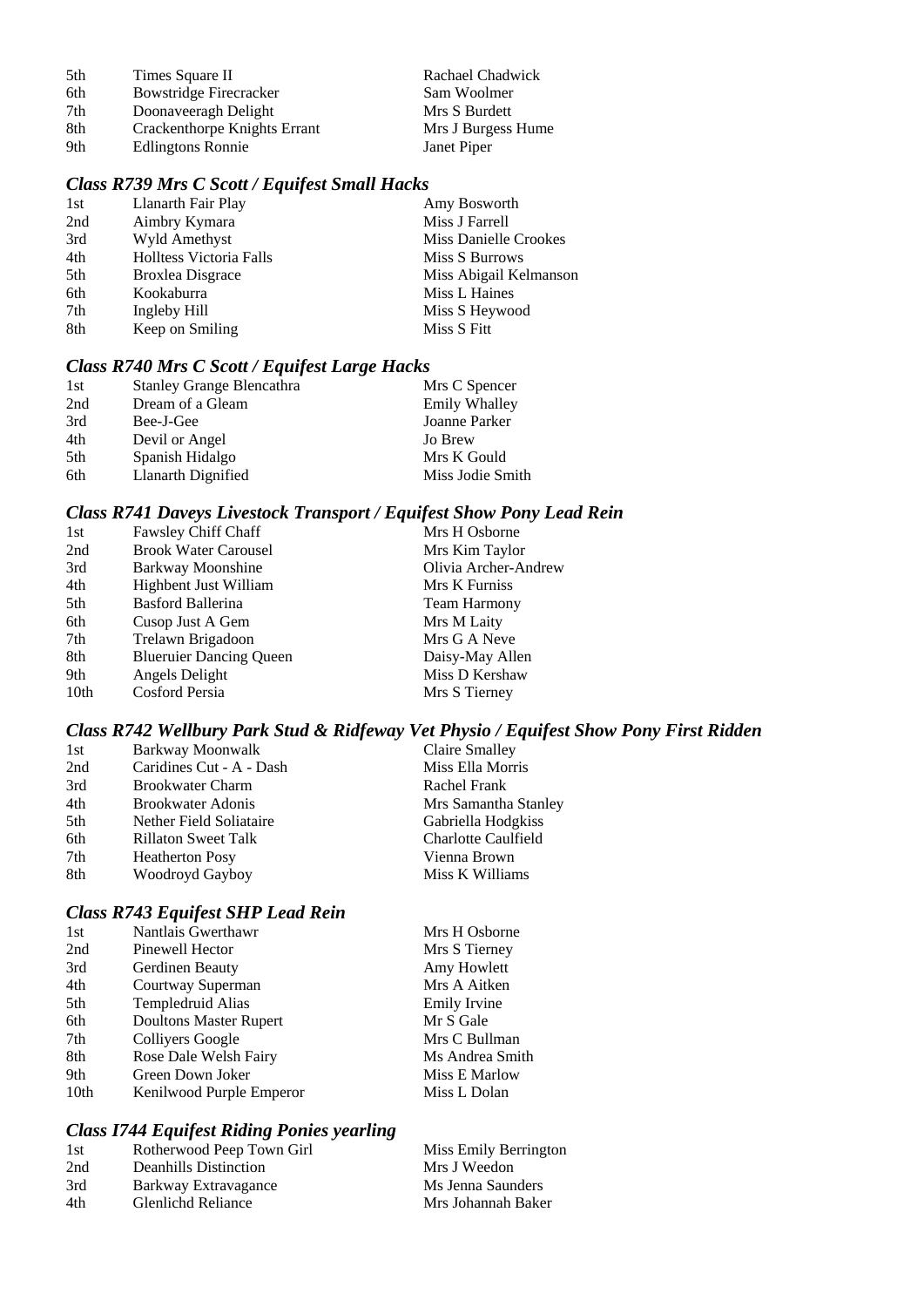#### *Class I745 Equifest Riding Ponies 2 years old*  1st Hightopps Black n Gold

#### *Class I746 Equifest Ridng Ponies 3 years old*

| 1st | Colbeach Cadenza    | Mrs C Highnam      |
|-----|---------------------|--------------------|
| 2nd | Ryehall Cheval Noir | Jennifer Humphreys |
| 3rd | Jipson Vanquish     | Mrs J Weedon       |
| 4th | Radlee Nutcracker   | Mrs J Chadwick     |

#### *Class I747 Equifest Riding Ponies 4 years old & over*

| 1st | <b>Hepplewood Starlight Express</b>  | Ms S Coulter        |
|-----|--------------------------------------|---------------------|
| 2nd | Auchmaliddie Party Time              | Mrs R Boulton       |
| 3rd | <b>Waltza Perfect Dream</b>          | Mrs Rebecca Spink   |
| 4th | Sandydean Honourable Dream           | Mrs Victoria Dogan  |
| 5th |                                      |                     |
| 6th | <b>Broadgrove Spanish Connextion</b> | Miss K Towns        |
| 7th | Radlee Careless Whisper              | Miss Patrice Barber |
|     |                                      |                     |
| 8th | <b>Small Land High Society</b>       | Tina Tibbles        |
| 9th | Millay Gingerbread                   | Tim Gibson          |

#### *Class I748 Equifest Riding Pony Brood Mare*

| -1st | Kouros Pashmina      | Mrs J Russell |
|------|----------------------|---------------|
| 2nd  | Hightopps Magic Wish | Mrs C Highnam |
| 3rd  | Corkhills Sky Lark   | Eleanor Crate |

#### *Class I749 Equifest Riding Pony In Hand - Foal*

| 1st | Kouros May Fia          | Mrs J Russell |
|-----|-------------------------|---------------|
| 2nd | Hightopps Make a Wish   | Mrs C Highnam |
| 3rd | Penmaric Boogie- Woogie | Eleanor Crate |

#### *Class I750 BSPA/Equifest Piebald/Skewbald Plaited / Hogged 4 yrs & over*

| 1st | <b>Indian Princess</b> | Olivia Phillips   |
|-----|------------------------|-------------------|
| 2nd | Miss Moneypenny        | Miss K Maile      |
| 3rd | Millowbridge Molly     | Miss M Low        |
| 4th | Cloondoolagh Cowboy    | Miss L Tinkler    |
| 5th | Allspice               | Miss C Jones      |
| 6th |                        |                   |
| 7th | Alfie                  | Mrs J Jibb        |
| 8th | Leyeswick Seabiscuit   | Mrs Nicola Jordan |

# *Class I751 BSPA/Equifest Piebald/Skewbald Plaited / Hogged horse 4 years old & over*

| 1st | Jarrett Hills Wizard   | Mrs T Tomlinson     |
|-----|------------------------|---------------------|
| 2nd | Minstrel Xix           | Mrs A Holloway      |
| 3rd | Furiozo XIII           | Mrs Debra Milner    |
| 4th | Greenforth Lilly       | <b>Tessa Nelson</b> |
| 5th | <b>Action Man</b>      | Mrs R Boulton       |
| 6th | The Explorer           | Mrs Nicola Clarey   |
| 7th | Daized N Amused        | Robin Avery         |
| 8th | Dees Stand And Deliver | Miss K Mcphee       |
| 9th | <b>Imperial Prince</b> | Miss S Cumbers      |

# *Class I752 BSPA/Equifest Piebald/Skewbald Traditional 1,2,3 years old*

| 1st              | <b>Bartley Flake</b>   | Miss L Filippone         |
|------------------|------------------------|--------------------------|
| 2nd              | Brinmark Brigadier II  | Miss Gemma Oliver        |
| 3rd              | My Mae Queen           | Miss V Leggett           |
| 4th              | <b>Stanley Ovation</b> | Miss Carly Reardon       |
| 5th              | <b>Blurred Lines</b>   | <b>Charlotte Bunting</b> |
| 6th              | Hugos Luck of the Draw | Miss S Brooker           |
| 7th              | Cheeky Monkey          | Miss Z Bennett           |
| 8th              | Kimico Swagger Jagger  | Roanna Hamilton          |
| 9th              | Hermits Kerrygold      | Mrs Jan Lipscombe        |
| 10 <sub>th</sub> | Ragga Muffin           | Mr D Sanderson           |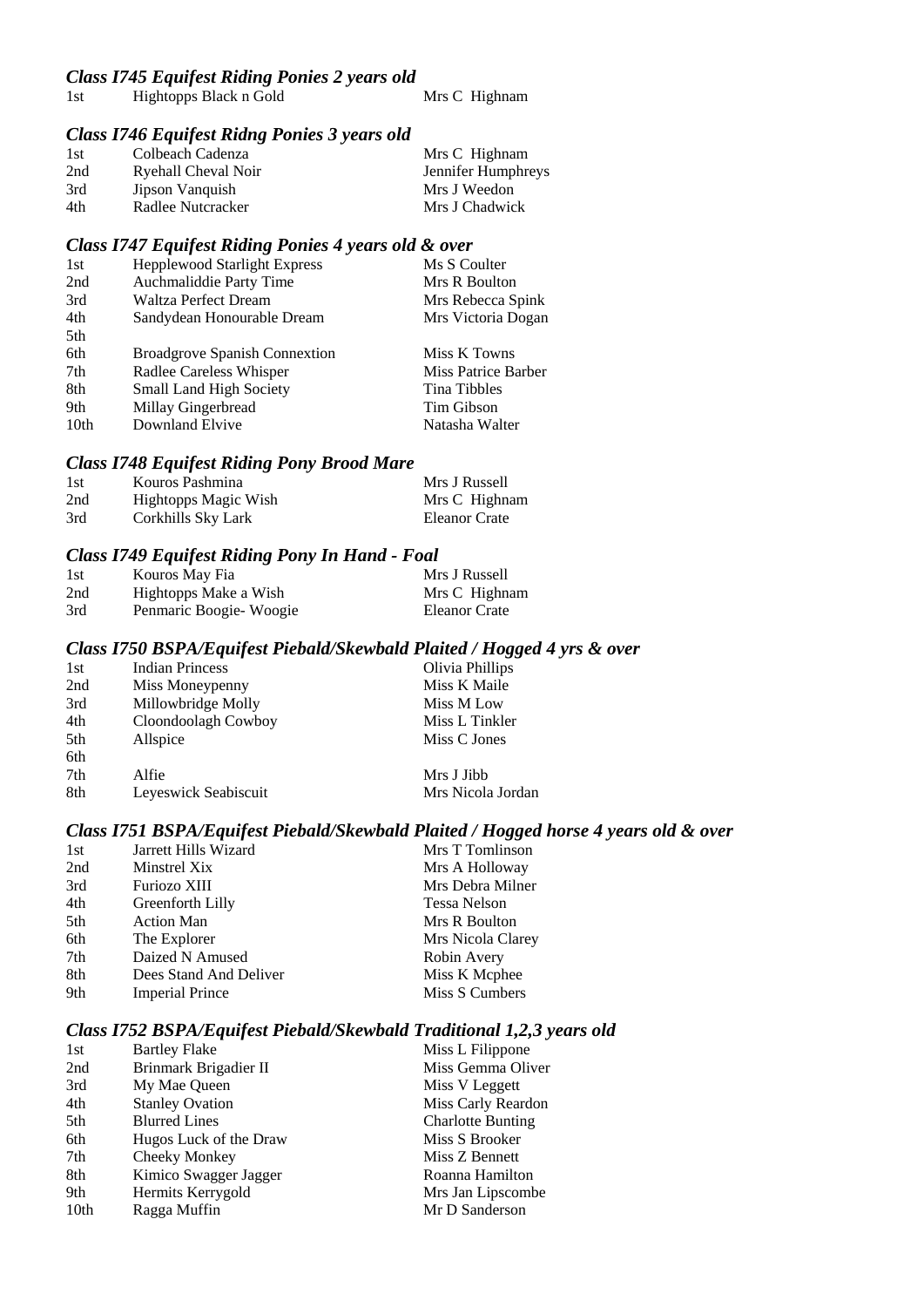### *Class I753 BSPA/Equifest Piebald/Skewbald plaited pony 1,2,3 years old*

| 1st | Popenhoe Percival            | Caroline Ward      |
|-----|------------------------------|--------------------|
| 2nd | Avondales Wolken Winta       | Ms H Mullender     |
| 3rd | <b>Penrock Puzzled Poser</b> | Michelle Findlay   |
| 4th | Padstead Kairo               | Mrs Clare Peterson |

#### *Class I754 BSPA/Equifest Piebald / Skewbald Horse 1,2,3 years old*

| 1st | <b>Freckleton Class Act</b> | Katy Fearn            |
|-----|-----------------------------|-----------------------|
| 2nd | Chaaya Island               | Miss Charlie Rossiter |
| 3rd |                             |                       |
| 4th | Castlerise Tilly            | Mr B Comb             |

### *Class I755 BSPA/Equifest Piebald / Skewbald Traditional 4 yrs & over*

| 1st  | <b>Valentines Boy</b>      | Robin Avery               |
|------|----------------------------|---------------------------|
| 2nd  | Mercury                    | Mr S Britcliffe           |
| 3rd  | Sparrow Hall Spirit Of Joy | Miss S Russell            |
| 4th  | Colour Me Bad              | Miss Hannah Miller-Burton |
| 5th  | A Little Distraction       | Miss Chelsea Richardson   |
| 6th  | Newoak Razamataz           | Mrs D Handley             |
| 7th  | Sir Don                    | Mrs Susan Granger         |
| 8th  | The Honey Monster          | Miss Z Bennett            |
| 9th  | Proud Rebel                | Miss Chelsea Richardson   |
| 10th | Moonlighter                | Lynden Barrow             |
|      |                            |                           |

#### *Class I756 BSPA / Equifest Piebald/Skewbald Traditional 4 Years Old & Over*

| 1st  | Asby Mills Dynamite            | Mrs Debra Walker    |
|------|--------------------------------|---------------------|
| 2nd  | Harrys Boy                     | Miss N Barfield     |
| 3rd  | Oreo                           | Mrs Oi Ping Li Park |
| 4th  | <b>Blackhall Norbert</b>       | Mrs C Turner        |
| .5th | <b>Bradleyfield Miss Tilly</b> | Emma Howe           |
|      |                                |                     |

#### *Class I757 BSPA / Equifest Piebald/Skewbald Native In Hand - Any Age*

| 1st              | Delfyw Caradog             | Mr M Pickford       |
|------------------|----------------------------|---------------------|
| 2nd              | Sam of Quimper             | Eva Herring         |
| 3rd              | Perrylands Gorgeous George | Miss Phaedra Towler |
| 4th              | Tom Cobley                 | Miss H Mills        |
| 5th              | Whinneyroyd Wota-mischief  | Miss Sarah Pearce   |
| 6th              | Degla John Boy             | Mrs Pat Hart        |
| 7th              | <b>MHB</b> Tuff Enuff      | Mrs Maggie Fairburn |
| 8th              | Rupert                     | Mr S Britcliffe     |
| 9th              | Four Counties Lock Rosie   | Miss A George       |
| 10 <sub>th</sub> | Spellbound Jedi Knight     | Debra Rogers        |
|                  |                            |                     |

### *Class I758 Drumacre Stud / Equifest M&M Large Breeds Yearling*

| 1st              | <b>Llanarth Jack Jones</b>  | <b>Thomas Partridge</b> |
|------------------|-----------------------------|-------------------------|
| 2nd              | Bracken Of Alltnacailleach  | Miss R Randall          |
| 3rd              | Thorneyside Golden Majestic | Mrs Dawn Groom          |
| 4th              | <b>Townend Lacey</b>        | Miss Claire Connor      |
| 5th              | Glynceriog Dewi             | Mrs Lynn Hutcheson      |
| 6th              | <b>Twywell Misty Molly</b>  | Miss Aimee Toseland     |
| 7th              | Kadlee Mcgregor             | Mrs E Mangham           |
| 8th              | Stormbreaker                | Mr D Bennett            |
| 9th              | Dalehead Scott              | Mr M Catterall          |
| 10 <sub>th</sub> | Hillgarth Milkmaid          | Mrs Dawn Groom          |

### *Class I759 Drumacre Stud /Equifest Welsh C & D 2-3 years old*

| 1st | <b>Mountain Hare Tom Jones</b> | Mr M Catterall     |
|-----|--------------------------------|--------------------|
| 2nd | Menai Euro Star                | Mrs Lynn Hutcheson |
| 3rd | Labelles Blonde Ambiton        | Mrs N Burridge     |
| 4th | Marinald William               | Mrs Dawn Groom     |
| 5th | Deytheur Prince of Wales       | Natalie Hulme      |
|     |                                |                    |

#### *Class I760 Drumacre Stud / Equifest M&M Large Breeds 2-3 Years Old In Hand*  1st Greenbeck Bamboozle Leanne Nicholls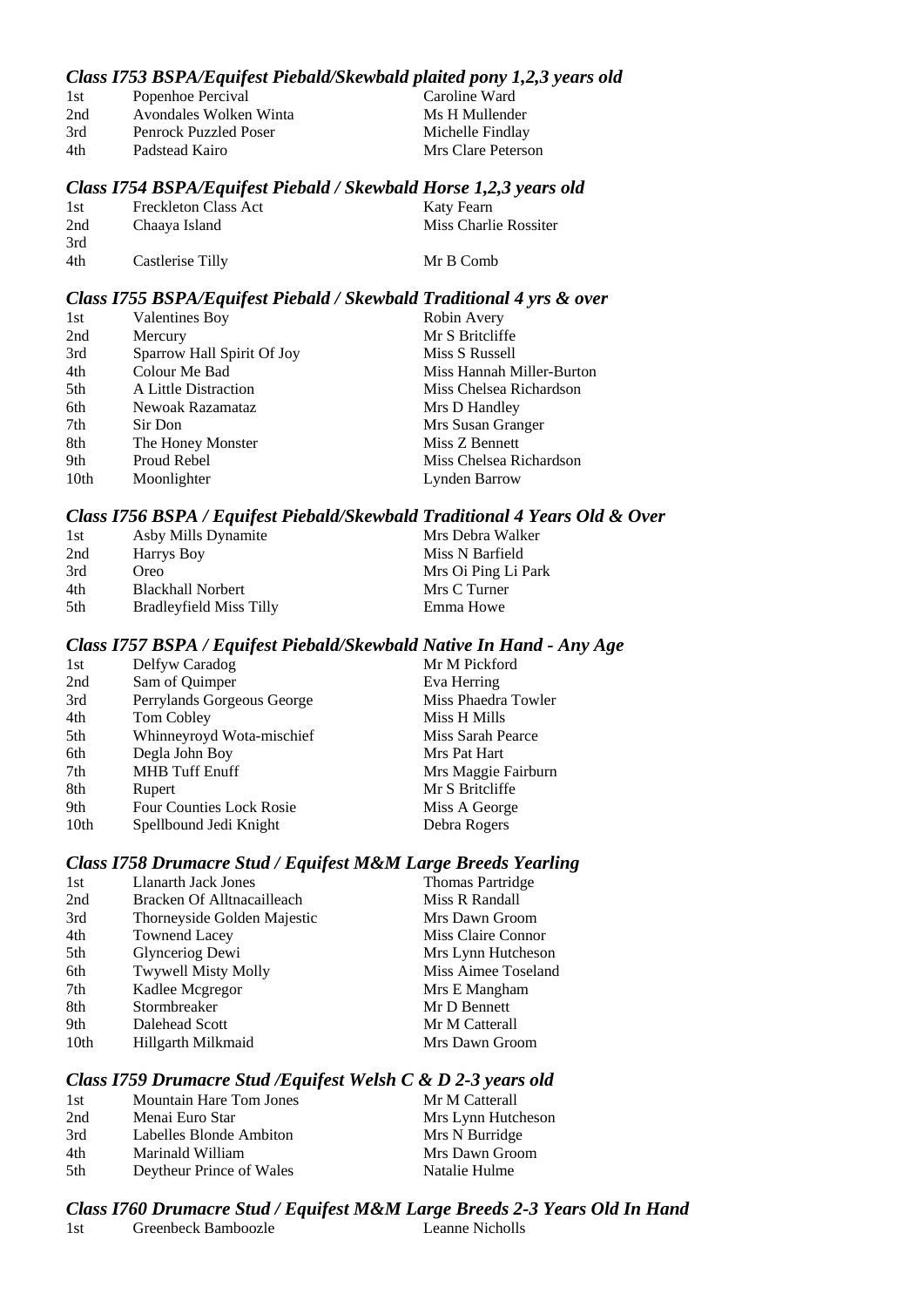# *Class I761 Drumacre Stud / Equifest M&M Small Breeds yearling*

|     | . .                            |                      | . . |
|-----|--------------------------------|----------------------|-----|
| 1st | Delami Luciano                 | Kerry Louise Palin   |     |
| 2nd | Dunaskin Gimli                 | <b>Eleanor Crate</b> |     |
| 3rd | Immybrook Rockefeller          | Karen Smith          |     |
| 4th | Langfield Hollywood Heights    | Mrs J Chadwick       |     |
| 5th | <b>Bronheulog Easter Poppy</b> | Mrs S Board Jones    |     |
| 6th | Helawi Ava Raindance           | Teresa Ridgewell     |     |
| 7th | 170704 Sardis Lucky Chance     | Donna Sutton         |     |
|     |                                |                      |     |

#### *Class I762 Drumacre Stud / Equifest Welsh A & B 2-3 years old In Hand*

| 1st              | Crossfields Bantamcock  | Mrs E Waller          |
|------------------|-------------------------|-----------------------|
| 2nd              | Springlane Elegance1    | Georgia Crouchman     |
| 3rd              | Forlan Honey Rhythm     | Miss Gabrielle Davies |
| 4th              | Salbrook Darius         | Mrs P Govier          |
| 5th              | Danath Diamond Jubilee  | Mr Colin Franklin     |
| 6th              | Franhwerd Reuben        | Karen Smith           |
| 7th              | Ryehall All About Me    | Jennifer Humphreys    |
| 8th              | Belchford Gruffydd      | Mrs J Stamp           |
| 9th              | <b>Bronheulog Poppy</b> | Mrs Sarah Widdows     |
| 10 <sub>th</sub> | Littleoak Seren Mist    | Mrs Pauline Reynolds  |

#### *Class I763 Drumacre Stud / Equifest M&M Small Breeds 2-3 Year Old*

| 1st | Maltings Country River Lad        | Mrs Sue Gill             |
|-----|-----------------------------------|--------------------------|
| 2nd | <b>Shilstone Rocks North Wind</b> | Lynda Calcutt            |
| 3rd | Carrickfergus Admiral             | <b>Mrs Katie Snow</b>    |
| 4th | Cadlanvalley Superman             | Verity Checkley          |
| 5th | Treworgan Cloudbreak              | Samantha Woolerton       |
| 6th | Meering Samphire                  | Lauren Elizabeth Finn    |
| 7th | <b>Bilfrith</b>                   | <b>Charlotte Bunting</b> |

# *Class I764 Drumacre Stud / Equifest Highland 4 years old & over*

| Yersten Of Alltnacailleach     | Miss R Randall         |
|--------------------------------|------------------------|
| Valerock St George             | Miss Beverley Neal     |
| Hazeldene                      | Sally Vernon           |
| Talisker Dearg Mhor            | Mrs Alison Wooderson   |
| Edindurno Glendronach          | Miss V Leggett         |
| Garthewin Ladyburn             | Mrs M Macbain          |
| Chapelhill Drew                | Mrs K Gough            |
| Penelope of Carlung            | Gillian Neve           |
| <b>Swallowfields Dragonfly</b> | Miss Alexandra Hinchly |
| Monika Of Whitefield           | Miss G Beckett         |
|                                |                        |

### *Class I765 Drumacre Stud / Equifest Dales / Fell 4 years old & over*

| 1st  | <b>Stuffynwood Primrose</b> | John Elliott      |
|------|-----------------------------|-------------------|
| 2nd  | Manorian Melanite           | Mrs N Thompson    |
| 3rd  | Lunesdale Prince Albert     | Miss A Holt       |
| 4th  | Severnyale Hannibal         | Miss Amy Geraghty |
| 5th  | Lunesdale Warlord           | Mrs J Crane       |
| 6th  | Strinesdale Samuel          | Kayleigh Twigger  |
| 7th  | Manorian Marshall           | Samantha Hamilton |
| 8th  | <b>Broscoe Samuel</b>       | Mrs C Dodd        |
| 9th  | Daloumie Lucky Star         | Mrs D Mardle      |
| 10th | Lownthwaite Inara           | Mrs C Wrigley     |
|      |                             |                   |

### *Class I766 Drumacre Stud / Equifest Welsh Section A 4 years old & overs*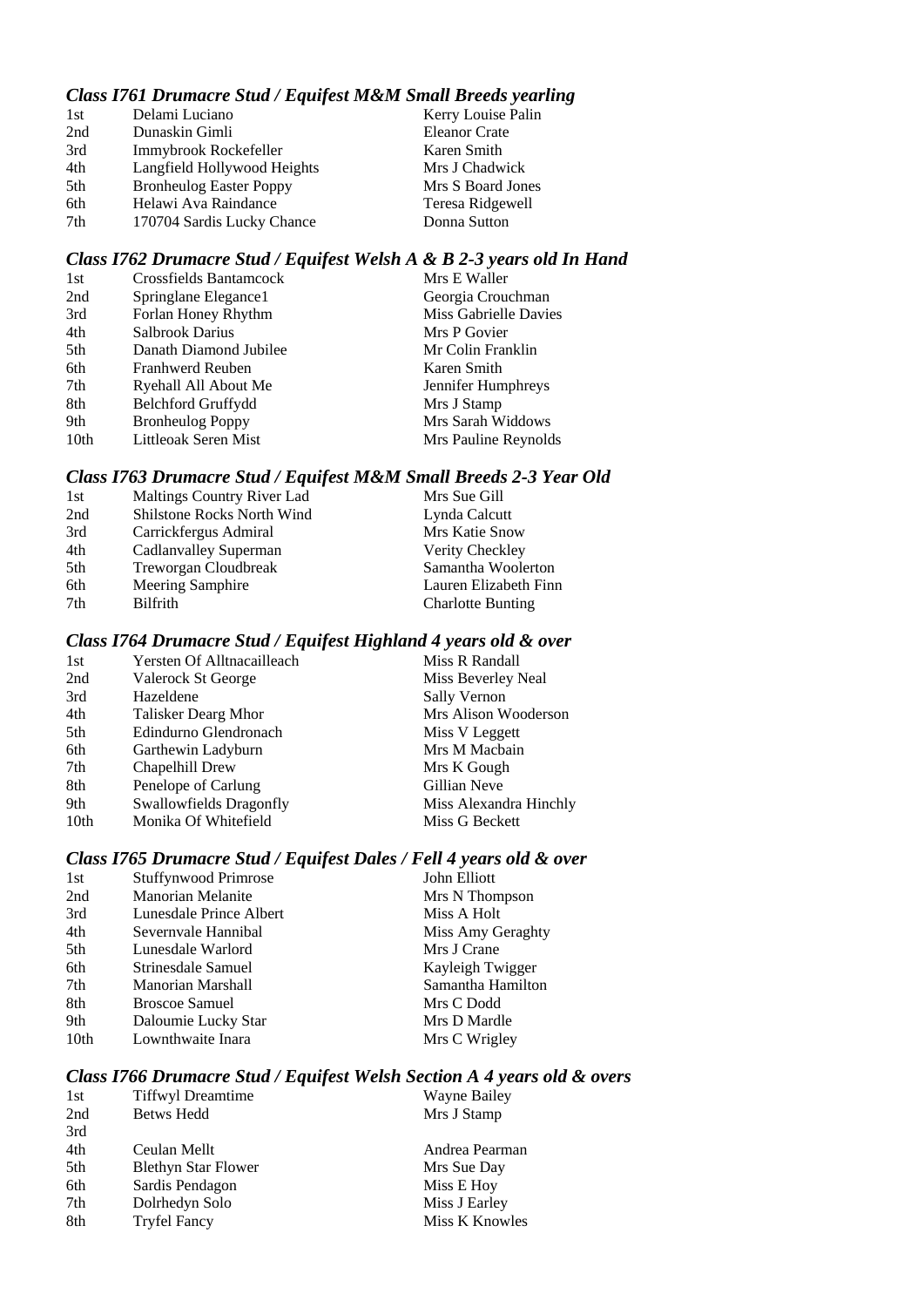| 9th  | Blaencila Ma  |
|------|---------------|
| 10th | Forlan Bowtie |

#### Lisa Mewes Karen Smith

#### *Class I767 Drumacre Stud / Equifest Welsh B 4 years old & over*

| 1st  | Corkhills Sky Lark           | <b>Eleanor Crate</b> |
|------|------------------------------|----------------------|
| 2nd  | <b>Thamesbourne Peacock</b>  | Mrs S Board Jones    |
| 3rd  | Brynoffa Jazz                | Eleanor Crate        |
| 4th  | <b>Birtley Bobby Dazzler</b> | Lisa Mewes           |
| 5th  | Llanarth Dyson               | Miss V Wigglesworth  |
| 6th  | Anri Safin                   | Miss Susan Bowditch  |
| 7th  | Volandero Amber Dancer       | Mrs R Perrin         |
| 8th  | Downland Elvive              | Natasha Walter       |
| 9th  | Cadlanvalley Cascade         | Miss C Panayi        |
| 10th | Kyneton Don Jaun             | <b>Sally Jones</b>   |

#### *Class I768 Drumacre Stud / Equifest M&M Small Breeds 4 years old & over*

| 1st              | <b>Shilstone Rocks North Westerly</b> | Lynda Calcutt            |
|------------------|---------------------------------------|--------------------------|
| 2nd              | <b>Foxleat Rowenberry</b>             | Mrs J Grant & Mr W Hardy |
| 3rd              | Rosevillas Milly                      | Miss Claire Connor       |
| 4th              | Dryfesdale Damson                     | Mr R Cook                |
| 5th              | Dunkery Coaltit                       | Mrs S Mota               |
| 6th              | Earlswood Jasmine                     | Madi Scull               |
| 7th              | Treworgan Showman                     | Mrs Paula Ryan           |
| 8th              | Trewogan Golden Dublilation           | Ms Bridie Mason          |
| 9th              | Wilby Valiant                         | Jane Etheridge           |
| 10 <sub>th</sub> | Spellbound Jedi Knight                | Debra Rogers             |
|                  |                                       |                          |

# *Class I769 Drumacre Stud / Equifest Connemara / New Forest 4 years & over*

| Drumacre Prince Albert  | Robin Avery         |
|-------------------------|---------------------|
| <b>Charford Zaffron</b> | Miss E Marlow       |
| Spinway Special Gift    | Miss R Ranson       |
| Woodrow Honey           | Mrs J Ripley        |
| Dun An Oir Fernando     | Miss F Cork         |
| Pooreen Melody          | Georgia Crouchman   |
| Buttslawn Merlin        | Jo Smyth            |
| Brock Captain Jack      | Miss Kirstie Wright |
| Lilys Blossom           | Laura Gilroy        |
| Peveril Pendragon       | Miss G Bruce        |
|                         |                     |

### *Class I770 Drumacre Stud / Equifest Welsh Section C 4 years old & over*

| Mrs B Richards     |
|--------------------|
| Mr T Newton        |
| Mr T Hall          |
| Ms Barbara Billson |
| Mr Tim Gibson      |
| Mrs Karen Pickwick |
| Miss J Risdon      |
| Mrs Lisa Turner    |
| Miss J Buxton      |
| Mrs J Reader       |
|                    |

# *Class I771 Drumacre Stud / Equifest Welsh D 4 years old & over*

| Ciffig Cymro Du         | Miss C Meads        |
|-------------------------|---------------------|
| <b>Hucklow Bracken</b>  | Miss Victoria Selfe |
| Scarthingwell Daisy Mai | Miss G Wilkes       |
| Nobacs Maynards Dream   | Mrs Carole Noble    |
| Dylasan Cerys Mai       | Mr B Butler         |
| Danaway Shogun          | Steph Ryder-Bayes   |
| Nantymynydd Mab         | Miss S Robins       |
| <b>Trofarth Telynor</b> | Leanne Nicholls     |
| Daichristu Timeout      | Mrs Louise Curtis   |
| Penycrug Sara           | Mr G Skeels         |
|                         |                     |

*Class R772 Nupafeed / Equifest Amateur Riding Club Cob - any height*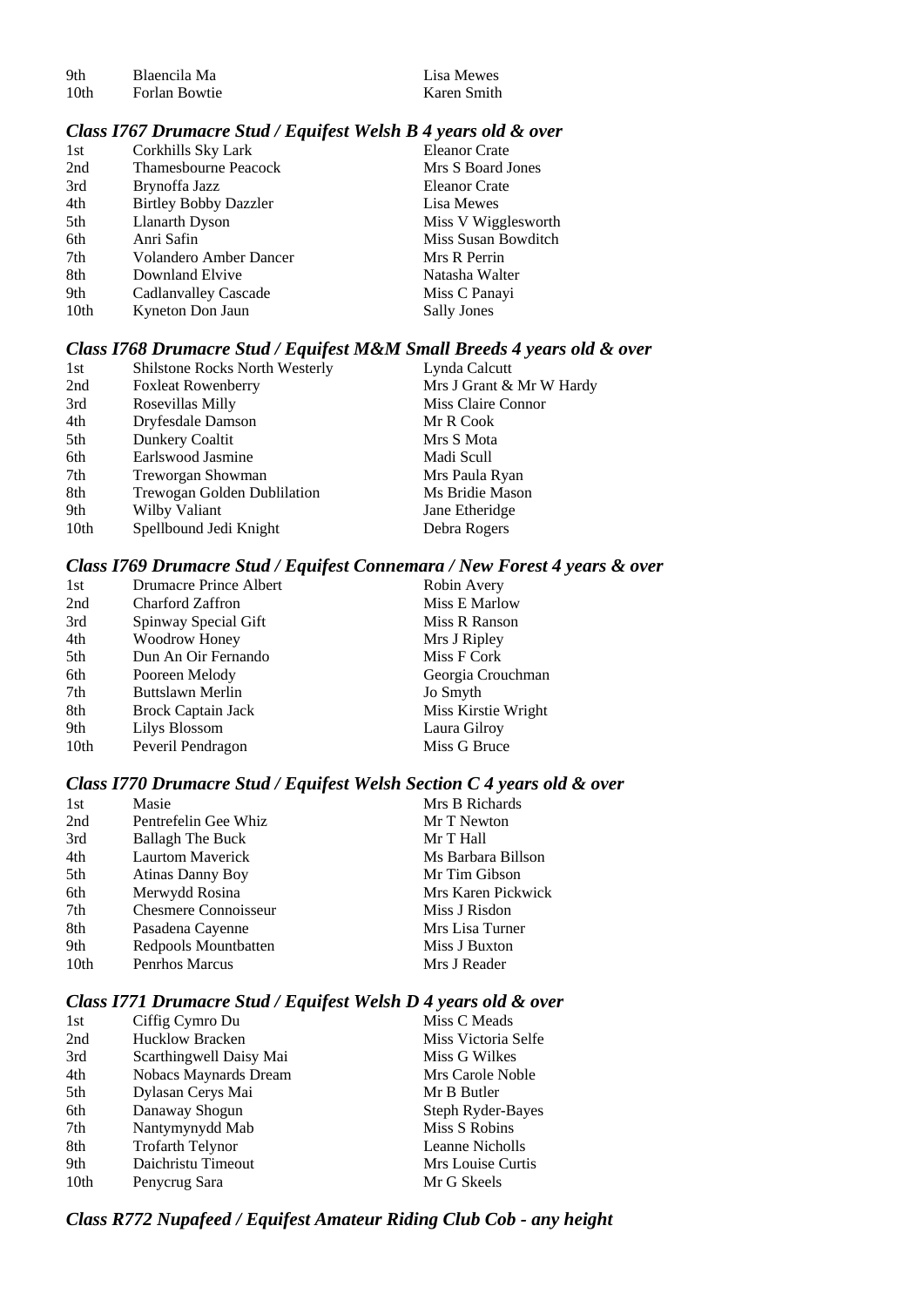| Clantara Shadow Play    | <b>Avril Bartolomy</b> |
|-------------------------|------------------------|
| <b>Hortons Maclaren</b> | Mrs Kay Gillam         |
| Corbally                | Teresa Nicholls        |
| <b>Ballysketh Blue</b>  | Prudence Bowley        |
| Jarrett Hills Wizard    | Mrs T Tomlinson        |
| Randalstown Landmark    | Nikki Proctor          |
| Ryan                    | Mrs Joanne Renfrew     |
| <b>Grey Whistle</b>     | Miss Lauren Hibbins    |
| <b>Action Man</b>       | Mrs R Boulton          |
| <b>Strictly Cash</b>    | Mr Marc Scott          |
|                         |                        |

# *Class R773 Nupafeed/Equifest LWT Cob*

| 1st              | <b>Woodfield Choice</b>  | Mrs Alison Morton     |
|------------------|--------------------------|-----------------------|
| 2nd              | Cromptons Rolo           | Miss H Shippey        |
| 3rd              | <b>Hortons Groovey</b>   | Mrs Kay Gillam        |
| 4th              | Skip The Coffee          | Mrs H Sleight         |
| 5th              | Im None The Wiser        | Mrs E Simmonds        |
| 6th              | <b>High Society</b>      | Mr J Longbottom       |
| 7th              | Oconner                  | Miss Paula Bircumshaw |
| 8th              | All Things Moomin        | Mrs P Ward            |
| 9th              | Samuel                   | Miss C Coulbeck       |
| 10 <sub>th</sub> | Draxover Colonel Richter | Bryan Cass            |

# *Class R774 Nupafeed/Equifest HWT Cob*

| Skaro                  | <b>Rhys Harper</b>  |
|------------------------|---------------------|
| Maverick Vii           | Miss H Shippey      |
| Corbally               | Teresa Nicholls     |
| Randalstown Landmark   | Nikki Proctor       |
| Mr Biggs               | Miss Tracey Gribben |
| Augustus               | Karen Walsh         |
| Draxover General Mclay | <b>Bryan Cass</b>   |
| Chubby Checkar         | Ms K Proto          |
| <b>Berteen</b>         | Mrs C Dagless       |
| Torviscus Lad          | Jenni Gates         |
|                        |                     |

# *Class R775 Shoes4u.co.uk / Equifest Intermediate SHT - 158cms*

| 1st              | Miracle Mickey      | Mrs S A Cowley            |
|------------------|---------------------|---------------------------|
| 2nd              | Olgarius            | Miss S Dover              |
| 3rd              | <b>State Policy</b> | Mrs Heather Hume          |
| 4th              | Royal Toby          | Jake Hobson               |
| 5th              | Cabragh Lad         | Mrs Sue Taylor            |
| 6th              | Santa Cruz          | <b>Miss Kristie Short</b> |
| 7th              | The Real Mccoy      | Miss A Corlett            |
| 8th              | Annagh Nero         | Miss V Lovick             |
| 9th              | Gardengoch Roddy    | Miss J Huitt              |
| 10 <sub>th</sub> | Escada              | Mrs Gill Genders          |

### *Class R776 Equifest Junior Ridden Welsh Sections C & D*

| 1st              | Menai Celtic Warrior          | Ms S Hargreaves   |
|------------------|-------------------------------|-------------------|
| 2nd              | Llanidan Linesman             | Mrs N Burridge    |
| 3rd              | Newydd Bleddyn                | Miss Tara Vaughan |
| 4th              | Garthfach Quest               | Ellie Jones       |
| 5th              | Blaengwen Sion Aled           | Ellen Jones       |
| 6th              | Bridgedale Sebastian          | Miss L Crisci     |
| 7th              | Farhill Jasmin                | Mrs Heather Holt  |
| 8th              | Oakmill Bethany               | Georgia Toms      |
| 9th              | 145564 Telaid Carys           | Molly Mercer      |
| 10 <sub>th</sub> | Nortonheath Glitz And Glamour | Mr E Prosser      |

# *Class R777 Equifest Junior Ridden M&M Large Breeds*

| 1st | <b>Manorian Montague</b> | Mrs Helen Evans  |
|-----|--------------------------|------------------|
| 2nd | <b>Stockley Andante</b>  | Alice Litherhead |
| 3rd | Chezmar Mr Nice Guy      | Miss L Fishwick  |
| 4th | Stuffynwood Primrose     | John Elliott     |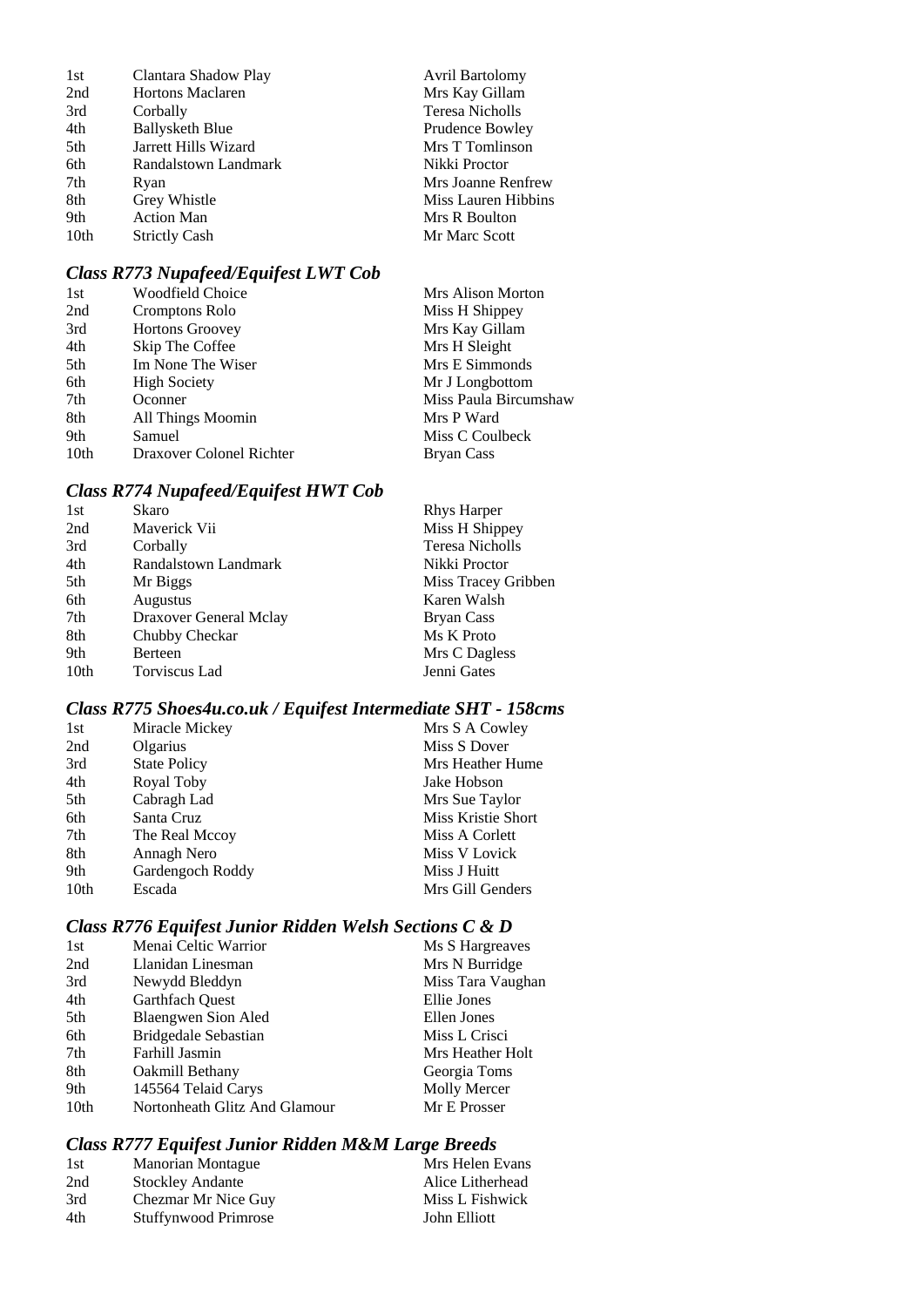| 5th  | Carrock Stormbreaker       | Sophie Annall          |
|------|----------------------------|------------------------|
| 6th  | <b>Broadlands Politics</b> | Miss Kelly Needham     |
| 7th  | Canal Dun                  | Amanda Court           |
| 8th  | Osgood Bramble             | Miss Christina Gillett |
| 9th  | <b>Charford Zaffron</b>    | Miss E Marlow          |
| 10th | Aimbry Dragoon             | Mrs Elizabeth Haigh    |

# *Class R778 Equifest Junior Ridden M&M Small Breeds*

| <b>Beltoy Rose Talon</b>     | Bobbi Shepherd      |
|------------------------------|---------------------|
| Springbourne Cabaret         | Mrs N Evans Wooding |
| <b>Tryfel Arrow</b>          | Hope Fisher         |
| Costone Cayti                | Mrs S Blythe        |
| Glyncoch Fox                 | Mr P Hodgson        |
| Gartconnel Star Turn         | Mrs L Saunters      |
| Waitwith Tornado             | Poppy Carr          |
| Serock Lilly                 | Chloe Carter        |
| Telynau Masterclass          | Mr Darren Price     |
| <b>Tallares Birthday Boy</b> | Mia Biggs           |
|                              |                     |

### *Class R779 Carrs BMW / Equifest Intermediate SRT - 153cms*

| <b>Holltess Victoria Falls</b> | Miss S Burrows        |
|--------------------------------|-----------------------|
| Aimbry Kymara                  | Miss J Farrell        |
| Wyld Amethyst                  | Miss Danielle Crookes |
| <b>Yealand Paschel</b>         | Savannah Kemplay      |
| <b>Roslin Star Attraction</b>  | Miss D Oliver         |
| Coswarth Gypsy Maid            | Miss Kristie Short    |
|                                |                       |

# *Class R780 Carrs BMW / Equifest Intermediate SRT - 158cms*

| 1st | <b>Whalton Dimity</b>            | Miss G Bott           |
|-----|----------------------------------|-----------------------|
| 2nd | Fyrefly                          | Mrs M Nicoll-Thompson |
| 3rd | <b>Stanley Grange Blencathra</b> | Mrs C Spencer         |
| 4th | <b>Sporting Dickens</b>          | Mrs V Tucker          |
| 5th | Spanish Hidalgo                  | Mrs K Gould           |

### *Class R781 RCH Farriery / Equifest Lead Rein - Welsh A Gelding*

| 1st              | Rookery Jumble           | <b>Sharon White</b> |
|------------------|--------------------------|---------------------|
| 2nd              | Dukeshill Phantom        | Mrs Katie Snow      |
| 3rd              | Khyber Iliad             | <b>Team Harmony</b> |
| 4th              | <b>Highland Unique</b>   | Mrs S Pinfield      |
| 5th              | Springbourne Cabaret     | Mrs N Evans Wooding |
| 6th              | Carylmai Parade          | Mrs S Cunningham    |
| 7th              | Lacy Magnus              | Amy Howlett         |
| 8th              | Springlane Firecracker   | Georgia Crouchman   |
| 9th              | Dyfed Piccalo            | Mrs E Oconnor       |
| 10 <sub>th</sub> | Thistledown Jessie James | Ms Maxine Cooper    |

# *Class R782 RCH Farriery / Equifest Welsh A Lead Rein - Mare*

| 1st  | Thistledown Candice        | Mrs M Laity          |
|------|----------------------------|----------------------|
| 2nd  | <b>Waitwith Fairy Dust</b> | Mr P Hodgson         |
| 3rd  | Nantdywyll Caramel         | Olivia Archer-Andrew |
| 4th  | Pinewell Miranda           | Faye Heppelthwaite   |
| 5th  | Thistledown Chloe          | Mr Richard Smithers  |
| 6th  | Wenllwyfo Annie            | Mrs L Flanagan       |
| 7th  | Wrentnall Lullaby          | Keeley McClarence    |
| 8th  | Nantdywyll Sylvia          | Mrs S Sulsh          |
| 9th  | Castlemead Yasmin          | Mrs A Dennett        |
| 10th | Teddesley Tallulah         | Mr Shaun Dean        |

# *Class R783 RCH Farriery / Equifest Lead Rein - M&M Small Breeds*

| 1st  | Springwater Last Light  | Danielle Cawte |
|------|-------------------------|----------------|
| 2nd  | <b>Eynhallow Finale</b> | Taroni Banton  |
| 3rd  | Wind Of Time            | Mrs R Ward     |
| 4th  | Birchmoor Amelia        | Miss E Potts   |
| .5th | Vean Mimi               | Mrs Emma Green |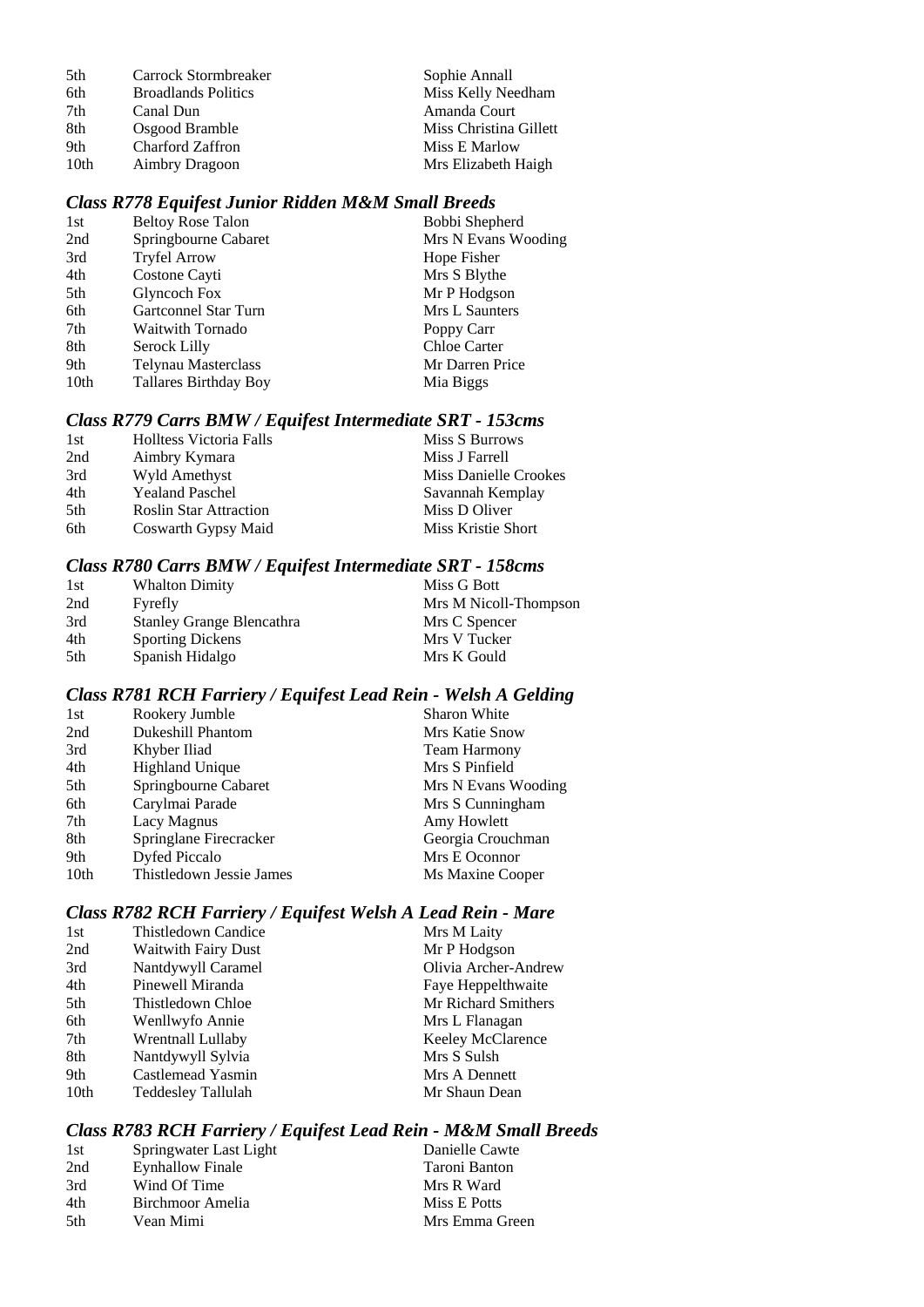| 6th              | Treworgan Statesman            | Mrs Kerry Bates       |
|------------------|--------------------------------|-----------------------|
| 7th              | Klingrahoull Valkyrie          | <b>Mrs Katie Snow</b> |
| 8th              | <b>Cranford Crunchy Munchy</b> | Mrs G Desai           |
| 9th              | Dunmere Danse Du Feu           | Mrs Sheila Sulsh      |
| 10 <sub>th</sub> | Dixieland Barndance            | Mrs E Hatton          |

# *Class R784 Equifest Welsh A First Ridden*

| <b>Idyllic Spartacus</b>     | Mark & Liz Kilbey    |
|------------------------------|----------------------|
| <b>Tryfel Arrow</b>          | Hope Fisher          |
| Monksfield Huntsman          | Mrs Samantha Stanley |
| <b>Tallares Birthday Boy</b> | Miss Mia Biggs       |
| Ogilvie Ffion                | Mrs J Turner         |
| Gwauniarll Whiskey           | Miss K Bowen         |
| Rookery Jumbo                | Miss Kelly Needham   |
| Gartconnell Star Turn        | Mrs Tracy Vardy      |
| Gweundir Dafydd              | Mrs Helen Barker     |
| Delami Deloris               | Mrs J Hawkins        |
|                              |                      |

# *Class R785 Equifest Welsh B First Ridden*

| 1st | Llanarth Sotheby | Mrs M Richards            |
|-----|------------------|---------------------------|
| 2nd | Desarbre Icicle  | Mollie Pilkington Whitham |
| 3rd | Harwell Darius   | Ruby Venni                |

# *Class R786 Equifest Small Breeds First Ridden*

| 1st  | Treworgan Cockbird         | Mrs Kerry Bates      |
|------|----------------------------|----------------------|
| 2nd  | Shilstone Rocks Mayhem     | Mrs Samantha Stanley |
| 3rd  | Westown Skylark            | Miss K Capstick      |
| 4th  | Pantmanr Just-so           | Joanne Parker        |
| 5th  | Cayberry Rockafella        | Miss K Duxbury       |
| 6th  | <b>Hisley Provost</b>      | Sophia Twitchen      |
| 7th  | Waulkmill Raven            | Mrs Helen Barker     |
| 8th  | <b>Brandsby Witchcraft</b> | Mrs J Chadwick       |
| 9th  | Clivoclast Nina            | Mrs L Turner         |
| 10th | Rekcilf Envoy              | Mrs J Britton        |

# *Class R787 The Kyneton Silvervale Stud Equifest M&M WHP not exceeding 122cns*

| 1st | Khyber Iliad          | <b>Team Harmony</b> |
|-----|-----------------------|---------------------|
| 2nd | Mompesson Royal Party | Mrs S Blythe        |
| 3rd | Draconis Firebolt     | Isabelle Reading    |
| 4th | Ffynnonbach Llewelyn  | Andrea Pearman      |
| 5th | Treworgan Statesman   | Mrs Kerry Bates     |
| 6th | Drevour Facebook      | Miss M Eyers        |
| 7th | llanfrechra Jolene    | Poppy Carr          |
| 8th | Danandy Eskimo        | Jasmine Kearey      |

# *Class R788 The Kyneton Silvervale Stud Equifest M&M WHP not exceeding 138cms*

| 1st  | Sorrelcourt Talisker    | Mrs Shelley Dyer  |
|------|-------------------------|-------------------|
| 2nd  | Valentine Harlequin     | Mrs Lesley Harris |
| 3rd  | Milltop Princess Royal  | Mrs K Davidson    |
| 4th  | Gwithian Candace        | Mrs Kim Taylor    |
| 5th  | Stockham Stonechat      | Miss J Searles    |
| 6th  | Redpools Mirene         | Miss J Buxton     |
| 7th  | Rozenhofs Iwan          | Isabelle Reading  |
| 8th  | <b>Brookhall Galaxy</b> | Mrs A Hitcham     |
| 9th  | Jolaikes Starlight      | Mrs P Jauncey     |
| 10th | Rhosymeirch Jolly Roger | Mrs H Atkins      |
|      |                         |                   |

### *Class R789 The Kyneton Silvervale Stud Equifest M&M WHP Exceeding 143cms*

| 1st | Marty             | Jade Thompson      |  |
|-----|-------------------|--------------------|--|
| 2nd | Brilyn Spirit     | Laura Campbell     |  |
| 3rd | Kilclammon Shadow | Miss Amanda Wilson |  |
| 4th | Willow Tia Maria  | Jane Burton        |  |
| 5th | llangattock Joe   | Miss C Miles       |  |
| 6th | Lickeen Jack      | Natalie Porter     |  |